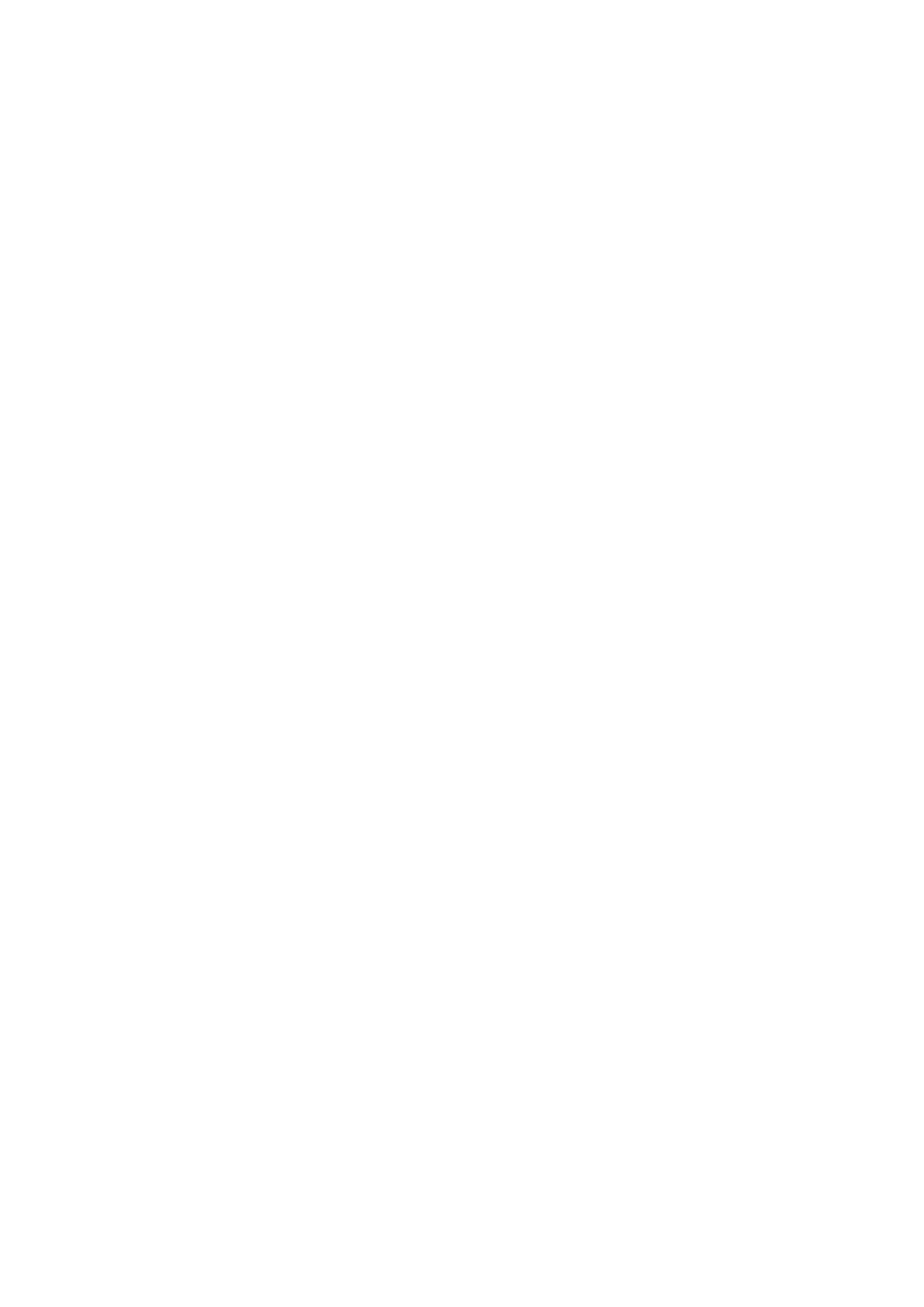

# **Distribution**

Jean-Paul Baluteau LAM George Bendo IC Dominique Benielli LAM Jamie Bock JPL Luca Conversi ESA Peter Davis Lethbridge Marc Ferlet RAL Trevor Fulton Lethbridge Matt Griffin Cardiff University Steve Guest RAL Pete Hargrave Cardiff University Ken King RAL Tanya Lim RAL Nanyao Lu IPAC David Naylor Lethbridge Hien Nguyen JPL Pasquale Panuzzo CEA Michael Pohlen Cardiff University Chris Pearson RAL Edward Polehampton RAL Bernhard Schulz **IPAC** David Shupe IPAC Sunil Sidher RAL Bruce Swinyard RAL Markos Trichas **IC** Ivan Valtchanov ESA Kevin Xu IPAC HCalSG c/o Tony Marston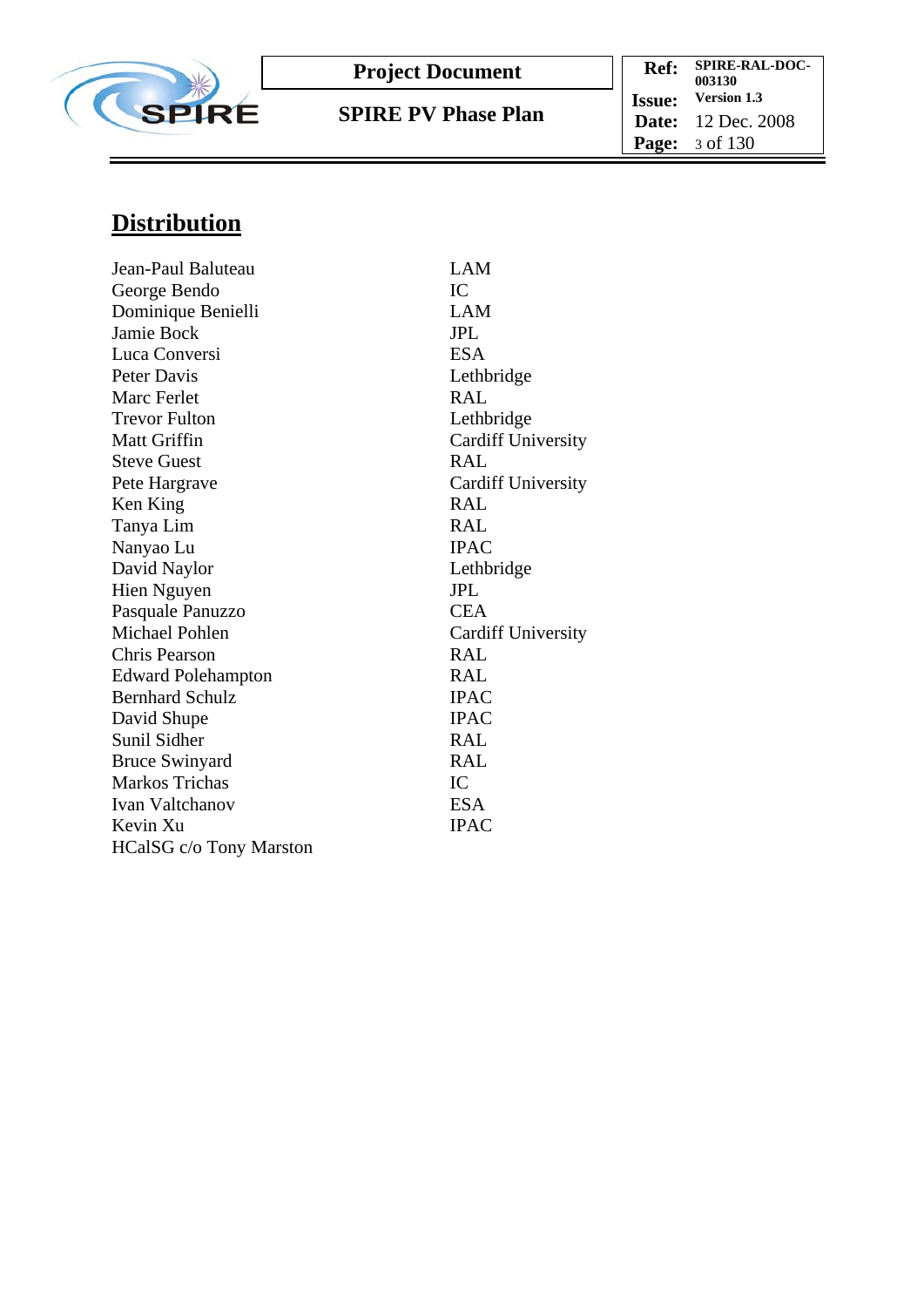

# **Change Record**

| <b>ISSUE</b><br>Draft 0.1 | <b>DATE</b> | <b>Changes</b><br><b>First Draft</b>                                                                                                                                                                                                                                                                                                                                                                                                                                                                                                                                                                                                                                                                          |
|---------------------------|-------------|---------------------------------------------------------------------------------------------------------------------------------------------------------------------------------------------------------------------------------------------------------------------------------------------------------------------------------------------------------------------------------------------------------------------------------------------------------------------------------------------------------------------------------------------------------------------------------------------------------------------------------------------------------------------------------------------------------------|
| Version 1.0               | 06/08/2008  | Put into SPIRE document template. Updated to reflect the<br>calibration products needed for the empirical pipeline and<br>to include the new uplink calibration files. Updated to<br>reflect the astronomer AOTs. Observation Priorities<br>included in 4.2 and 4.3. Updated observations. Included<br>parallel mode. Typos. Updated ADs and RDs. Removed<br>(most) items that belong in the commissioning plan.<br>Updated section 3.2.1. Updated section 5. Section 6:<br>Added in Test flowcharts and gantt chart to section 6.<br>Section 7, partially updated with changes to section 5.<br>Section 9 written for HGSRR.                                                                                 |
| Version 1.1               | 24/10/2008  | Working version, released for ICC Readiness Review.                                                                                                                                                                                                                                                                                                                                                                                                                                                                                                                                                                                                                                                           |
|                           |             | Made in line with Commissioning Plan (RD1) version 1.<br>Acronym list.                                                                                                                                                                                                                                                                                                                                                                                                                                                                                                                                                                                                                                        |
|                           |             | Updated to AD3 version draft 1.0 (note PV only 2.5)<br>months not 3).<br>Section 4.1 updated stating back-up modes won't be<br>validated unless we find out that we need to use them (and<br>updated Sections 4.2, 5.1.3, 5.1.15 and 7 accordingly).<br>Removed downlink table SCalSpecInstModeMask as this<br>is not needed.<br>Added assumption that VMs are checked out and working<br>properly at the end of ComP.<br>Added SLW Nominal Settings (5.1.12) and SSW Nominal<br>Settings (5.1.13) and to table in Section 4.2.<br>Other updates to table in Section 4.2.<br>Numerous updates to most calibration table sections<br>$(*uplink*).$<br>Added appendix reference to spreadsheet of observations. |
| Version 1.2               | 28/11/2008  | Added in Bruce's comments.                                                                                                                                                                                                                                                                                                                                                                                                                                                                                                                                                                                                                                                                                    |
| Version 1.3               | 27/03/2009  | Updated section 3.2.5<br>Matt's<br>comments/corrections/changes.<br>Significant<br>changes are shown in blue and red (rather than change<br>bars) and include:<br>Updating sections 2.1, 3.1.2, 3.2.3<br>***on section $5.1.11$ ***                                                                                                                                                                                                                                                                                                                                                                                                                                                                           |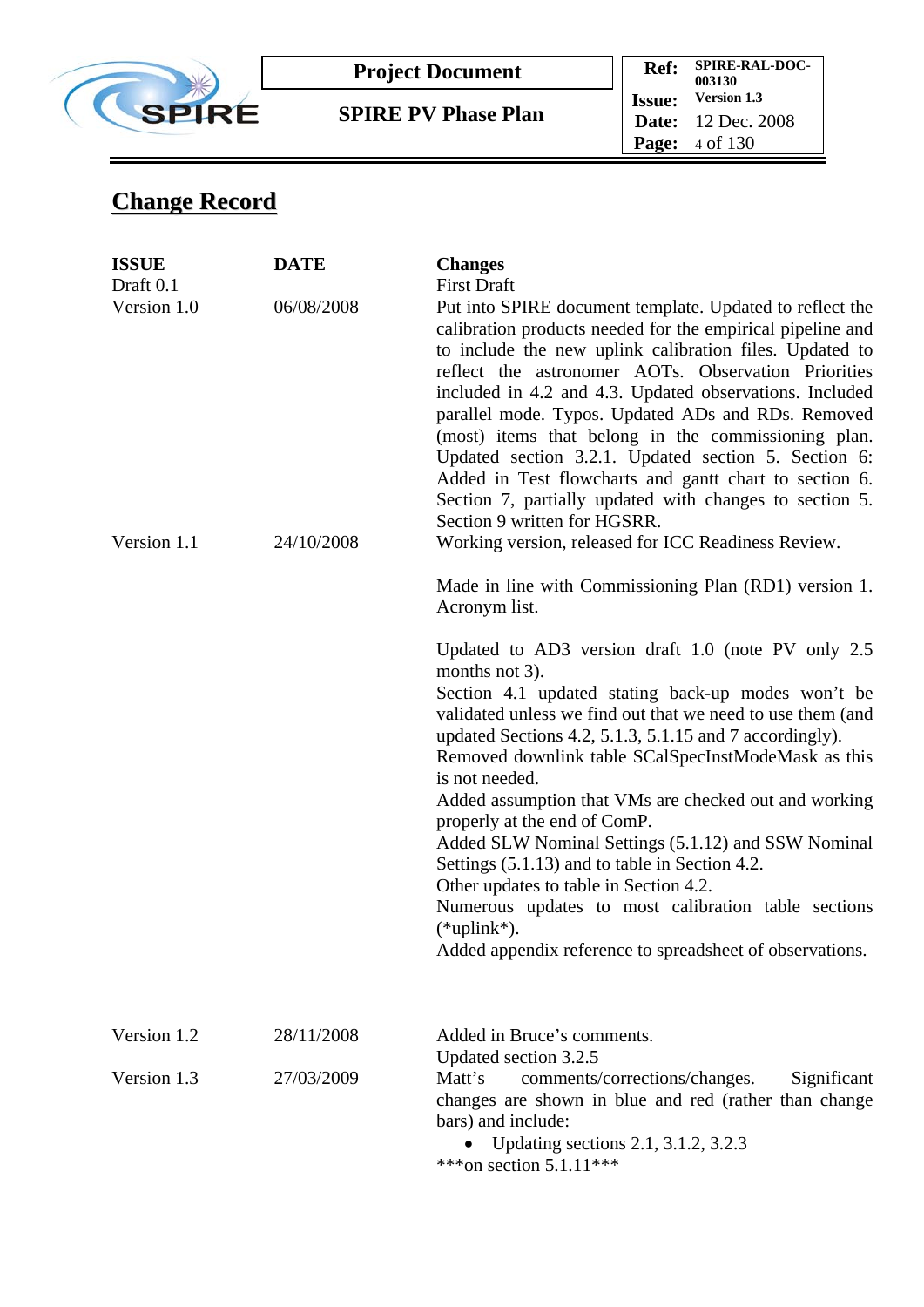

Also added the following – preamble to Section 5. Updates following Jean-Paul's comments to sections: 3.2.7(2b finished), 5.1.14, 5.1.15, 5.1.16, 5.2.21, 5.2.22, 5.2.23, 5.2.27 Added SIAM matrix to end of the uplink section 5.1 and the pointing calibration observations. Updated distribution list. Incorporated new BSM/PCAL measurement (lid closed measurement) into section 5.2.7 Updated section 5.2.12 on TempDriftCorr following discussion with Kevin. Section 3.2.3 scheduling observations responsiblities. Updates to my notes in the box below. Comments to self and things to do Include references to Calibration Responsibles documents that describe the analysis of the data. Make sure that these documents are also available from the products page. Include ref to George's flux cal doc. Include reference to Ivan's dark sky doc. To be included somewhere appropriate: Overlaps the fact that we will do – scan map in spire, pacs and pmode all on the same source (for several different types of source). Also we will do spectrometer and photometer observations of these sources using all the different AOTs. Add in detailed beam maps of selected pixels using square grids. LCs on Planets for throughput. New uplink tables for expert PV tests. Need some more work on absolute calibration. Load curves on a few pixels for phot and spec on known sources and PCAL.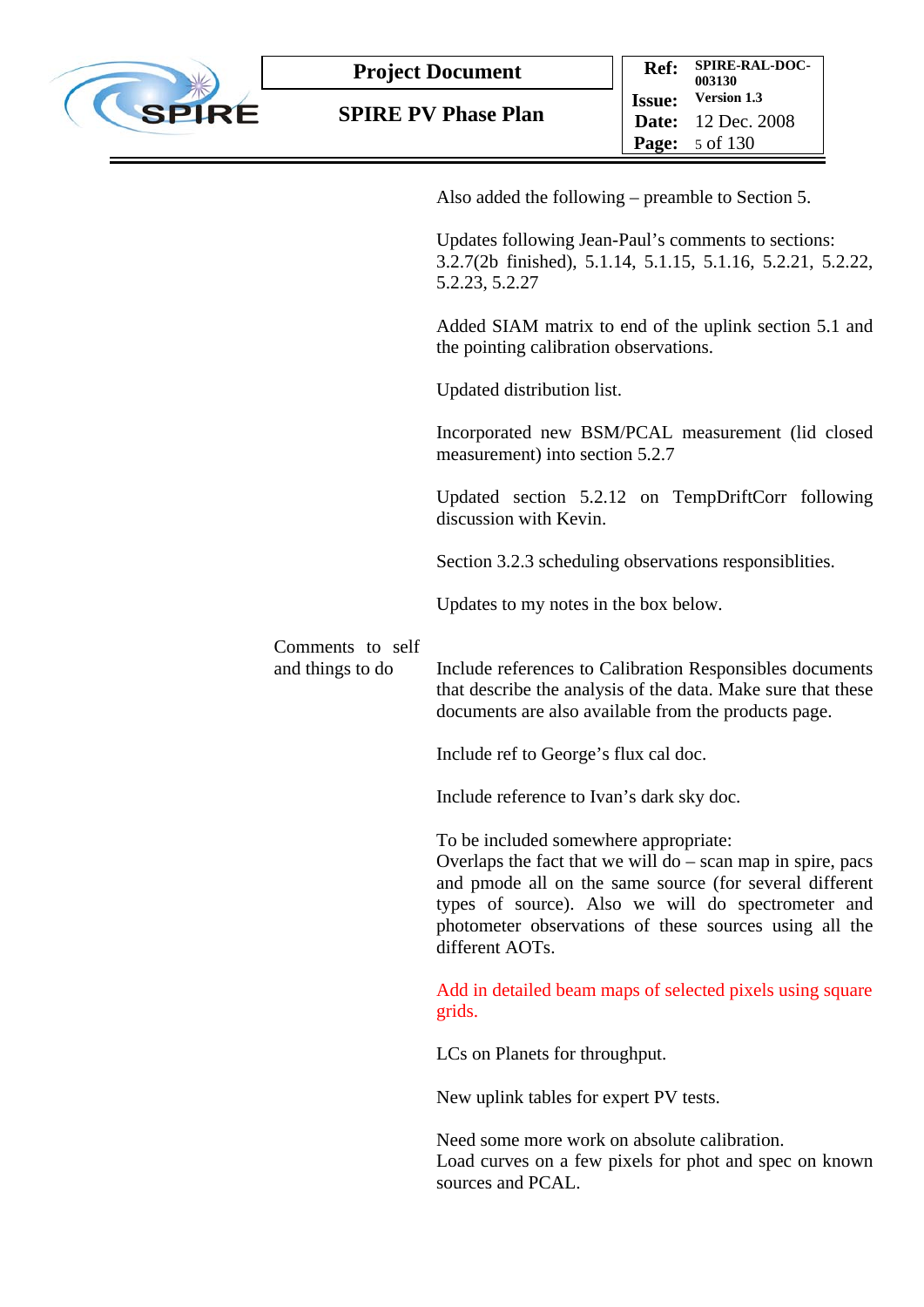

Throughput calibration sources with variable size. Straylight map (this should be handled by the new straylight working group) Thing about using asteroids as modulated sources or binary stars.

Use Mars for straylight.

Make sure all IA calibration data is included. Still to work on the downlink side.

Update the pointing calibrations with the tests as given in the pointing plan.

Include peak up Include bright source settings. Should spectrometer extended sources be validated during PV? Goal or requirement or neither?

Include serendipity and PCAL (except in noise tests) in all PV non-standard observations.

List of all the data reduction tasks, when they are, the duration available and the person responsible.

Update uplink tables following CUS code review

Need to make sure I have all the uplink and other tables. – Ken/Sunil. Michael/Sunil for Michael's tables..which tables have det settings for after being turned on? Multi level noise tests – where to put them in this doc (should only be ComP). Thermal Stab (PV only). LCs. Need to make sure that all tests from Tanya's flowchart are somewhere.

Observe photometer cal sources also with the spectrometer (low res).

Check relevant things with moving and fixed targets.

Noise measurements.

Backgrounds when observing moving targets.

Use scanning planet across array –i.e. through PSF- to get first k values?

Need to ensure that all relevant prerequisites are covered by ComPlan (where they aren't we do PV phase obs in ComP as fillers of ComP gaps).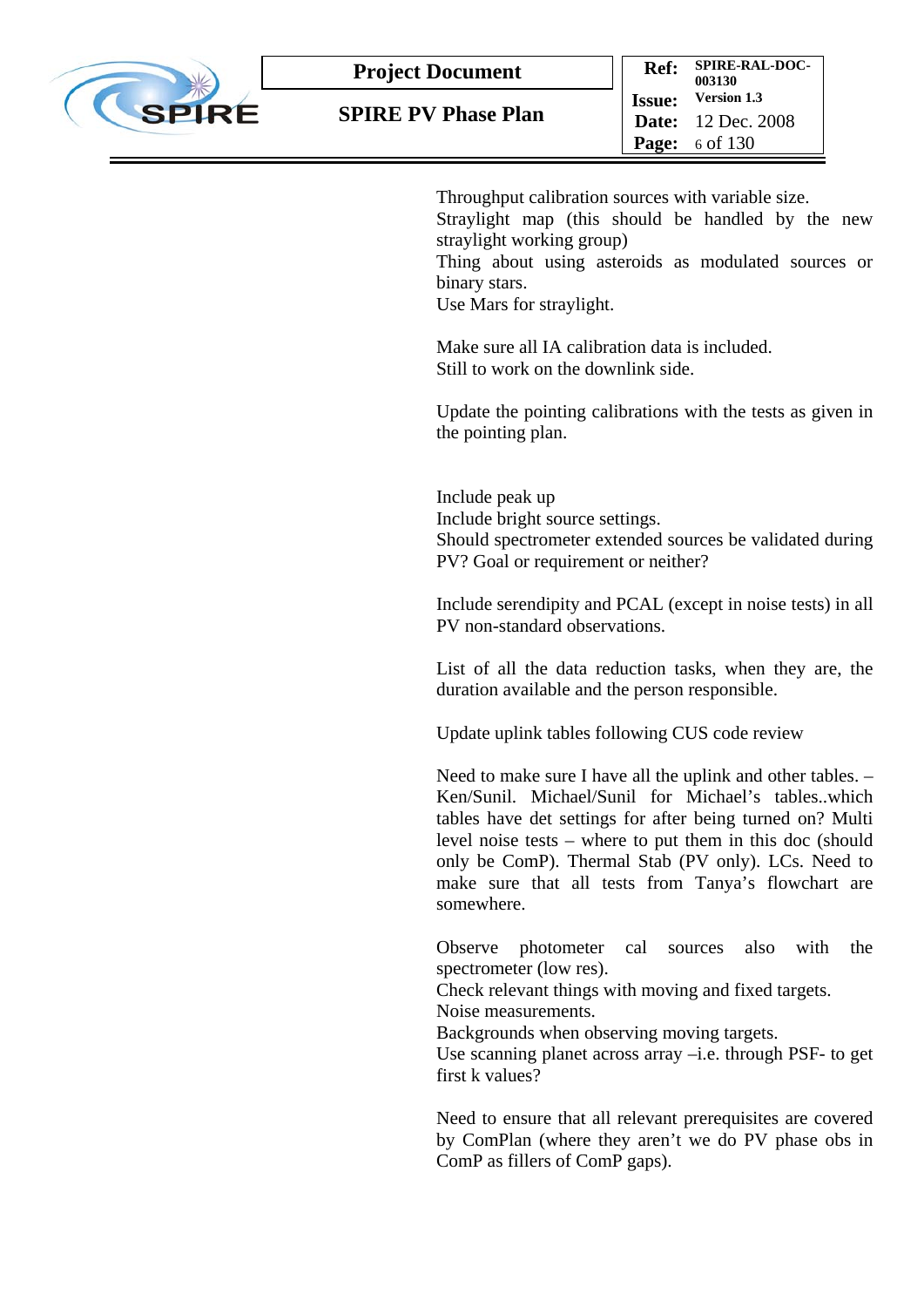

**Ref: SPIRE-RAL-DOC-003130 Issue:** Version 1.3<br> **Date:** 12 Dec. 2 **Date:** 12 Dec. 2008 **Page:**  7 of 130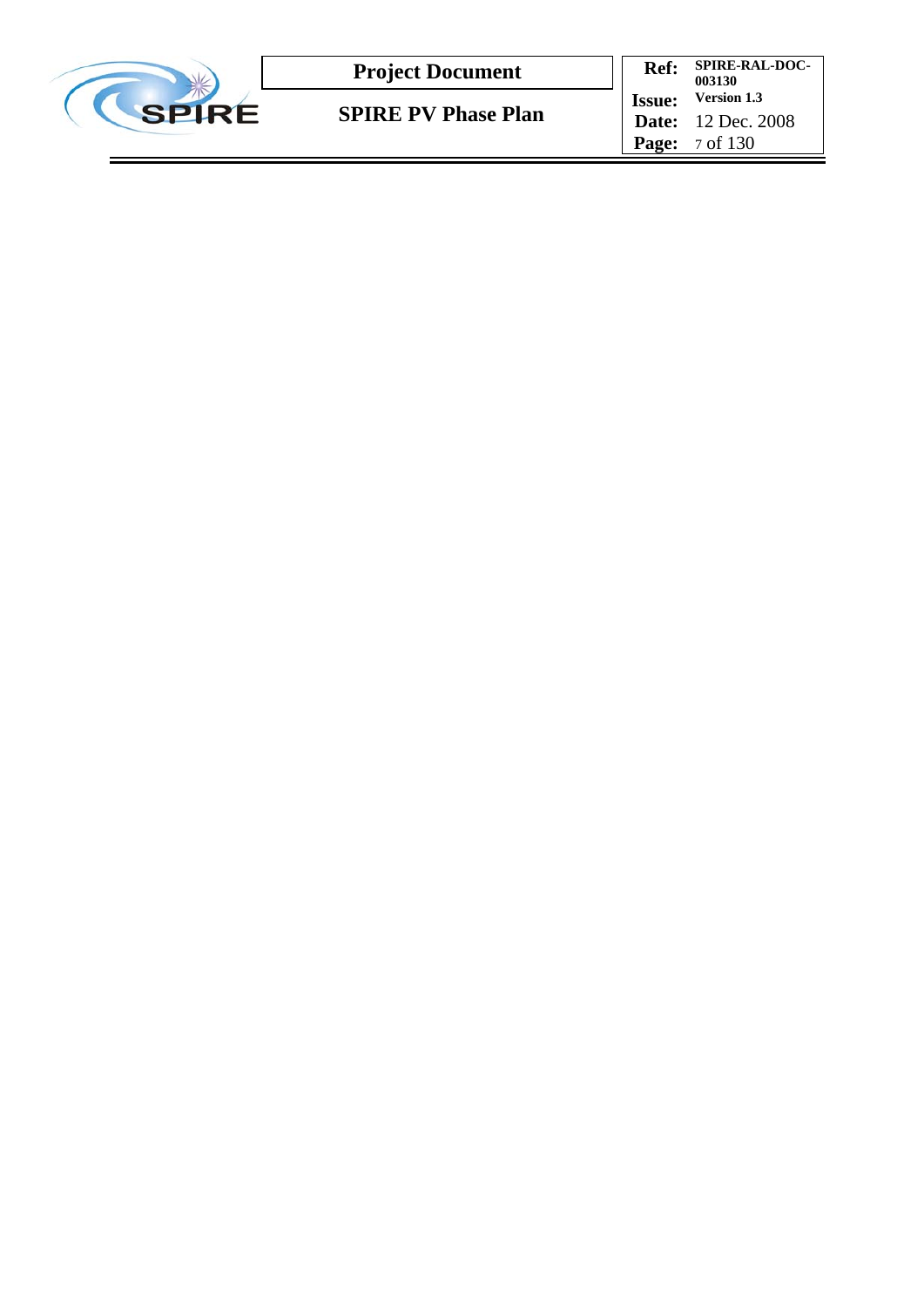

# **TABLE OF CONTENTS**



| 1.1            |  |
|----------------|--|
| 1.2            |  |
| 1.3            |  |
| 1.3.1          |  |
| 1.3.2          |  |
| 2.             |  |
| 2.1            |  |
| 2.2            |  |
| 3.             |  |
| 3.1            |  |
| 3.1.1          |  |
| 3.1.2          |  |
| 3.1.3          |  |
| 3.1.4          |  |
| 3.1.5          |  |
| 3.2            |  |
| 3.2.1          |  |
| 3.2.2          |  |
| 3.2.3          |  |
| 3.2.4          |  |
| 3.2.5          |  |
| 3.2.6          |  |
| 3.2.7          |  |
| $\mathbf{4}$ . |  |
| 4.1            |  |
| 4.2            |  |
| 4.3            |  |
| 5.             |  |
| 5.1            |  |
| 5.1.1          |  |
| 5.1.2          |  |
|                |  |
| 5.1.3          |  |
| 5.1.4          |  |
|                |  |
| 5.1.5          |  |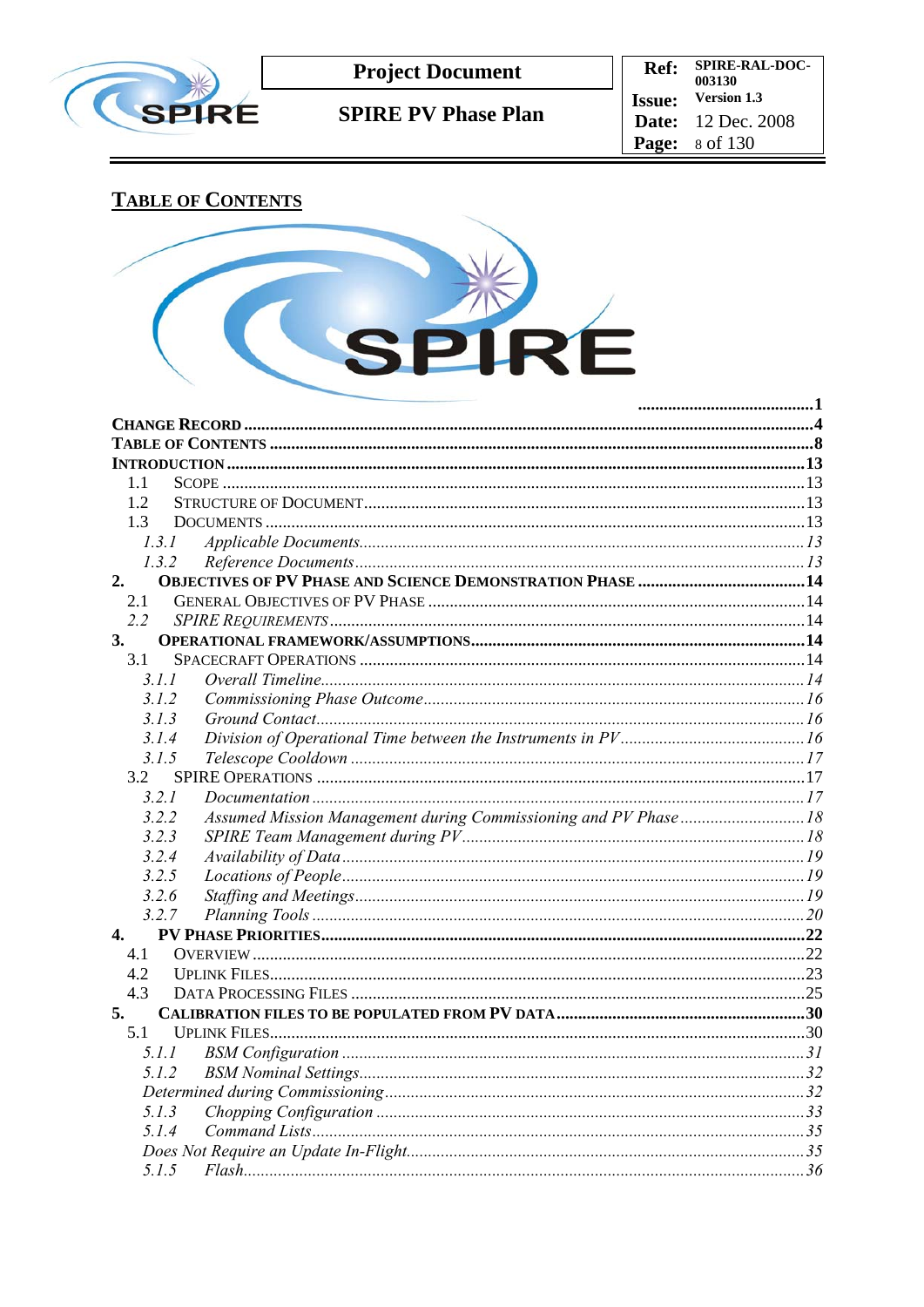

**Ref: SPIRE-RAL-DOC-003130 Issue:** Version 1.3<br> **Date:** 12 Dec. 2 **Date:** 12 Dec. 2008<br>**Page:** 9 of 130 **Page:** 9 of 130

| 5.1.6  |                                                                                            |  |
|--------|--------------------------------------------------------------------------------------------|--|
|        | This Table Does Not Require an Update In-Flight therefore this section is not filled out39 |  |
| 5.1.7  |                                                                                            |  |
| 5.1.8  | PMW Nominal Settings (as PLW section but parameters for PMW)41                             |  |
| 5.1.9  |                                                                                            |  |
| 5.1.10 |                                                                                            |  |
| 5.1.11 |                                                                                            |  |
| 5.1.12 |                                                                                            |  |
| 5.1.13 |                                                                                            |  |
| 5.1.14 |                                                                                            |  |
| 5.1.15 |                                                                                            |  |
| 5.1.16 |                                                                                            |  |
| 5.1.17 |                                                                                            |  |
| 5.1.18 |                                                                                            |  |
| 5.1.19 |                                                                                            |  |
| 5.1.20 |                                                                                            |  |
| 5.1.21 |                                                                                            |  |
| 5.1.22 |                                                                                            |  |
| 5.1.23 |                                                                                            |  |
|        |                                                                                            |  |
| 5.1.24 |                                                                                            |  |
| 5.1.25 |                                                                                            |  |
| 5.1.26 |                                                                                            |  |
| 5.1.27 |                                                                                            |  |
| 5.1.28 | SpireTable PhotMultiLevelNoiseLevels (mostly Commissioning Phase)75                        |  |
| 5.1.29 |                                                                                            |  |
|        |                                                                                            |  |
|        |                                                                                            |  |
|        |                                                                                            |  |
|        |                                                                                            |  |
| 5.2    |                                                                                            |  |
| 5.2.1  |                                                                                            |  |
| 5.2.2  |                                                                                            |  |
| 5.2.3  |                                                                                            |  |
| 5.2.4  |                                                                                            |  |
| 5.2.5  |                                                                                            |  |
| 5.2.6  |                                                                                            |  |
| 5.2.7  |                                                                                            |  |
| 5.2.8  |                                                                                            |  |
| 5.2.9  |                                                                                            |  |
| 5.2.10 |                                                                                            |  |
| 5.2.11 |                                                                                            |  |
| 5.2.12 |                                                                                            |  |
| 5.2.13 |                                                                                            |  |
| 5.2.14 |                                                                                            |  |
| 5.2.15 |                                                                                            |  |
| 5.2.16 |                                                                                            |  |
| 5.2.17 |                                                                                            |  |
| 5.2.18 |                                                                                            |  |
| 5.2.19 |                                                                                            |  |
| 5.2.20 |                                                                                            |  |
| 5.2.21 |                                                                                            |  |
|        |                                                                                            |  |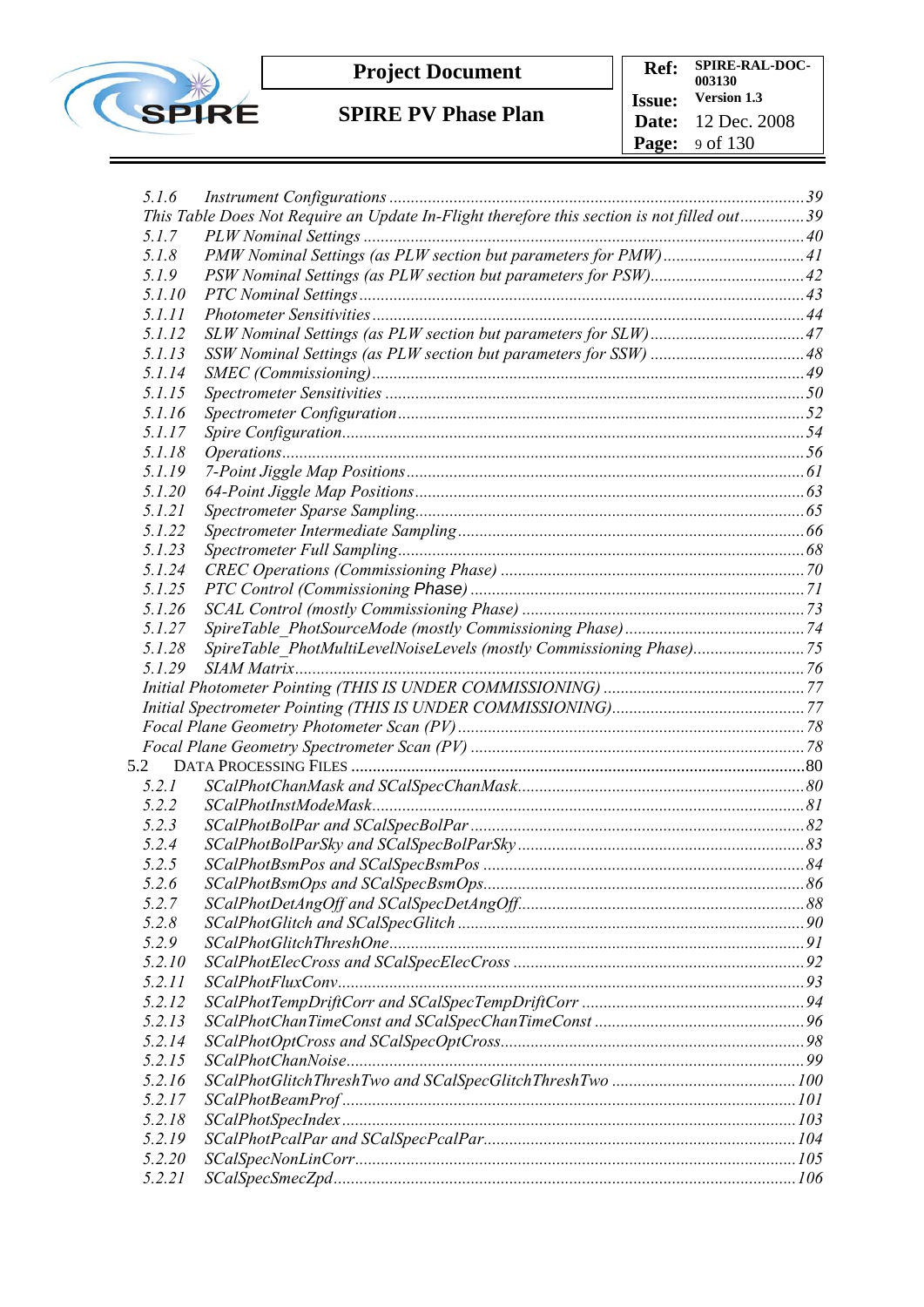

**Ref: SPIRE-RAL-DOC-003130 Issue:** Version 1.3<br>**Date:** 12 Dec. 2 **Date:** 12 Dec. 2008<br>**Page:** 10 of 130 **Page:** 10 of 130

|    | 5.2.23 |                                                                                 |  |
|----|--------|---------------------------------------------------------------------------------|--|
|    | 5.2.24 |                                                                                 |  |
|    | 5.2.25 |                                                                                 |  |
|    | 5.2.26 |                                                                                 |  |
|    |        |                                                                                 |  |
|    |        |                                                                                 |  |
|    |        |                                                                                 |  |
| 6. |        |                                                                                 |  |
|    |        | 7. DETAILED IMPLEMETATION (NEED TO ADD IN THE NEW CALIB FILES, UPDATED NAMES OF |  |
|    |        |                                                                                 |  |
| 8. |        |                                                                                 |  |
| 9. |        |                                                                                 |  |
|    |        |                                                                                 |  |

# **FIGURES**

| Figure 6-1: Flowchart of the order in which tests should be carried out for the photometer120    |  |
|--------------------------------------------------------------------------------------------------|--|
| Figure 6-2: Flowchart of the order in which tests should be carried out for the spectrometer 121 |  |
|                                                                                                  |  |
| Figure 6-4 Schedule showing dependencies between tests for the Spectrometer 123                  |  |

# **TABLES**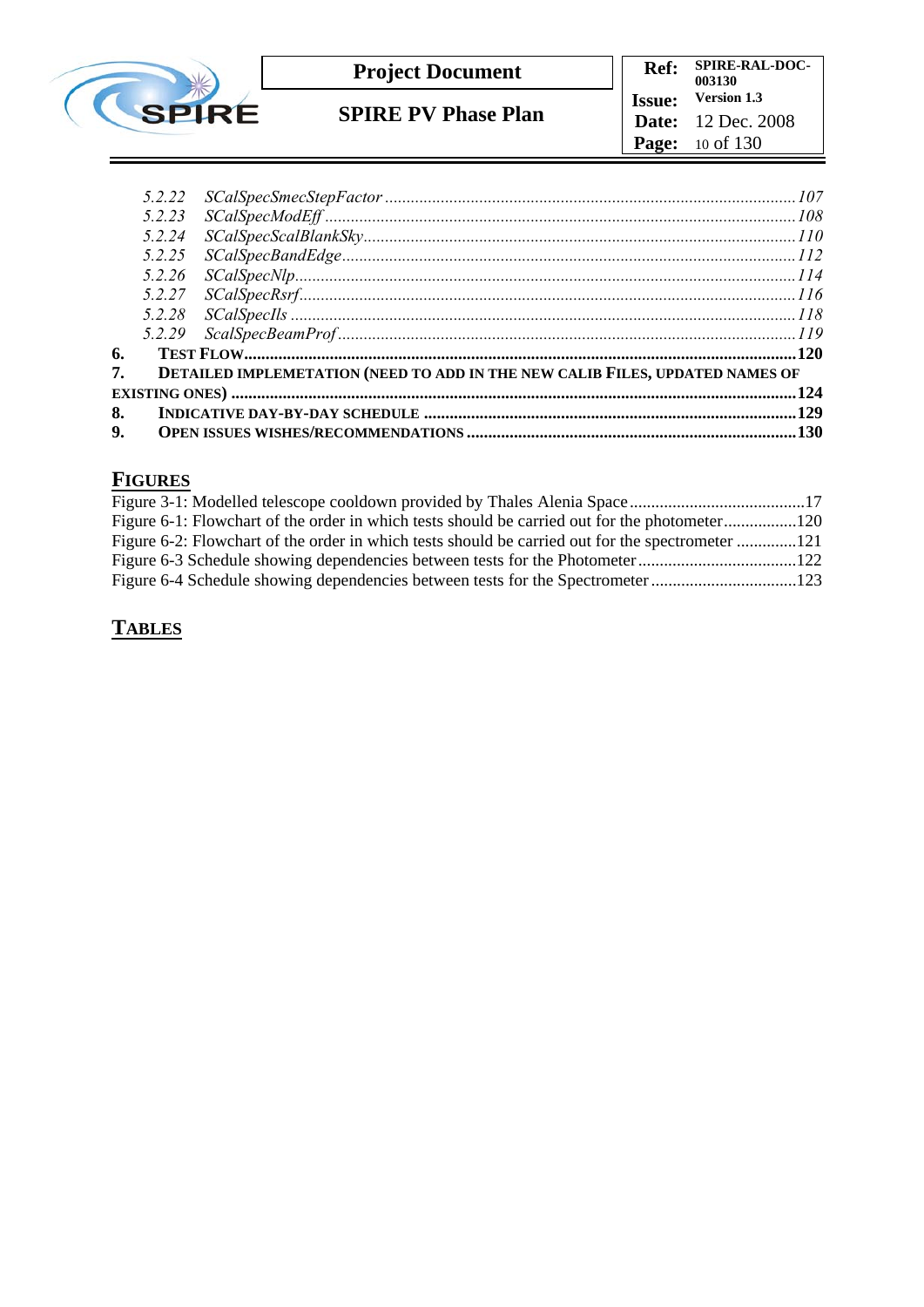

**Ref: SPIRE-RAL-DOC-003130 Issue:** Version 1.3<br> **Date:** 12 Dec. 2 **Date:** 12 Dec. 2008<br>**Page:** 11 of 130 **Page:** 11 of 130

# **Glossary**

| <b>AOT</b>   | <b>Astronomical Observation Template</b>                   |
|--------------|------------------------------------------------------------|
| <b>BSM</b>   | <b>Beam Steering Mirror</b>                                |
| <b>CCB</b>   | Configuration and Control Board                            |
| <b>DTCP</b>  | Daily Telecommunication Period                             |
| <b>HCSS</b>  |                                                            |
| HK           | Housekeeping                                               |
| ICC          | <b>Instrument Control Centre</b>                           |
| <b>ILT</b>   | <b>Instrument Level Test</b>                               |
| <b>LEOP</b>  | Launch and Early Orbit Phase                               |
| <b>LVDT</b>  | Linear Voltage Displacement Transducer                     |
| <b>MTL</b>   | <b>Mission Timeline</b>                                    |
| <b>OD</b>    | <b>Operational Day</b>                                     |
| ОE           | <b>Optical Encoder</b>                                     |
| <b>OPD</b>   | <b>Optical Path Difference</b>                             |
| <b>PCAL</b>  |                                                            |
| PI           |                                                            |
| <b>PID</b>   | Proportional, Integral & Differential (control parameters) |
| <b>PTC</b>   | <b>Photometer Thermal Control</b>                          |
| PV           | <b>Performance Verification</b>                            |
| <b>RSRF</b>  | <b>Relative Spectral Response Function</b>                 |
| <b>SCAL</b>  | Spectrometer Calibration Sources (SCAL2 and SCAL4)         |
| <b>SIAM</b>  | <b>Spacecraft/Instrument Alignment Matrices</b>            |
| <b>SMEC</b>  | <b>Spectrometer Mechanism</b>                              |
| <b>SPIRE</b> | <b>Spectral and Photometric Imaging REceiver</b>           |
| <b>TBC</b>   | To Be Confirmed                                            |
| <b>TBD</b>   | To Be Determined                                           |
| <b>TBS</b>   | To Be Specified                                            |
| TM           | Telemetry                                                  |
| <b>ZPD</b>   | <b>Zero Path Difference</b>                                |
|              |                                                            |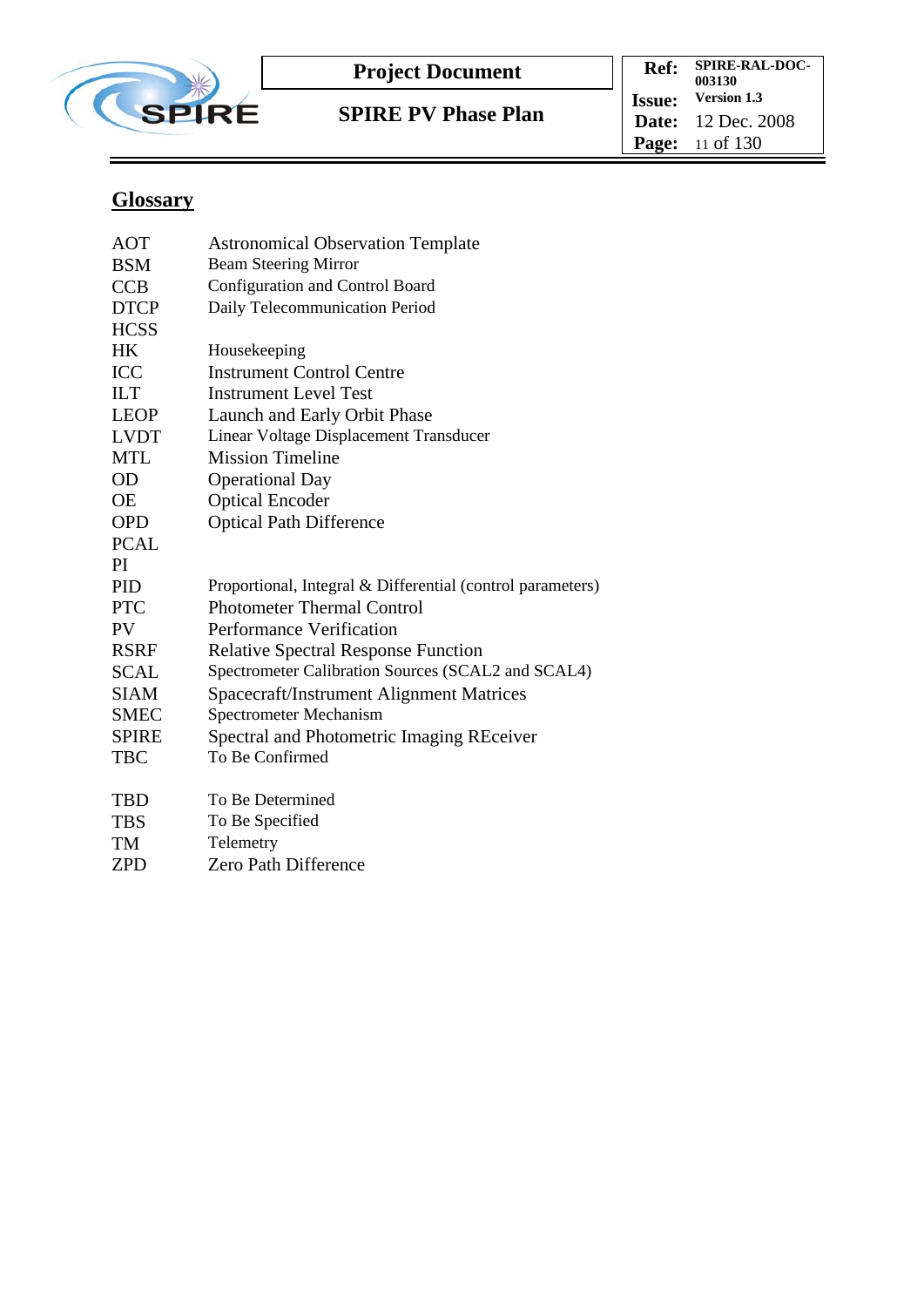

**Ref: SPIRE-RAL-DOC-003130 Issue:** Version 1.3<br> **Date:** 12 Dec. 2 **Date:** 12 Dec. 2008<br>**Page:** 12 of 130 **Page:** 12 of 130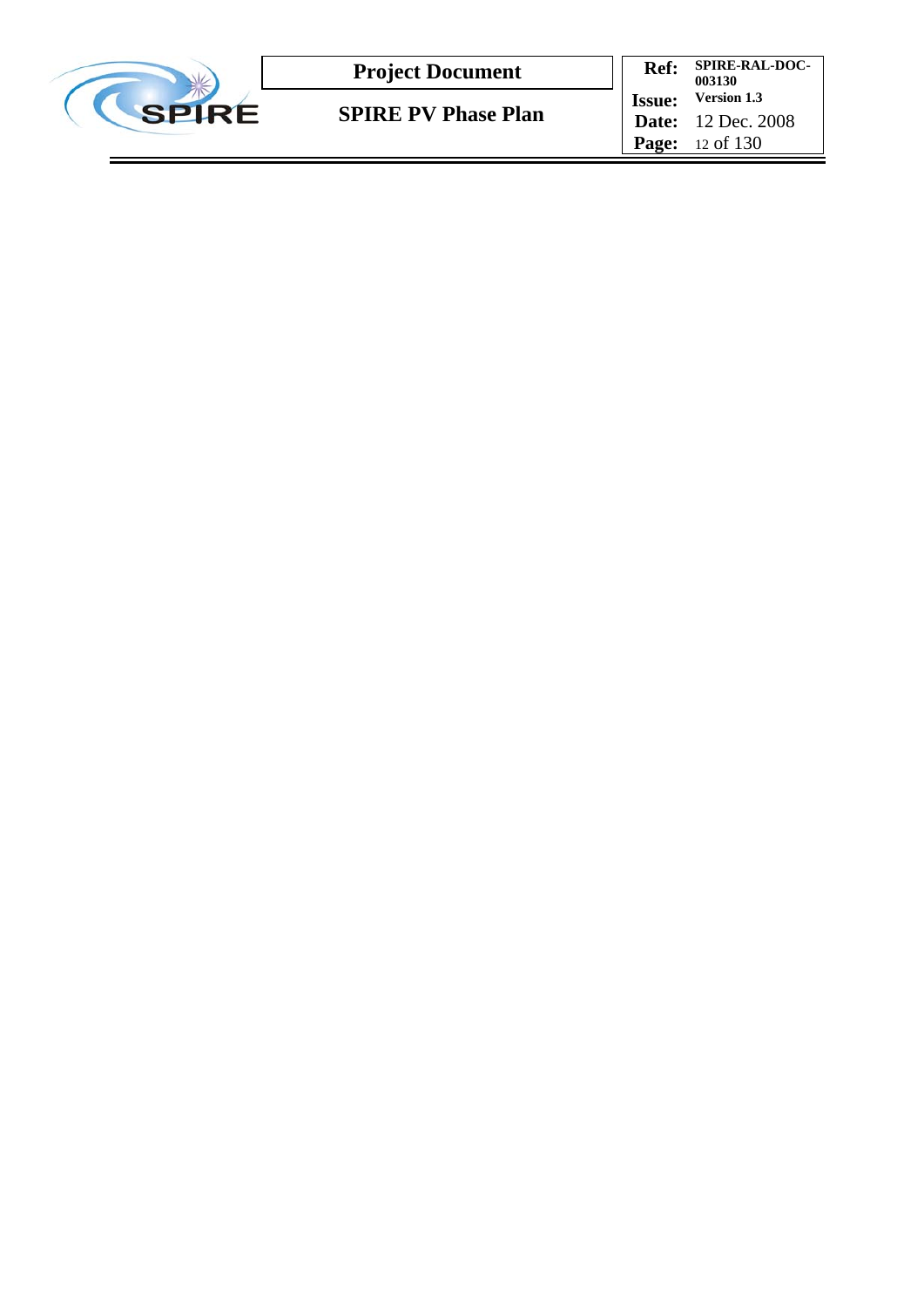

**Ref: SPIRE-RAL-DOC-003130 Issue: Version 1.3 Date:** 12 Dec. 2008 **Page:** 13 of 130

## **INTRODUCTION**

This document defines the PV Phase for SPIRE. It does not give the observations carried out during Commissioning Phase (RD1) or the observations that are needed to be carried out to check the calibration of SPIRE though routine phase (see RD2).

# **1.1 Scope**

# **1.2 Structure of Document**

This document is the top level PV Phase plan for SPIRE. It starts in section 4 by laying out the objectives and top level requirements of PV Phase and science demonstration phase. The working framework is then detailed in section 5. An approach to prioritisation is stated in section 6. Section 7 then describes how each calibration table will be populated in flight.

# **1.3 Documents**

### **1.3.1 Applicable Documents**

| AD1             | Herschel/Planck Commissioning and Performance Verification H-P-1-ASP-TN-1383<br>Plan |                           |
|-----------------|--------------------------------------------------------------------------------------|---------------------------|
| AD <sub>2</sub> | <b>SPIRE Calibration Requirements Document</b>                                       | SPIRE-RAL-PRJ-1064        |
| AD <sub>3</sub> | Herschel Performance Verification Phase Overview (Draft 1.0)                         | HERSCHEL-HSC-DOC-<br>1012 |
| AD4             | <b>SPIRE Operating Modes</b>                                                         | SPIRE-RAL-DOC-000320      |
| AD <sub>5</sub> | <b>SPIRE Uplink Calibration Data</b>                                                 | SPIRE-RAL-DOC-002947      |
| AD <sub>6</sub> | SPIRE AOTs in HSPOT: Entry of Observations and Return of                             | SPIRE-UCF-DOC-002554      |
|                 | Time and Sensitivity Information                                                     |                           |
| AD7             | <b>SPIRE Pipeline Description</b>                                                    | SPIRE-RAL-DOC-002437      |
|                 | <b>1.3.2 Reference Documents</b>                                                     |                           |
|                 |                                                                                      |                           |
| RD1             | <b>SPIRE Commissioning Phase Plan</b>                                                | SPIRE-RAL-PRJ-003018      |
| RD2             | <b>SPIRE Routine Phase Calibration Plan</b>                                          | SPIRE-RAL-DOC-003131      |
| RD <sub>3</sub> | <b>SPIRE Calibration Observation Definitions</b>                                     | SPIRE-RAL-DOC-000000      |
| RD4             | <b>SPIRE Astronomical Calibration Sources for Herschel-SPIRE</b>                     | SPIRE-UCF-NOT-003016      |
| RD <sub>5</sub> | Calculation of Important Parameters for SPIRE Scan Map                               | SPIRE-UCF-NOT-00          |
|                 | <b>Observations</b>                                                                  |                           |
| RD <sub>6</sub> | Herschel Pointing Calibration Plan - Calibration Plan for                            | HERSCHEL-HSC-DOC-         |
|                 | Commissioning and PV Phases                                                          | 1139                      |
| RD7             | <b>SPIRE FTS Mapping Modes</b>                                                       | SPIRE-RAL-NOT-002801      |
| RD <sub>8</sub> | <b>CREC Command List Specification</b>                                               | SPIRE-RAL-NOT-002771      |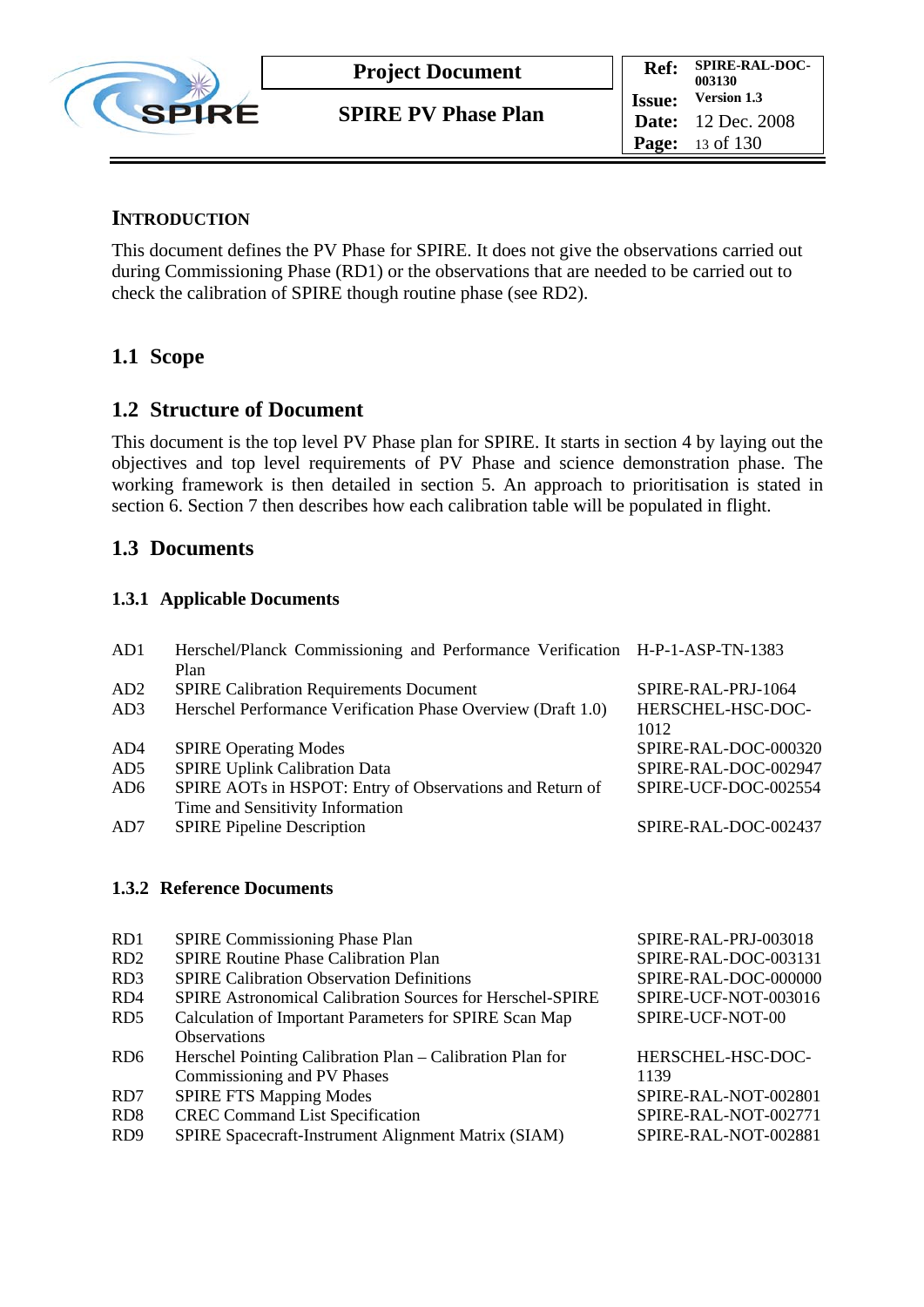

# **2. OBJECTIVES OF PV PHASE AND SCIENCE DEMONSTRATION PHASE**

# **2.1 General Objectives of PV Phase**

The main objectives of PV Phase are:

- characterisation of in-flight instrument performance and comparison with predictions;
- population, with initial values, of all calibration files which require in-flight data;
- verification of instrument operating modes;
- validation and optimisation of AOTs;
- generation of data sets required to update instrument sensitivity estimates.

The main objectives of Science Demonstration Phase are:

- verification of the scientific performance of each AOT, including verification of instrument sensitivity via observations of faint sources;
- assessment of capabilities of the observatory to carry out, and achieve the scientific goals of, the approved Key Programmes;
- generation of results for PR purposes.

# *2.2 SPIRE Requirements*

*(This section contains the specific requirements on the SPIRE instrument team – to be updated and expanded in future versions)* 

To meet these requirements the SPIRE instrument team must:

- be able to execute AOTs during PV Phase with different parameters;
- by the end of PV phase, be able to quote first-cut as-measured sensitivities for each mode and provide information for HSpot updates;
- provide first-cut astronomical/instrument calibration both for uplink and data processing purposes;
- have an adaptable plan to ensure that PV is used effectively.

# **3. OPERATIONAL FRAMEWORK/ASSUMPTIONS**

# **3.1 Spacecraft Operations**

This section is mainly based on the information provided in the Herschel/Planck Commissioning and Performance Verification Plan (AD1). Where information is not yet available assumptions are made and stated here.

### **3.1.1 Overall Timeline**

The overall mission timeline after launch consists of the following phases:

- 1. Launch and Early Orbit Phase  $(L 8$  hours to  $L + 12$  days  $(AD3)$ )
- 2. Commissioning Phase  $(L + 0.5 \text{ months to } L + 1.5 \text{ month (AD3)})$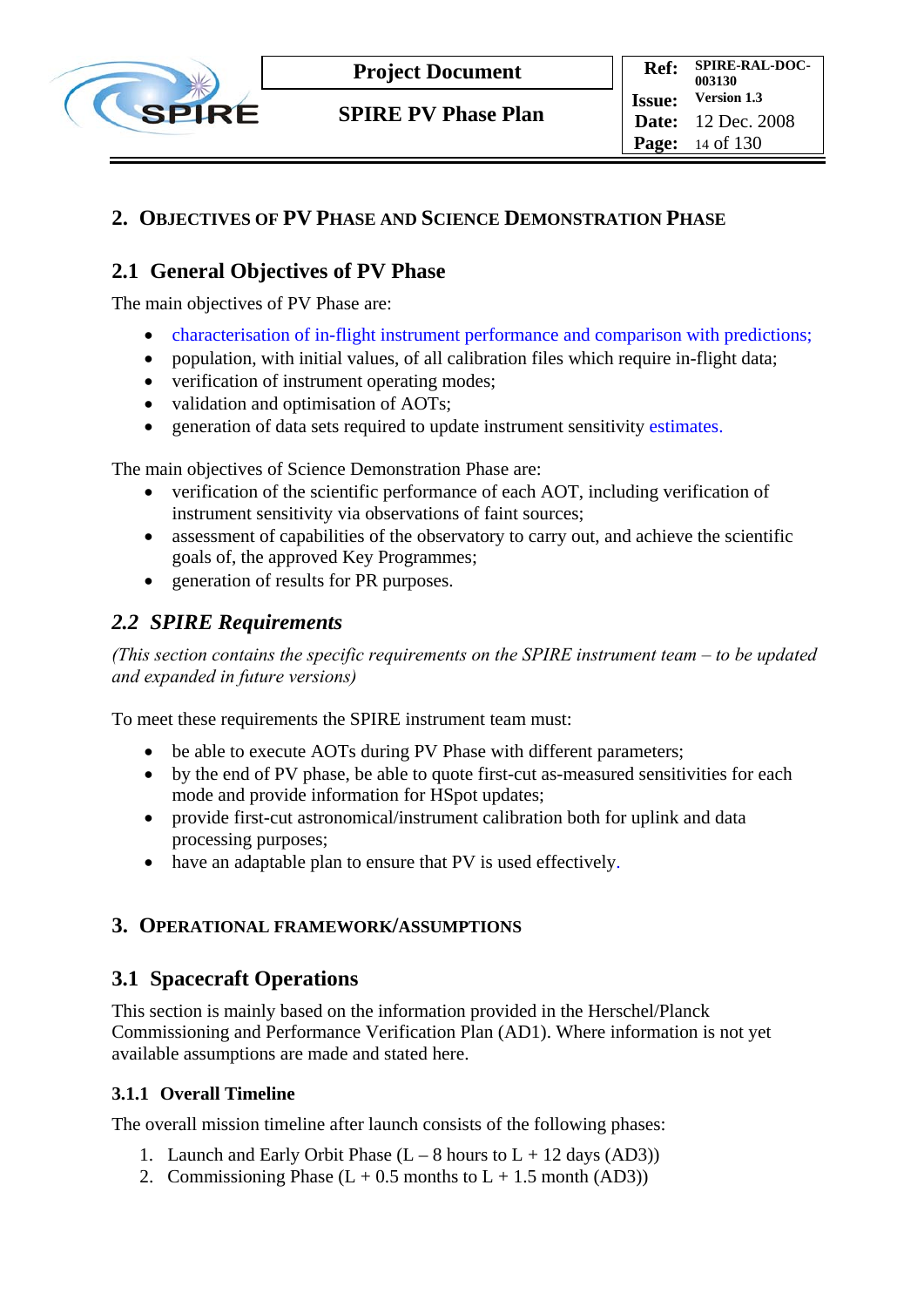

- a. Decontamination complete, telescope cooldown starts at  $L + 3$  weeks (AD1)
- b. Cryo-cover opening at  $L$  + one month (AD1) (TBD)
- 3. PV Phase (from  $L + 1.5$  months, 2.5 months in duration (AD3))
- 4. Science Demonstration Phase (from  $L + 4$  months, 2.0 months in duration (AD3))
- 5. Routine Operations Phase (remainder of the mission from  $L + 6$  months)

AD1 states 'End of commissioning 1 month after launch with opened cryo-cover'. Therefore it is assumed that the activity of establishing the focal plane geometry, which is a commissioning activity and requires the lid to be off, will take place early in the PV Phase. Similarly, some instrument performance verification activities may be performed with the cryo-cover closed, i.e. in the Commissioning Phase. However RD3 states 'CoP does not end with cryo-cover ejection'

The definition of PV Phase used in this document is the set of activities which meet the requirements given in Section 2.2 irrespective of the mission phase (time) in which they are performed. It should be noted that this covers confirmation of instrument performance, baseline calibration and basic validation/optimisation of AOTs operation and standard data processing. i.e. it is noted that PV Phase observations may be carried out before the cryo-lid is opened and that once PV Phase proper starts CoP observations may still be carried out (although it practice these observations are pre-requisites to PV observations). Note that (from AD3) we will begin PV Phase scientific operations while still en-route to L2. The expected time to reach the nominal orbit about L2 is approximately four months (although for all practical purposes, we are conducting the PV Phase with the spacecraft location and attitude constraints equivalent to those in its final operational orbit [AD3]).

AD3: By the end of PV Phase the Commissioning of the overall ground segment that started in the previous phases will be completed and the spacecraft, payload and Ground Segment will be considered operational. The following major activities are therefore planned during the PV phase:

- the recommendations of the Pointing Calibration Plan [AD 10] as they pertain to the PV Phase, will be implemented;
- comprehensive initial instrument calibration and basic performance verification as defined in the ICC PV Phase Plans;
- AOT verification: functional and scientific aspects as defined in the ICC PV Phase Plans;
- full observatory verification, i.e. verifying that the SGS (with its facilities and teams) is ready to support the routine scientific operations.

Science Demonstration phase is the phase where the data processing pipelines are verified and optimised and scientific products and publicity images produced. This demonstrates the baseline calibration and a reasonably mature data processing pipeline. AD3 lists the following objectives:

- demonstrate the actual scientific capabilities of the Observatory;
- determine whether the scientific objectives of the mission can be met;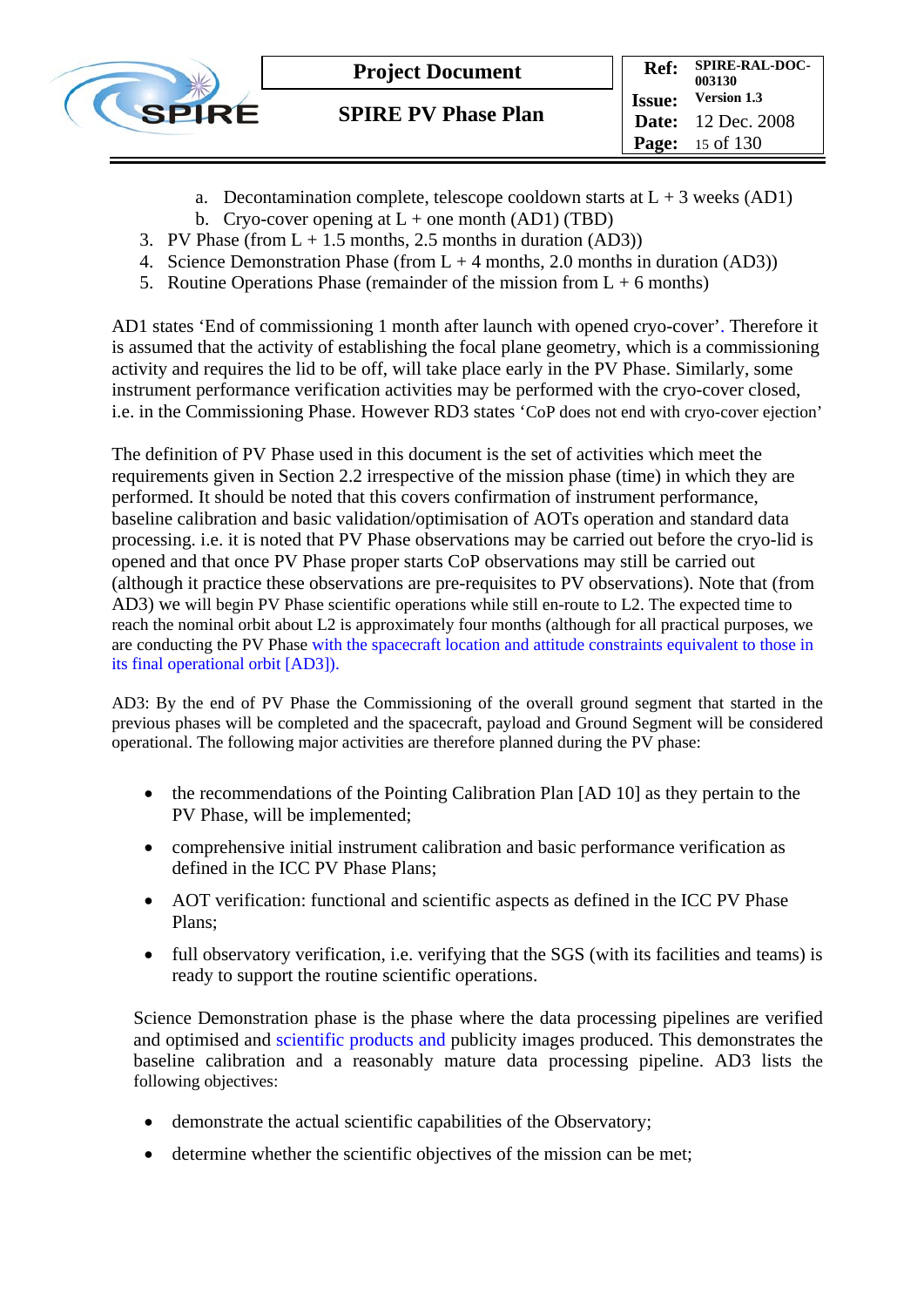

• generate publicity material for the mission;

### **3.1.2 Commissioning Phase Outcome**

The SPIRE Commissioning Phase Plan is given in RD1. The status at the end of the Commissioning Phase is assumed to be as follows:

- the instrument successfully functionally tested
- instrument parameters that do not require astronomical observations established (e.g. we would re-tune the BSM and SMEC during commissioning phase).
- all VMs checked out and be working.

The status of the observatory at the end of Commissioning Phase is assumed to be as follows:

- pointing accuracy good enough for SPIRE PV Phase measurements (To Be Specified  $(TBS)$ :
- spacecraft able to slew along a specified axis at a specified rate with good (TBS) pointing accuracy [update to RD6\*\*\*];
- straylight performance established (this can only be finally established once the telescope has reached its operating temperature and the instruments have been operationally optimised).

### **3.1.3 Ground Contact**

AD1 (on page 17) states 'During the commissioning, the visibility for both satellites [Herschel and Planck] is fully 24h/24h using the three available stations (Kourou, New Norcia and Villafranca (TBC)). Considering shared visibility, each Satellite is in ground contact about 12h per day (TBC)'. However AD3 states 'During Commissioning and PV Phases 10 hours of ground station coverage per day will be available, shared between Herschel and Planck in two contiguous blocks of five hours. The 5-hour PV Phase DTCP is not obligatory in the sense that either mission can waive some of that time to recover time in the Science Window. If HSC/ICCs find that a full 5-hour DTCP is not needed at any point during PV Phase then the shorter Routine Phase DTCP duration of 3 hours (or even less) could be adopted.'

We assume that SPIRE PV Phase observations will be uploaded for autonomous execution and so will not require ground contact and that we therefore prefer minimal DTCP periods, as during DTCP the sky visibility is very restricted. AD3 notes that real-time manual commanding of the instruments during the PV Phase can have duration of approximately four hours.

#### **3.1.4 Division of Operational Time between the Instruments in PV**

The division of operational time between instruments is TBD. For SPIRE a two day rotation through the three instruments is preferred: i.e. SPIRE operational for two days then nonoperational for four days. This would allow flexibility in planning and scheduling observations taking into account the results of earlier tests and would maximise the efficiency with respect to the use of the cooler.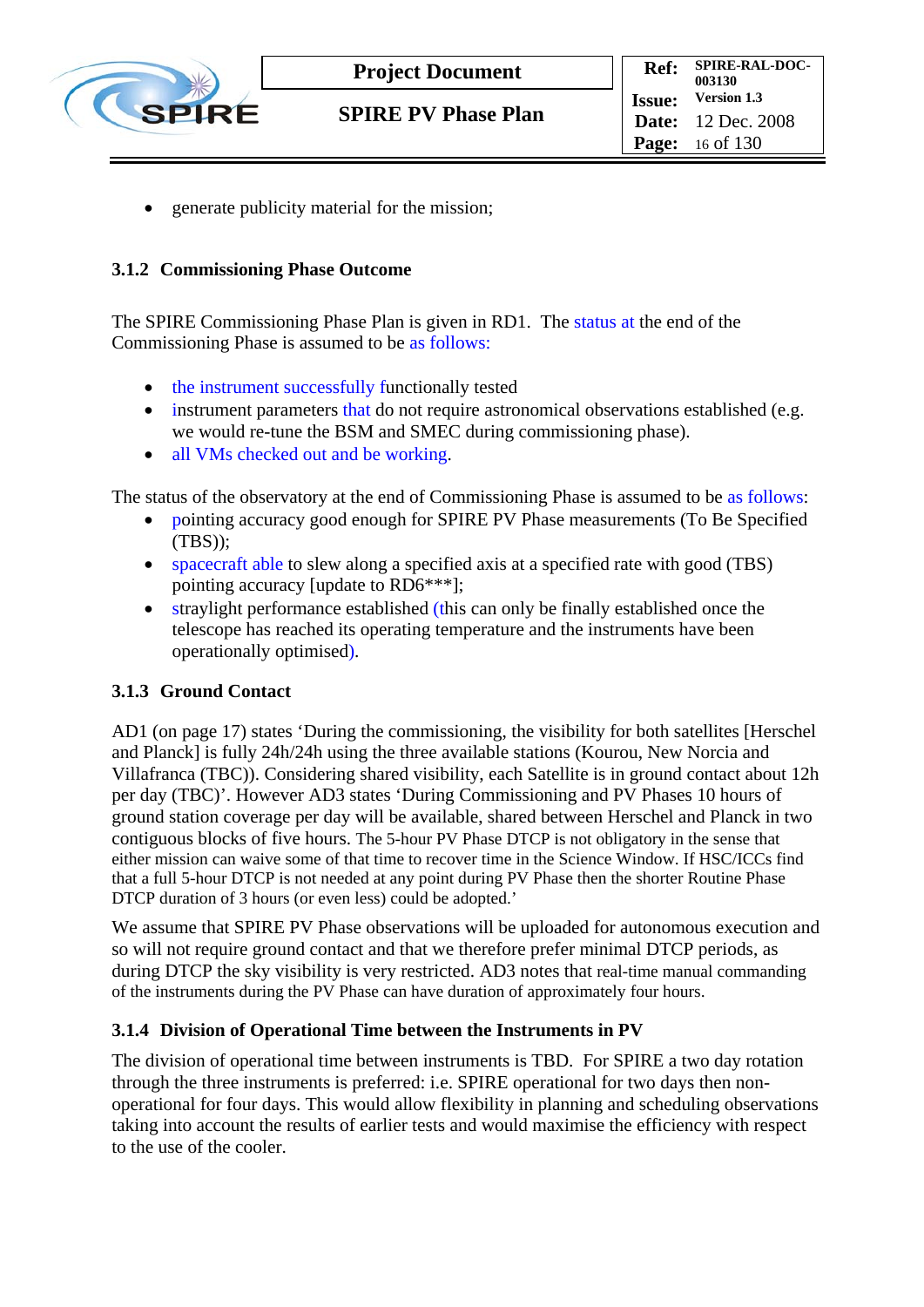

**Ref: SPIRE-RAL-DOC-003130 Issue: Version 1.3 Date:** 12 Dec. 2008 **Page:** 17 of 130

# **3.1.5 Telescope Cooldown**

This is out of date – see RD1 version 1.3 for the most up to date information. Figure 3-1 shows the telescope cooldown curve provided by Thales Alenia Space. AD3 says that at about 3 weeks after launch the cryo-cover will be opened and the telescope decontamination heaters will be switched off; however AD1 proposes that the cryo-cover be opened 30 days after launch. For observations performed during the ensuing two weeks the telescope temperature will be relatively high (100-120 K) compared to its nominal value, and this will be taken into account in planning and scheduling such observations.. The cooldown starts at  $L + 3$  weeks following a period during which the telescope is maintained at ~320 K to allow decontamination. From this plot, at the end of commissioning phase  $(L + 30 \text{ days}, \text{ also the start of PV phase})$  the telescope temperature is at about 125 K. The curve is not given for the end of PV Phase (assumed to be launch plus 120 days) but it appears from the trend shown that the temperature reached will be around 90 K and this is adopted as the assumed end of PV Phase temperature for this plan. AD3 implies that the telescope will not be close to the operational temperature before  $L + 42$  days, which matches the beginning of the PV Phase around  $L + 45$  days.



#### Thermal Shields, CVV & Telescope Temperatures

#### **Figure 3-1: Modelled telescope cooldown provided by Thales Alenia Space**

SPIRE can not complete the PV Phase activities until the telescope has reached its final operating temperature with TBS stability.

# **3.2 SPIRE Operations**

### **3.2.1 Documentation**

The governing documents for SPIRE Operations are the SPIRE Calibration Requirements Document (AD2), the Herschel Performance Verification Phase Plan & Detailed Timeline (AD3), and the SPIRE Operating Modes document (AD4). This PV Phase Plan document also needs to be updated if the following documents are updated as they state which calibration files are needed: SPIRE Pipeline Description (AD5), SPIRE Uplink Calibration Data (AD6),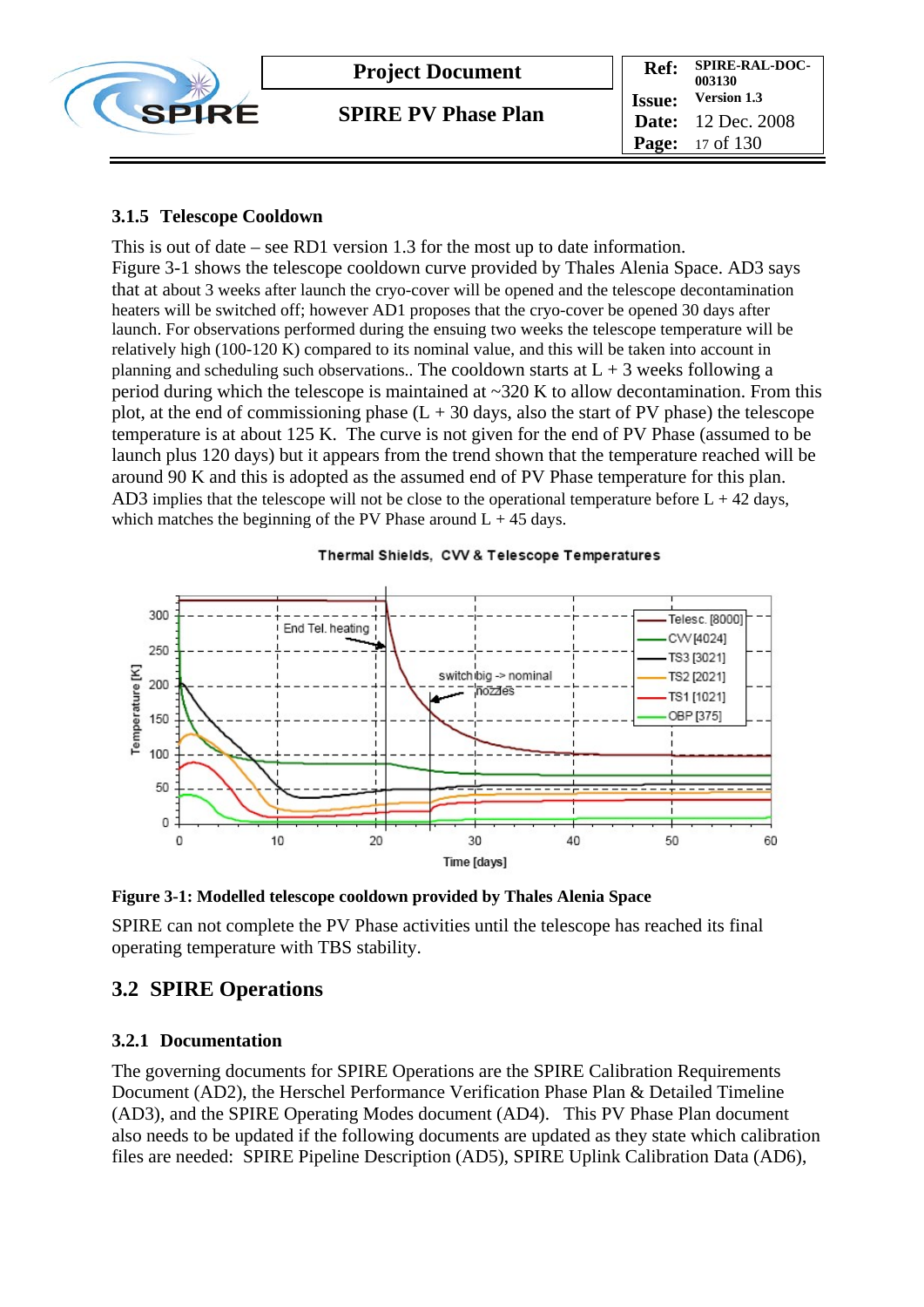

SPIRE AOTs in HSPOT: Entry of Observations and Return of Time and Sensitivity Information (AD7)

The PV Phase Plan then describes how these will be implemented. It should be used in conjunction with the SPIRE Calibration Observation Definitions (RD3) which gives the procedures to be carried out and with SPIRE Astronomical Calibration Sources for Herschel-SPIRE (RD4) which gives the sources to be used for calibration observations.

PV Phase will require flexibility in planning. An initial detailed plan scheduling the observations is listed in Appendix 1, and this will be maintained and updated regularly following each daily meeting in the PV Phase.

### **3.2.2 Assumed Mission Management during Commissioning and PV Phase**

During Commissioning Phase, the Herschel-Planck Project is responsible for the planning and execution of the Spacecraft Commissioning Phase (AD3). At the conclusion of the satellite Commissioning Phase overall responsibility for the Mission passes from the Project Manager within the ESA Science Projects Department to the Mission Manager within the ESA Science Operations Department at ESAC (AD3). Under this arrangement, SPIRE will initially report to a Project-led planning team, then to the HSC led planning team. It is important the managerial arrangements during Commissioning and PV Phases are clearly defined and understood by all parties (see AD3 for more details).

### **3.2.3 SPIRE Team Management during PV**

The SPIRE ICC operational team management structure during PV Phase will be similar to the ICC development team structure. Overall responsibility is held by the PI with the ICC Manager and Instrument Scientist as his deputies, but the day-to-day coordination and planning of PV Phase activities will be the responsibility of the Calibration Scientist.

The execution of the PV Phase activities will be carried out by the ICC teams under the control of the ICC Manager.

- The Operations Team will be responsible for: instrument health monitoring; data retrieval and processing; ensuring the data are available at RAL for use by the other teams; and delivery of updated calibration information for the Herschel planning and data processing systems.
- The Data Processing and Software Team will be responsible for validation of the implementation, operation, and scientific performance of the AOTs
- The Calibration Team will be responsible for: scheduling PV Phase observations and entering these into the mission planning system; analysing the data and feeding the results back into the PV Phase planning; producing updated calibration information both for uplink and downlink purposes; and providing information for updating the sensitivity estimates.

These teams map on to the currently existing ICC Operations, Software and Calibration teams respectively and will be led by the team leaders. During commissioning and PV, these teams, which have overlapping membership, will operate in a highly integrated way.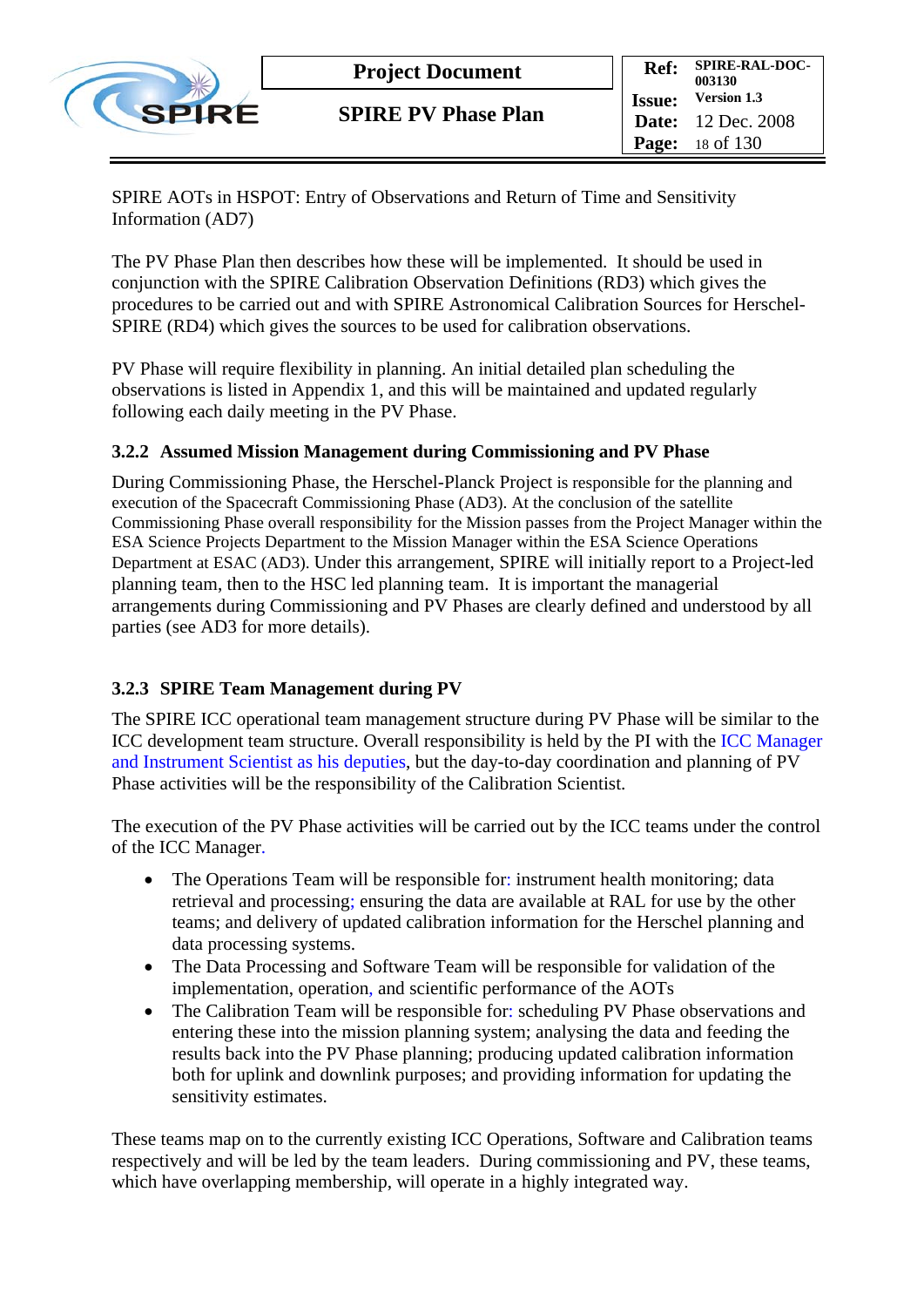

**Ref: SPIRE-RAL-DOC-003130 Issue: Version 1.3 Date:** 12 Dec. 2008 **Page:** 19 of 130

## **3.2.4 Availability of Data**

It is assumed that all data from an observation will be available at RAL for ICC use within six hours of the end of the DTCP (the requirement stated in AD3 is two hours: "During Commissioning and PV phases ICC@ICC can access the consolidated Science TM not later than 2 hours after the last bit of this data for the consolidation period has been received by the MOC.").

### **3.2.5 Locations of People**

## *3.2.5.1 ESOC*

It is not expected that any SPIRE ICC staff will be located at ESOC as no real time operation is required during PV Phase (TBC).

## *3.2.5.2 ESAC*

On the assumption that data will be made available promptly from ESOC to RAL (via ESAC), we do not envisage SPIRE staff co-location at ESAC over and above the two ESA liaison staff.

## *3.2.5.3 RAL*

It is currently assumed that all three ICC teams will work one shift per day, seven days per week, and that all shifts will be in office hours.

All key personnel will normally be co-located at RAL, these include:

- the PI:
- the existing RAL team, including the ICC manager, the Instrument Scientist, and the Calibration Scientist;
- the ICC Team Leaders:
- consortium experts who will participate in performance analysis activities (these include experts from CEA, (SBT and SAP), JPL, IPAC, LAM, Lethbridge and Cardiff)
- ICC members who will be part of the Operations and Calibration teams and who may participate in data analysis activities (these will include experts from Imperial College, Lethbridge, CEA, IPAC and Cardiff);
- the ESAC ICSs, who will be co-located at RAL for 60-90% of PV Phase between them.

Various people who will not be co-located will still be expected to participate in data analysis and may be able to attend the daily meetings via video link.

### **3.2.6 Staffing and Meetings**

Seven day week working is assumed with individual team members working for 5 of each 7 days.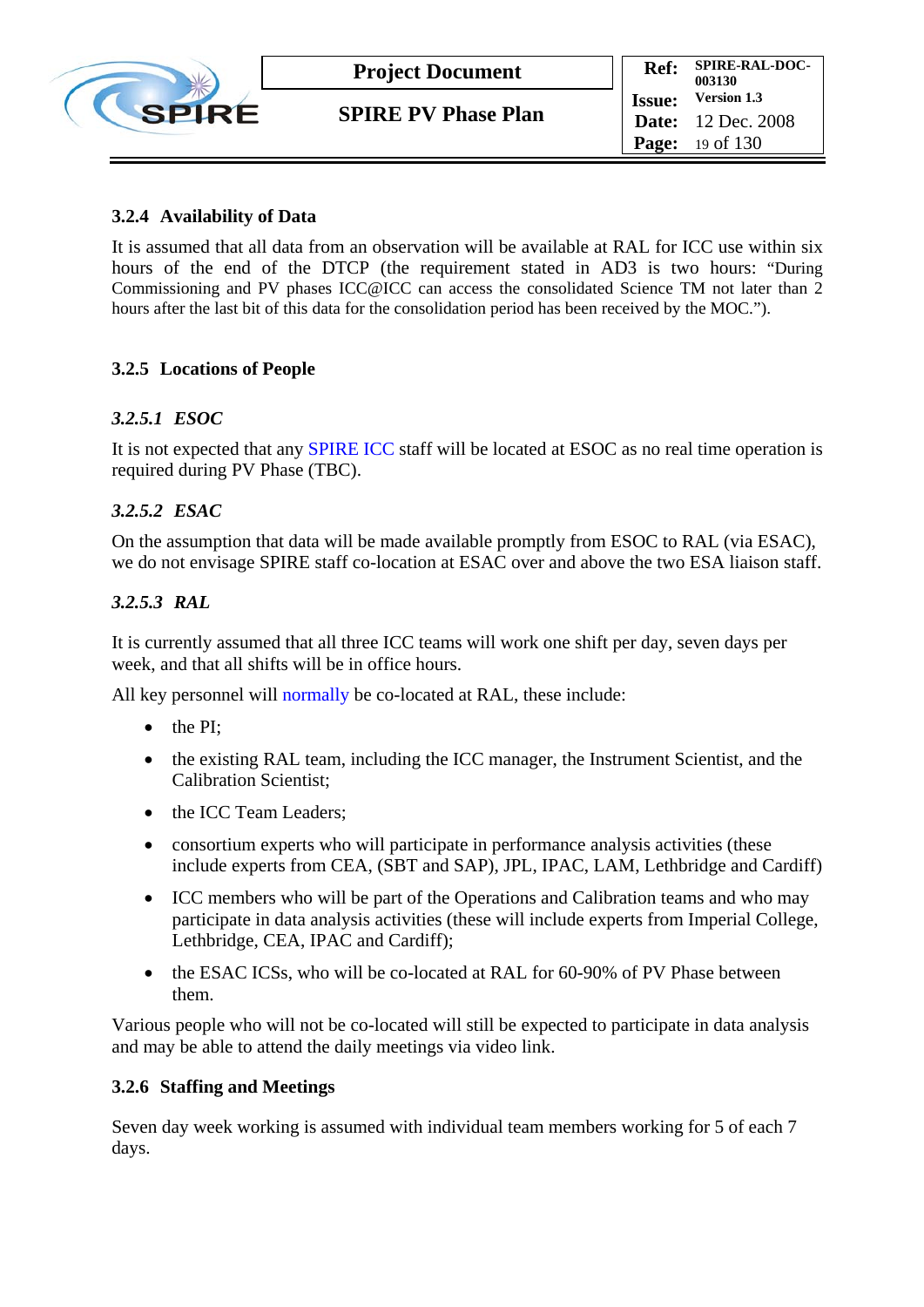

### *3.2.6.1 External Meetings*

SPIRE will attend HSC-chaired Ground Segment meetings. It is expected that this will usually be via telecon or videoconference (preferred) and will require a minimal number of SPIRE personnel. These meetings include:

- daily schedule/planning meetings: a (de-)briefing meeting at 16:30 CET (TBC); and, at 17:30 CET (TBC), a daily telecon to review the events of the preceding Operational Day and to preview the events of upcoming days;
- CCBs.

In addition it is expected that at least one scientific review meeting will be held to evaluate the status of the scientific verification and performance of the satellite.

At the daily (de)-briefing meeting it is expected (AD3) that the ICCs report on their activities in the preceding shift, noting objectives, outcome, problems experienced, and anomalies observed, and will provide look-ahead to the planned activities in their area in the following shift. The ICC representatives will also brief the meeting on the status of their instruments.

## *3.2.6.2 Internal ICC meetings*

A daily SPIRE planning meeting will be held which will be chaired by the PI, Instrument Scientist or Calibration Scientist, depending on availability. The purposes of this meeting will be to

- assess current state of instrument (from health checks);
- assess observations carried out with respect to the plan;
- assess data analysis results and implications;
- review planned observations.

A standard agenda will be used to format each meeting. All available SPIRE personnel will be expected to attend and each team must be represented by either the team leader or a designated deputy. Minutes will be posted onto the SPIRE twiki page.

We will also hold a data analysis review meeting once every six days (based on the assumed instrument rotation).

### **3.2.7 Planning Tools**

PV Phase will, as far as possible, be executed from a mission timeline (MTL) entered into the expert version of HSpot and scheduled through the HCSS Mission Planning System (AD3). The Mission Planning System (MPS) is the system used by the HSC to plan all science observations, and will be used by the ICCs to timeline the observations of their PV Phase Operational Days (ODs). The ICC-prepared schedules will be delivered to the HSC where the HSC Mission Planners will run the ICC output through the HSC Proposal Handling System (PHS) to generate POS files for delivery to the MOC.

At the start of PV Phase it is assumed that the entire phase has been fully scheduled and that this schedule will be run as default. We assume that the results of data analysis will require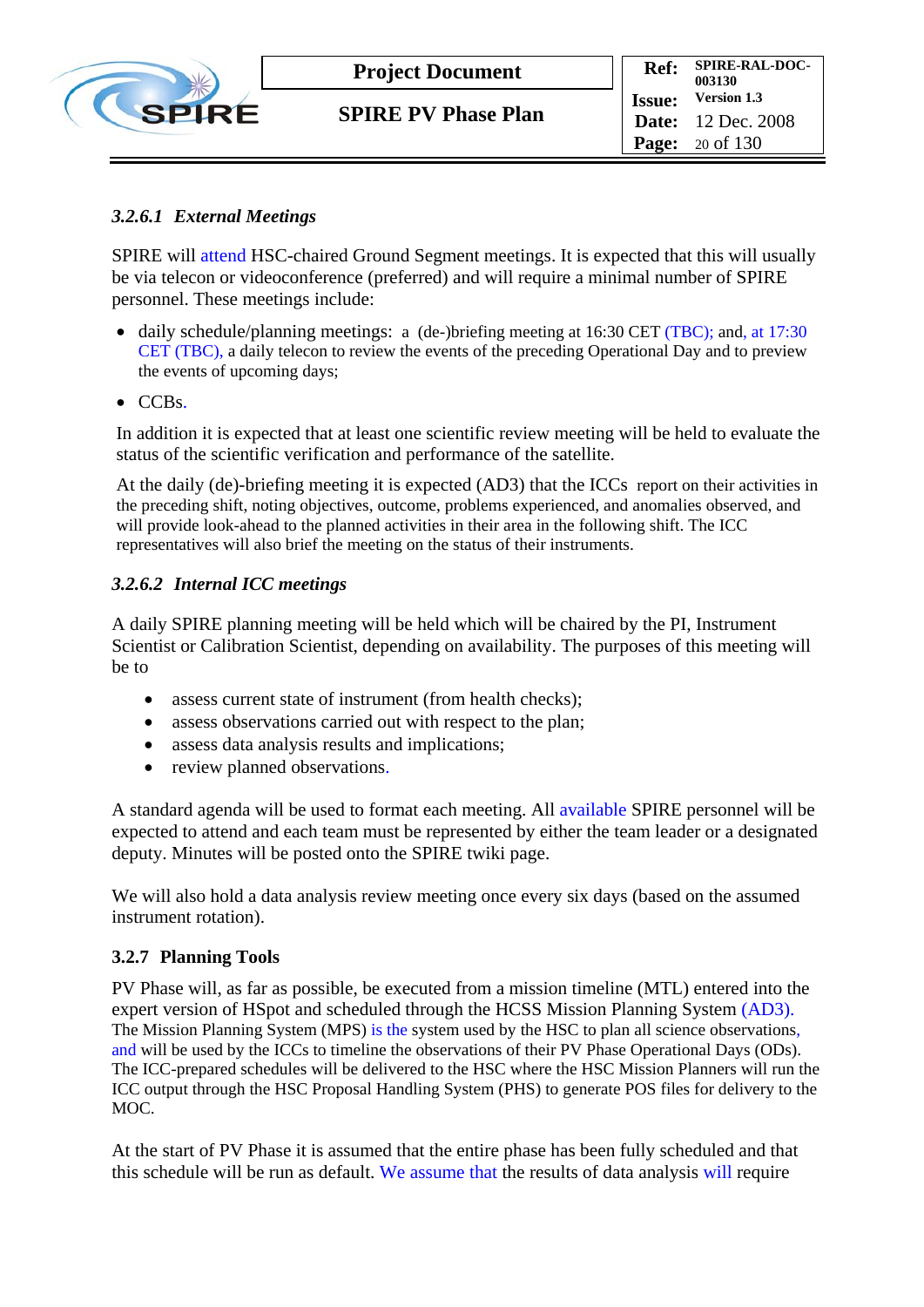

some schedule changes, and that the SPIRE Calibration Team may make changes as agreed at daily meetings. It is further assumed they may do so relatively close to the schedule being uplinked: e.g. up to 24 hours before. The system must allow previously planned PV Phase ODs to be rescheduled on a time scale of 3 - 4 days to take account of the exploratory character of the PV Phase (AD3).

For this to be done effectively, the mission planning tool has been made available to the ICC Calibration Team to allow them to schedule the SPIRE observations. This planning tool will enable the SPIRE operations team to produce a complete schedule for their allocated time period. Once the SPIRE operations team has produced a schedule it is assumed that this will be checked by the HSC before uplink.

(AD3) The pre-planned PV Phase timeline will have to be adjusted after launch to take account of the visibility of celestial targets during the actual PV Phase, which can only be known once the precise launch time is known. This adaptation of the pre-launch "model" PV Phase timeline will be completed by the HSC and ICCs between launch and the start of the PV Phase and schedule will be followed as closely as possible. It will be modified when analysis of the ongoing observations shows that changes are required to adapt to the characteristics of the instruments in-flight.

Each observation will have a priority which is derived from the purpose of the observation and the priorities as laid out in section 4.1.

The timescale for the modifications be very short (min  $\langle 1/2 \rangle$  day analysis of data before replanning if we want to feedback information learnt from a test in one OD into the next pair of ODs). However the aim is that most of the time we will be working to feedback into the pair after next of ODs which gives about 6 days for data analysis before the replanning. \*\*\*\*give example like Ken's vg

Outputs of PV Phase\*\* Report, mid term review.. (AD3)…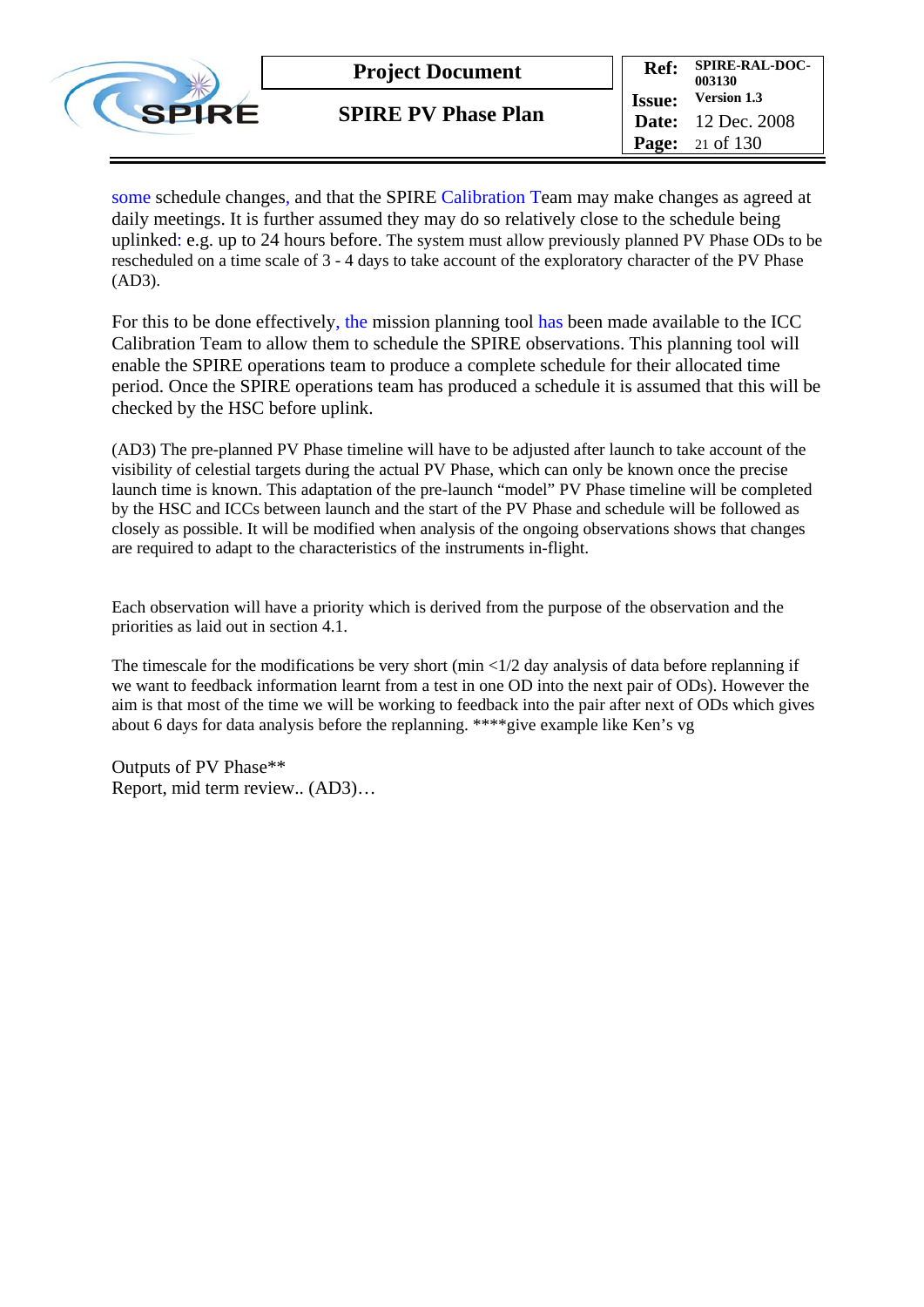

# **4. PV PHASE PRIORITIES**

# **4.1 Overview**

The goal of PV Phase is to have a complete set of observing modes ready for routine operations. However, given time constraints, visibility constraints and the need for flexibility, it may be necessary to restrict the number of modes validated by the nominal end of the phase. Therefore observations carried out during PV Phase will be assigned a priority (high, medium or low) which will determine, in general, the order in which the relevant observations will be executed and the corresponding data sets analysed. This priority will be based on a combination of considerations detailed here.

The priority order is governed by the need to release AOTs. The following set of priorities is adopted (1 is higher priority than 5):

- 1. Point Source Photometry
- 2. Scan Map and Parallel Mode
- 3. Jiggle Map
- 4. FTS Point Source
- 5. FTS Map

Note that only those modes offered in HSpot will be validated. Back-up modes will not be validated unless in-flight we find out that we need to use them.

For each AOT the following general priority order is adopted:

- i. calibration files required for uplink of an AOT (e.g. BSM position vs. angle on sky);
- ii. setup of an AOT (e.g. for point source photometry this would include optimum jiggle offset, or for scan map it would include the scan speed);
- iii. calibration files required for data processing but not needed for uplink (e.g. spectral response function).

All calibration files are also categorised as follows:

- A. has to be populated at the start of PV;
- B. is dependent on being done at a certain time;
- C. has to be properly populated definitively at end of PV;
- D. must be populated but not definitively at end of PV;
- E. could be populated later via routine calibration.

Category A files relate to detector setup - e.g. we will have to adopt a nominal in-flight JFET Vss from commissioning phase. Most category A files will be populated in Commissioning Phase but some may be populated early in PV Phase.

Category B files include parameters derived from data which is time specific. The main example of this is the characterisation of the SCAL port which is planned to be done by carrying out SMEC scans with the telescope at different temperatures as it is cooling.

Category C includes all uplink files associated with a particular AOT.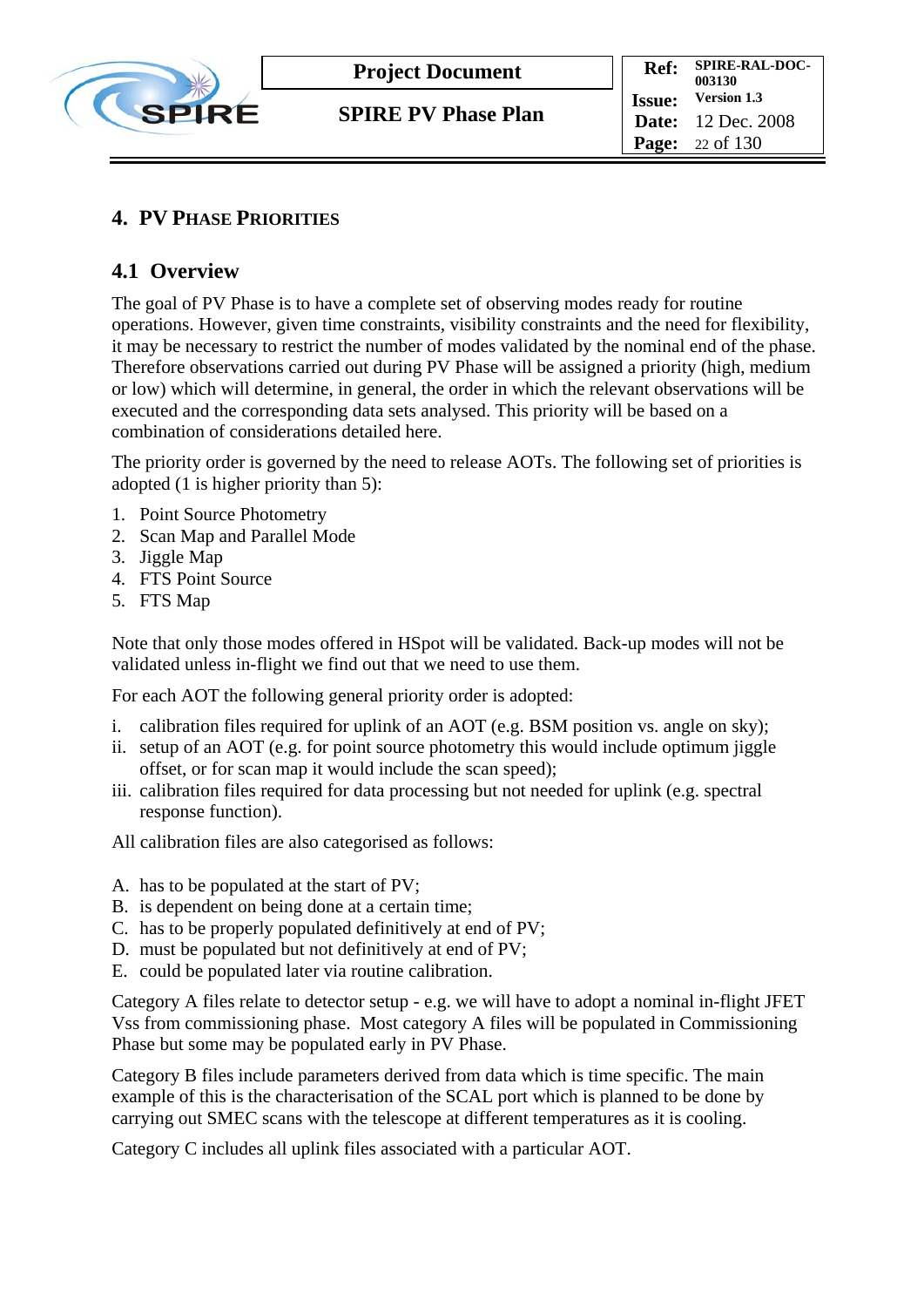

Category D files include all information which must be obtained via special PV observations and generally includes most of the calibration information required for data processing.

Category E files are similar to category D files but are considered as lower priority due to the ability to use ground calibration or routine phase calibration data to improve them. An example of a category E file is the spectrometer RSRF which has been well established on the ground and will be confirmed in PV phase. Routine observations of a well known source such as Uranus will then be used to refine file produced at the end of PV phase.

The priority of an observation is derived according to these three criteria, and an observation priority column in included in the following tables listing these priorities.

# **4.2 Uplink Files**

This section includes a list of uplink files, the information contained and attached priorities. It is intended to be a summary table with the next section covering the gory details. Note parallel mode is explicitly listed where appropriate. The uplink files are HSpot (CUS) calibration data, On-Board Software internal tables (which can only be updated once an OD) or Operational Procedures.

| <b>Filename</b>                                 | <b>Description</b>                           | <b>Use</b>    | <b>Populated In</b><br><b>PV</b>     | <b>AOTs</b>                                              | <b>Priorit</b><br>y | <b>Observ</b><br>ation<br><b>Priorit</b> |
|-------------------------------------------------|----------------------------------------------|---------------|--------------------------------------|----------------------------------------------------------|---------------------|------------------------------------------|
|                                                 |                                              |               |                                      |                                                          |                     | V                                        |
| <b>BSM</b><br>Configura<br>tion                 | <b>Minimum Power</b><br>dissipation position | <b>HSpot</b>  | No.<br>Commissioning                 | All, Parallel                                            | High                |                                          |
| <b>BMS</b><br><b>Nominal</b><br><b>Settings</b> | <b>BSM</b> initialisation<br>parameters      | <b>HSpot</b>  | <b>Updated plus</b><br>Commissioning | All, Parallel                                            | High                |                                          |
| Chopping<br>Configura<br>tion                   | Observing<br>parameters when<br>chopping     | <b>HSpot</b>  | <b>Updated plus</b><br>Commissioning | <b>Phot Point</b><br>Source,<br><b>Phot Small</b><br>Map | High                | 1,3,ii,C                                 |
| Command<br>Lists                                | VM table locations                           | <b>HSpot</b>  | No, ground                           | N/A                                                      | N/A                 | N/A                                      |
| Flash                                           | <b>PCAL Flash</b><br>Parameters              | <b>H</b> Spot | <b>Updated plus</b><br>Commissioning | All, Parallel                                            | High                | $1-$<br>5, i/ii, C                       |
| Instrumen<br>t.<br>Configura<br>tions           | <b>MODE HK</b><br>parameters                 | <b>HSpot</b>  | No, ground                           | N/A                                                      | N/A                 | N/A                                      |
| <b>PLW</b><br>Nominal<br>Settings               | PLW detector<br>switch on<br>parameters      | <b>HSpot</b>  | <b>Updated plus</b><br>commissioning | All<br>photometer,<br>Parallel                           | High                | $1-5,i,A$                                |
| <b>PMW</b>                                      | PMW detector                                 | <b>HSpot</b>  | Updated plus                         | All                                                      | High                | $1 - 5$ , i, A                           |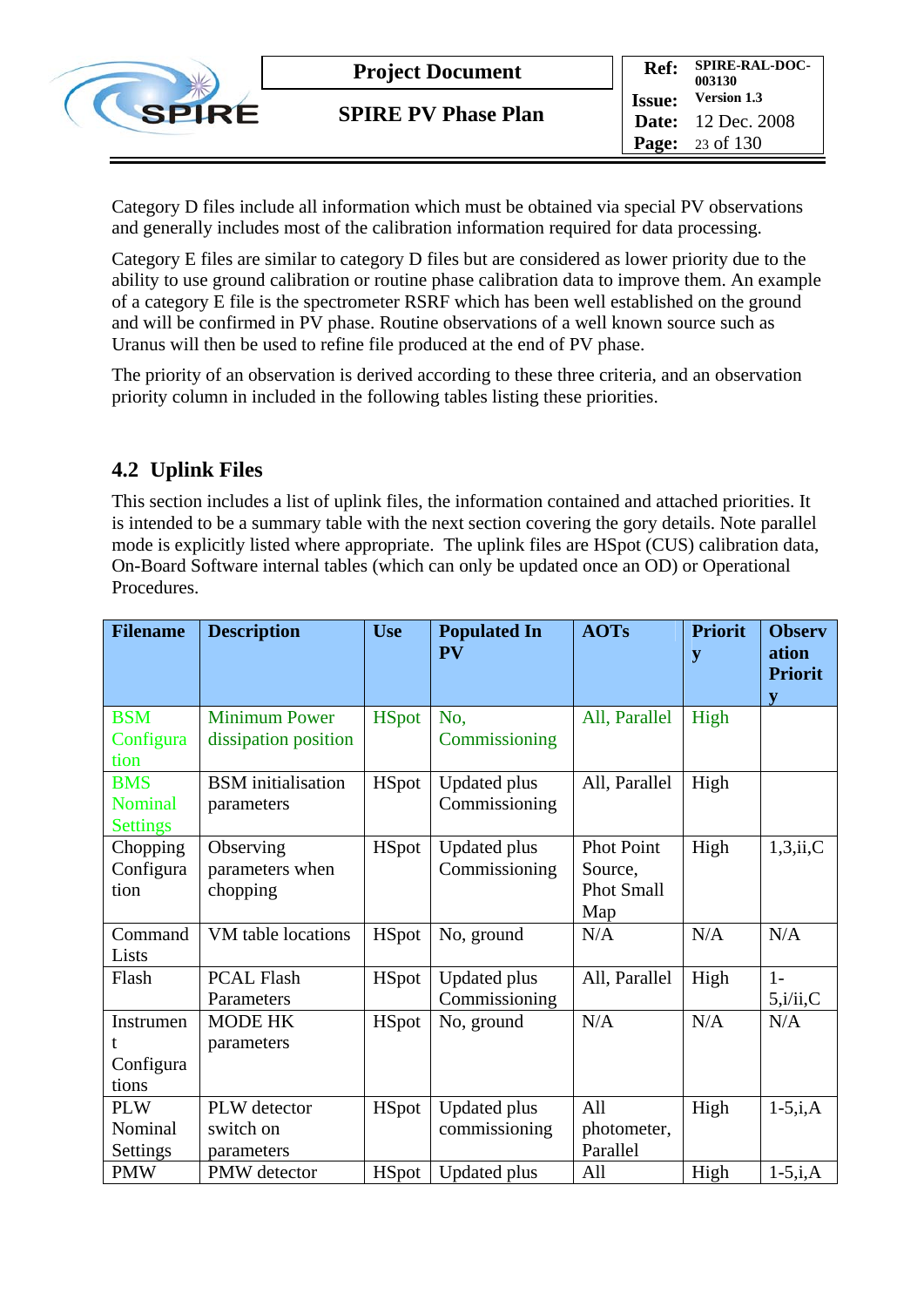

# **SPIRE PV Phase Plan**

**Ref: SPIRE-RAL-DOC-003130 Issue:** Version 1.3<br> **Date:** 12 Dec. 2 **Date:** 12 Dec. 2008<br>**Page:** 24 of 130 **Page:** 24 of 130

| Nominal                | switch on                  |              | commissioning       | photometer,       |      |               |
|------------------------|----------------------------|--------------|---------------------|-------------------|------|---------------|
| Settings               | parameters                 |              |                     | Parallel          |      |               |
| <b>PSW</b>             | PSW detector               | <b>HSpot</b> | <b>Updated plus</b> | All               | High | $1-5,i,A$     |
| Nominal                | switch on                  |              | commissioning       | photometer,       |      |               |
| Settings               | parameters                 |              |                     | Parallel          |      |               |
| <b>PTC</b>             | PTC parameters             | <b>HSpot</b> | <b>Updated plus</b> | TBC, Scan,        |      |               |
| Nominal                |                            |              | commissioning       | Parallel          |      |               |
| Settings               |                            |              |                     |                   |      |               |
| Photomet               | Photometer                 | <b>HSpot</b> | Updated             | All               | High | $1-$          |
| er                     | sensitivities              |              |                     | photometer,       |      | 3,iii,C       |
| Sensitiviti            |                            |              |                     | Parallel          |      |               |
| es<br><b>SLW</b>       |                            |              |                     |                   |      |               |
|                        | SLW detector               | <b>HSpot</b> | <b>Updated plus</b> | All               | High | $1-5,i,A$     |
| Nominal                | switch on                  |              | commissioning       | spectromete       |      |               |
| Settings<br><b>SSW</b> | parameters<br>SSW detector | <b>HSpot</b> | <b>Updated plus</b> | r<br>All          | High | $1-5,i,A$     |
| Nominal                | switch on                  |              | commissioning       | spectromete       |      |               |
| Settings               | parameters                 |              |                     | r                 |      |               |
| <b>SMEC</b>            | <b>SMEC</b> switch on      | <b>HSpot</b> | No,                 | Spectromete       |      |               |
|                        | parameters                 |              | Commissioning       | r                 |      |               |
| Spectrom               | Spectrometer               | <b>HSpot</b> | Updated             | All               | High | $4-$          |
| eter                   | sensitivities              |              |                     | spectromete       |      | $5$ ,iii, $C$ |
| Sensitiviti            |                            |              |                     | r                 |      |               |
| es                     |                            |              |                     |                   |      |               |
| Spectrom               | Scan parameters            | <b>HSpot</b> | Updated             | All               | High | $4-5$ ,ii,C   |
| eter                   |                            |              |                     | spectromete       |      |               |
| Configura              |                            |              |                     | r scanning        |      |               |
| tion                   |                            |              |                     |                   |      |               |
| <b>SPIRE</b>           | Observing                  | <b>HSpot</b> | Updated?            | All, Parallel     | High | $1-5$ ,ii,C   |
| Configura              | parameters, time           |              |                     |                   |      |               |
| tion                   | between flashes etc        |              |                     |                   |      |               |
| Operation              | Fundamental                | <b>HSpot</b> | Updated             | All, Parallel     | High | $1-5$ ,ii,C   |
| S                      | Observing                  |              |                     |                   |      |               |
|                        | parameters                 |              |                     |                   |      |               |
| 7-Point                |                            |              |                     |                   |      |               |
|                        | 7-Point Jiggle Map         | <b>OBS</b>   | Updated             | <b>Phot Point</b> | High | $1(3),$ ii,   |
| Jiggle                 | Positions                  |              |                     | Source,           |      | $\mathsf{C}$  |
| Map                    |                            |              |                     |                   |      |               |
| Positions              |                            |              |                     |                   |      |               |
| 64-Point               | 64-Point Jiggle            | <b>OBS</b>   | Updated             | <b>Phot Small</b> | High | $3(1),$ ii,   |
| <b>Jiggle</b>          | <b>Map Positions</b>       |              |                     | Map               |      | $\mathcal{C}$ |
| Map                    |                            |              |                     |                   |      |               |
| Positions              |                            |              |                     |                   |      |               |
| Spectrom               | <b>BSM</b> Position for    | <b>OBS</b>   | Same as BSM         | Sparse            | High | 4, ii, C      |
| eter                   | <b>Sparse Sampling</b>     |              | Configuration?      | Spatial           |      |               |
| Sparse<br>Sampling     |                            |              |                     | Sampling          |      |               |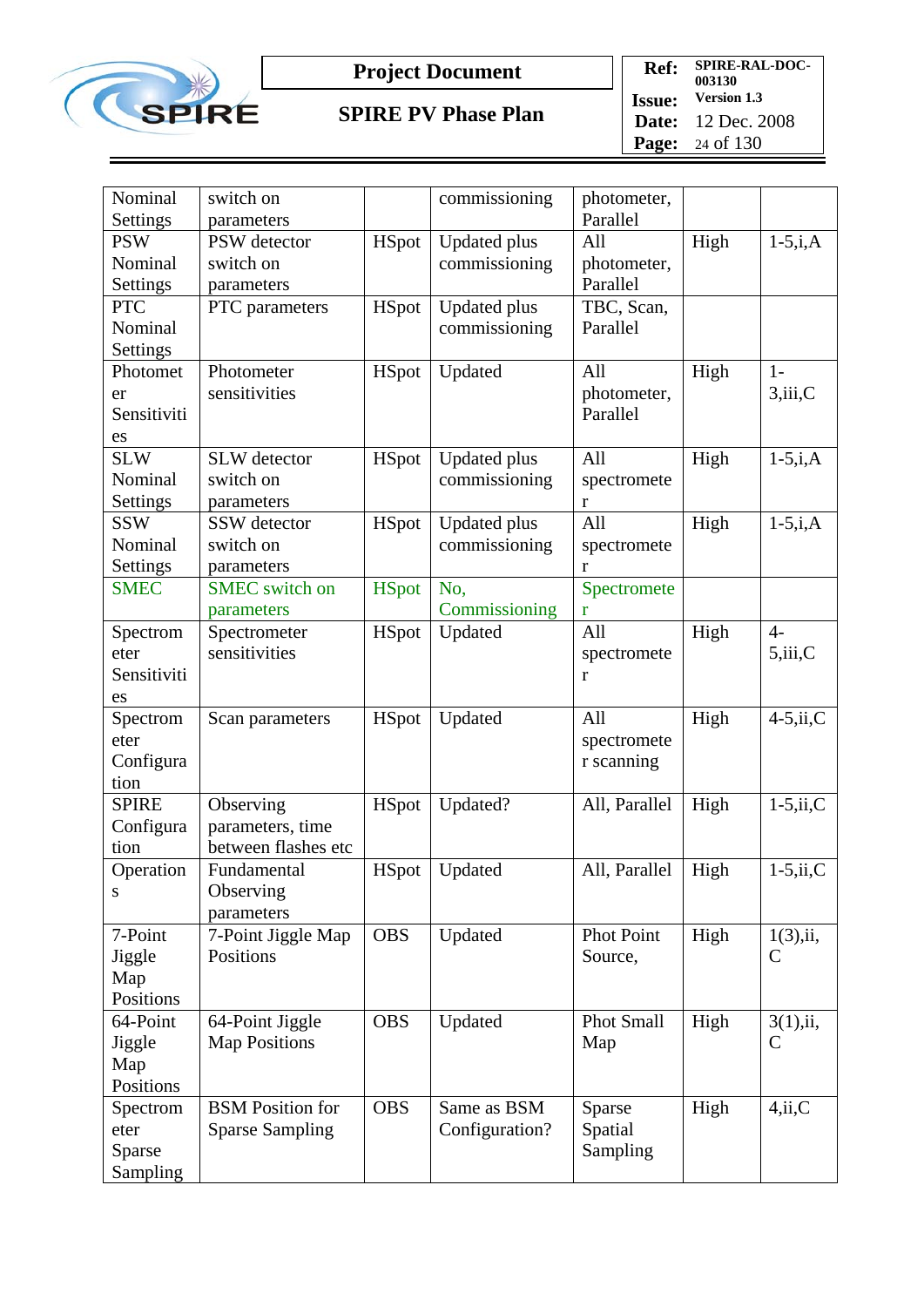

| Spectrom<br>eter<br>Intermedi<br>ate<br>Sampling     | <b>BSM</b> Positions for<br>Intermediate<br>Sampling (4 point<br>jiggle)                                             | <b>OBS</b>                                          | Updated                                 | Intermediat<br>e Spatial<br>Sampling         | Mediu<br>m | 5, ii, C |
|------------------------------------------------------|----------------------------------------------------------------------------------------------------------------------|-----------------------------------------------------|-----------------------------------------|----------------------------------------------|------------|----------|
| Spectrom<br>eter Full<br>Sampling                    | <b>BSM</b> Positions for<br>High Sampling (16)<br>point jiggle)                                                      | <b>OBS</b>                                          | Updated                                 | <b>Full Spatial</b><br>Sampling              | Mediu<br>m | 5, ii, C |
| <b>CREC</b><br>Operation<br>S                        | <b>Parameters</b><br>required to do a<br>cooler recycle                                                              | Opera<br>tional<br>Proce<br>dures<br>param<br>eters | No.<br>Commissioning                    | <b>None</b>                                  | N/A        |          |
| <b>PTC</b><br>Control                                | Parameters<br>required to control<br>the PTC                                                                         | Opera<br>tional<br>Proce<br>dures<br>param<br>eters | TBD, mostly<br>done in<br>commissioning | Scan Map<br>Only?<br>Parallel?<br><b>TBC</b> | High       | 2, ii, A |
| <b>SCAL</b><br>Control                               | <b>Parameters</b><br>required to control<br><b>SCAL</b>                                                              | Opera<br>tional<br>Proce<br>dures<br>param<br>eters | <b>Mostly</b><br>Commissioning          | All<br>Spectromete<br>r AOTs                 | N/A        |          |
| SpireTabl<br>e PhotSo<br>urceMode                    | Normal and Bright<br>Source detector<br>settings                                                                     | Exper<br>t<br><b>HSpot</b>                          | Commissioning<br>and updated PV         | Expert<br>modes                              | High       |          |
| SpireTabl<br>e_PhotMu<br>ltiLevelN<br>oiseLevel<br>S | List of all possible<br>bias frequencies<br>with a set of bias<br>amplitudes and<br>their associated<br>bias phases. | Exper<br>t<br><b>HSpot</b>                          | Commissioning<br>and updated in<br>PV   | Expert<br>modes                              | High       |          |

# **4.3 Data Processing Files**

The table below contains a list of pipeline calibration files. For each file it is indicated whether it needs to be populated with PV Phase data, which AOTs require it to be populated, and the priority. Where high priority is assigned it is because the information used to produce this file is also required for uplink. Medium priority is assigned to files which are populated for the first time with PV data, and low priority is assigned to the remainder. (Placeholder priorities, this needs a group discussion). Note that parallel mode is explicitly listed where appropriate.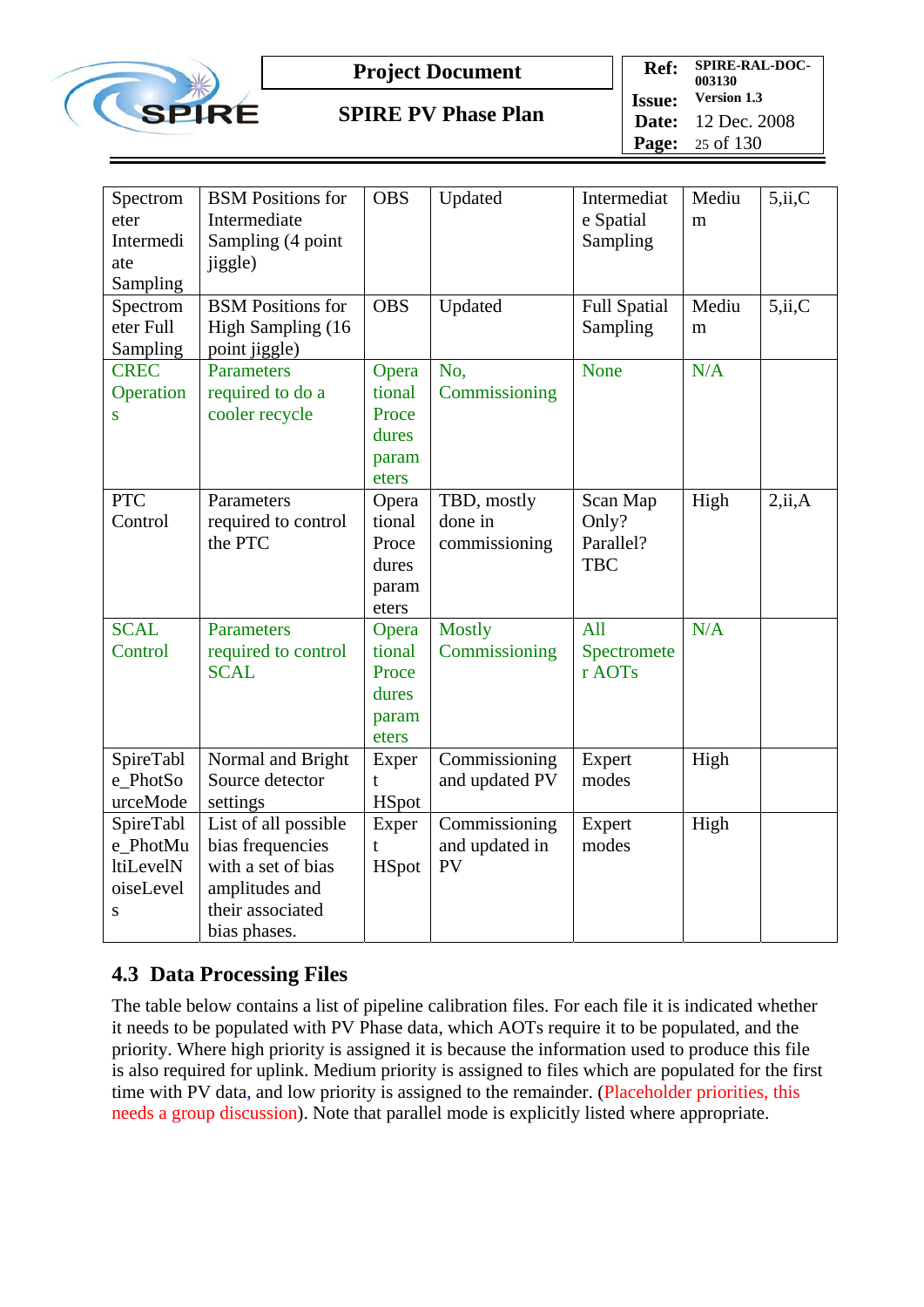

# **SPIRE PV Phase Plan**

**Ref: SPIRE-RAL-DOC-003130 Issue:** Version 1.3<br> **Date:** 12 Dec. 2 **Date:** 12 Dec. 2008<br>**Page:** 26 of 130 **Page:** 26 of 130

| <b>Filename</b>                     | <b>Description</b>  | <b>Populate</b><br>d In PV | <b>AOTs</b>   | <b>Priorit</b><br>${\bf y}$ | <b>Observatio</b><br>n Priority |
|-------------------------------------|---------------------|----------------------------|---------------|-----------------------------|---------------------------------|
| <b>Photometer</b>                   |                     |                            |               |                             |                                 |
| Files Not Populated in PV Phase     |                     |                            |               |                             |                                 |
| <b>SCalPhotChanNum</b>              | Channel             | No,                        | N/A           | N/A                         | N/A                             |
|                                     | Number              | ground                     |               |                             |                                 |
|                                     | Table               |                            |               |                             |                                 |
| <b>SCalPhotChanTimeOff</b>          | Pixel               | No,                        | N/A           | N/A                         | N/A                             |
|                                     | Readout             | ground                     |               |                             |                                 |
|                                     | <b>Time Offsets</b> |                            |               |                             |                                 |
| <b>SCalPhotChanGain</b>             | Electronic          | No,                        | N/A           | N/A                         | N/A                             |
|                                     | Gain Table          | ground                     |               |                             |                                 |
| SCalPhotLpfPar                      | Electronic          | No,                        | N/A           | N/A                         | N/A                             |
|                                     | Parameter           | ground                     |               |                             |                                 |
|                                     | Table               |                            |               |                             |                                 |
| <b>SCalPhotRsrf</b>                 | <b>RSRF</b>         | No,                        | N/A           | N/A                         | N/A                             |
|                                     |                     | ground                     |               |                             |                                 |
| <b>Files Populated Continuously</b> |                     |                            |               |                             |                                 |
| <b>SCalResetHist</b>                | <b>DPU</b>          | Yes                        | N/A           | N/A                         | N/A                             |
|                                     | Counter             |                            |               |                             |                                 |
|                                     | Reset               |                            |               |                             |                                 |
|                                     | <b>History File</b> |                            |               |                             |                                 |
|                                     | (common             |                            |               |                             |                                 |
|                                     | with spec)          |                            |               |                             |                                 |
| <b>SCalPhotOffsetHist</b>           | Offset              | Yes                        | N/A           | N/A                         | N/A                             |
|                                     | <b>History File</b> |                            |               |                             |                                 |
| <b>SCalPhotPcal</b>                 | <b>PCAL</b>         | Yes                        | N/A           | N/A                         | N/A                             |
|                                     | <b>History</b>      |                            |               |                             |                                 |
| Files (Re-) Populated In PV         | Phase               |                            |               |                             |                                 |
| <b>SCalPhotChanMask</b>             | <b>Bad Channel</b>  | Updated                    | All, Parallel | High                        | $1-3$ , iii, E                  |
|                                     | Table               |                            |               |                             |                                 |
| SCalPhotInstModeMask                | Instrument          | Updated                    | Point, Small  |                             | 1,3,iii,E/D                     |
|                                     | Mode mask           | (if chop                   | Map           |                             |                                 |
|                                     |                     | params<br>change)          |               |                             |                                 |
| <b>SCalPhotBolPar</b>               | <b>Bolometer</b>    | Updated                    | All, Parallel | Low <sup>1</sup>            | $1-3,$                          |
|                                     | Parameters          |                            |               |                             |                                 |
| <b>SCalPhotChanNomRes</b>           | <b>Blank Sky</b>    | Update                     | All, Parallel |                             | $1-3$ , iii,                    |
| The known phase should              | Measuremen          |                            |               |                             |                                 |
| be used instead of this             | $t$ (Rd-nom)        |                            |               |                             |                                 |
| resistance.                         |                     |                            |               |                             |                                 |
| <b>SCalPhotBsmPos</b>               | <b>BSM</b>          | Updated                    | Point         | High                        | 1,3,i,C                         |
|                                     | Position vs         |                            | Source,       |                             |                                 |
|                                     | Angle Table         |                            | Small Map     |                             |                                 |
| <b>SCalPhotBsmOps</b>               | <b>BSM</b>          | Updated                    | All, Parallel | High                        | 1,3,i,C                         |
|                                     | Operations          |                            |               |                             |                                 |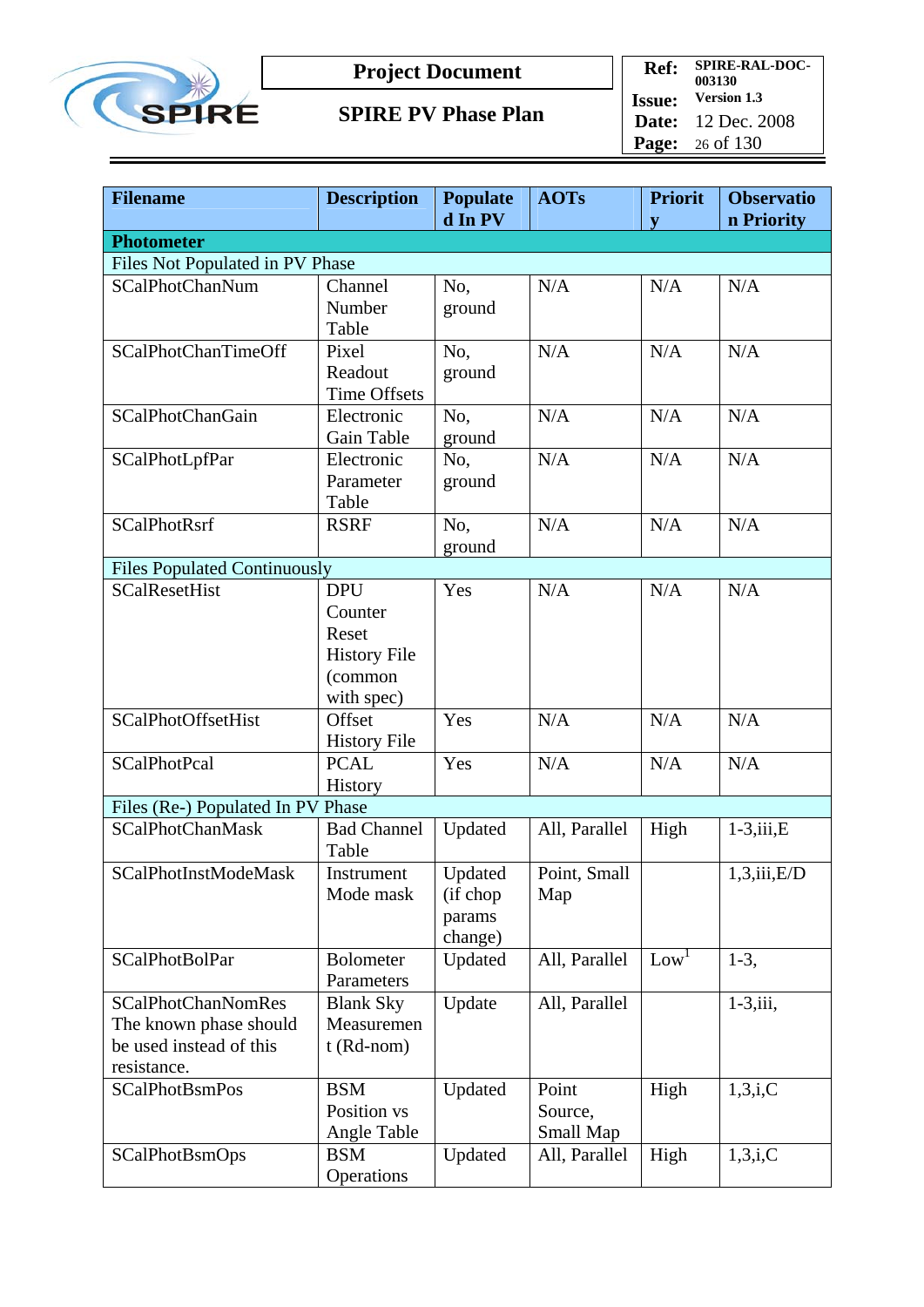

**Ref: SPIRE-RAL-DOC-003130 Issue:** Version 1.3<br> **Date:** 12 Dec. 2 **Date:** 12 Dec. 2008<br>**Page:** 27 of 130 **Page:** 27 of 130

|                                                                                                                                   | Table                                                                         |                |                             |            |                    |
|-----------------------------------------------------------------------------------------------------------------------------------|-------------------------------------------------------------------------------|----------------|-----------------------------|------------|--------------------|
| SCalPhotDetAngOff                                                                                                                 | Pixel Offset<br>Table                                                         | Updated        | All, Parallel               | Low        | $1-3$ , iii,       |
| SCalPhotGlitchWavelet<br>This isn't a true<br>calibration, no specific<br>observations will be made<br>for glitches               | Pixel Glitch<br>Table                                                         | Updated        | All, Parallel               | Low        | $1-3$ , iii, $E/D$ |
| SCalPhotGlitchThreshOn<br>e (Name TBC) This isn't<br>a true calibration, no<br>specific observations will<br>be made for glitches | Glitch<br>Threshold<br>Table                                                  |                | All, Parallel               |            |                    |
| <b>SCalPhotElecCross</b>                                                                                                          | Electrical<br>Crosstalk                                                       | Updated        | All, Parallel               | Low        | $1-3$ , iii, E     |
| <b>SCalPhotFluxConv</b>                                                                                                           | Conversion<br>to<br>Astronomica<br>1 Units and<br>non-linearity<br>correction | Updated        | All, Parallel               | Mediu<br>m | $1-3$ , iii, $D/E$ |
| SCalPhotTempDriftCorr                                                                                                             | Temperature<br>Drift<br>Correction<br>Coefficients                            | Updated        | Scan,<br>Parallel<br>All??? |            | 2,iii              |
| <b>SCalPhotChanTimeConst</b>                                                                                                      | Pixel and<br>Electronic<br>Time<br>Constants                                  | Updated        | All, Parallel               | Low        | $1-3$ , iii,       |
| <b>SCalPhotOptCross</b>                                                                                                           | Optical<br>Crosstalk                                                          | <b>New</b>     | All, Parallel               | Mediu<br>m | $1-3$ , iii, $D/E$ |
| <b>SCalPhotChanNoise</b>                                                                                                          | Detector<br>Noise<br>Spectrum                                                 |                |                             |            | $\overline{iii}$   |
| SCalPhotGlitchThreshTw<br>o (Name TBC) This isn't<br>a true calibration, no<br>specific observations will<br>be made for glitches | Second<br>Level Glitch<br>Threshold<br>Table                                  |                |                             |            |                    |
| <b>SCalPhotBeamProf</b>                                                                                                           | Beam<br>Profiles                                                              | Updated        | All (TBR),<br>Parallel      | Low        | $1-3$ , iii        |
| SCalPhotSpecIndex                                                                                                                 | Spectral<br>Index<br>Conversion                                               | N <sub>o</sub> | N/A                         | N/A        |                    |
| <b>SCalPhotPcalPar</b>                                                                                                            | <b>PCAL</b> Input<br>Parameters                                               |                |                             |            | $1-3$ , $i/ii$     |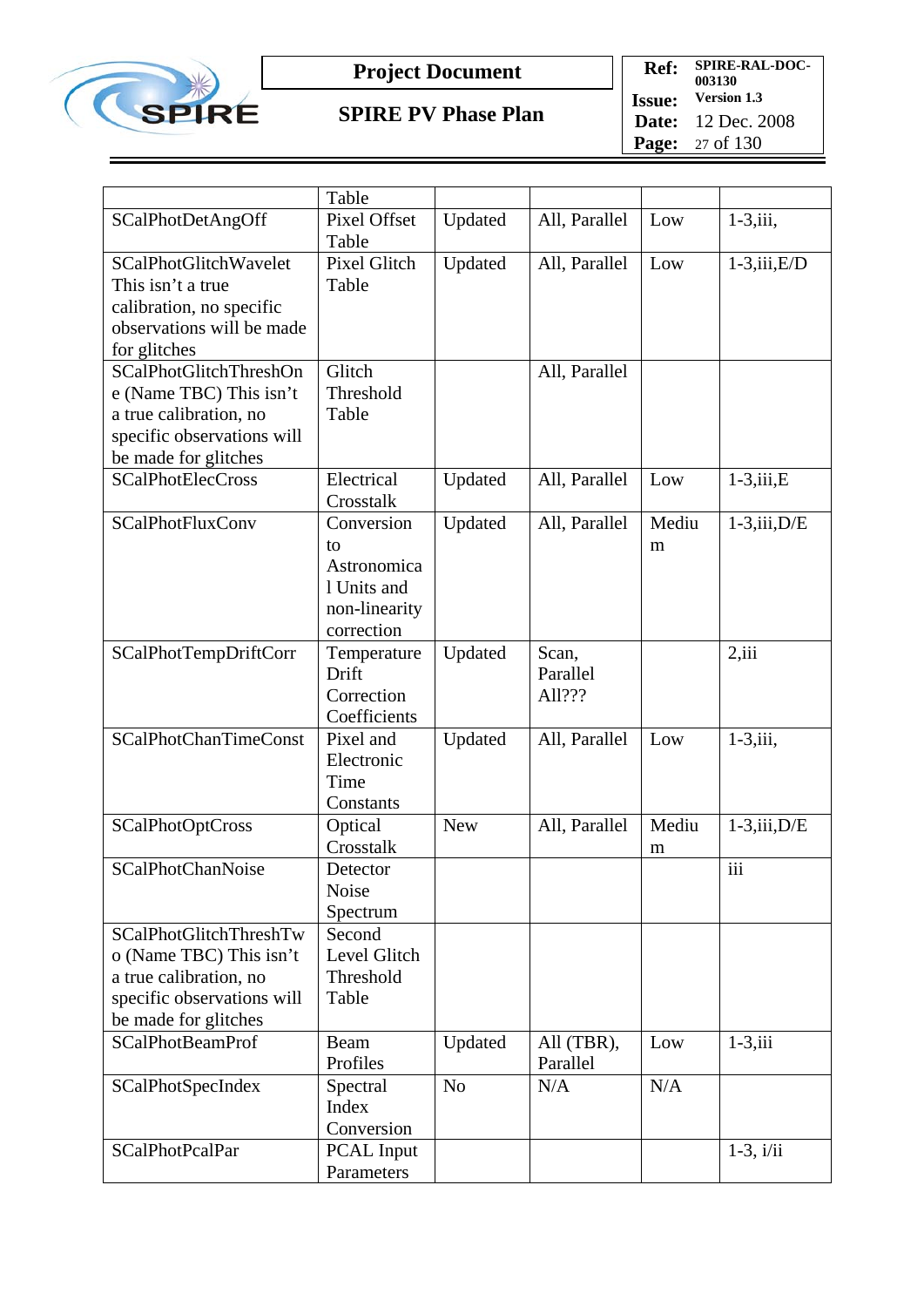

# **SPIRE PV Phase Plan**

**Ref: SPIRE-RAL-DOC-003130 Issue:** Version 1.3<br> **Date:** 12 Dec. 2 **Date:** 12 Dec. 2008<br>**Page:** 28 of 130 **Page:** 28 of 130

| <b>Spectrometer</b>                 |                     |                |              |                  |                    |
|-------------------------------------|---------------------|----------------|--------------|------------------|--------------------|
| Files Not Populated in PV Phase     |                     |                |              |                  |                    |
| SCalSpecChanNum                     | Channel             | N <sub>o</sub> | N/A          | N/A              | N/A                |
|                                     | Number              |                |              |                  |                    |
|                                     | Table               |                |              |                  |                    |
| SCalSpecChanTimeOff                 | Pixel               | N <sub>o</sub> | N/A          | N/A              | N/A                |
|                                     | Readout             |                |              |                  |                    |
|                                     | Time Offsets        |                |              |                  |                    |
| SCalSpecChanGain                    | Electronic          | N <sub>o</sub> | N/A          | N/A              | N/A                |
|                                     | Gain Table          |                |              |                  |                    |
| SCalSpecLpfPar                      | Electronic          | N <sub>o</sub> | N/A          | N/A              | N/A                |
|                                     | Parameter           |                |              |                  |                    |
|                                     | Table               |                |              |                  |                    |
| <b>Files Populated Continuously</b> |                     |                |              |                  |                    |
| <b>SCalResetHist</b>                | <b>DPU</b>          | Yes            | N/A          | N/A              | N/A                |
|                                     | Counter             |                |              |                  |                    |
|                                     | Reset               |                |              |                  |                    |
|                                     | <b>History File</b> |                |              |                  |                    |
|                                     | (common             |                |              |                  |                    |
|                                     | with phot)          |                |              |                  |                    |
| SCalSpecOffsetHist                  | Offset              | Yes            | N/A          | N/A              | N/A                |
|                                     | <b>History File</b> |                |              |                  |                    |
| <b>SCalSpecPcal</b>                 | <b>PCAL</b>         | Yes            | N/A          | N/A              | N/A                |
|                                     | History             |                |              |                  |                    |
| Files (Re-) Populated In PV         | Phase               |                |              |                  |                    |
| <b>SCalSpecChanMask</b>             | <b>Bad Channel</b>  | Updated        | All          | High             | $4-5$ , iii, E     |
|                                     | Table               |                |              |                  |                    |
| <b>SCalSpecBolPar</b>               | <b>Bolometer</b>    | Updated        | All          | Low <sup>1</sup> | $4 - 5$            |
|                                     | Parameters          |                |              |                  |                    |
| <b>SCalSpecChanNomRes</b>           | <b>Blank Sky</b>    |                |              |                  | $4-5$ , iii        |
| The known phase should              | Measuremen          |                |              |                  |                    |
| be used instead of this             | $t(Rd-nom)$         |                |              |                  |                    |
| resistance.                         |                     |                |              |                  |                    |
| <b>SCalSpecBsmPos</b>               | <b>BSM</b>          | Updated        | Intermediate | High             | 5,i,C              |
|                                     | Position vs         |                | , full/All   |                  |                    |
|                                     | Angle Table         |                |              |                  |                    |
| <b>SCalSpecBsmOps</b>               | <b>BSM</b>          | Updated        | All          | High             | 5,i,C              |
|                                     | Operations          |                |              |                  |                    |
|                                     | Table               |                |              |                  |                    |
| <b>SCalSpecDetAngOff</b>            | Pixel Offset        | Updated        | All          | Low              | $4-5$ , iii        |
|                                     | Table               |                |              |                  |                    |
| SCalSpecGlitchWavelet               | Pixel Glitch        | Updated        | All          | Low              | $4-5$ , iii, $E/D$ |
| This isn't a true                   | Table               |                |              |                  |                    |
| calibration, no specific            |                     |                |              |                  |                    |
| observations will be made           |                     |                |              |                  |                    |
| for glitches                        |                     |                |              |                  |                    |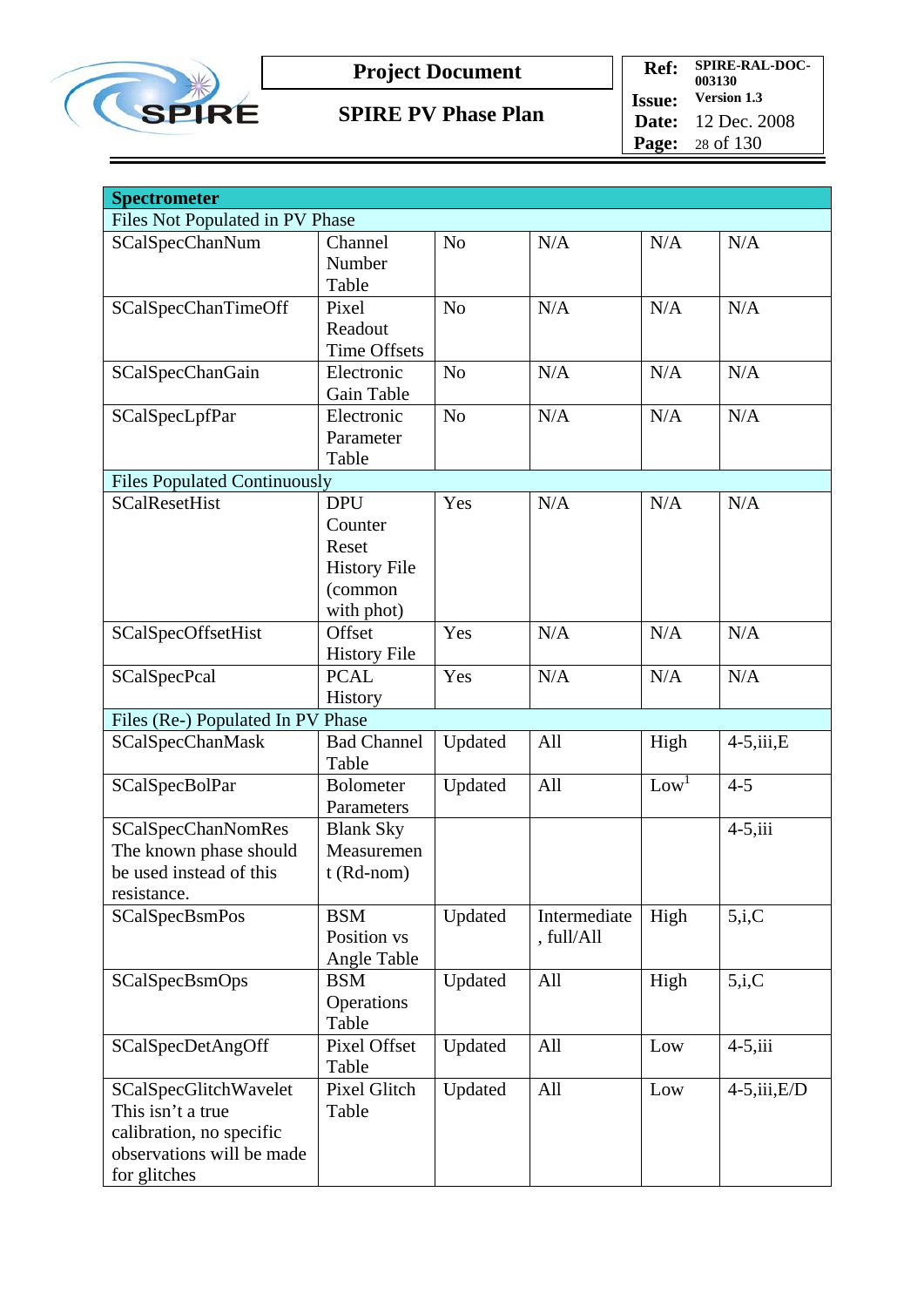

**Ref: SPIRE-RAL-DOC-003130 Issue: Version 1.3 Date:** 12 Dec. 2008 **Page:** 29 of 130

| <b>SCalSpecElecCross</b>                                                                                                          | Electrical<br>Crosstalk                      | Updated    | All | Low        | $4-5$ .iii, $E$    |
|-----------------------------------------------------------------------------------------------------------------------------------|----------------------------------------------|------------|-----|------------|--------------------|
| SCalSpecGlitchThreshTw<br>o (Name TBC) This isn't<br>a true calibration, no<br>specific observations will<br>be made for glitches | Second<br>Level Glitch<br>Threshold<br>Table |            |     |            |                    |
| <b>SCalSpecOptCross</b>                                                                                                           | Optical<br>Crosstalk                         | <b>New</b> | All | Mediu<br>m | $4-5$ , iii, $D/E$ |
| <b>SCalSpecChanTimeConst</b>                                                                                                      | Pixel and<br>Electronic<br>Time<br>Constants | Updated    | All | Low        | $4-5$ , iii,       |
| SCalSpecNonLinCorr                                                                                                                | Non-<br>Linearity<br>Correction              | <b>New</b> | All | Mediu<br>m | $4-5$ , iii        |
| SCalSpecTempDriftCorr                                                                                                             | Temperature<br>Drift<br>Correction           |            |     |            | iii                |
| SCalSpecSmecZpd                                                                                                                   | <b>ZPD</b><br>Position                       | Updated    | All | Low        | $4-5$ , iii,       |
| SCalSpecSmecStepFactor                                                                                                            | Conversion<br>MPD to<br><b>OPD</b>           |            |     |            | $4-5$ , iii        |
| SCalSpecModEff                                                                                                                    | Modulation<br>Efficiency                     | Updated    | All | Low        | $4-5$ , iii,       |
| SCalSpecScalBlankSky<br>(InterRef)                                                                                                | Standard<br>Interferogra<br>m                | <b>New</b> | All | Mediu<br>m | $4-5$ , iii        |
| SCalSpecBandEdge                                                                                                                  | Spectral<br><b>Band Edge</b>                 | Updated    | All | Low        | $4-5$ , iii        |
| SCalSpecNlp                                                                                                                       | Non-Linear<br>Phase                          | Updated    | All | Low        | $4-5$ , iii        |
| <b>SCalSpecRsrf</b>                                                                                                               | <b>RSRF</b>                                  | Updated    | All | Low        | $4-5$ , iii        |
| SCalSpecIls                                                                                                                       | Instrumental<br>Line Shape                   | Updated    | All | Low        | $4-5$ , iii        |
| <b>SCalSpecBeamProf</b>                                                                                                           | Beam<br>Profiles                             | Updated    | All | Low        | $4-5$ , iii        |
| <b>SCalSpecPcalPar</b>                                                                                                            | PCAL Input<br>Parameters                     |            |     |            | $4-5$ , $i/ii$     |

1. This file has a low priority for DP because the empirical scheme is adopted; however the load curve data taken to populate it will need to be analysed with high priority as this impacts the predicted sensitivity to be entered into HSpot.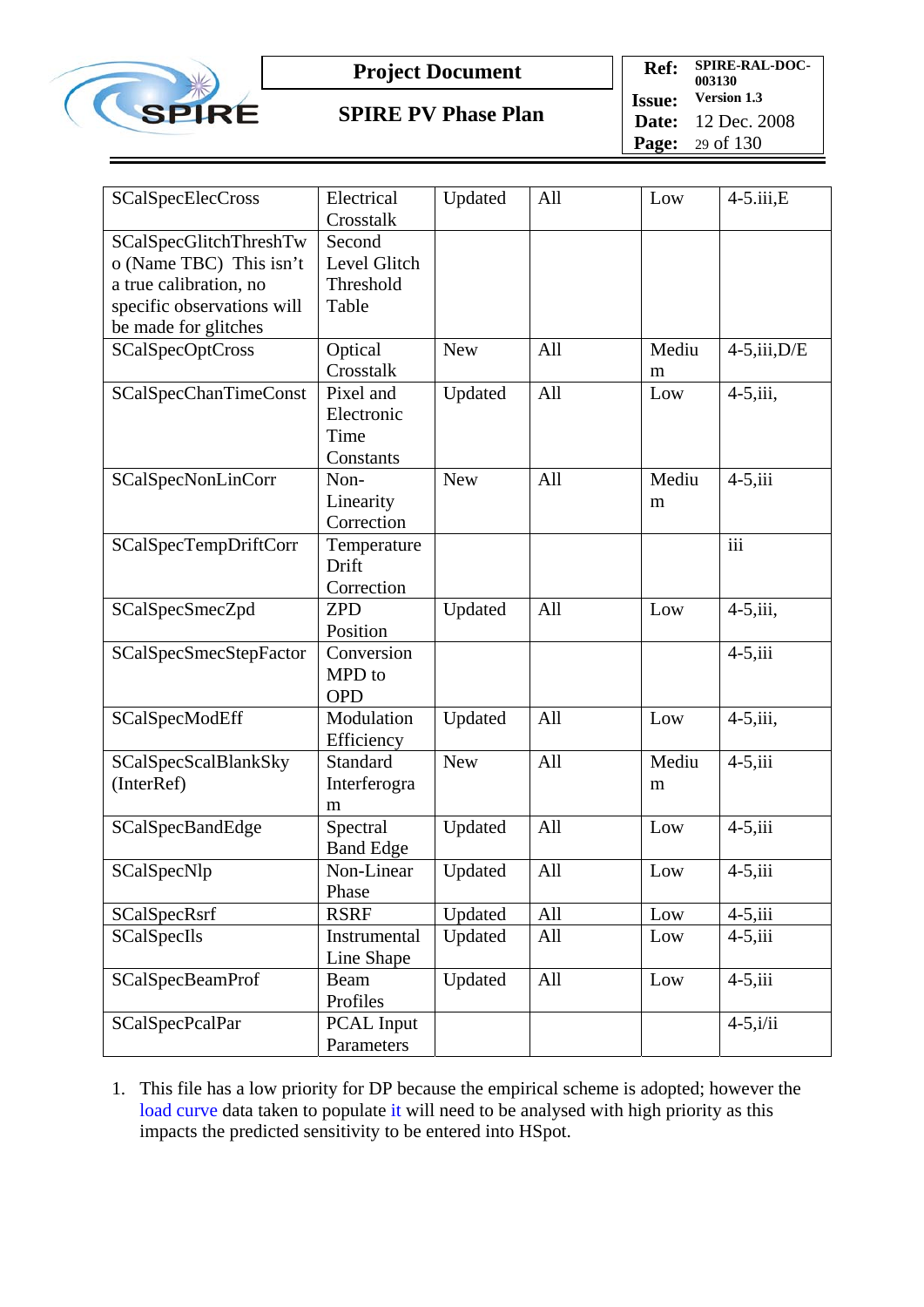

# **5. CALIBRATION FILES TO BE POPULATED FROM PV DATA**

The calibration files listed in the previous section are discussed in detail in this section: the uplink files in Section 5.1 and the Downlink files in Section 5.2. For each of the calibration files the following points are addressed:

- a description of the information contained in the file,
- a list of the parameters within the file.
- the templates to be used to make observations that will allow the parameters in the file to be updated
- a list of AOTs for which the calibration file is relevant
- observations that are planned to be carried out in order to update the parameters in the file
- data analysis that will be performed on the data resulting from the observations in order to update the parameters of the file.

Note that under the 'AOTs Using This Table' heading

- Parallel Mode is listed explicitly although usually it will be only checked individually on the scan map. Parallel mode will be checked out as a complete AOT.
- The Spectrometer two resolution mode, 'H+L' isn't explicitly stated, the way the scans are performed are like their single resolution observations, hence assume that all values determined from separate High resolution and low resolution observations are equally valid for H+L mode.

# **5.1 Uplink Files**

.

These are described in SPIRE Uplink Calibration Data (AD5) and AD6 says how the sensitivity values are derived.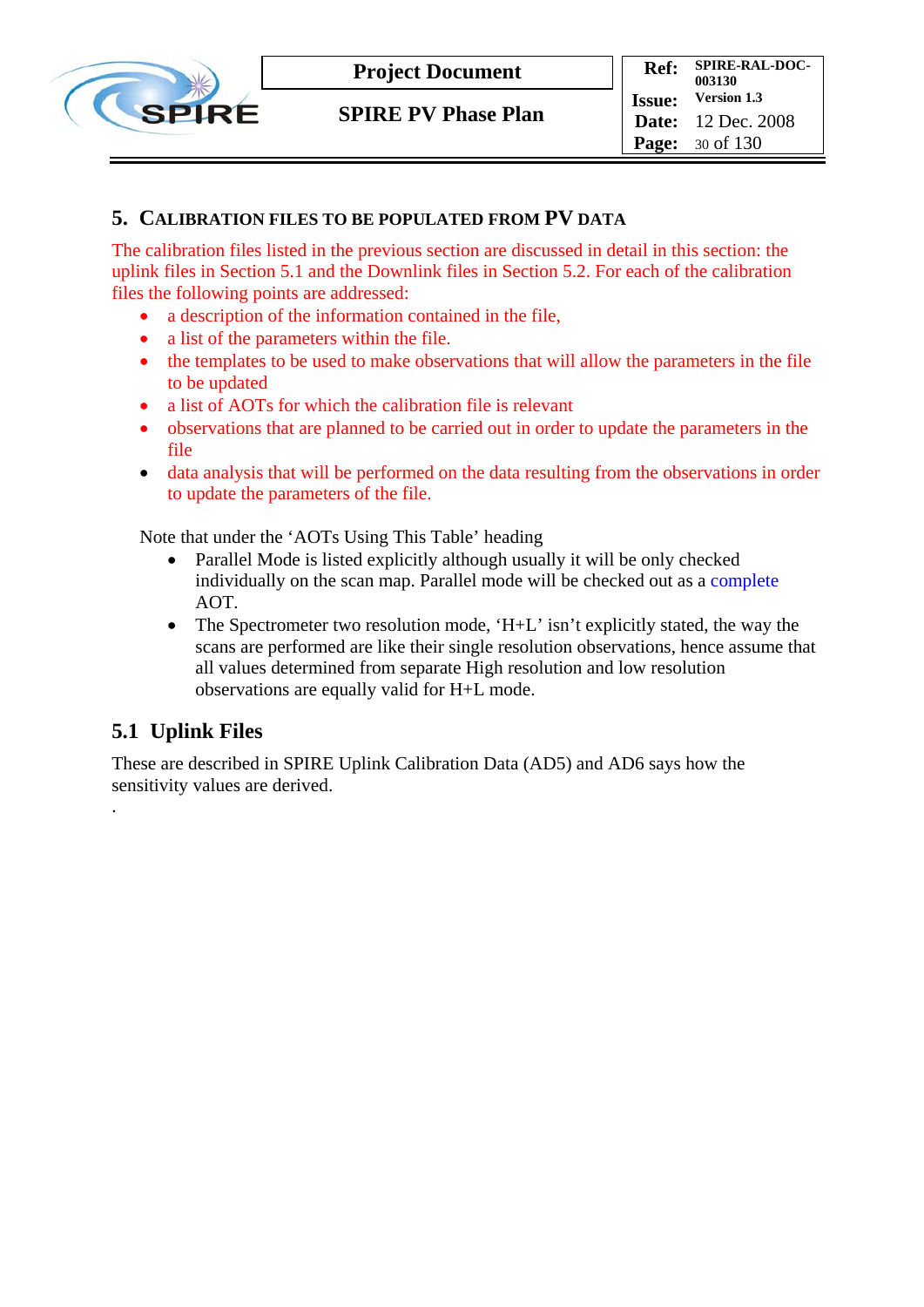

### **5.1.1 BSM Configuration**

#### **Determined during Commissioning**  *Description*

This file defines the positions of the BSM for different stable configurations. It is determined during Commissioning phase.

Hold Minimum power dissipation position

### *Table Parameters*

For each configuration the following parameters are given: ChopPosn Commanded Chop position for minimum power dissipation JigglePosn Commanded Jiggle position for minimum power dissipation

*Templates*  Commissioning Test

*AOTs Using This Table*  Will be used in all AOTs, Parallel.

*Observations*  See commissioning plan

*Analysis* See commissioning plan Note that the boresights of SPIRE will be relative to this BSM position.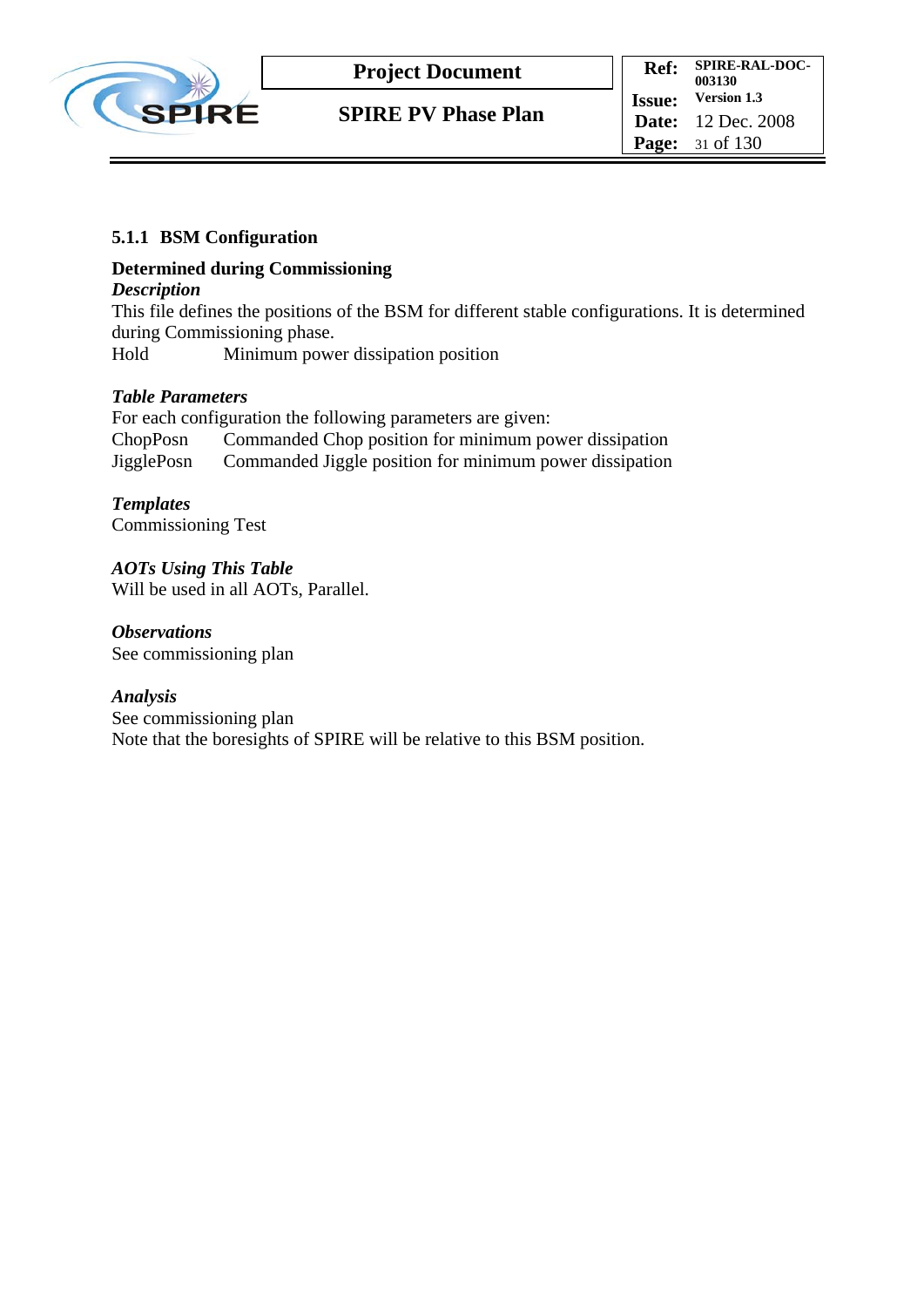

#### **5.1.2 BSM Nominal Settings**

Determined during Commissioning

#### *Description*

This file is used during BSM initialisation for optimum feed forward offset, gain and PID parameters.

#### *Table Parameters*

…chop\_ff\_offset chop\_ff\_gain chop\_kd chop\_kp chop\_ki chop\_rl chop\_0\_I chop\_filt1 jigg\_ff\_gain jigg\_kd jigg\_kp jigg\_ki

#### *Templates*

Commissioning Test (BSM PID Tuning)

*AOTs Using This Table*  Will be used in all AOTs, Parallel.

#### *Observations*

See commissioning plan for initial observations.

Note that we will need to do final BSM PID tuning as when this is done during commissioning we won't have verified the best chop throws (where the pixels are) and chop frequencies so if they turn out to be different we will have to tune the BSM again for those new settings.

#### *Analysis*

See commissioning plan (RD1)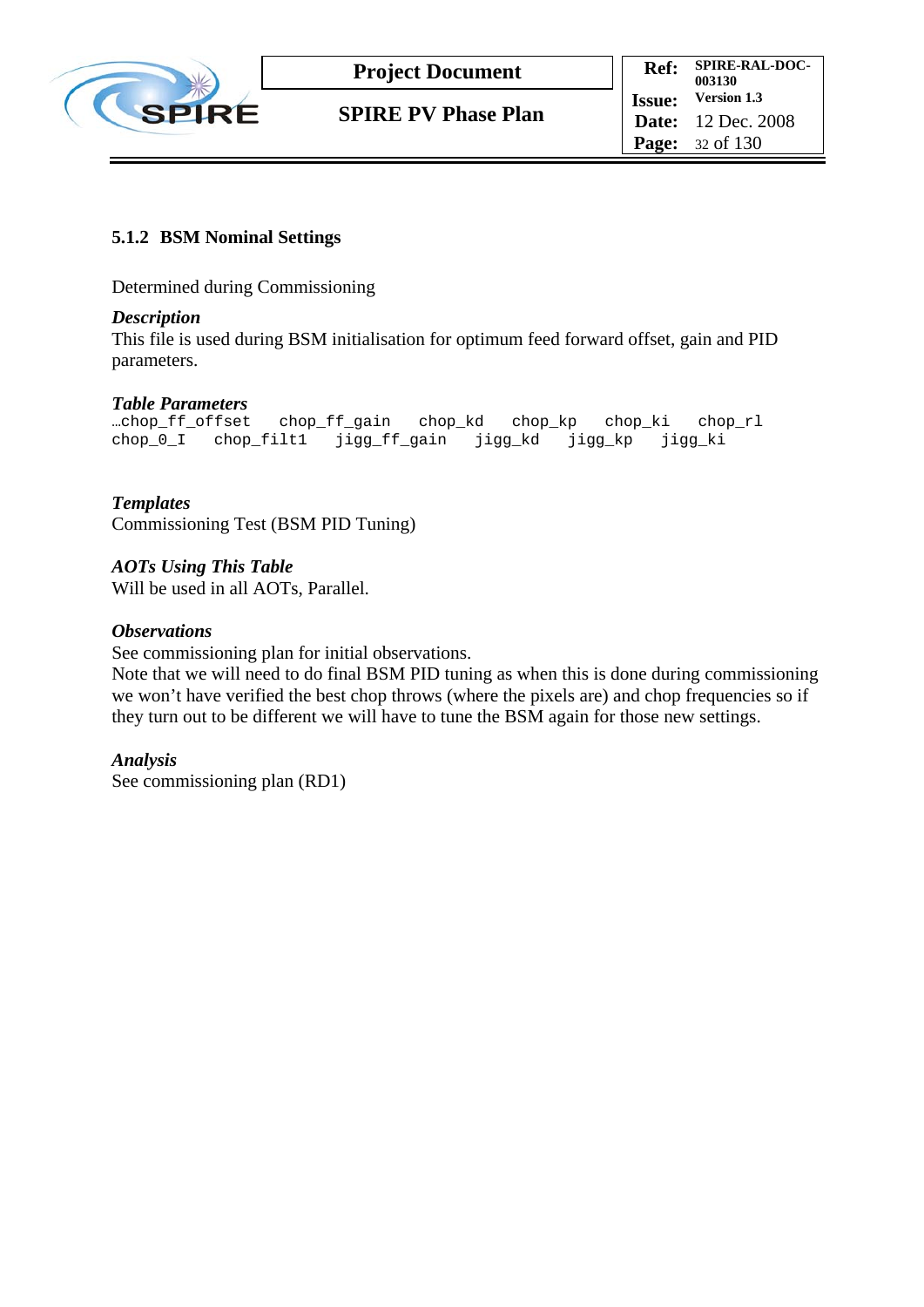

# **5.1.3 Chopping Configuration**

#### *Description*

This file defines the parameters for each of the SPIRE chopped observing modes. These modes are: POF2, POF3.

#### *Table Parameters*

| For each mode:     |                                                     |  |  |
|--------------------|-----------------------------------------------------|--|--|
| Period             | Period of chop cycle (microsecs)                    |  |  |
| DcuFrame           | <b>DCU</b> Sample Mode                              |  |  |
| DcuFreq            | BIAS Frequency divider - gives DCU sample frequency |  |  |
| DcuSamples         | Number of DCU Samples per chop position             |  |  |
| DcuDelay           | Delay to start of DCU sampling (microsecs)          |  |  |
| <b>B</b> smFreq    | <b>BSM Sampling Frequency</b>                       |  |  |
| <b>B</b> smSamples | Number of BSM samples per chop position             |  |  |

#### **Note: many values in this file are dependant on the detector bias frequency, which is defined in the SPIRE Parameters table**

#### *AOTs Using This Table*

The photometer AOTs using this table are: AOT – Point Source (POF2) AOT – Small Map (POF3) AOT – Peakup Mode?

#### *Templates Required*

| <b>Period</b>     | The chop 'Period' is the governing parameter of this table and is the entity     |
|-------------------|----------------------------------------------------------------------------------|
|                   | tested                                                                           |
| <b>DcuFrame</b>   | Indicates whether taking full array (i.e. all the arrays) or just an individual  |
|                   | array. Will always take full array data for normal observations (see DcuFreq).   |
|                   | No testing required.                                                             |
| <b>DcuFreq</b>    | The bias frequency will be established in commissioning phase (see               |
|                   | commissioning plan RD1, multi-level noise tests) this gives the DCU freq (via    |
|                   | the divider). This should be such that we can use full arrays via the DcuFrame   |
|                   | parameter, although we might want to test frequencies that only allow the use    |
|                   | of one array at a time. This parameter is independent of the Period.             |
| <b>DcuSamples</b> | The Period combined with the DcuFreq constrains the DcuSamples parameter;        |
|                   | e.g. for 1 Hz chopping and 18 Hz detector sampling we have 9 samples per         |
|                   | chop position. Doesn't need standalone testing.                                  |
| <b>DcuDelay</b>   | This parameter is the delay time to the first sample. The baseline is to put the |
|                   | last sample at the end of the chop cycle. [*Is this correct? Does it not need to |
|                   | be delayed as specified in the Photometer Pipeline documents?], therefore this   |
|                   | delay accounts for the remainder after n dcu samples are subtracted from the     |
|                   | chop period. Test this*                                                          |
| <b>BsmFreq</b>    | BsmFreq while variable is expected to remain at the ground (and design) value    |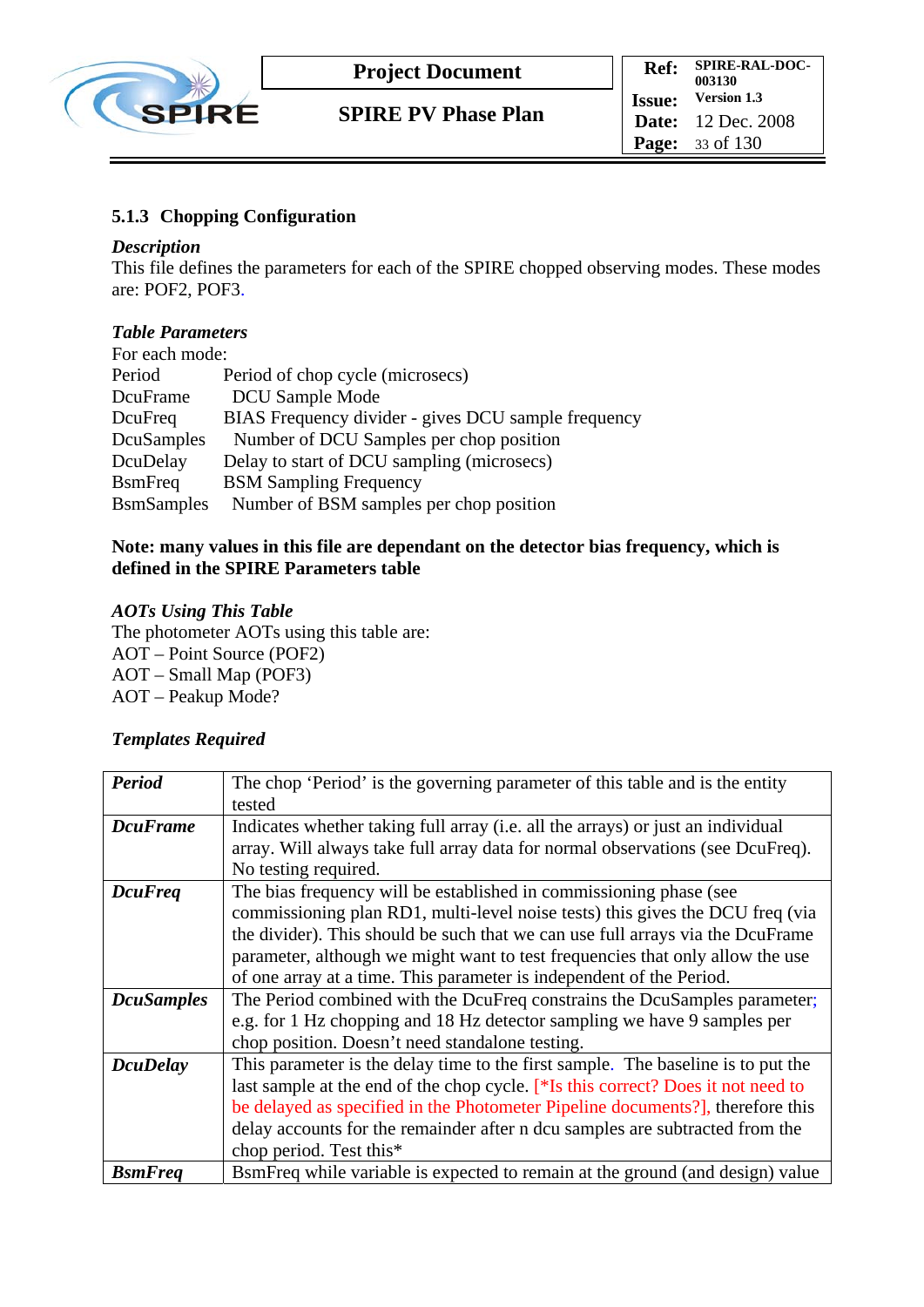

|                   | of 80Hz and therefore is considered to be constant at this value for both the |
|-------------------|-------------------------------------------------------------------------------|
|                   | photometer and spectrometer. Doesn't need testing.                            |
| <b>BSMSamples</b> | The BsmFreq combined with the period constrains the BsmSamples parameter      |
|                   | e.g. for 1 Hz chopping there will be 80 samples per second or 40 samples per  |
|                   | chop position. Doesn't need standalone testing.                               |

Expert 'Point Source' AOTs will be tested with different chop periods. These will utilise POF2. Also need to test the Small Map AOT (POF3) as chop throw is different.

### *Pre-Requisites*

The BSM will need to have been tuned for the frequencies tested (BSM PID tuning). As the tuning depends on chop throw the nominal chop throw will need to have been established.

The nominal chop throw is established from the BSM FOV scanning (BSM Angle Calibration).

The nominal bias frequency and sample rate is also required to have been established.

#### *Observations*

| The source requirements for an observations are a static ongin point source which is notated. |                  |            |                           |            |                   |
|-----------------------------------------------------------------------------------------------|------------------|------------|---------------------------|------------|-------------------|
| Source Type                                                                                   | Mode             | S/N        | Jiggle Offset             | Spectral   | Chop              |
|                                                                                               |                  |            |                           | Resolution | Frequency         |
| Point source                                                                                  | POF <sub>2</sub> | <b>TBD</b> | Nominal, as established   | N/A        | $2.0$ Hz          |
|                                                                                               |                  |            | from offset set up tests, |            |                   |
|                                                                                               |                  |            | currently 6"              |            |                   |
| Point source                                                                                  | POF3             | <b>TBD</b> | Nominal positions         | N/A        | $2.0$ Hz          |
| Point source                                                                                  | POF <sub>2</sub> | <b>TBD</b> | Nominal, as established   | N/A        | $1.5 \text{ Hz}$  |
|                                                                                               |                  |            | from offset set up tests  |            |                   |
| Point source                                                                                  | POF3             | <b>TBD</b> | Nominal positions         | N/A        | $1.5 \text{ Hz}$  |
| Point source                                                                                  | POF <sub>2</sub> | <b>TBD</b> | Nominal, as established   | N/A        | 1.0 Hz            |
|                                                                                               |                  |            | from offset set up tests  |            |                   |
| Point source                                                                                  | POF3             | <b>TBD</b> | Nominal positions         | N/A        | 1.0 <sub>Hz</sub> |

The source requirements for all observations are a stable bright point source which is isolated.

### *Analysis*

The standard demodulation scheme will be applied to data from each position in the 7-point jiggle. The positions will then be combined to recover the source flux.

The chopping scheme that then most accurately recovers the source flux in the minimal time taken should then be adopted for all AOTs.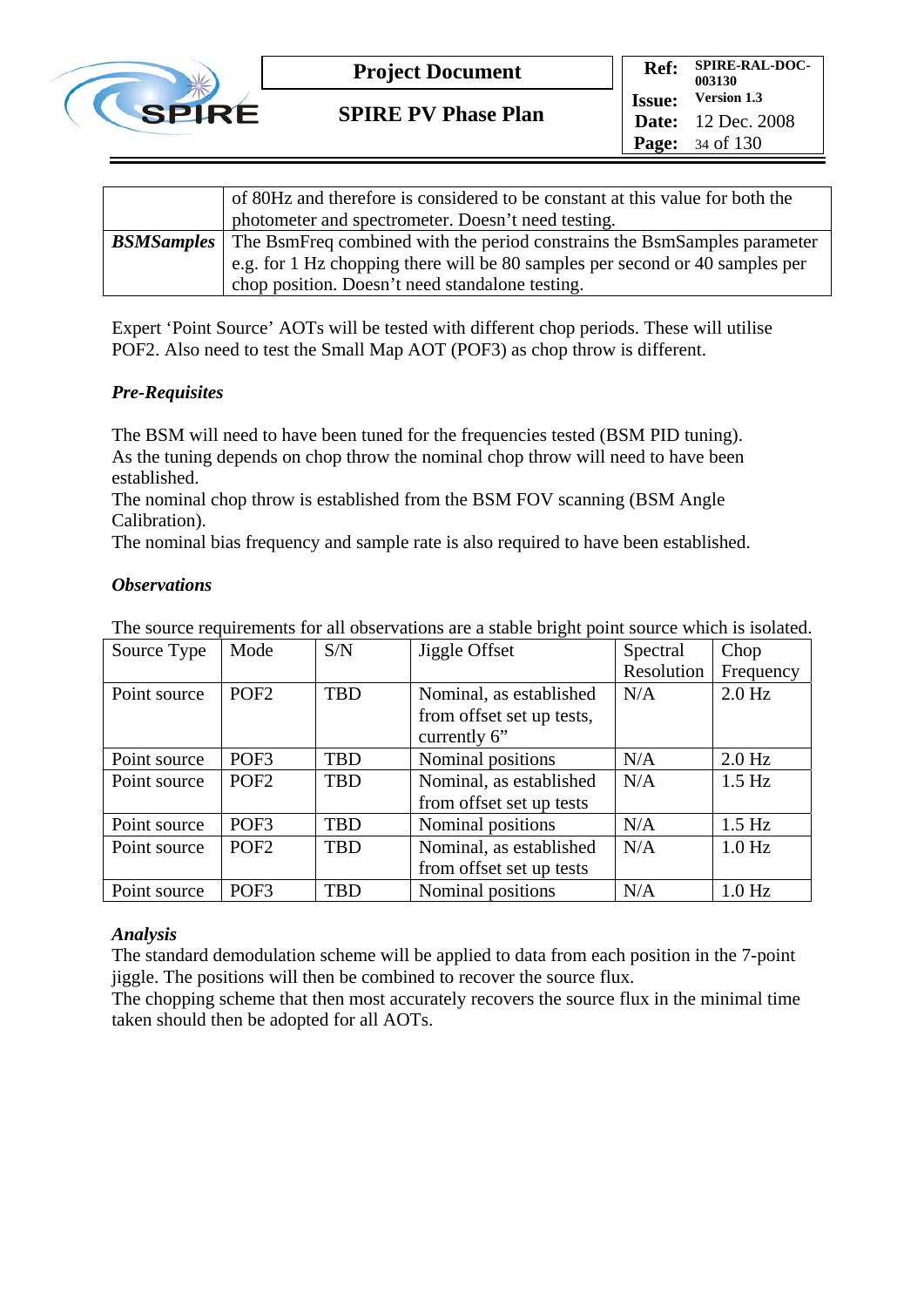

## **5.1.4 Command Lists**

Does Not Require an Update In-Flight

#### *Description*

This file defines the VM Table location and parameters for executing a particular Command List. These command lists are: Flash, Chop, JiggleMap, BSMMove

#### *Table Parameters*

Id VM Table number Index VM Start address Nparms Number of parameters to the VM Table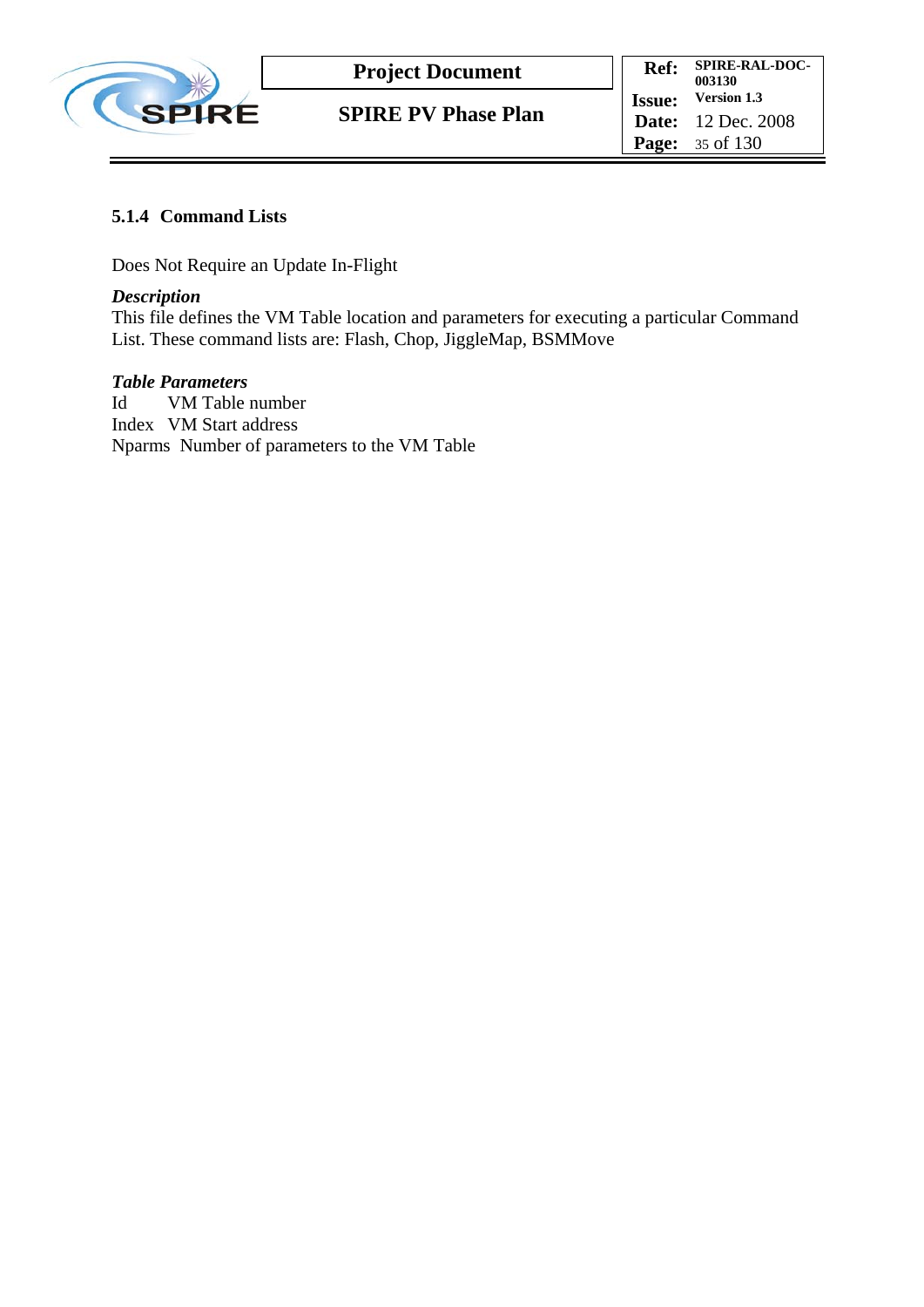

### **5.1.5 Flash**

#### *Description*

This file defines the parameters for a PCAL flash in the following instrument modes: Photometer (including Parallel), Spectrometer. Only one flash type is currently available per sub-instrument (but will use the same flash for them both).

#### *Table Parameters*

| LowBias    | <b>PCAL</b> low current                                           |
|------------|-------------------------------------------------------------------|
| HighBias   | PCAL high current                                                 |
| Cycles     | number of cycles                                                  |
| Period     | period of cycle (usec)                                            |
| DcuFrame   | DCU data mode ( $0 = Full Photometer, 4 = Full Spectrometer)$ )   |
| DcuSamples | number of DCU sampled per half cycle                              |
| DcuDelay   | delay (usec) from start of cycle to first DCU sample              |
| ScuMode    | SCU data mode $(0 = 80Hz$ sampling)                               |
| ScuSamples | number of SCU samples per half cycle (should always be set to 0 - |
|            | continuous data)                                                  |

#### **Note: some values in this file are dependant on the detector bias frequency, which is defined in the SPIRE Parameters table.**

### *AOTs Using This Table*

All AOTs including Parallel will use the same parameters for PCAL (for cross calibration between them) but may have varying DCU parameters.

| <b>LowBias</b>    | This is the low value of the PCAL current to use. From ground testing zero has     |
|-------------------|------------------------------------------------------------------------------------|
|                   | always been used. No other values will be tested in-flight.                        |
| <b>HighBias</b>   | This is the high value of the PCAL current to use. This will be established with   |
|                   | a dedicated PCAL level test during commissioning. TBC if we want to repeat         |
|                   | this once everything else (det parameters, telescope stable, strong source         |
|                   | settings) is finalised.                                                            |
| Cycles            | The number of cycles currently used is 16, it is assumed this will remain the      |
|                   | baseline parameter unless there is a large degradation in S/N, therefore no        |
|                   | specific tests are planned for this. If the period increases then we might want to |
|                   | reduce the number of cycles. No specific tests are needed for this (just use the   |
|                   | first PCAL flashes of a longer stream and check that the data analysis works ok    |
|                   | on it).                                                                            |
| <b>Period</b>     | This parameter will be tested via a dedicated test.                                |
| <b>DcuFrame</b>   | Indicates whether taking full array or just an individual array. Always set to     |
|                   | full array unless we want really high frequency data for a special test.           |
|                   | Therefore no testing will be performed.                                            |
| <b>DcuSamples</b> | The Period combined with the DcuFreq constrains the DcuSamples parameter           |

### *Templates Required*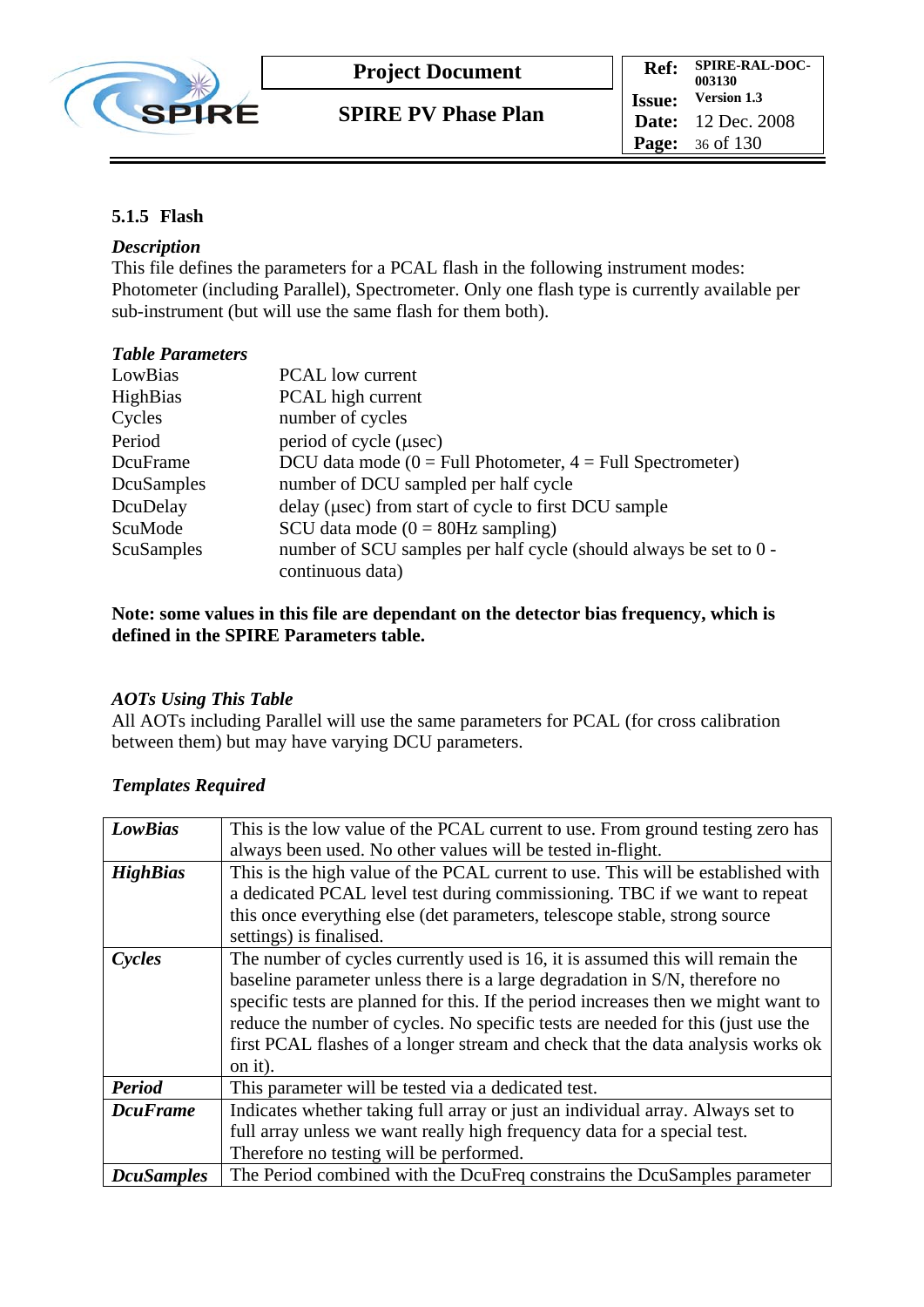

|                   | e.g. for 1 Hz flashing and 18 Hz sampling we have 9 samples per flash half        |
|-------------------|-----------------------------------------------------------------------------------|
|                   | cycle. Test via the period.                                                       |
| <b>DcuDelay</b>   | *This parameter is the delay time to the first sample, the baseline is to put the |
|                   | last sample at the end of the flash cycle, therefore this delay accounts for the  |
|                   | remainder after n dcu samples are subtracted from the flash period. Maybe test    |
|                   | this?                                                                             |
| <b>ScuMode</b>    | The PCAL sample rate ground value of 80Hz will continue to be used without        |
|                   | further testing.                                                                  |
| <b>ScuSamples</b> | The ground value of zero (=continuous sampling) will continue to be used.         |

Several templates feed in to this:

Phot (and Spec) PCAL Level Check – determines the PCAL high level to use, this test will be done at different PCAL flash frequencies (done (first) in commissioning). We are likely to just go with the values used in ILT if they work well. If we use different values we'd do some ILT PCAL flashes for comparisons.

Phot (and Spec) Standard PCAL Flash – we will use the longer ground sequence to compare on-ground and in-flight instrument reaction, this is considered to be a supporting test for the flashes (commissioning mostly). Useful do this whenever testing PCAL flashes? Phot (and Spec) PCAL AOT Flash – standalone AOT for PCALs. Use this to work out the parameters such as period (or do in PCAL level check) as it is standalone (for normal AOT testing we don't want to be trying out the PCAL flashes in the same AOR). Note that those used within AOTs and those for standalone use will have the same parameters (which is why we can use the standalone version for the tests).

## *Pre-Requisites*

The nominal detector settings (Vss, bias frequency, bias amplitude and associated phase) have been established.

| Template          | Source    | Inst | Flash      |
|-------------------|-----------|------|------------|
|                   | Type      |      | Frequency  |
| <b>PCAL Level</b> | Dark Sky? | Phot | $0.125$ Hz |
| <b>Check</b>      |           |      |            |
| <b>PCAL Level</b> | Dark Sky? | Phot | $0.25$ Hz  |
| <b>Check</b>      |           |      |            |
| <b>PCAL Level</b> | Dark Sky? | Phot | $0.5$ Hz   |
| <b>Check</b>      |           |      |            |
| <b>PCAL Level</b> | Dark Sky? | Phot | $0.125$ Hz |
| <b>Check</b>      |           |      |            |
| <b>PCAL Level</b> | Dark Sky? | Spec | $0.25$ Hz  |
| Check             |           |      |            |
| <b>PCAL Level</b> | Dark Sky? | Spec | $0.5$ Hz   |

# *Observations*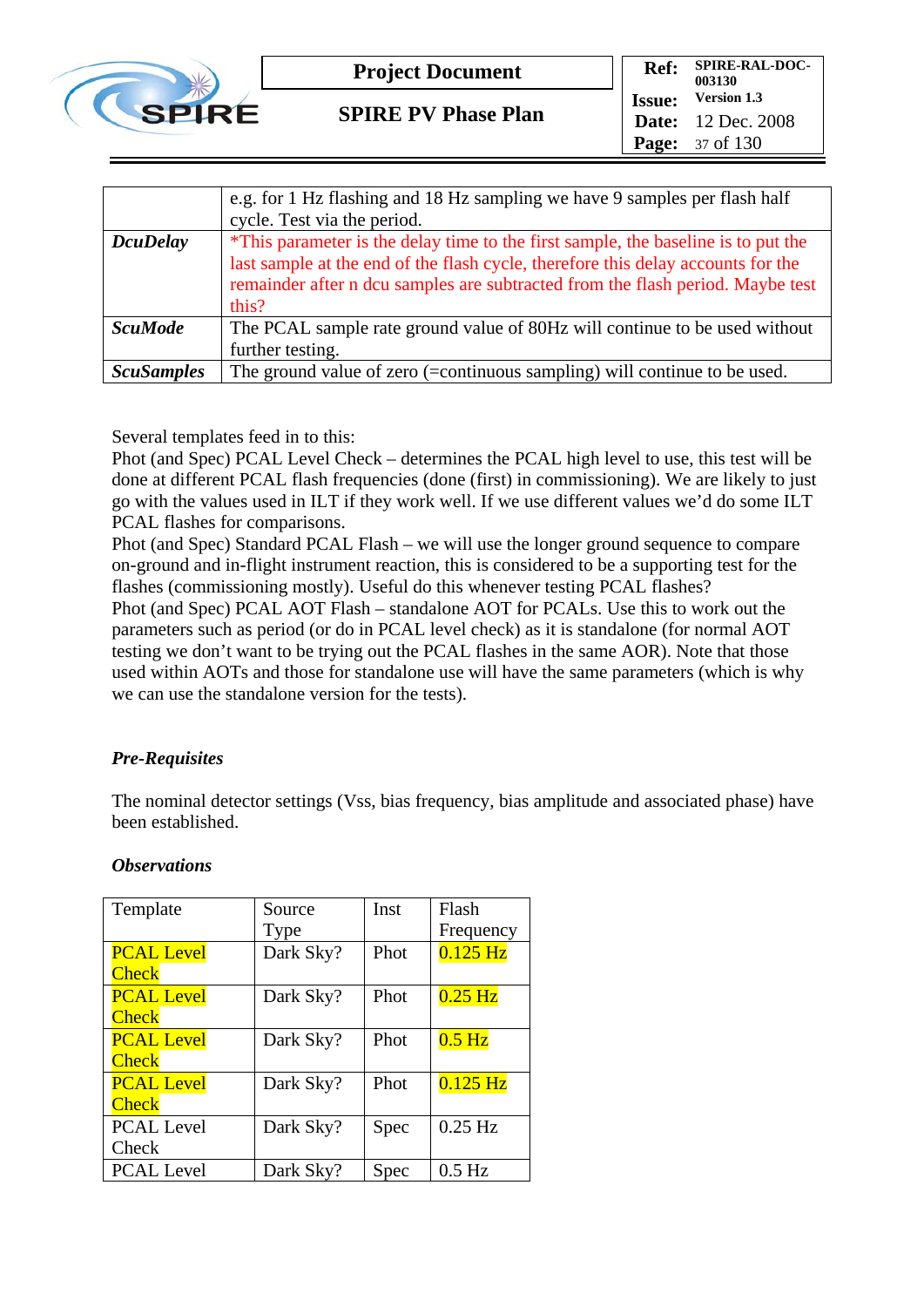

| <b>Check</b>                                    |  |  |
|-------------------------------------------------|--|--|
| Add a test at lower frequency also $-0.125$ Hz. |  |  |

1. These levels are hardcoded into the test which uses the full range.

#### *Analysis*

The minimum level which gives good (TBD) S/N will be adopted. \*\*\*Period.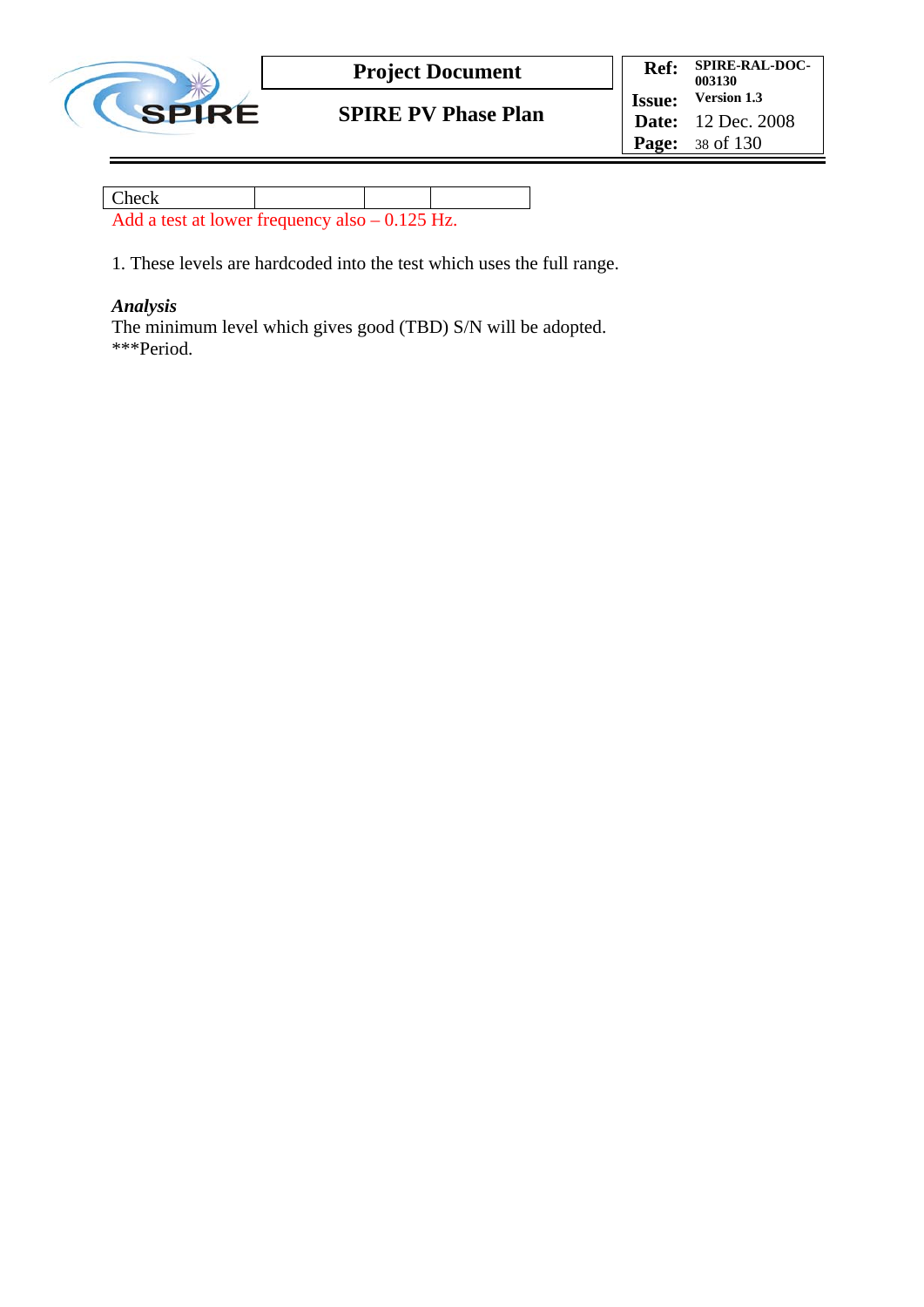

# **5.1.6 Instrument Configurations**

This Table Does Not Require an Update In-Flight therefore this section is not filled out

#### *Description*

Values to setup the MODE HK parameter when operating the instrument (a value is given per configuration).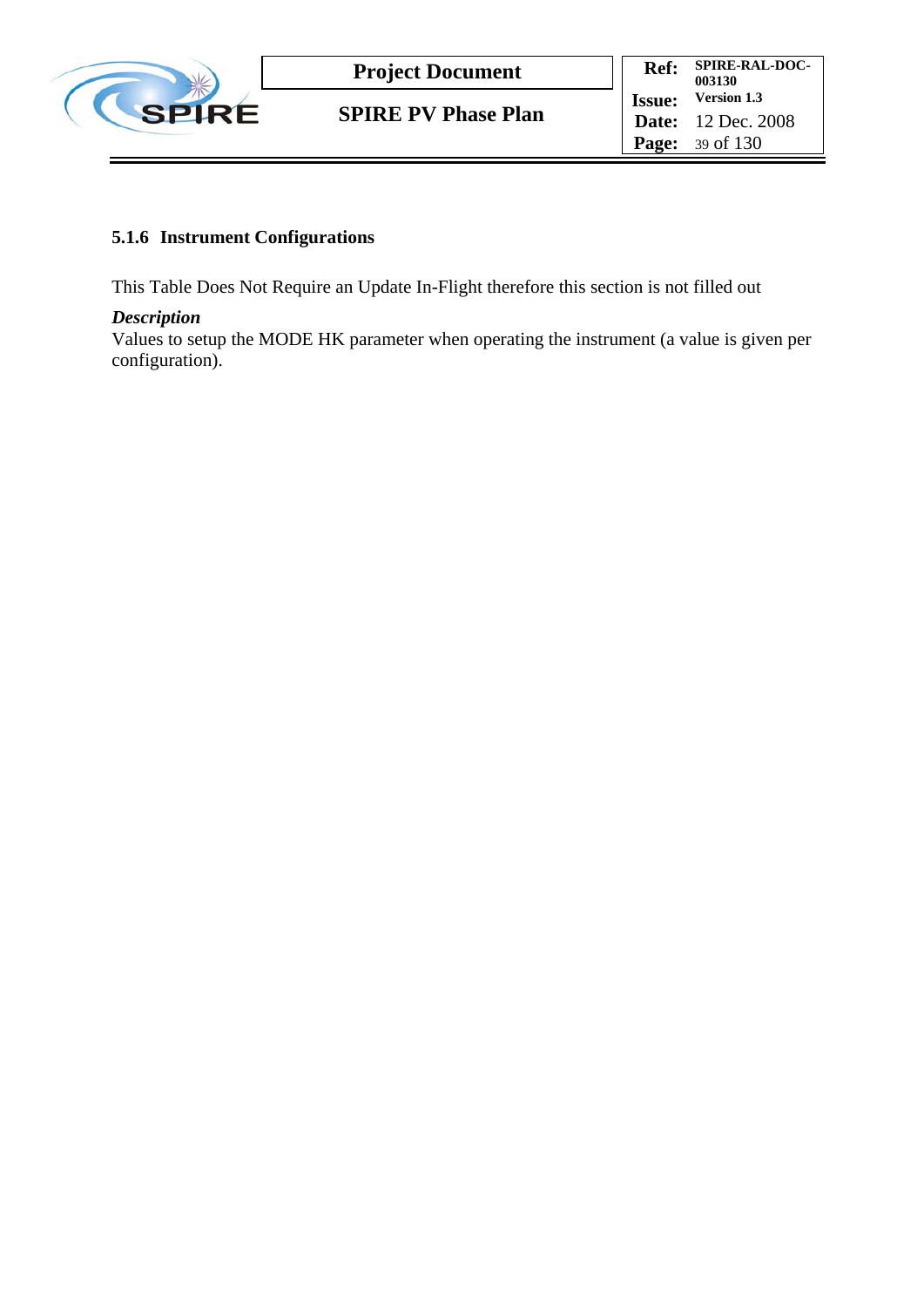

## **5.1.7 PLW Nominal Settings**

#### *Description*

PLW detector values set during BDA switch on.

#### *Table Parameters*

(For each model (OM, PFM, FM etc)) biasmode mclkdiv biasdiv plw bias plw phase plw\_vss1 plw\_vss2= bias mode, dividers, bias, phase and Vss values for each JFET module. Note values are from 0 to 255. NOTE biasFreq\* (master clock divider - gives the bias frequency) is defined in spireParams table

*Templates*  Phase Up

*AOTs Using This Table*  Will be used in all photometer AOTs, Parallel.

#### *Pre-Requisites*

For those done in PV Phase, cryostat lid open – and telescope down to stable temperature\*\*\*TBC Do before or after the telescope down to temperature standard load curve?

#### *Observations*

See commissioning plan for observations to get initial settings with the lid shut at 2 different temperatures (via Vss and \*\*\* phase up\* tests). Plus we will get the values again (phases using phase up) when the cryostat lid is open (using a dark patch of sky), repeating as the telescope cools and when the telescope is down to temperature.

The bias amplitude and freq (bias divider) will be optimised by a repeat of the standard LCs (or full LC - mutli-level noise\*) once the telescope is down to temperature.\* Source= dark sky.

Repeat multi-level noise test (once telescope cold and have other detector parameters) with a strong source (extended) to find the noise under loaded conditions?

#### *Analysis*

See commissioning plan plus TBW. This gives the nominal phase that should be used instead of R nom. (Matt's doc section 3.5.2). [No change should be made here unless and until the Photometer Pipeline doc. has been formally updated.]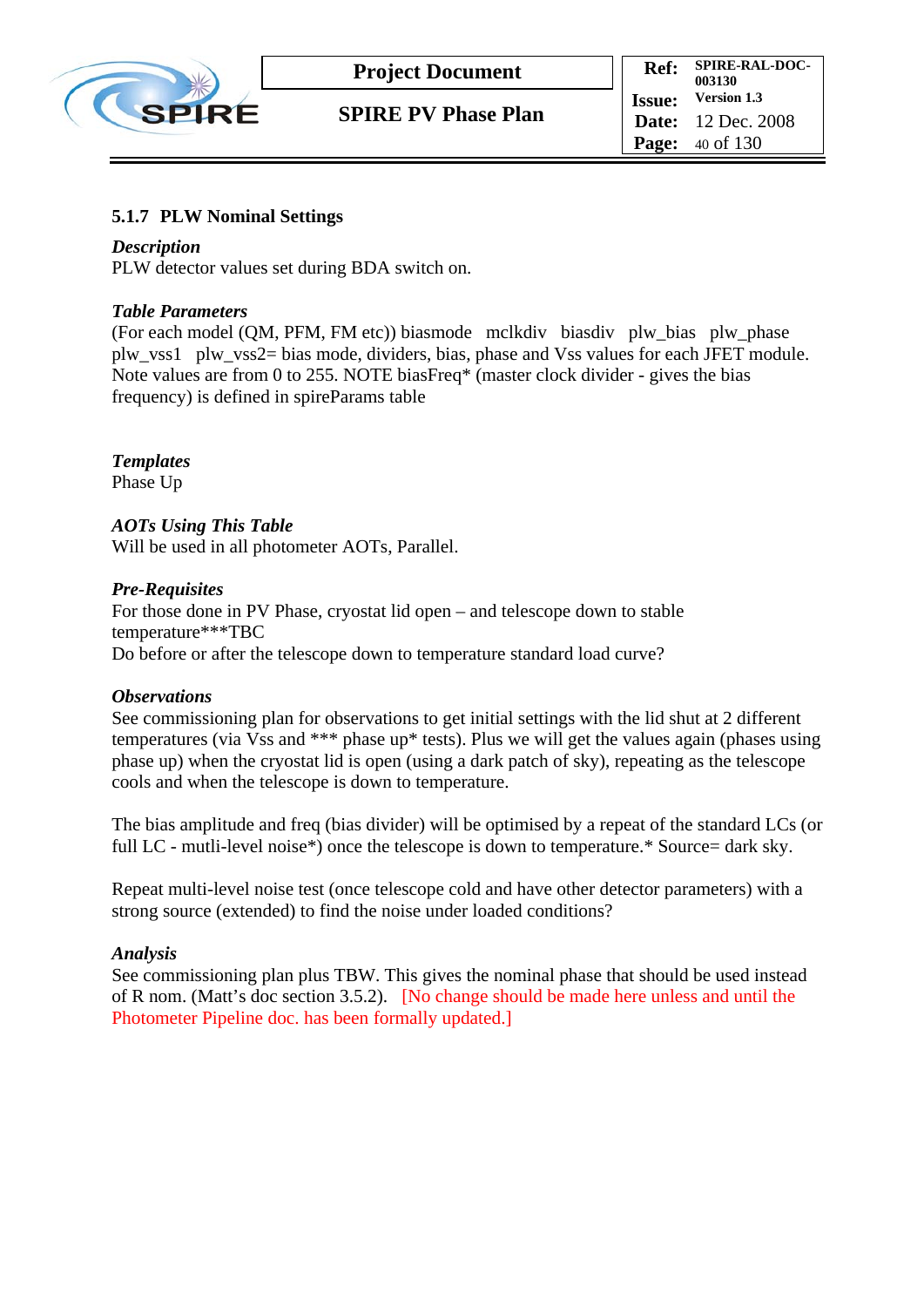

# **5.1.8 PMW Nominal Settings (as PLW section but parameters for PMW)**

#### *Description*

PMW detector values set during BDA switch on.

## *Table Parameters*

biasmode mclkdiv biasdiv pmw\_bias pmw\_phase pmw\_vss1 pmw\_vss2 pmw\_vss3 pmw\_vss4

## *Templates*

See PLW Nominal Settings

# *AOTs Using This Table*

Will be used in all photometer AOTs, Parallel.

## *Observations*

See PLW Nominal Settings. Note that no additional observations need to be performed as the data for all the arrays are gathered from each observation.

## *Analysis*

See PLW Nominal Settings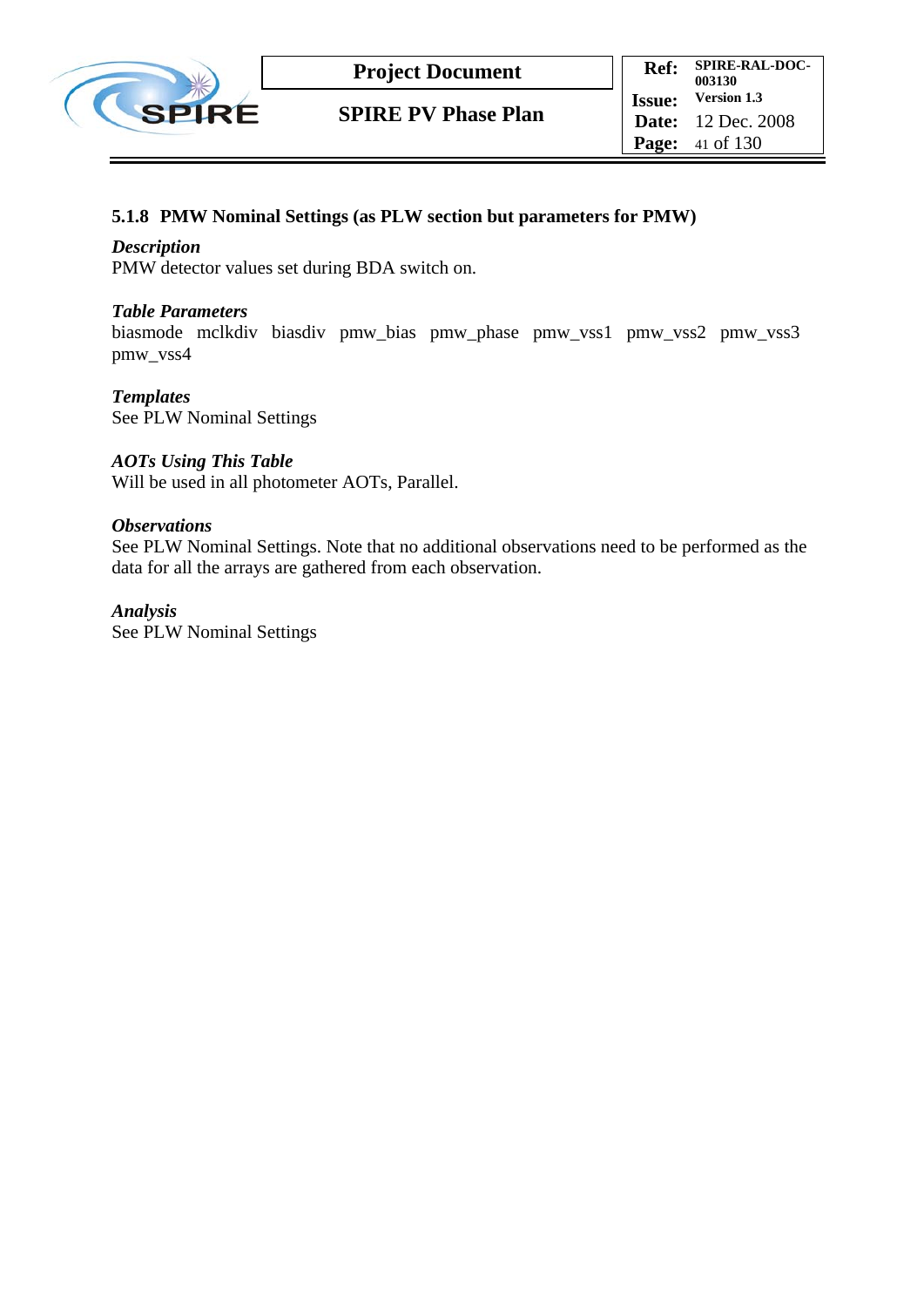

## **5.1.9 PSW Nominal Settings (as PLW section but parameters for PSW)**

#### *Description*

PSW detector values set during BDA switch on.

#### *Table Parameters*

biasmode mclkdiv biasdiv psw\_bias psw\_phase psw\_vss1 psw\_vss2 psw\_vss3 psw\_vss4 psw\_vss5 psw\_vss6

#### *Templates*

See PLW Nominal Settings

## *AOTs Using This Table*

Will be used in all photometer AOTs, Parallel.

#### *Observations*

See PLW Nominal Settings. Note that no additional observations need to be performed as the data for all the arrays are gathered from each observation.

#### *Analysis*

See PLW Nominal Settings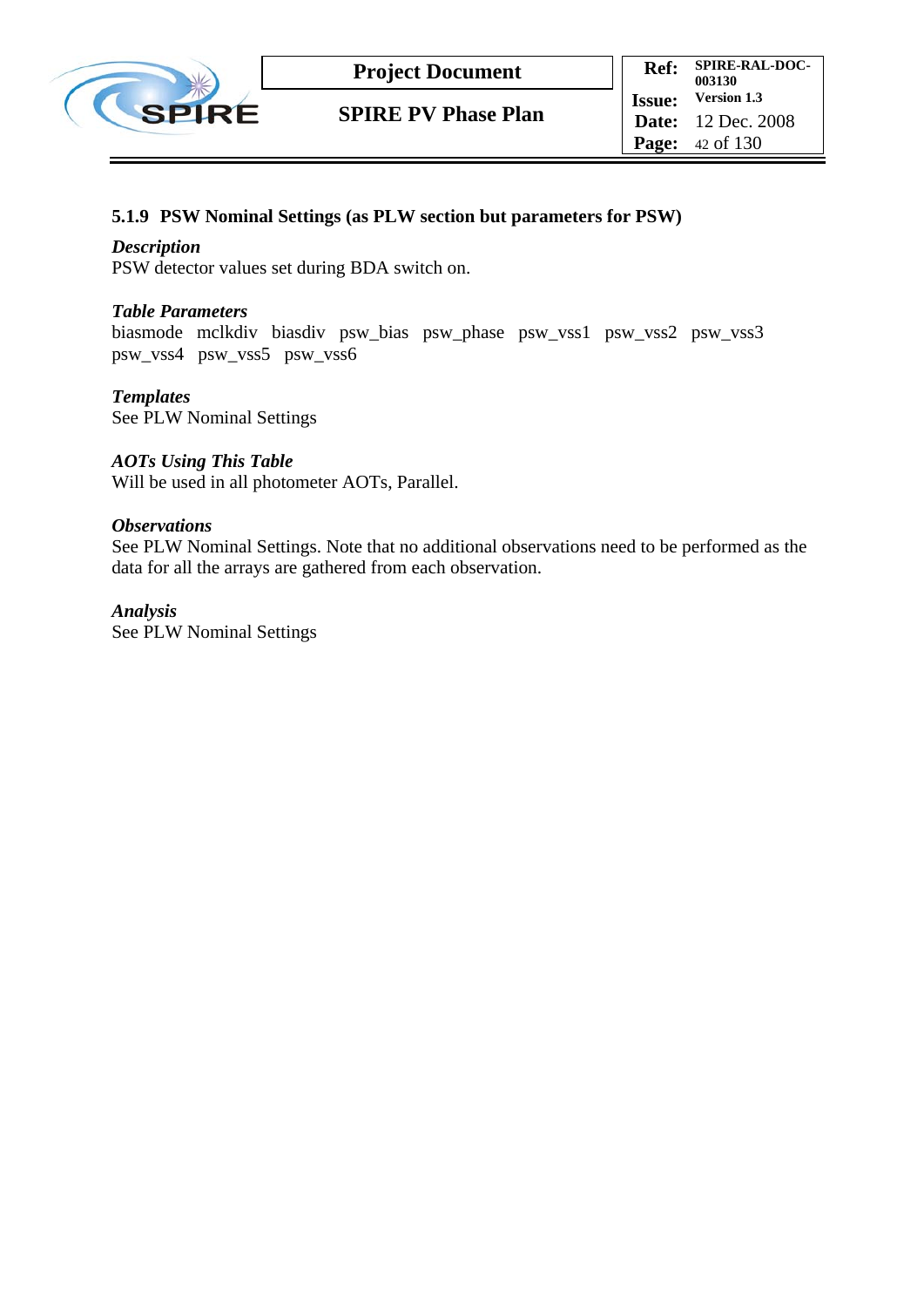

## **5.1.10 PTC Nominal Settings**

#### *Description*

PTC values set during BDA switch on.

# *Table Parameters*

….. biasmode mclkdiv biasdiv ptc\_bias ptc\_phase ptc\_vss

*Templates*  TBW

## *AOTs Using This Table*

Will be used in all photometer AOTs, Parallel.

#### *Observations*

See PLW Nominal Settings. Note that no additional observations need to be performed as the data for all the arrays are gathered from each observation.

\*need to decide which PV tests we do with PTC and which without.. probably have to decide during PV…

#### *Analysis*

See commissioning plan and TBW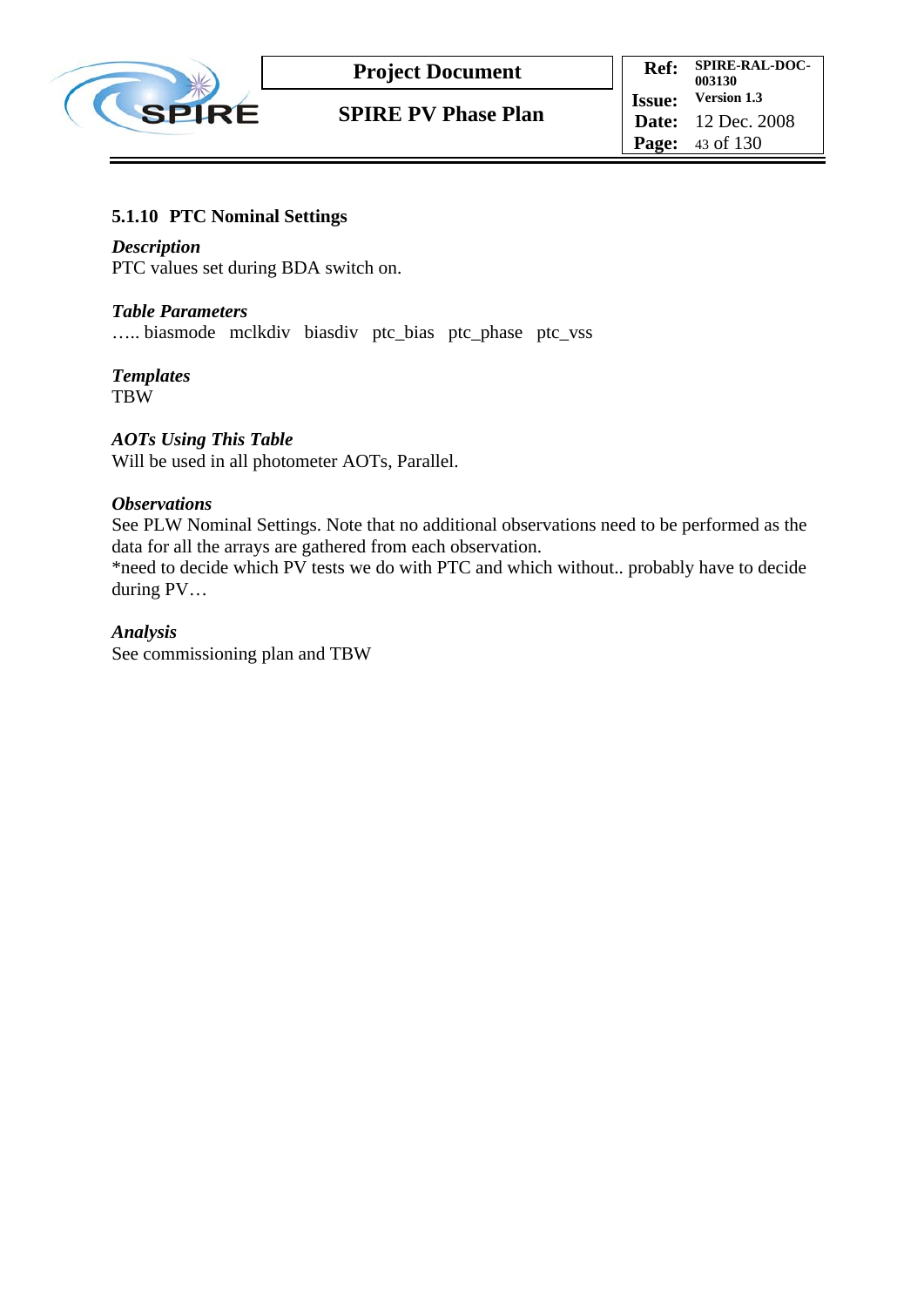

## **5.1.11 Photometer Sensitivities**

#### *Description*

This table defines the sensitivity information for each of the SPIRE photometric observing modes. This information is defined in SPIRE-UCF-DOC-002554 (AD6).

Photometric observing modes included are: (back up mode POF1,) POF2, POF3, POF5\_F\_scana, POF5\_F\_scanb, POF5\_F\_scanab POF5\_S\_scana, POF5\_S\_scanb, POF5\_S\_scanab Par F\_N, Par\_F\_O, Par\_S\_N, Par\_S\_O

#### *Table Parameters*

For each of the above observing modes the following parameters are required:

| PSWTeff      | Effective integration time for unit speed per repetition for PSW band  |
|--------------|------------------------------------------------------------------------|
| PMWTeff      | Effective integration time for unit speed per repetition for PMS band  |
| PLWTeff      | Effective integration time for unit speed per repetition for PLS band  |
| PSWFLuxUnc   | flux density uncertainties (1sigma, 1sec) in mJy for PSW Band          |
| PMWFLuxUnc   | flux density uncertainties (1sigma, 1sec) in mJy for PMW Band          |
| PLWFLuxUnc   | flux density uncertainties (1sigma, 1sec) in mJy for PLW Band          |
| PSWBrightUnc | surface brightness uncertainties (1sigma, 1sec) in MJy/sr for PSW Band |
| PMWBrightUnc | surface brightness uncertainties (1sigma, 1sec) in MJy/sr for PMW Band |
| PLWBrightUnc | surface brightness uncertainties (1sigma, 1sec) in MJy/sr for PLW Band |
| [PSWConfLim] | Confusion Limit in the PSW Band these are not used now, the            |
|              | confusion noise estimator of HSpot is now used                         |
| [PMWConfLim] | Confusion Limit in the PSW Band]                                       |
| [PLWConfLim] | Confusion Limit in the PSW Band]                                       |

#### *AOTs Using This Table*

All Phot including Parallel, but not all the modes use all the parameters: Teff is for POF5 and Par. FluxUnc is for all. BrightUnc isn't for point source observations (i.e. only used for POF3, POF5, Par) ConfLim is no longer used.

Flux calibration (Section 5.2.11 approx p.80): Establishment of the K-parameters will have set the flux density scale, so the uncertainty will be easily determined by the noise level. Further discussion needed on detailed approach and plan. Action: Matt, Bruce, Darren, Sarah to confer and propose detailed scheme.

#### *Templates Required*

| <b>Teff</b> | This parameter is derived from the adopted scan rate and scan angle, therefore |
|-------------|--------------------------------------------------------------------------------|
|             | depends on the AOTs used to establish scan rate (and scan angle) (see RD5).    |
|             | These scan parameters are contained in table Operations hence observations     |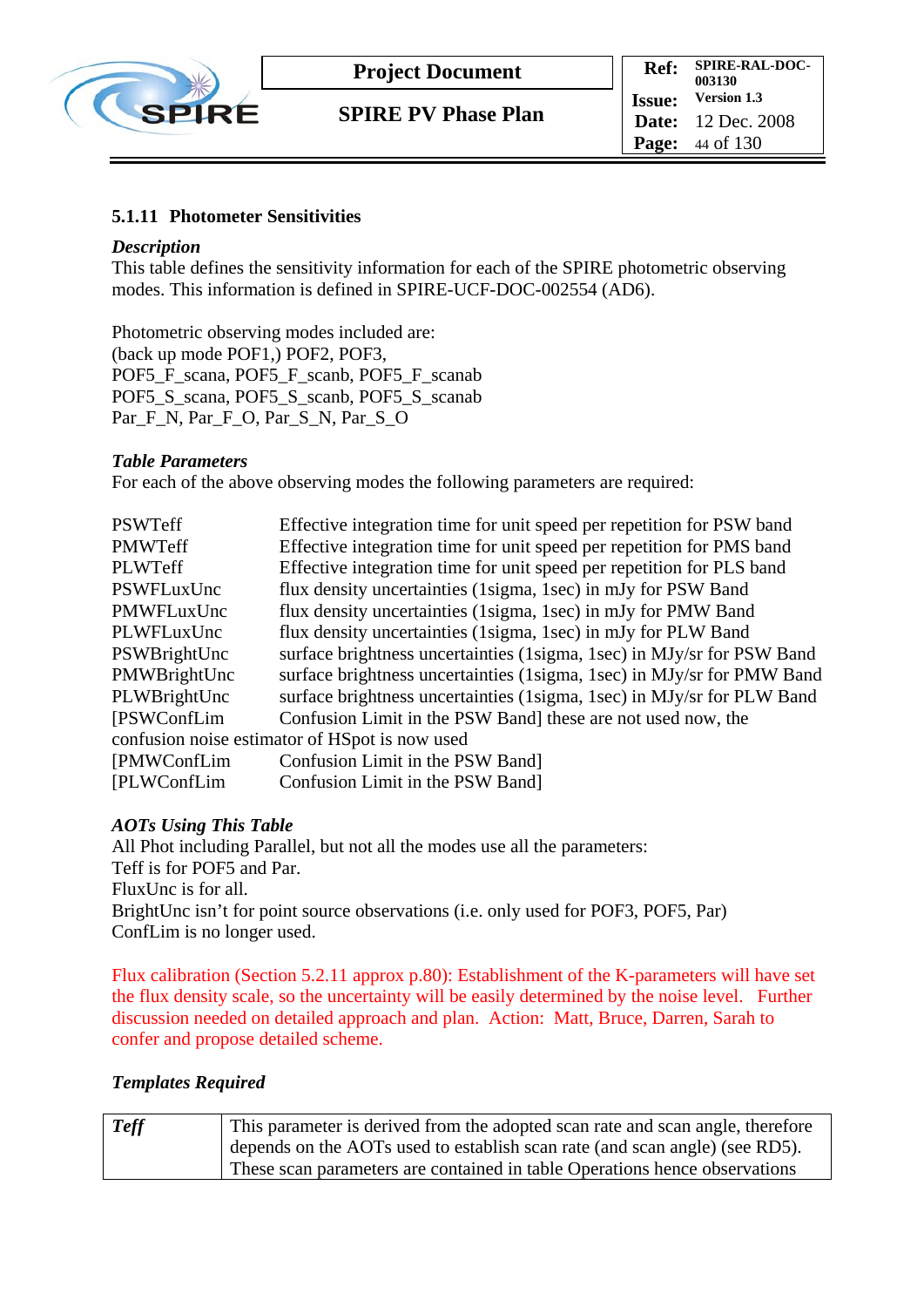

|                  | are listed under there. This will use the normal AOTs                           |
|------------------|---------------------------------------------------------------------------------|
| <b>FluxUnc</b>   | Observe a faintish source in the various modes. Needs to be in a "clean" area   |
|                  | of sky. [Asteroids; quasars – maybe better as out of galactic plane.]           |
| <b>BrightUnc</b> | Scan map of a well modelled extended source at nominal rate will be used to     |
|                  | check ground derived values. Also do a small map to confirm its sensitivity.    |
|                  | This will use the normal AOTs.                                                  |
|                  | This can be determined from FluxUnc and knowledge of the beam profile. But      |
|                  | scans of an extended source of known brightness distribution will be valuable   |
|                  | as a check.                                                                     |
| ConfLim          | Scan map of dark patch of sky will be used to confirm predicted values in       |
| (not used)       | HSpot (TBC). This will use the normal AOTs.                                     |
|                  | This is not needed for $PV$ – will be in important issue for $SD$ – via science |
|                  | analysis of scan maps on dark regions.                                          |

Load curves on Jupiter, Mars, Uranus

*Pre-Requisites*  TBD

#### *Observations*

*Teff depends on scan speed and scan angle; the observations to determine this are listed in 5.1.18* Operations

| Source Type   | Mode             | S/N        |
|---------------|------------------|------------|
| Point sources | POF <sub>2</sub> | <b>TBD</b> |
| Point         | POF3             | <b>TBD</b> |
| source(s)     |                  |            |
| Point         | POF <sub>5</sub> | <b>TBD</b> |
| source(s)     |                  |            |
| Extended      | POF3             | <b>TBD</b> |
| source $(s)$  |                  |            |
| Extended      | POF <sub>5</sub> | <b>TBD</b> |
| source(s)     |                  |            |

Do one scan map with known point and extended sources? Not likely to be feasible.

Does doing a small map add anything other than sanity check? Useful as a check.

#### *Analysis*

TBD. Its really tricky do to this with observations. [??? – it can only be done with observations.] Maybe use models in the first instance and then use Science Demo phase for the rest? [No – establishment of sensitivity is a key objective of PV]. Low priority for PV? [High priority for PV] [Although need to provide updated sensitivities in HSpot for planning of the Sci Demo observations]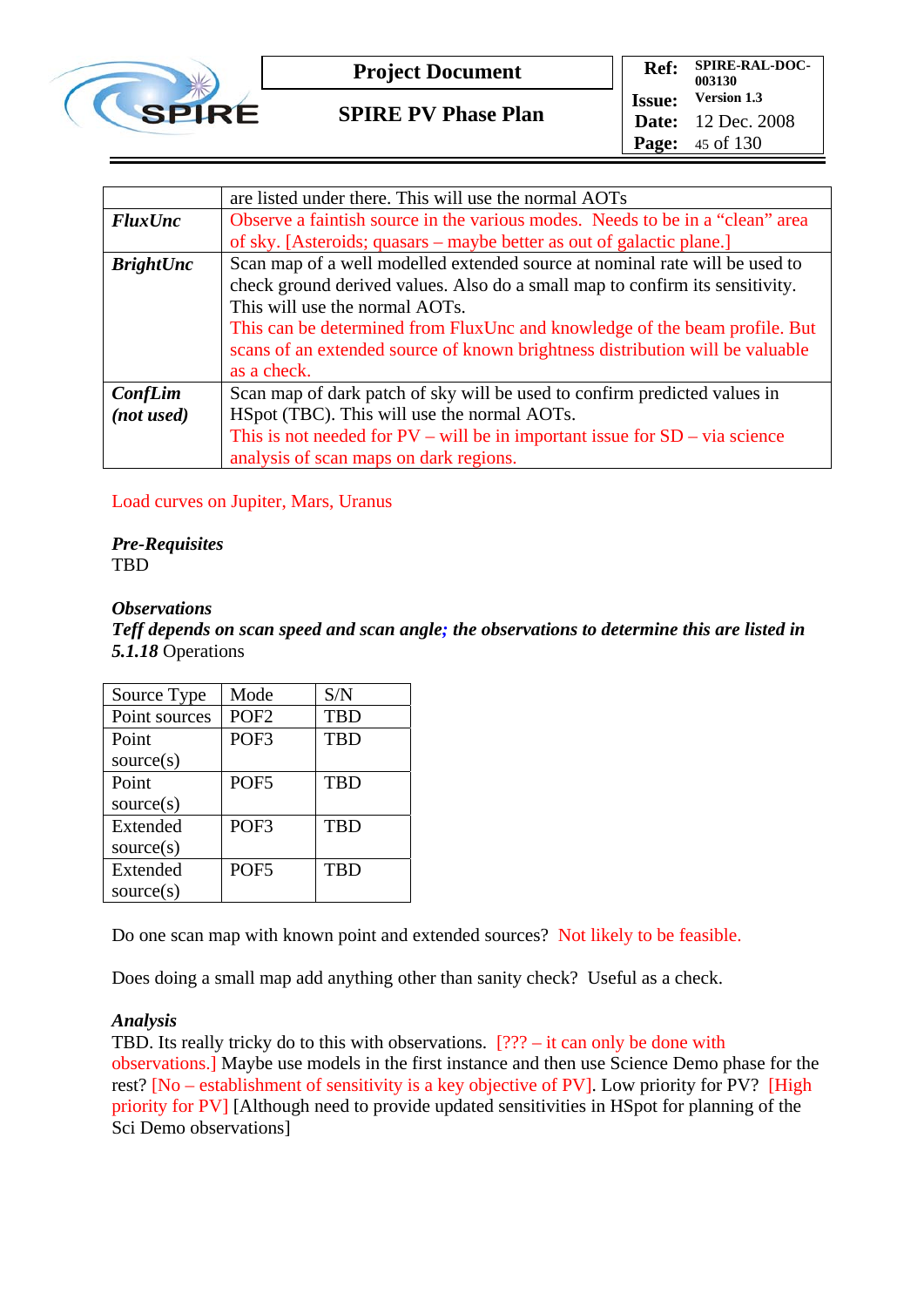

Best approach: Need to establish sensitivities separately for each mode, because the systematics are likely to be different.

Scan-map: Carry out deep scan map observations of a well-known dark field, going below the confusion limit. Process using scan-map pipeline. Analyse carefully and in detail to determine basic sensitivity level.

Point source and jiggle-map: Observations of a range of brightesses – e.g.; faintish asteroid ( $\sim$ 10 Jy); star (few hundred mJy) or quasars (few  $100 \text{ mJy} - \text{few Jy}$ ).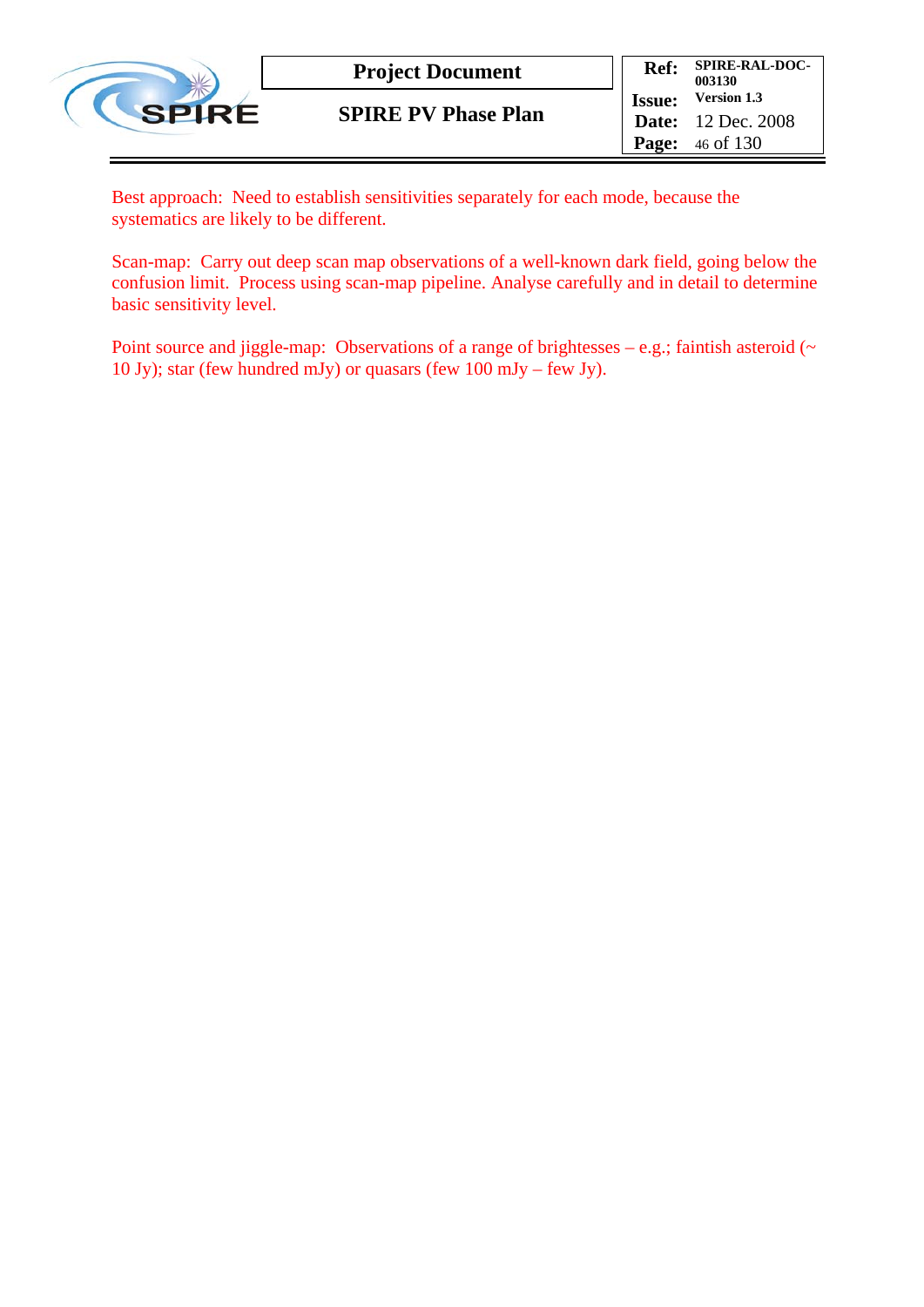

# **5.1.12 SLW Nominal Settings (as PLW section but parameters for SLW)**

*Description*  SLW detector values set during BDA switch on.

# *Table Parameters*

biasmode mclkdiv biasdiv slw\_bias slw\_phase slw\_vss1 slw\_vss2 slw\_vss3 slw\_vss4 slw\_vss5 slw\_vss6

[confirm parameters when table is implemented]

*Templates*  See PLW Nominal Settings

*AOTs Using This Table*  Will be used in all spectrometer AOTs.

*Observations*  See PLW Nominal Settings

*Analysis* See PLW Nominal Settings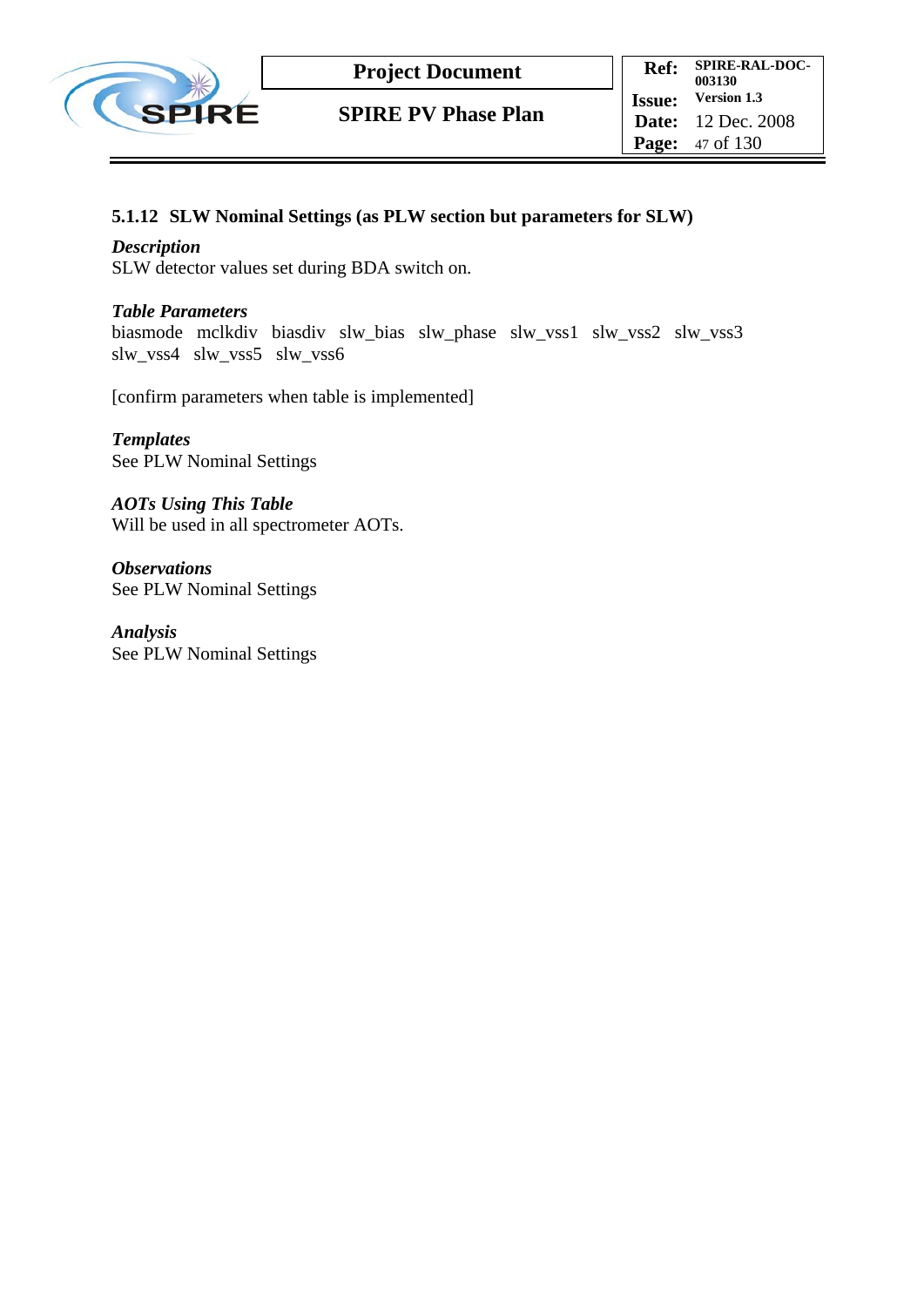

# **5.1.13 SSW Nominal Settings (as PLW section but parameters for SSW)**

*Description* 

SSW detector values set during BDA switch on.

#### *Table Parameters*

biasmode mclkdiv biasdiv ssw\_bias ssw\_phase ssw\_vss1 ssw\_vss2 ssw\_vss3 ssw\_vss4 ssw\_vss5 ssw\_vss6

[confirm parameters when table is implemented]

*Templates*  See PLW Nominal Settings

*AOTs Using This Table*  Will be used in all spectrometer AOTs.

*Observations*  See PLW/SLW Nominal Settings

*Analysis* See PLW/SLW Nominal Settings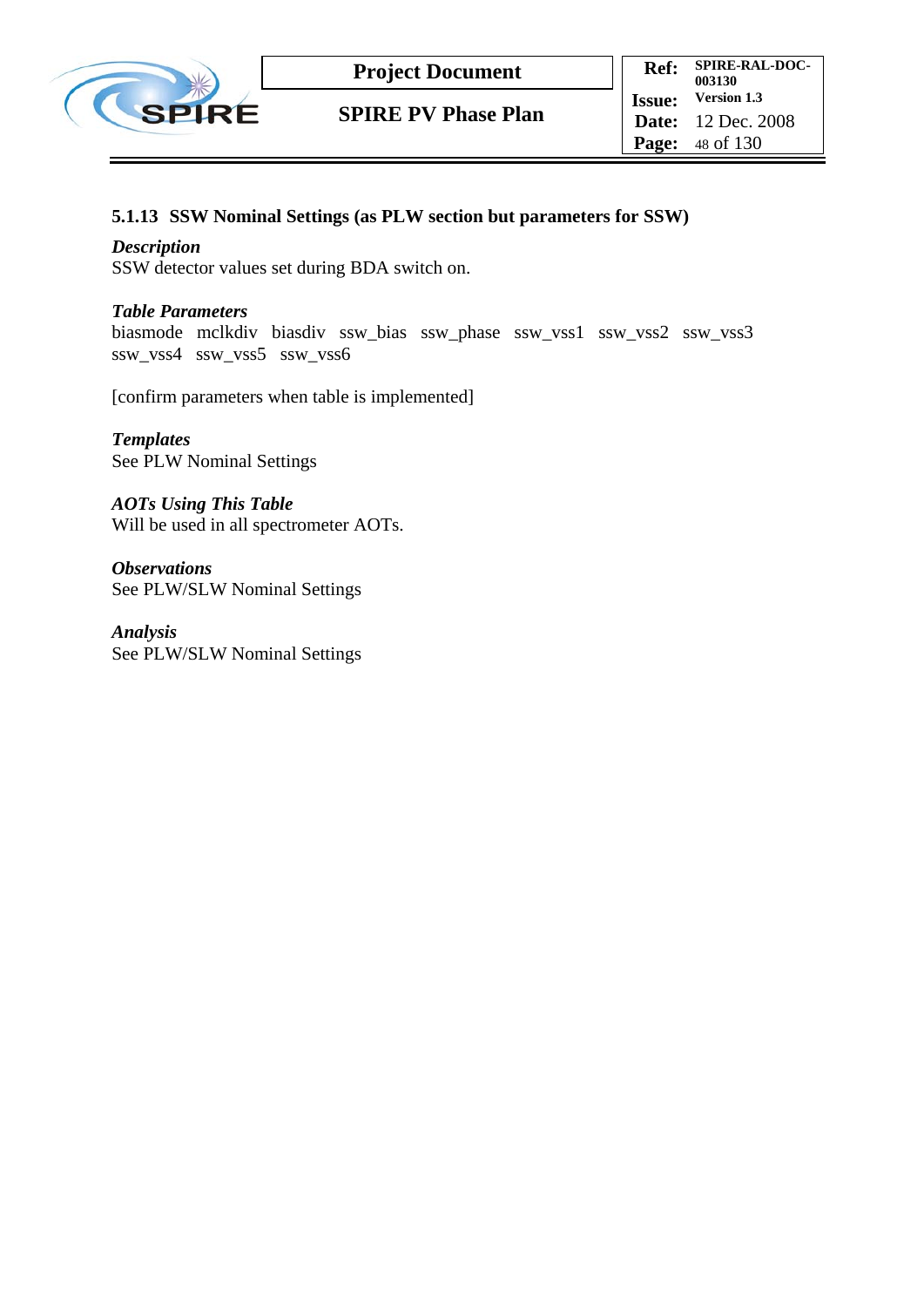

## **5.1.14 SMEC (Commissioning)**

#### *Description*

Used to setup nominal SMEC parameters during switch ON and initialisation  $-$  i.e. it says where HOME is.

Note Home is defined in 5.1.16Spectrometer Configuration too, however they are different places/parameters. In this file it is the default place the SMEC sits at the start and end of an observation and in between observations.

In the other file it is the place to go back to at the end of each scan before starting the next scan (here we don't want to waste time going further than necessary).

*Table Parameters*  ivalue says where to put SMEC.

*Templates*  See commissioning

*AOTs Using This Table*  Will be used in all spectrometer AOTs

*Observations*  See commissioning plan

*Analysis* See commissioning plan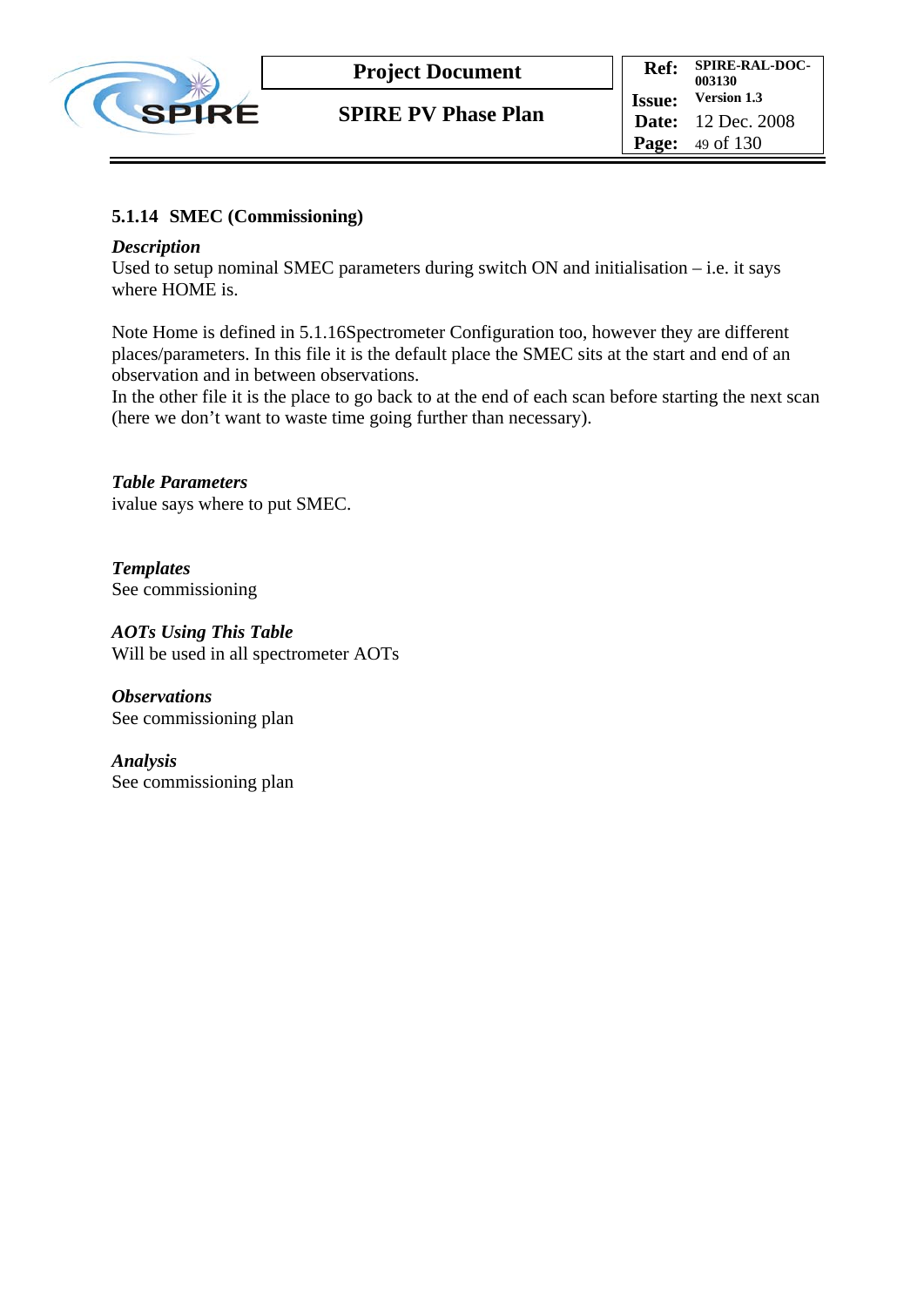

**Ref: SPIRE-RAL-DOC-003130 Issue: Version 1.3 Date:** 12 Dec. 2008 **Page:** 50 of 130

# **5.1.15 Spectrometer Sensitivities**

This table defines the sensitivity information for each of the SPIRE spectrometric observing modes. Values are defined at a set of fixed wavelengths (mostly in 5 μm sampling steps) – the values at other wavelengths are interpolated (linearly) from these. This information is defined in SPIRE-UCF-DOC-002554 (AD6). Note that the data are for the central pixel. If the other (key) pixels are much/very different further information in the future should be provided to the HSpot user possibly via documentation.

#### *Table Parameters*

| HLineUnc         | line flux uncertainty ( $10^{\circ}$ -17 W/m <sup><math>\circ</math></sup> 2) for high resolution scans   |
|------------------|-----------------------------------------------------------------------------------------------------------|
| MLineUnc         | line flux uncertainty ( $10^{\circ}$ -17 W/m <sup><math>\circ</math></sup> 2) for medium resolution scans |
| HContUncJ        | continuum uncertainty (Jy) for high resolution scans                                                      |
| MContUncJ        | continuum uncertainty (Jy) for medium resolution scans                                                    |
| LContUncJ        | continuum uncertainty (Jy) for low resolution scans                                                       |
| <b>HContUncW</b> | continuum uncertainty ( $Wm-2\mu m-1$ ) for high resolution scans                                         |
| MContUncW        | continuum uncertainty ( $Wm-2\mu m-1$ ) for medium resolution scans                                       |
| LContUncW        | continuum uncertainty ( $Wm-2\mu m-1$ ) for low resolution scans                                          |

# *AOTs Using This Table*

All Spec

## *Templates Required*

| <b>LineUnc</b>  | Observations of a set of standard line sources with well modelled line fluxes |
|-----------------|-------------------------------------------------------------------------------|
|                 | will be used to establish this. This will use the normal AOTs                 |
| <b>ContUnc</b>  | Observations of a set of standard sources with well modelled fluxes will be   |
|                 | used to establish this. This will use the normal AOTs                         |
| <b>ContUncW</b> | This is just ContUne but with different units. Derive Jy values and then      |
|                 | convert.                                                                      |

Note, need to get the values for each resolution. For really long observations might have to consider doing one observation with scanStart at MR value and scanned at HR value. Otherwise I prefer to do an observation for each resolution.

#### *Pre-Requisites*  TBD

#### *Observations*

TBD. Observations of different strength point-like sources (see list). Need also to get the information at each resolution (either separate observations or reduce these data to LR and MR).

*Analysis* TBD. This is very tricky.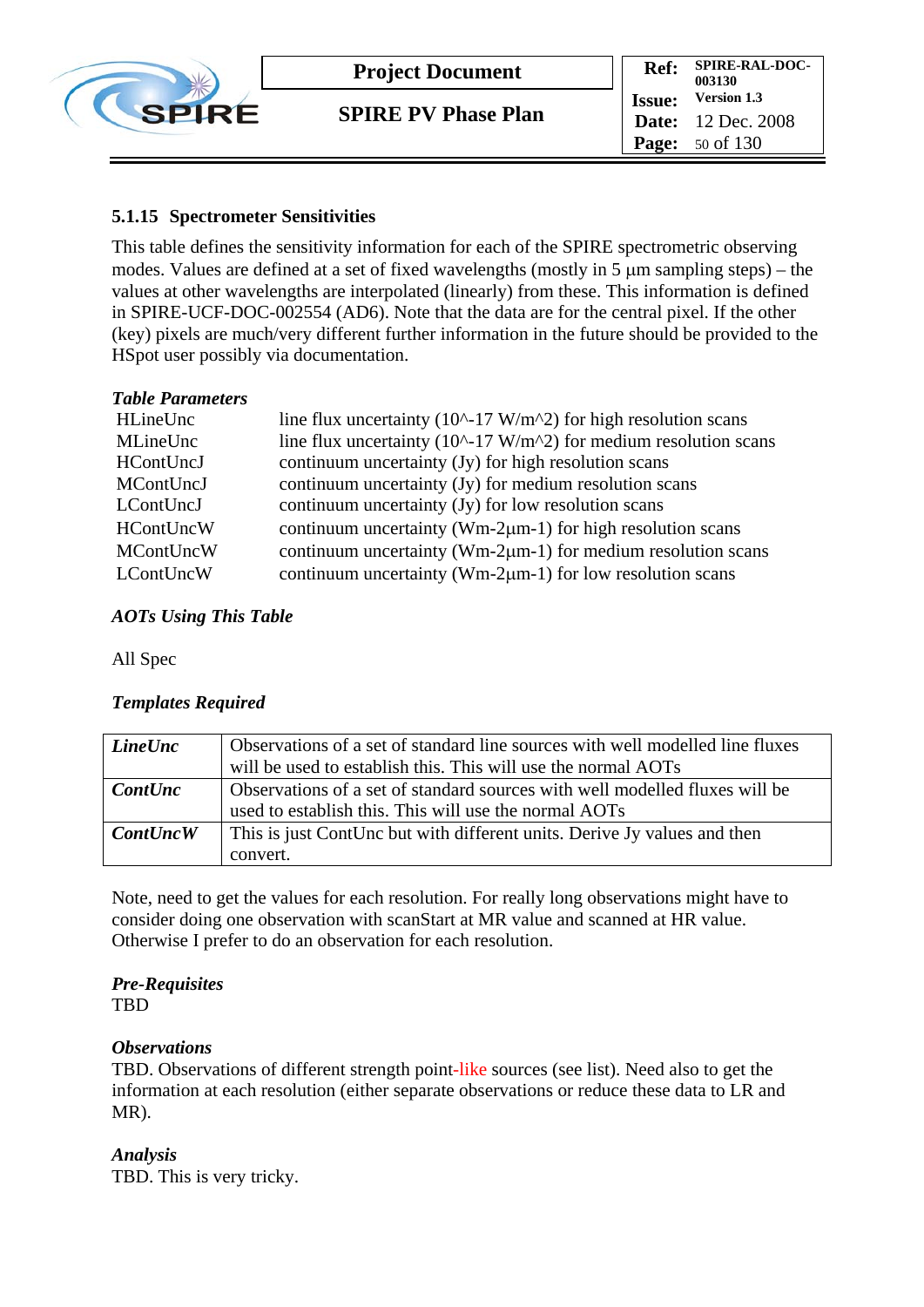

Action: Matt + others (Bruce, David Naylor, Jean-Paul Baluteau) to review this section and propose detailed scheme. Important to cross-calibrate with HIFI.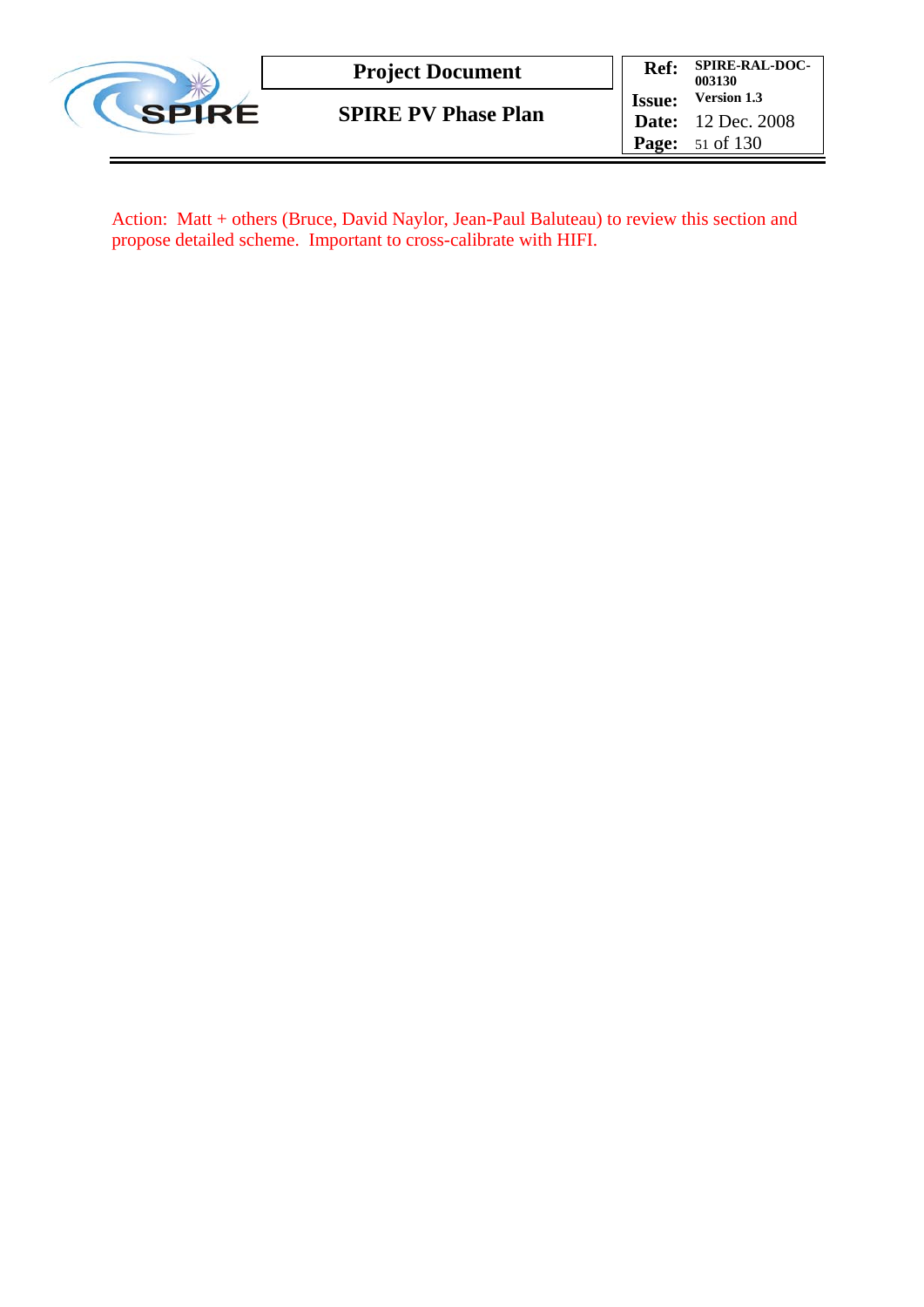

## **5.1.16 Spectrometer Configuration**

#### *Description*

This table defines the instrument-wide parameters for SPIRE spectrometer operations for each spectral resolution.

Spectral resolutions available are:

- H High resolution
- M Medium resolution
- L Low resolution

#### *Table Parameters*

| Home       | HOME position to use for while scanning                 |
|------------|---------------------------------------------------------|
| Osit       | on-source integration time per scan (secs)              |
| ScanTime   | time taken to execute a single scan (secs)              |
| Resolution | Expected spectral resolution (cm-1)                     |
| ScanStart  | <b>Scan Start position</b>                              |
| ScanEnd    | <b>Scan End Position</b>                                |
| ScanFSpeed | <b>Scan Forward Speed</b>                               |
| ScanRSpeed | Scan Reverse Speed                                      |
| ScanFCmd   | Scan Forward Speed command parameter                    |
| ScanRCmd   | Scan Reverse Speed command parameter                    |
| Waveform   | Scan Waveform (TRIANGULAR (we shouldn't need to use the |
| SAWTOOTH)) |                                                         |

Note "Home" is defined in the calibration table SMEC too. In this file, it is the position to which the SMEC returns at (after\*) the end of each scan before starting the next scan (here we don't want to waste time going further than necessary). In the SMEC file it is the position at which the SMEC sits at when an observation is not taking place. They are currently set to the same value and always will be.

#### *AOTs Using This Table*

All Spec

#### *Templates Required*

TBW need to confirm that happy with the resolution – which determines the scanStart/End distance and the scanTime and the Osit. Do we experiment with scan speed [yes – we should test nominal speed + significantly slower and faster (e.g.; 30% faster; 50% slower] (also affects the times)? Use triangular waveform for continuous scanning. Do this with normal AOTs in expert mode.

#### *Pre-Requisites*

TBD final-ish detector, SCAL and telescope settings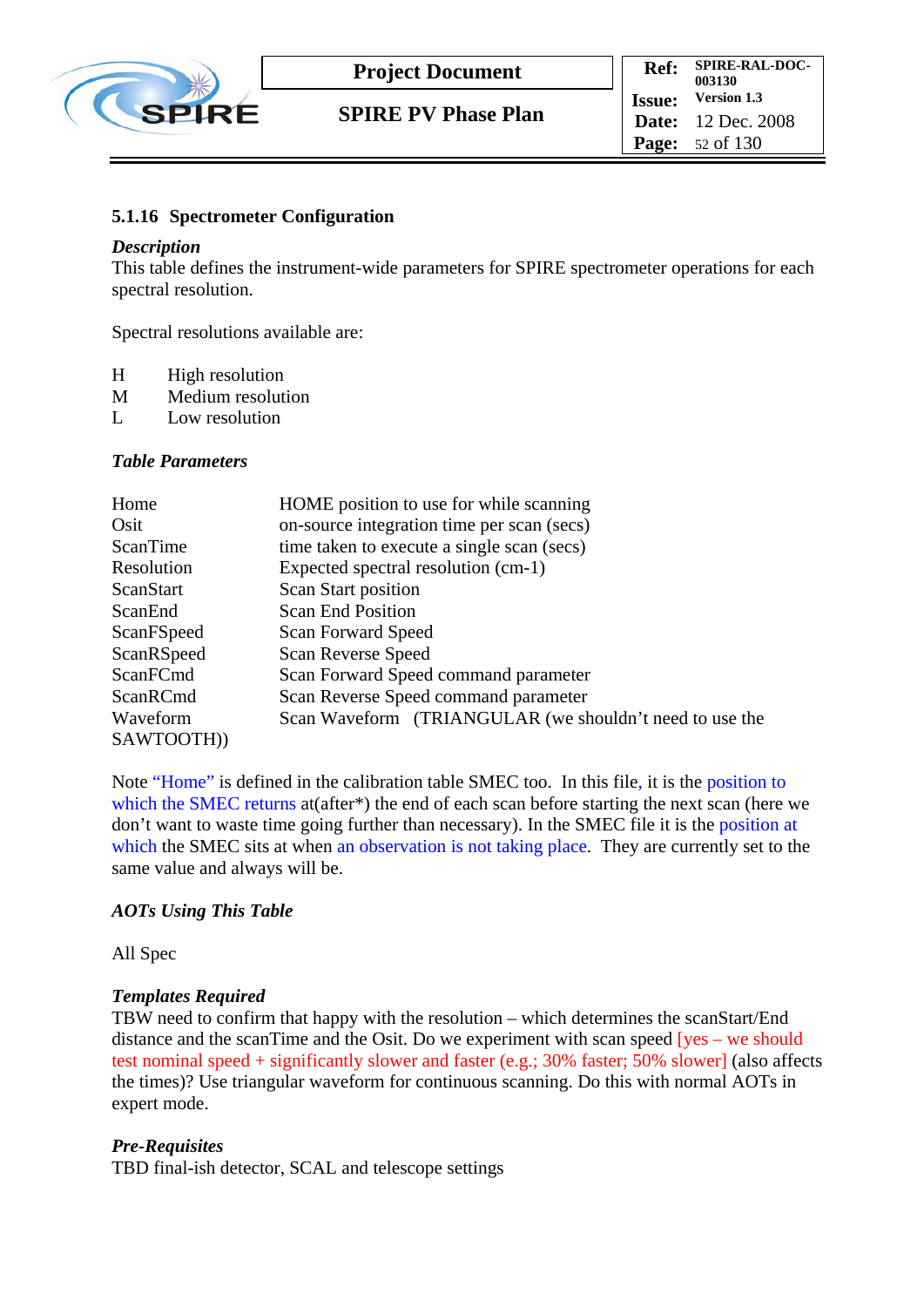

**Ref: SPIRE-RAL-DOC-003130 Issue: Version 1.3 Date:** 12 Dec. 2008 **Page:** 53 of 130

# *Observations*

TBW. To be done at each resolution see list. In practice probably use the same speed for each resolution, but need to confirm the start and end positions and maybe also confirm that the speed is ok. Do with the standard line flux sources.

*Analysis* TBW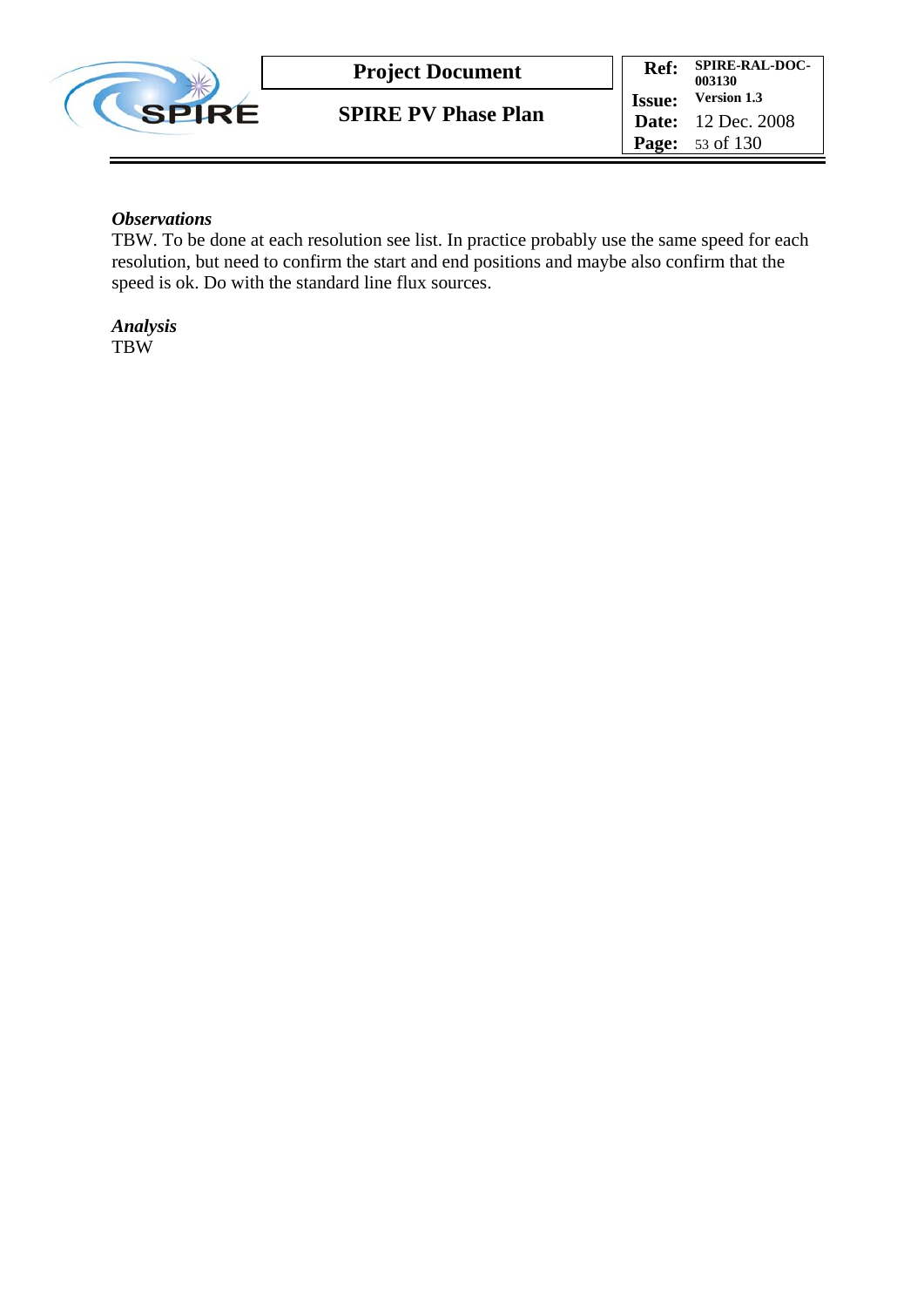

## **5.1.17 Spire Configuration**

#### *Description*

This table defines the instrument-wide parameters for SPIRE observations for each mode. The available modes in the table are:

POF2, POF3, POF5\_F\_scana, POF5\_F\_scanb, POF5\_F\_scanab POF5\_S\_scana, POF5\_S\_scanb, POF5\_S\_scanab Par\_F\_N, Par\_F\_O, Par\_S\_N, Par\_S\_O SOF1, SOF2, SOF2\_int, (and back up modes POF1, POF4, POF6, SOF3, SOF4, SOF4\_int)

Only the nominal modes are planned to be verified in PV Phase.

#### *Table Parameters*

|                 | TSerendipity minimum time required in a slew for a serendipity observation to be inserted |
|-----------------|-------------------------------------------------------------------------------------------|
| InitFlash       | true if PCAL flashes always inserted during initialisation                                |
| EndFlash        | true if PCAL flashes always inserted at end of observation                                |
| Flashtime       | minimum time (in seconds) between PCAL Flashes                                            |
| CalTime         | minimum time (in seconds) between Gyro calibrations                                       |
| <b>BiasFreq</b> | master clock divider - gives the bias frequency                                           |

Note BiasFreq is defined in Nominal Settings too

#### *AOTs Using This Table*  All including Parallel

#### *Templates Required*

| <b>TSerendipity</b> | This is currently set to be the minimum time possible as dictated by a slew of<br>sufficient length to take one sample. There is no obvious reason to change this<br>in flight therefore no specific tests will be done. It is assumed that PV Phase<br>will be done with serendipity mode enabled. * therefore the slew data will be<br>analysed and an assessment can be made as to whether this one sample<br>minimum should be increased. We have always regarded Serendipity mode as<br>unsupported as far as analysis is concerned, and therefore no analysis is<br>baselined – could say that it will be looked at on a best efforts basis, but it's |
|---------------------|-------------------------------------------------------------------------------------------------------------------------------------------------------------------------------------------------------------------------------------------------------------------------------------------------------------------------------------------------------------------------------------------------------------------------------------------------------------------------------------------------------------------------------------------------------------------------------------------------------------------------------------------------------------|
|                     | going to be a very low priority]. None required.                                                                                                                                                                                                                                                                                                                                                                                                                                                                                                                                                                                                            |
| <b>InitFlash</b>    | The baseline is that this will remain true while we continue with a scheme of                                                                                                                                                                                                                                                                                                                                                                                                                                                                                                                                                                               |
|                     | flashing PCAL before and after each observation. None required                                                                                                                                                                                                                                                                                                                                                                                                                                                                                                                                                                                              |
| <b>EndFlash</b>     | The baseline is that this will remain true while we continue with a scheme of                                                                                                                                                                                                                                                                                                                                                                                                                                                                                                                                                                               |
|                     | flashing PCAL before and after each observation. None required                                                                                                                                                                                                                                                                                                                                                                                                                                                                                                                                                                                              |
| <b>Flashtime</b>    | This parameter should be derived from analysis of long duration scan map                                                                                                                                                                                                                                                                                                                                                                                                                                                                                                                                                                                    |
|                     | observations and long spectrometer observations (or day's worth of normal                                                                                                                                                                                                                                                                                                                                                                                                                                                                                                                                                                                   |
|                     | observations). Note with the current scheme of doing flashes at the start and                                                                                                                                                                                                                                                                                                                                                                                                                                                                                                                                                                               |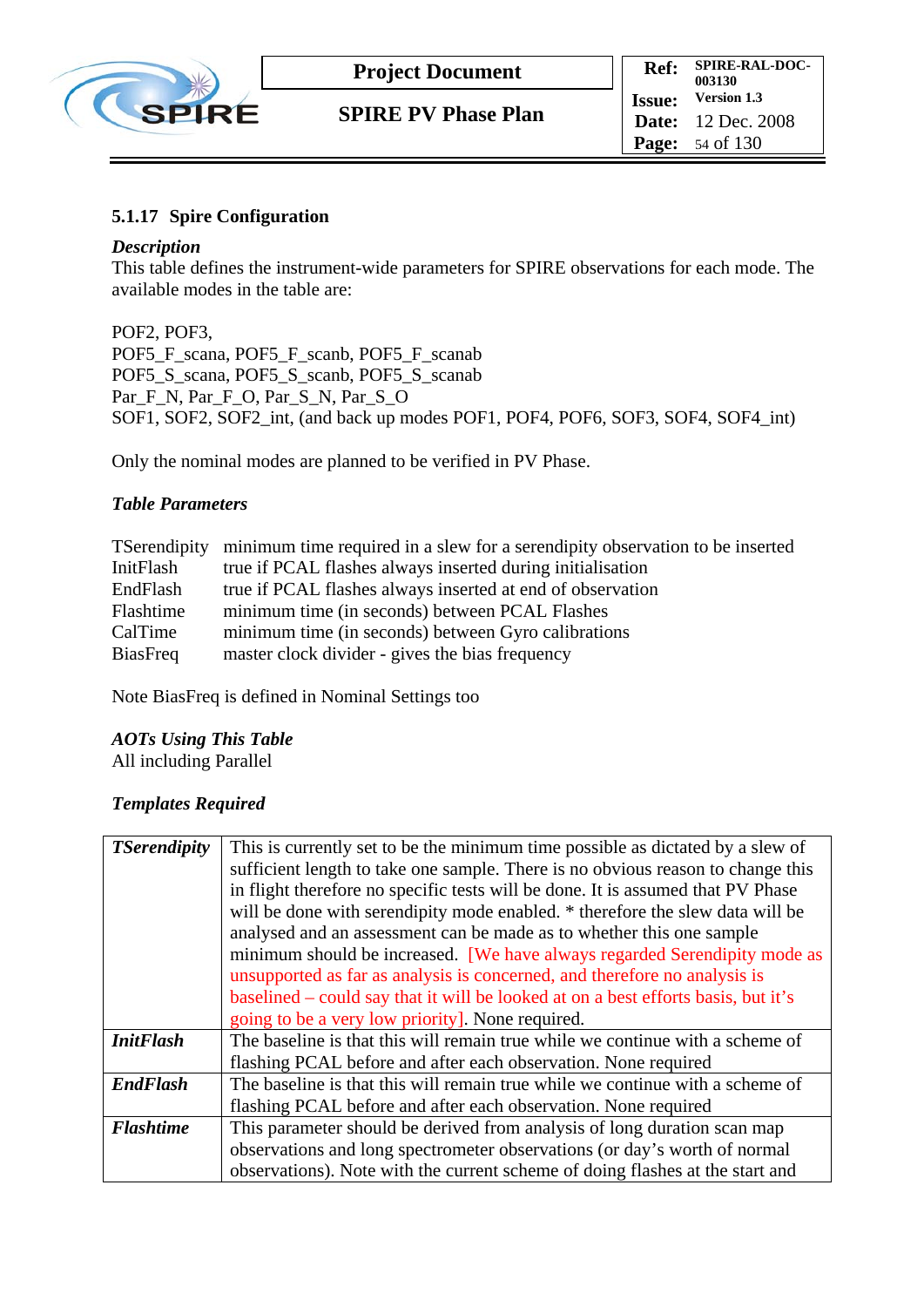

|                 | end of observations this is only important for long observations (longer than      |
|-----------------|------------------------------------------------------------------------------------|
|                 | the required flash time)                                                           |
| <b>CalTime</b>  | It is assumed the spacecraft value will be reflected in the SPIRE calibration file |
|                 | therefore specific no observations are needed in this PV Phase plan as this        |
|                 | (and the time needed at the position) is "to be determined during ACMS             |
|                 | commissioning" (which is also documented in RD6)                                   |
| <b>BiasFreq</b> | This parameter will be established in commissioning phase and is mode              |
|                 | dependent. (might be updated with final detector settings)                         |

Above assume PCal flashes at start and end of each observation – probably too much.

The Scan Map AOT can be used, an expert mode is not required.

#### *Pre-Requisites*

TBW settle on Scan Map AOT parameters especially scan speed (not necessarily? Detector parameters should be determined though).

#### *Observations*

TBW Long duration scan maps to determine flash time.

*Analysis* TBW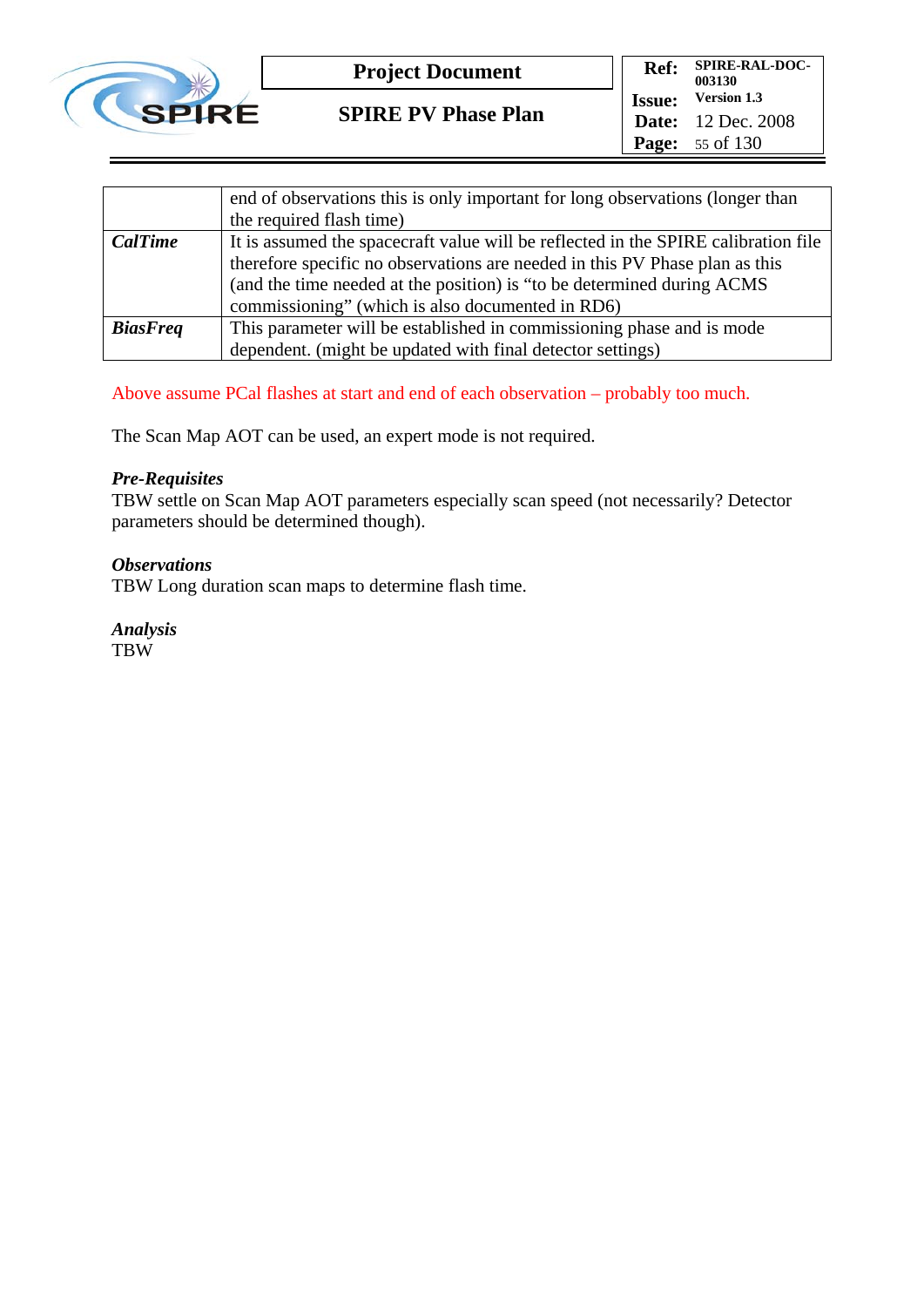

## **5.1.18 Operations**

#### *Description*

This table defines the instrument-wide parameters for SPIRE operations for each mode. The available modes are:

POF2, POF3, POF5\_F\_scana, POF5\_F\_scanb, POF5\_F\_scanab POF5\_S\_scana, POF5\_S\_scanb, POF5\_S\_scanab Par\_F\_N, Par\_F\_O, Par\_S\_N, Par\_S\_O SOF1, SOF2, SOF2\_int, (and back up modes POF1, POF4, POF6, SOF3, SOF4, SOF4\_int)

Only the nominal modes are planned to be verified in PV Phase.

A value of -1, -1.0 or --- indicates that this parameter is not used in a particular mode

#### *Table Parameters*

| Boresight        | instrument boresight                                                              |
|------------------|-----------------------------------------------------------------------------------|
| DeltaY           | offset to pixel centre from instrument boresight in Y direction (arcsecs)         |
| DeltaZ           | offset to pixel centre from instrument boresight in Z direction (arcsecs)         |
| TableID          | <b>Jiggle Position Table number</b>                                               |
| TableSize        | number of jiggle positions in Position Table (must be a multiple of NJiggs)       |
| <b>NChops</b>    | number of chop cycles per jiggle position                                         |
| MinScans         | minimum number of FTS scans to be taken                                           |
| <b>NHScans</b>   | number of FTS High Res scans (taken as a unit or per jiggle posn)                 |
| <b>NMScans</b>   | number of FTS Medium Res scans (taken as a unit or per jiggle posn)               |
| <b>NLScans</b>   | number of FTS Low Res scans (taken as a unit or per jiggle posn)                  |
| <b>NJiggs</b>    | number of jiggle positions per nod position                                       |
| <b>NNodInts</b>  | number of times to repeat Njigg jiggles at each nod position                      |
| <b>NNodPosns</b> | number of nod positions in a nod cycle                                            |
|                  | NNodCycles number of nod cycles in a repetition                                   |
| <b>NMaps</b>     | number of times to repeat each small map in a raster, or each scan map in a       |
| repetition       |                                                                                   |
| Fixed            | pattern angle definition                                                          |
| Patt             | direction of telescope movement in D1 direction (degrees)                         |
| D <sub>1</sub>   | distance between raster points or nod positions (arcsecs)                         |
| D <sub>2</sub>   | distance between raster/scan lines (arcsecs)                                      |
| <b>HLoss</b>     | lost map height: Observed map height = $(D2 * (No of Lines - 1))$ + HLoss         |
| <b>LLoss</b>     | lost map length: Observed map length $=$ (scan length $-$ LLoss)                  |
| <b>XRepeat</b>   | Number of times to repeat the cross scan map per nominal map                      |
| ScanRate         | telescope scan rate (arcsec/sec)                                                  |
| <b>SrcTime</b>   | effective on source integration time per unit of operation (nod cycle, map, scan) |
|                  |                                                                                   |

#### **Parameters related to Spectrometer raster mapping – see RD7**

YShiftUnit Units used to define steps in the Y direction (arcsecs)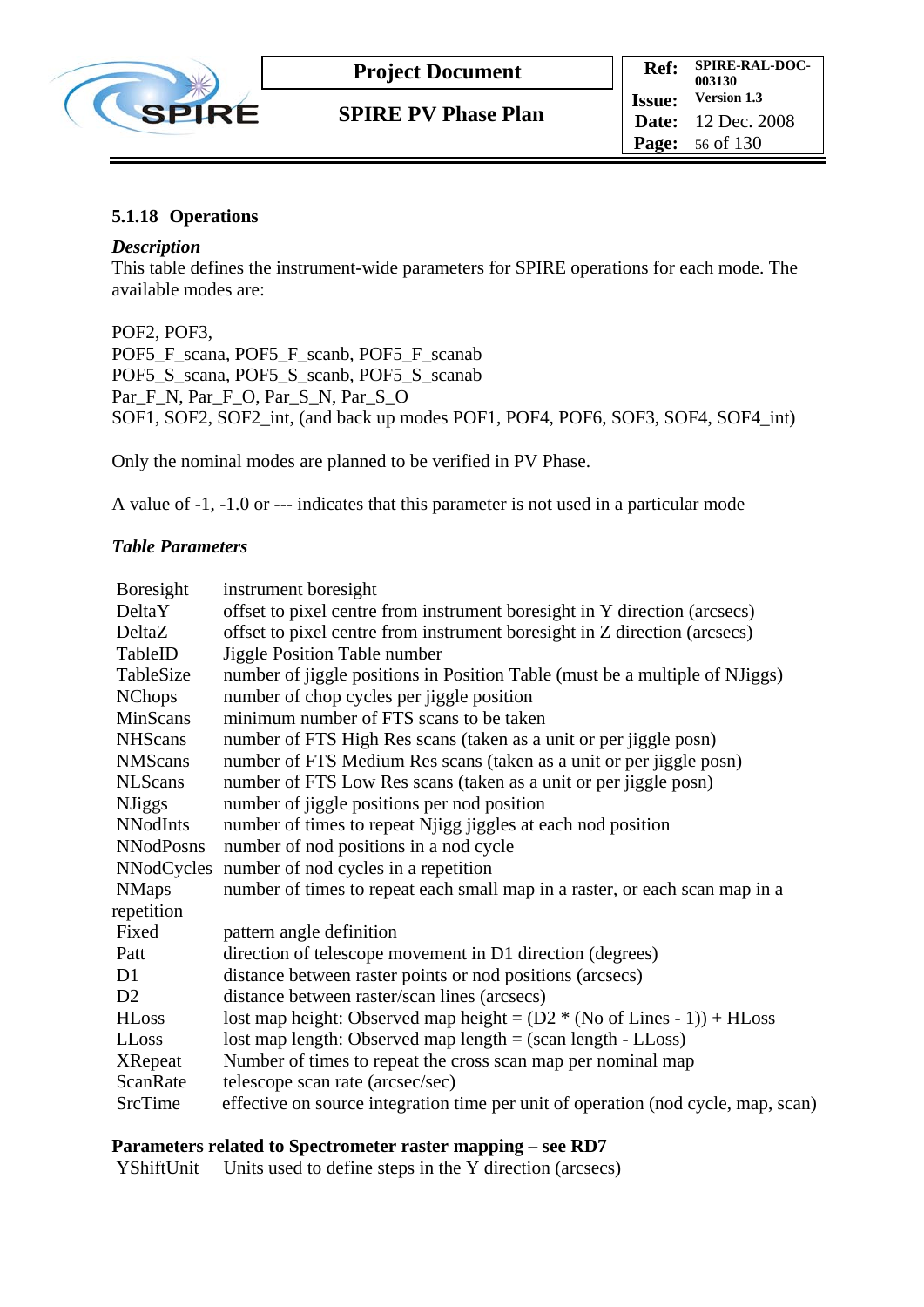

| ZShiftUnit   | Units used to define steps in the Z direction (arcsecs)     |
|--------------|-------------------------------------------------------------|
| YStep        | step in Y direction between raster points (YShiftUnits)     |
| <b>ZStep</b> | step in Z direction between raster points (ZShiftUnits)     |
| YRowSep      | separation in Y direction between raster rows (YShiftUnits) |
| ZRowSep      | separation in Z direction between raster rows (ZShiftUnits) |

# *AOTs Using This Table*

All including Parallel (note not all parameters are used by all AOTs/Observing Modes)

## *Templates Required*

Probably use the normal AOTs for most of these and just try with different values, some require more than that (pointing).

(For RD3 Need to decide if change these things in calibration file or whether to make them all parameters of expert observation.) See pointing plan RD6.

| <b>Boresight</b> | See pointing plan (RD6). Also use AOTs to confirm that each has a suitable       |
|------------------|----------------------------------------------------------------------------------|
|                  | boresight.                                                                       |
| <b>DeltaY</b>    | This would only be used if for some reason we want to offset the 'centre' of     |
|                  | the observation from the centre of a channel defined in the SIAM. In it not      |
|                  | planned to test this unless we find we need it. No new script would be           |
|                  | required (the calibration file could be updated).                                |
| <b>DeltaZ</b>    | This would only be used if for some reason we want to offset the 'centre' of     |
|                  | the observation from the centre of a channel defined in the SIAM. In it not      |
|                  | planned to test this unless we find we need it. No new script would be           |
|                  | required (the calibration file could be updated).                                |
| <b>TableID</b>   | This is defined by definition and doesn't need testing. However it is            |
|                  | necessary to confirm the best the positions. This is covered via the calibration |
|                  | table sections on jiggle positions below (7-Point Jiggle Map Positions, 64-      |
|                  | Point Jiggle Map Positions, Spectrometer Sparse Sampling, Spectrometer           |
|                  | Intermediate Sampling, Spectrometer Full Sampling, ).                            |
| <b>TableSize</b> | Defined by sections on jiggle positions below. Might need more positions to      |
|                  | take into account dead pixels.                                                   |
| <b>NChops</b>    | Need to make sure that we are performing number of chop cycles per jiggle        |
|                  | position in the most optimum way. Use normal AOTs in expert mode to do           |
|                  | this. Probably stay at default unless see any reason to change how we planned    |
|                  | to do it.                                                                        |
| <b>MinScans</b>  | This will depend on the effect of glitches in space and how well we can get      |
|                  | rid of them. Use normal AOTs in expert mode to do this. This is also             |
|                  | somewhat dependent on the glitch removal algorithm. No need for separate         |
|                  | observations, use a few scans of long observation.                               |
| N(HML)Scans      | The baseline is always to do a forward and a backward scan pair. There won't     |
|                  | be specific observations for this but need to check that there isn't some        |
|                  | reason to change it to something else/stay the default unless see reason to      |
|                  | change.                                                                          |
| <b>NJiggs</b>    | This depends on stability and glitches. Will make observations trying            |
|                  | different values using normal AOTs in expert mode. Stay at default unless        |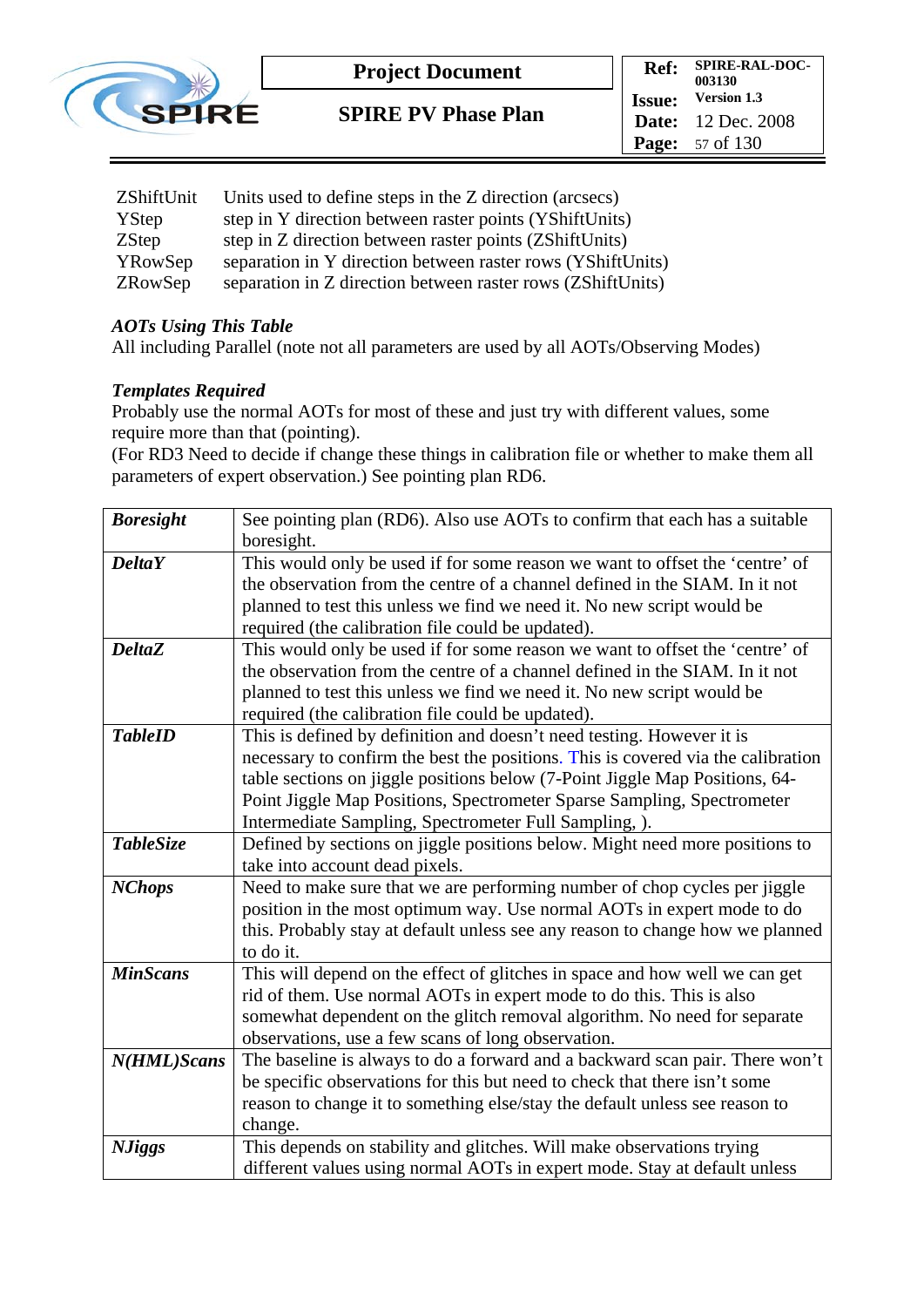

**Ref: SPIRE-RAL-DOC-003130 Issue: Version 1.3 Date:** 12 Dec. 2008 **Page:** 58 of 130

|                   | see reason to change.                                                             |
|-------------------|-----------------------------------------------------------------------------------|
| <b>NNodInts</b>   | As above (these are all interdependent if we want to keep basic obs time to be    |
|                   | the same).                                                                        |
| <b>NNodPosns</b>  | As above (these are all interdependent if we want to keep basic obs time to be    |
|                   | the same).                                                                        |
| <b>NNodCycles</b> | As above (these are all interdependent if we want to keep basic obs time to be    |
|                   | the same).                                                                        |
| <b>NMaps</b>      | As above (these are all interdependent if we want to keep basic obs time to be    |
|                   | the same).                                                                        |
| Fixed             | This says whether pattern is fixed wrt the sky (true) or false, whether relative  |
|                   | to the instrument boresight. This is almost by definition, we want maps           |
|                   | relative to the array not to the sky. So don't need observation or a script.      |
| <b>Patt</b>       | Need to change this if arrays not aligned with S/C arrays. Checked during         |
|                   | pointing observations (RD6). See that doc. Also used to specify the scan          |
|                   | angle, need to try observations with different angles. using normal AOTs in       |
|                   | expert mode. For a value of Patt, D2, HLoss and LLoss can be calculated.          |
| DI                | For point and small map, need to confirm the nod (chop) distance.                 |
|                   | For spectrometer rastering, need to confirm the spacings of the raster points.    |
| D2                | Need to confirm the best overlap between scan, see Patt.                          |
|                   | For spectrometer rastering, need to confirm the spacings of the raster points.    |
| <b>HLoss</b>      | Need to confirm the values for mapping. See Patt                                  |
| <b>LLoss</b>      | Need to confirm the values for mapping. See Patt                                  |
| <b>XRepeat</b>    | not currently used                                                                |
| <b>ScanRate</b>   | Need to check that we are using the best value as nominal speed. Need to          |
|                   | confirm that the high speed is giving sensible data.                              |
| <b>SrcTime</b>    | Calculate from things like NJigg above so only changes if they change.            |
| <b>YShiftUnit</b> | Need to confirm that all these are still the best values, are the overlaps ok, do |
|                   | we do anything about dead pixels etc.                                             |
| <b>ZShiftUnit</b> | See YShiftUnit                                                                    |
| <b>YStep</b>      | See YShiftUnit                                                                    |
| <b>ZStep</b>      | See YShiftUnit                                                                    |
| <b>YRowSep</b>    | See YShiftUnit                                                                    |
| <b>ZRowSep</b>    | See YShiftUnit                                                                    |

# *Pre-Requisites*

Detector settings, PCAL, pointing, PTC, SCAL

#### *Observations*

TBW. Testing the AOTs.

| <b>Boresight</b> | See pointing plan (RD6). Also for each AOT check that the most suitable        |
|------------------|--------------------------------------------------------------------------------|
|                  | boresight is being used, i.e are we using the best detector pairs for chop and |
|                  | nod. Do we need to move the Spectrometer boresight for intermediate and        |
|                  | full spatial resolution due to dead pixels. The default values will be checked |
|                  | during AOT testing. For chop nod we should confirm which set of coaligned      |
|                  | pixels to use (which probably we control via Patt). For parallel mode need to  |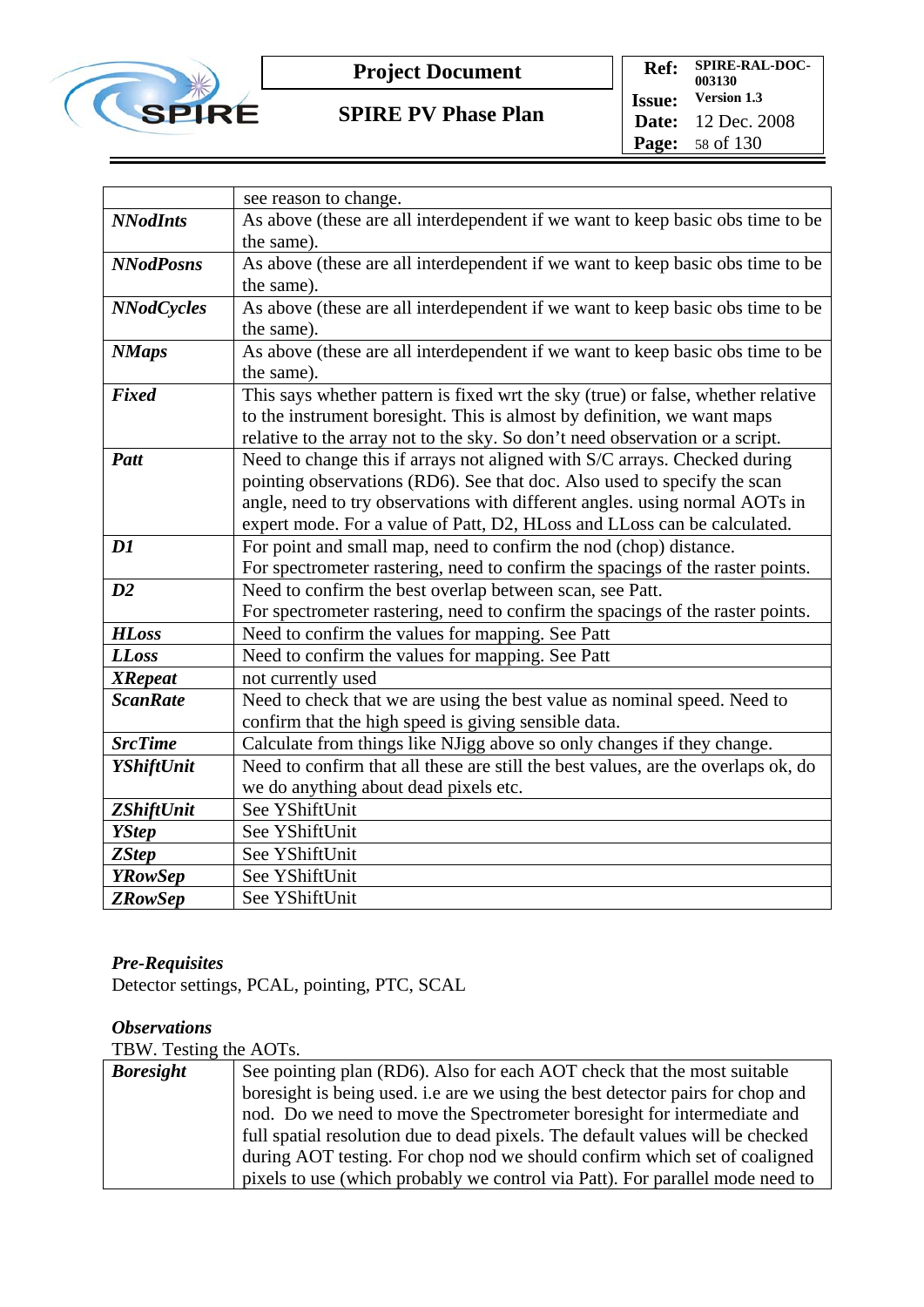

|                   | make sure that both instruments cover the user area which means getting the    |
|-------------------|--------------------------------------------------------------------------------|
| <b>DeltaY</b>     | boresight right.                                                               |
|                   | The default is that we shouldn't need this parameter (although it could be     |
|                   | used for moving the Spectrometer boresight for intermediate and full spatial   |
|                   | resolution due to dead pixels if we want to place it somewhere that isn't a    |
|                   | pixel centre.)                                                                 |
| <b>DeltaZ</b>     | The default is that we shouldn't need this parameter. (Although it could be    |
|                   | used for moving the Spectrometer boresight for intermediate and full spatial   |
|                   | resolution due to dead pixels if we want to place it somewhere that isn't a    |
|                   | pixel centre.)                                                                 |
| <b>TableID</b>    | None.                                                                          |
| <b>TableSize</b>  | None. See jiggle position tables                                               |
| <b>NChops</b>     | Probably stay at default (no point to make basic observations shorter as       |
|                   | overheads will dominate) unless see any reason to change how we planned to     |
|                   | do it. Reasons to change may be if there are more glitches than expected and   |
|                   | they effect subsequent data, or if we find we can do few nods then we'd want   |
|                   | to put that integration time in more chops per jiggle (or go around the jiggle |
|                   | again).                                                                        |
| <b>MinScans</b>   | No need for separate observations, use a few scans of long observation.        |
| N(HML)Scans       | No specific tests. Just confirm that forward and backward scans are ok.        |
| <b>NJiggs</b>     | Stay at default unless see reason to change. See also NChops                   |
| <b>NNodInts</b>   | As above (these are all interdependent if we want to keep basic obs time to be |
|                   | the same).                                                                     |
| <b>NNodPosns</b>  | As above (these are all interdependent if we want to keep basic obs time to be |
|                   | the same).                                                                     |
| <b>NNodCycles</b> | As above (these are all interdependent if we want to keep basic obs time to be |
|                   | the same).                                                                     |
| <b>NMaps</b>      | As above (these are all interdependent if we want to keep basic obs time to be |
|                   | the same).                                                                     |
| Fixed             | None                                                                           |
| <b>Patt</b>       | Need to change this if arrays not aligned with S/C arrays. Checked during      |
|                   | pointing observations (RD6). See that doc. Also used to specify the scan       |
|                   | angle, need to try observations with different angles. using normal AOTs in    |
|                   | expert mode (this will be valid for parallel too). For a value of Patt, D2,    |
|                   | HLoss and LLoss can be calculated.                                             |
|                   | Also for nodding observations need to decide which set to use (see boresight   |
|                   | observations).                                                                 |
|                   | How used for spectrometer?                                                     |
| D1                | For point and small map, need to confirm the nod (chop) distance.              |
|                   | For spectrometer rastering, need to confirm the spacings of the raster points. |
| D2                | Need to confirm the best overlap between scan, see Patt.                       |
|                   | For spectrometer rastering, need to confirm the spacings of the raster points. |
| <b>HLoss</b>      | Need to confirm the values for mapping. See Patt                               |
| <b>LLoss</b>      | Need to confirm the values for mapping. See Patt                               |
| <b>XRepeat</b>    | not currently used                                                             |
| <b>ScanRate</b>   | Perform scan maps at 5, 20, 30 and 45 "/s. Do on "blank" field.                |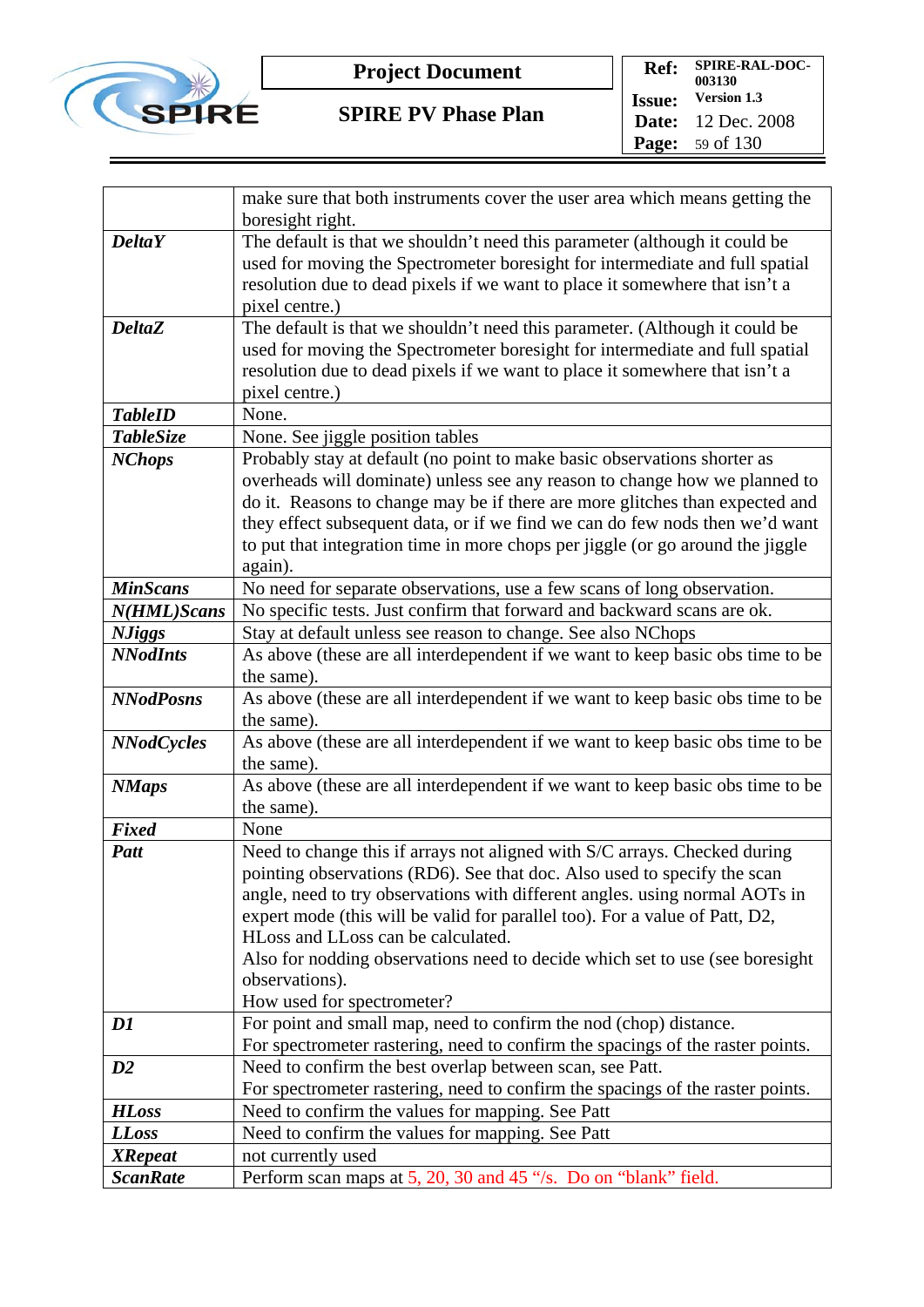

**Ref: SPIRE-RAL-DOC-003130 Issue:** Version 1.3<br>**Date:** 12 Dec. 2 **Date:** 12 Dec. 2008<br>**Page:** 60 of 130 **Page:** 60 of 130

|                   | Also map at the fastest rate $(60\degree/\text{s})$ .                             |
|-------------------|-----------------------------------------------------------------------------------|
|                   | Do maps of the same area of sky. Source TBD. Maybe do extended source             |
|                   | and point source type areas (one to cover both).                                  |
|                   | Also do for parallel mode (different data rate), 15, 20, 25 and max speed         |
|                   | $(60^{\prime\prime}/s)$ .                                                         |
|                   | Need to make sure that parallel mode map and spire only give same results.        |
| <b>SrcTime</b>    | None                                                                              |
| <b>YShiftUnit</b> | Need to confirm that all these are still the best values, are the overlaps ok, do |
|                   | we do anything about dead pixels etc. So the default is to perform raster         |
|                   | observations at each spatial resolution and to confirm the values.                |
| <b>ZShiftUnit</b> | See YShiftUnit                                                                    |
| <b>YStep</b>      | See YShiftUnit                                                                    |
| <b>ZStep</b>      | See YShiftUnit                                                                    |
| <b>YRowSep</b>    | See YShiftUnit                                                                    |
| <b>ZRowSep</b>    | See YShiftUnit                                                                    |

*Analysis* TBW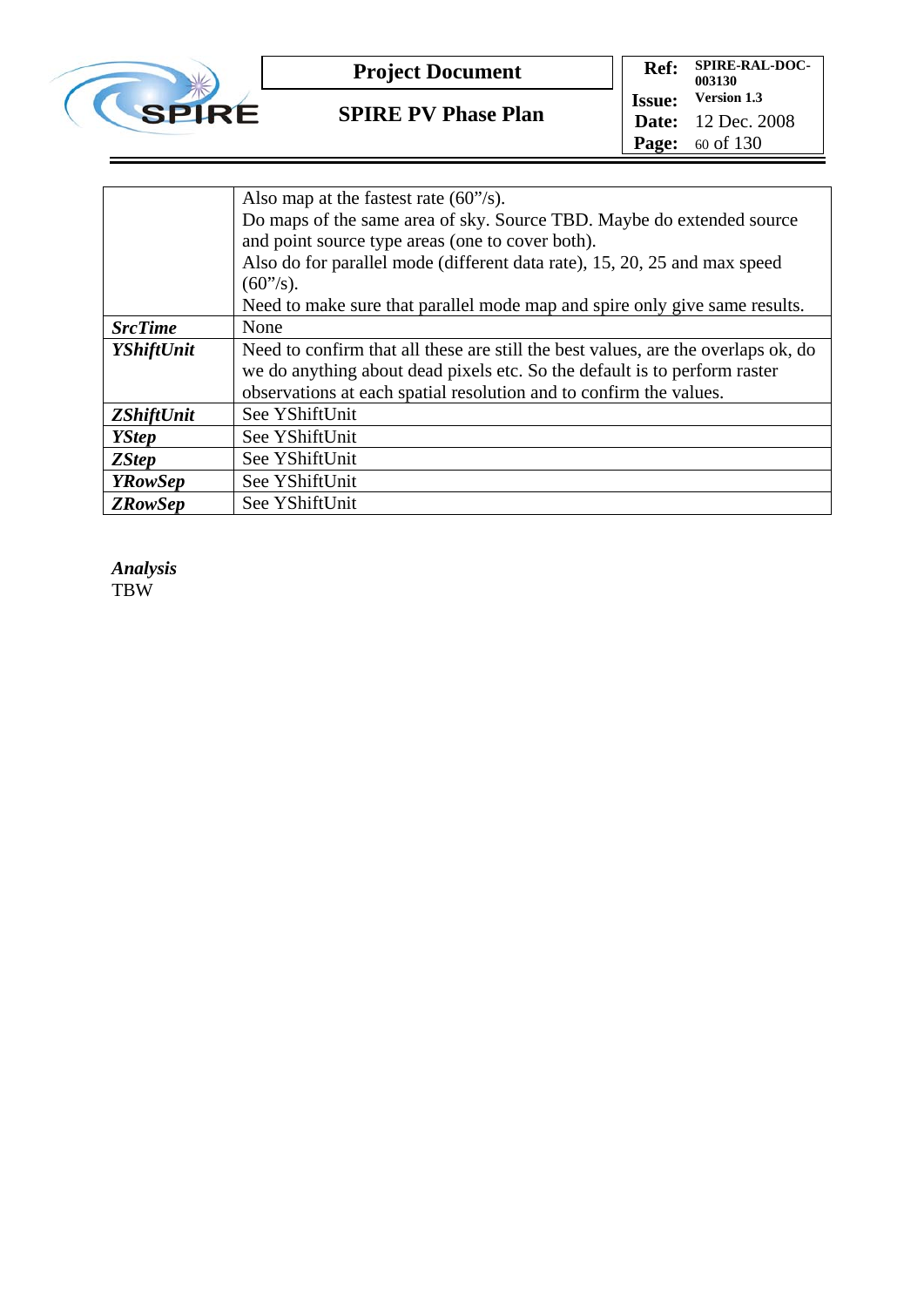

# **5.1.19 7-Point Jiggle Map Positions**

In order to perform a 7-point jiggle map (POF2) the BSM is commanded to 8 positions (the last is a repeat of the first). At each of these the BSM chops between two positions, designated the on- and off-source positions. Thus 14 values are required defining these positions.

[This terminology is different to that used in the Pipeline document, which designates the beams as L and R (left and right). In one half of the nod cycle the L beam is on-source, and in the other half the R beam is on-source. We'll change terminology from L/R to YP/YN in the pipeline docs.]

Each 32 bit value corresponds to a single BSM position and contains the Jiggle axis position in the most significant 16 bits and the Chop axis position in the least significant 16 bits.

JM7\_01\_On BSM position for position 1, on-source JM7\_01\_Off BSM position for position 1, off-source JM7\_02\_On BSM position for position 2, on-source JM7\_02\_Off BSM position for position 2, off-source :::::::::::::::::::: ::::::::::::::::::::::::::::::::::::::::::::::::::::::::: JM7\_06\_On BSM position for position 6, on-source JM7\_06\_Off BSM position for position 6, off-source JM7\_07\_On BSM position for position 7, on-source JM7\_07\_Off BSM position for position 7, off-source

## *AOTs Using This Table*

Photometer Point Source

#### *Templates Required*

An expert AOT for 7-point jiggle map will be required.

#### *Pre-Requisites*

The logical sequence to establish this is to do a BSM FOV scan, then tune the nominal chop throw found, then test the AOT with different angular offsets as established by the FOV scan. Here only the AOT testing is described as the BSM FOV scanning and tuning is dealt with elsewhere in this plan.

#### *Observations*

| Source Type  | Position of Source | Chop Freq | Chop Throw | Angular Offset |
|--------------|--------------------|-----------|------------|----------------|
|              |                    |           |            | (arcsecs)      |
| Point Source | Centre             | Nominal   | Nominal    |                |
| Point Source | Centre             | Nominal   | Nominal    | 6              |
| Point Source | Centre             | Nominal   | Nominal    |                |
| Point Source | 2" offset          | Nominal   | Nominal    |                |
| Point Source | 2" offset          | Nominal   | Nominal    | 6              |
| Point Source | 2" offset          | Nominal   | Nominal    |                |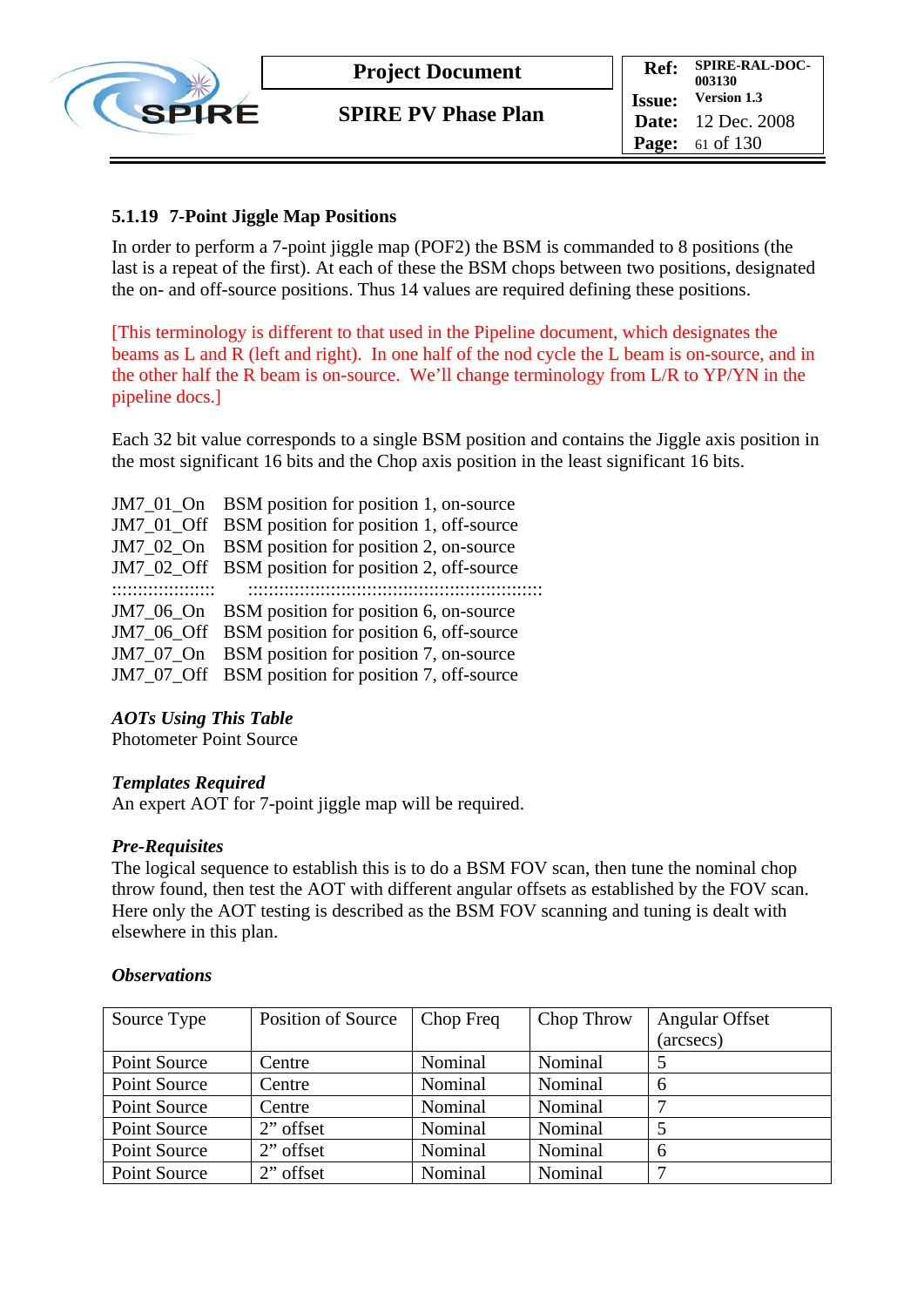

Note the pointing is very unlikely to be good enough to be able to put a source at a position of 2 arcsec offset, however we could try it via peaking up on the source to be sure we have the source centred but then apply a Y/Z offset to pointing pattern (via the pointing mode) [this would need extra parameters in our scripts\*\*\*].

[What's the purpose of this sequence with the source offset? Why 2"?] [The range of 7-point offsets checked: 4, 6, 9"] [Range of telescope pointing offset positions to be checked: 4", 8"] [Useful test: Revisit the same source multiple times to check for consistency – could eb done in CP?]

Do this on Brightish source (10 Jy or more or a quasar) and faint source ( $\sim$  200 mJy) and really faint  $(50-100 \text{ mJy} - e.g.,$  a star, to push the ultimate performance).

It is TBD whether we additionally vary the number of chop cycles and/or the chopping parameters.

The angular offset (BSM position) will be implemented in a version of the VM table (and selected via a parameter in Expert HSpot)

#### *Analysis*

The observations will be processed through the standard pipeline if possible and the point source reconstruction will be checked. The positions the BSM went to will be checked. The angular offset which best recovers the source flux will be adopted. [The optimum offset depends on the pointing accuracy, which may change as the mission progresses.]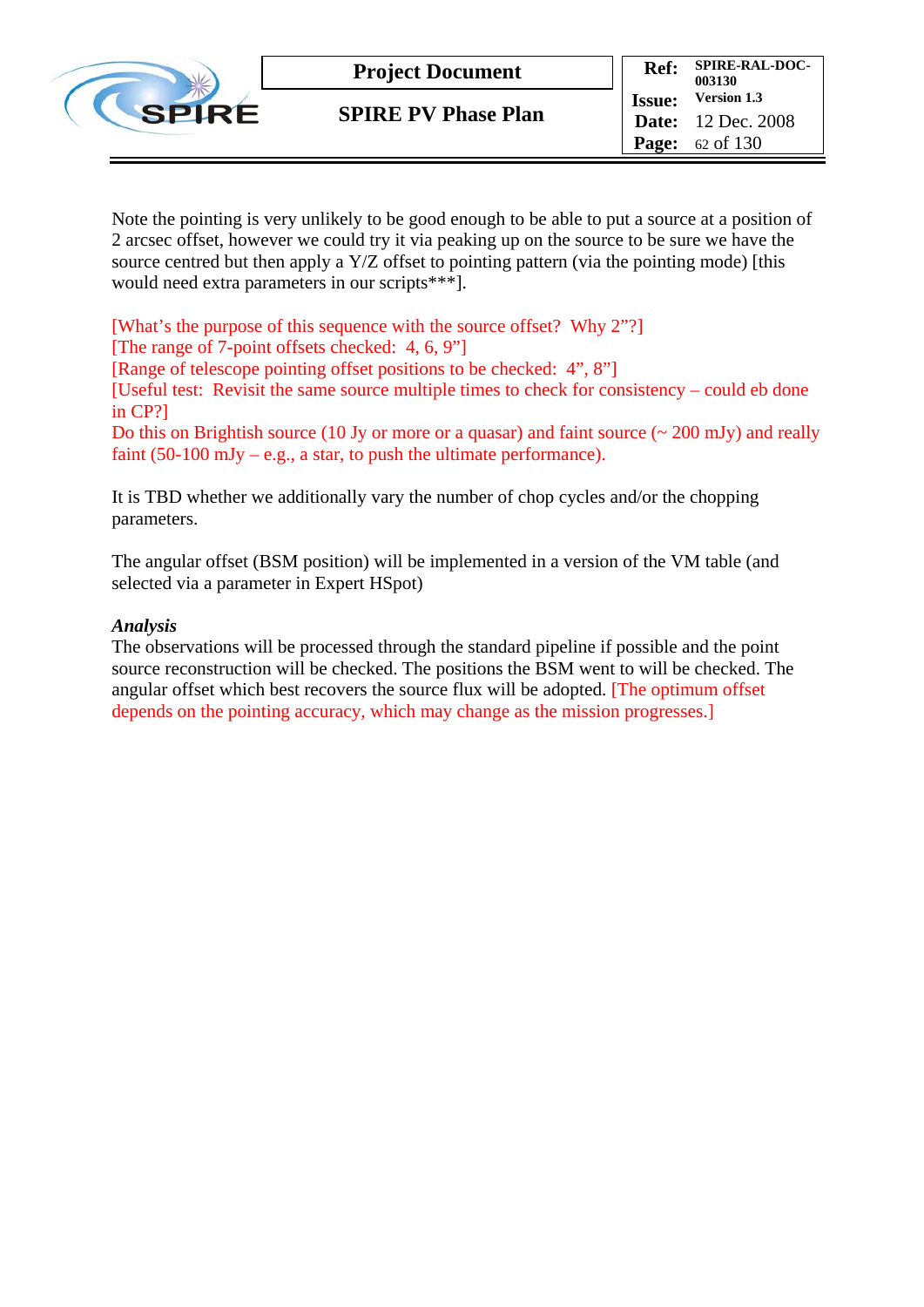

# **5.1.20 64-Point Jiggle Map Positions**

In order to perform a 64-point jiggle map (POF3) the BSM is commanded to 64 positions. At each of these the BSM chops between two positions, designated the on- and off-source positions. Thus 128 values are required defining these positions.

[As noted above, this terminology is inconsistent with the pipeline document, and potentially confusing since the beams are switched by nodding.]

Each 32 bit value corresponds to a single BSM position and contains the Jiggle axis position in the most significant 16 bits and the Chop axis position in the least significant 16 bits.

JM64\_01\_On BSM position for position 1, on-source JM64\_01\_Off BSM position for position 1, off-source JM64\_02\_On BSM position for position 2, on-source JM64\_02\_Off BSM position for position 2, off-source :::::::::::::::::::: ::::::::::::::::::::::::::::::::::::::::::::::::::::::::: JM64\_63\_On BSM position for position 63, on-source JM64\_63\_Off BSM position for position 63, off-source JM64\_64\_On BSM position for position 64, on-source JM64\_64\_Off BSM position for position 64, off-source

## *AOTs Using This Table*

Only the photometer small map AOT uses this table.

#### *Templates Required*

As the 64 points jiggle-map produces a fully sampled image it does not make sense to vary the offsets. While not planned we may anticipate the need to change the chop parameters i.e. number of cycles and chop frequency. Note the sequence that the 64 points are done in is not planned to be changed but if a need is identified to test this, it only implies a change to the position order in this table.

#### *Pre-Requisites*

As with the 7-point jiggle map, the logical sequence to establish this is to do a BSM FOV scan, then tune the nominal chop throw found, then test the AOT with different angular offsets as established by the FOV scan. Here only the AOT testing is described as the BSM FOV scanning and tuning is dealt with elsewhere in this plan.

| Source Type  | <b>Position of Source</b> | Chop Throw |
|--------------|---------------------------|------------|
| Point Source | Centre                    | Nominal    |
| Point Source | 5" offset in Y            | Nominal    |
| Point Source | 5" offset in Z            | Nominal    |
| Point Source | 9" offset in Y            | Nominal    |
| Point Source | $9"$ offset in Z          | Nominal    |

## *Observations*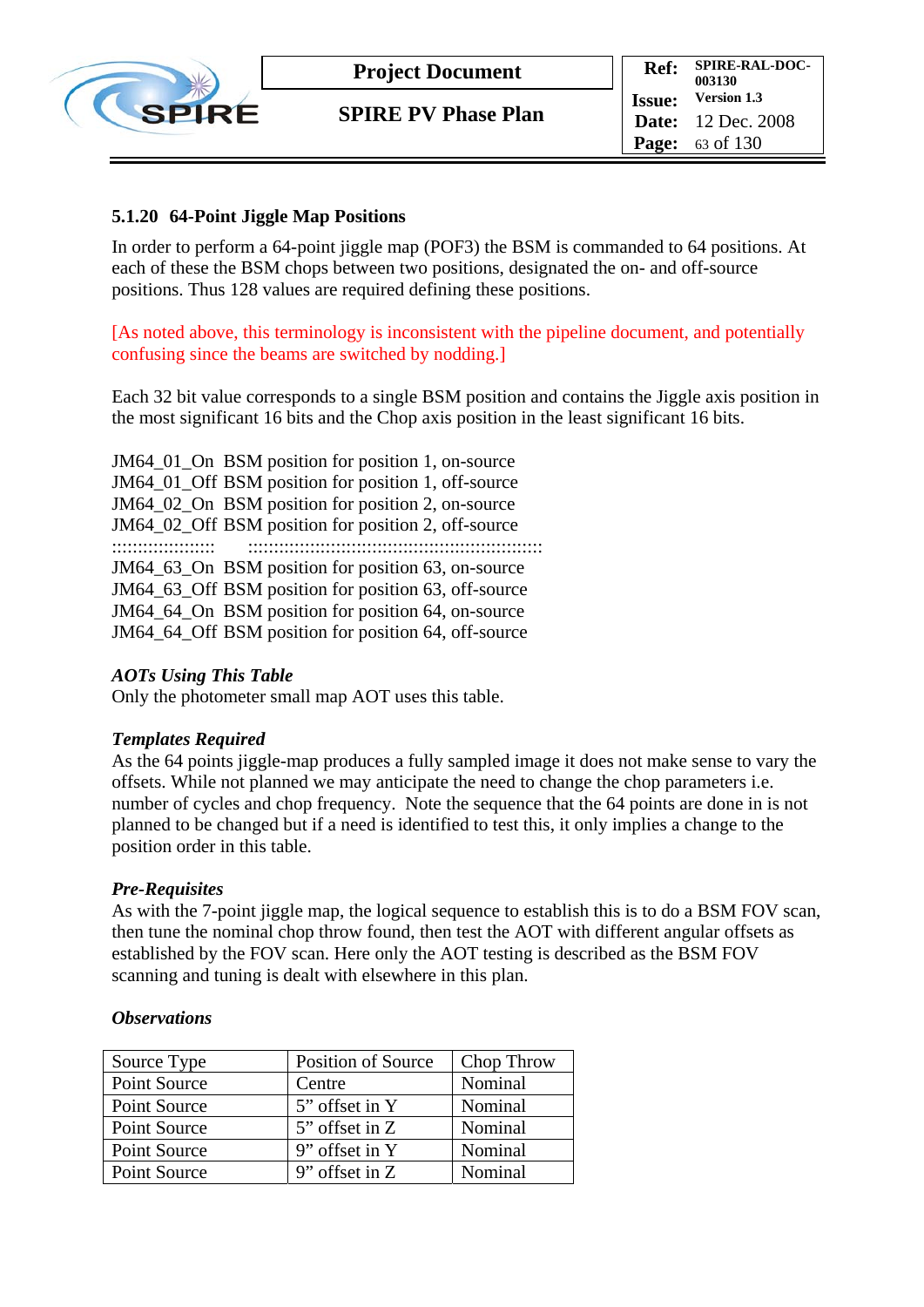

| <b>Small Extended</b> | Centre | Nominal |
|-----------------------|--------|---------|
| Source                |        |         |

What are we learning from these different offsets?\*\*

We could try it via peaking up on the source to be sure we have the source centred but then apply a Y/Z offset to pointing pattern (via the pointing mode) [this would need extra parameters in our scripts\*\*\*].

It is TBD whether we additionally vary the number of chop cycles and/or the chopping parameters.

The extended source should be a size less than 4x4'.

[Maybe use dual sources (see Pete's calib. source doc.]

#### *Analysis*

The observations will be processed through the standard pipeline if possible. The positions the BSM went to will be checked. The recovery of the source will be checked.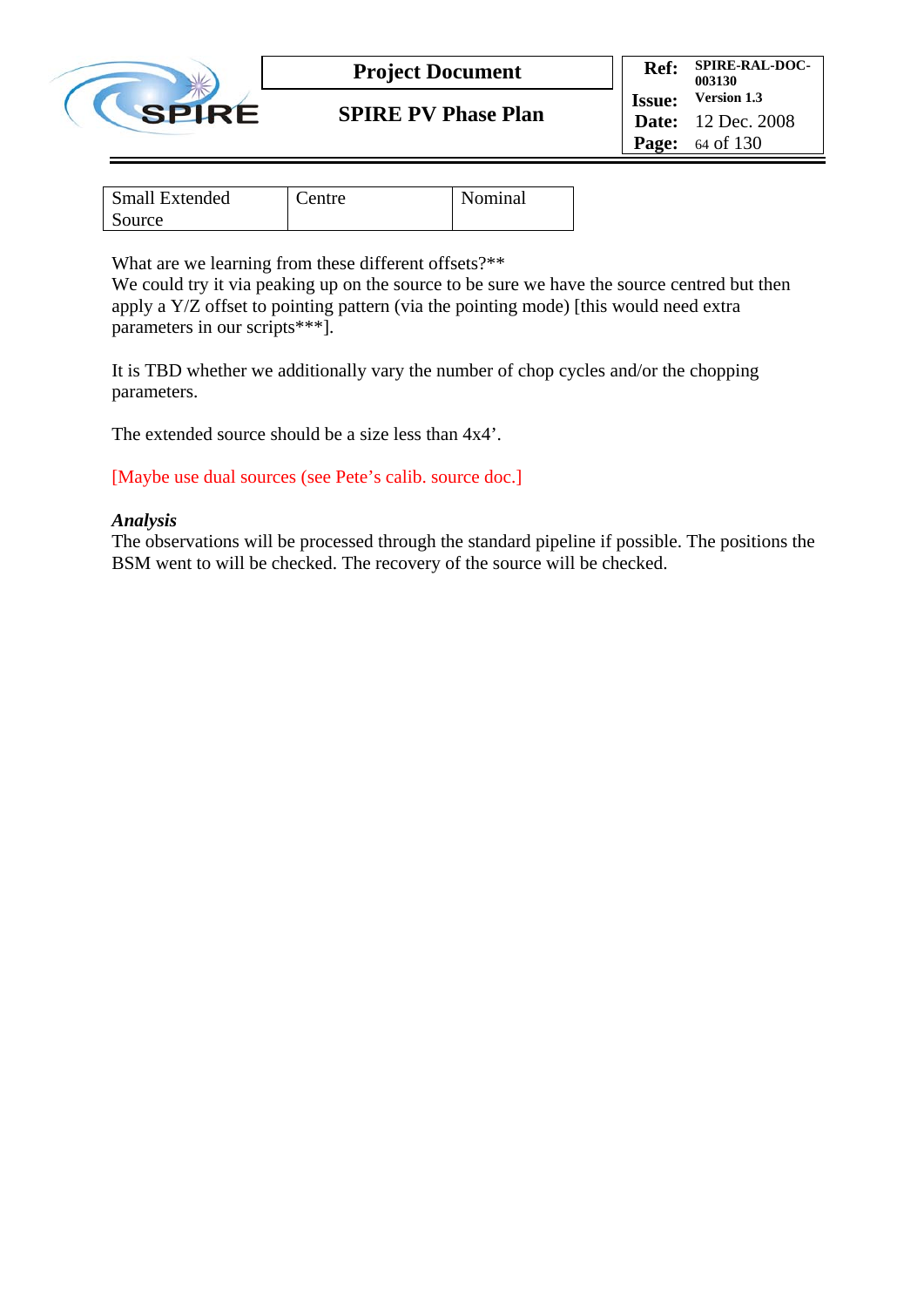

**Ref: SPIRE-RAL-DOC-003130 Issue: Version 1.3 Date:** 12 Dec. 2008 **Page:** 65 of 130

# **5.1.21 Spectrometer Sparse Sampling**

This parameter gives the BSM chop and Jiggle commanded positions for the spectrometer sparse sampling observations (SOF1). The 32 bit value corresponds to the BSM position and contains the Jiggle axis position in the most significant 16 bits and the Chop axis position in the least significant 16 bits.

SP\_Sparse BSM sparse position e.g. 0x986B9270

## *AOTs Using This Table*

Spectrometer single pointing (sparse sampling) Spectrometer raster (sparse sampling)

#### *Templates Required*

This parameter is the BSM minimum current position which will be derived in commissioning phase.

# *Pre-Requisites*

None

#### *Observations*

Normal observation with point source (should use source that was used for the photometer point source observation). Note that the instrument boresight needs to be established (or at least confirmed) with the BSM at this position (confirm in commissioning/pointing RD1/RD6).

#### *Analysis*

The BSM jiggle and chop positions where the current is the minimum value will be adopted. Confirm that the point source at known RA and Dec is seen on central pixel.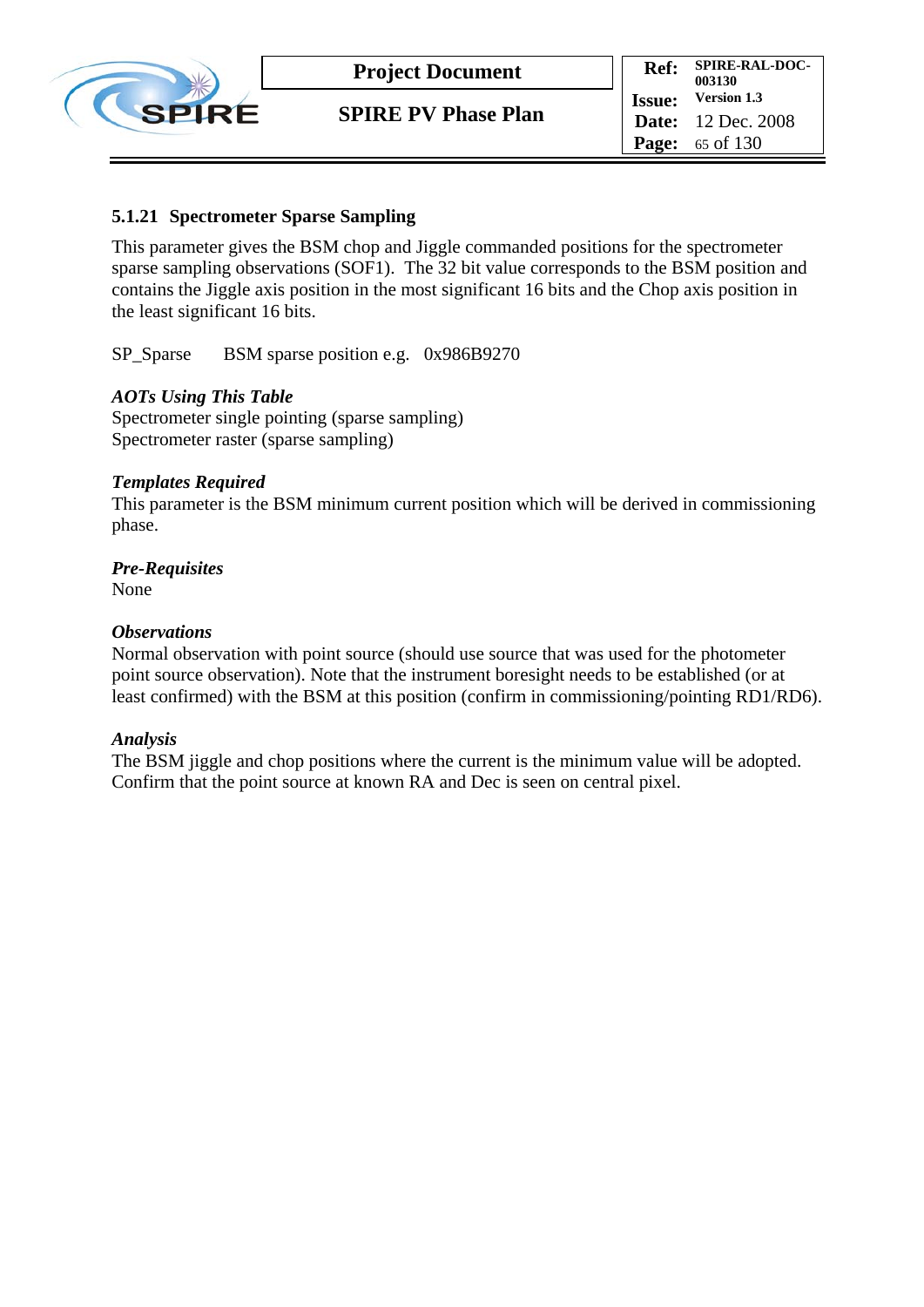

# **5.1.22 Spectrometer Intermediate Sampling**

These parameters give the BSM chop and Jiggle commanded positions for the spectrometer observations with intermediate spatial sampling (SOF2\_int). There are currently 4 positions which are given in RD7.

Each 32 bit value corresponds to a single BSM position and contains the Jiggle axis position in the most significant 16 bits and the Chop axis position in the least significant 16 bits.

| $SP$ Int 01 | BSM position for intermediate position 1 |
|-------------|------------------------------------------|
| $SP$ Int 02 | BSM position for intermediate position 2 |
| $SP$ Int 03 | BSM position for intermediate position 3 |
| SP Int 04   | BSM position for intermediate position 4 |

#### *AOTs Using This Table*

Single pointing (Intermediate Sampling) Raster (Intermediate Sampling)

#### *Templates Required*

The AOTs can be used without the need for expert templates. Although can alter the position of the source using DeltaY and DeltaZ parameters (expert template/cal file). (This means that the boresight is moved from the central pixel, rather than putting some 'target off by offset' on the central pixel – the effect should be the same.)

#### *Pre-Requisites*

The BSM FOV mapping will establish the positions to use for this table.

| <b>AOT</b>          | Source Type           | Position of       | <b>Spectral Resolution</b> |
|---------------------|-----------------------|-------------------|----------------------------|
|                     |                       | Source            |                            |
| Point Source        | Point Source          | Centre            | High                       |
| <b>Point Source</b> | Point Source          | 5 and 12" offset  | Medium                     |
|                     |                       | in Y              |                            |
| <b>Point Source</b> | Point Source          | 5" and 12" offset | Medium                     |
|                     |                       | in Z              |                            |
| <b>Point Source</b> | <b>Small Extended</b> | Centre            | High                       |
|                     | Source                |                   |                            |

#### *Observations*

In the case that there are new dead pixels and we want to compensate for them then other observations will be needed (similar to those mentioned earlier elsewhere…). However this plan is optimistic and so doesn't give them. This comment applies to the full sampling too and the photometer 7 and 64 point maps. See comments in photometer 7 and 64 point.

## *Analysis*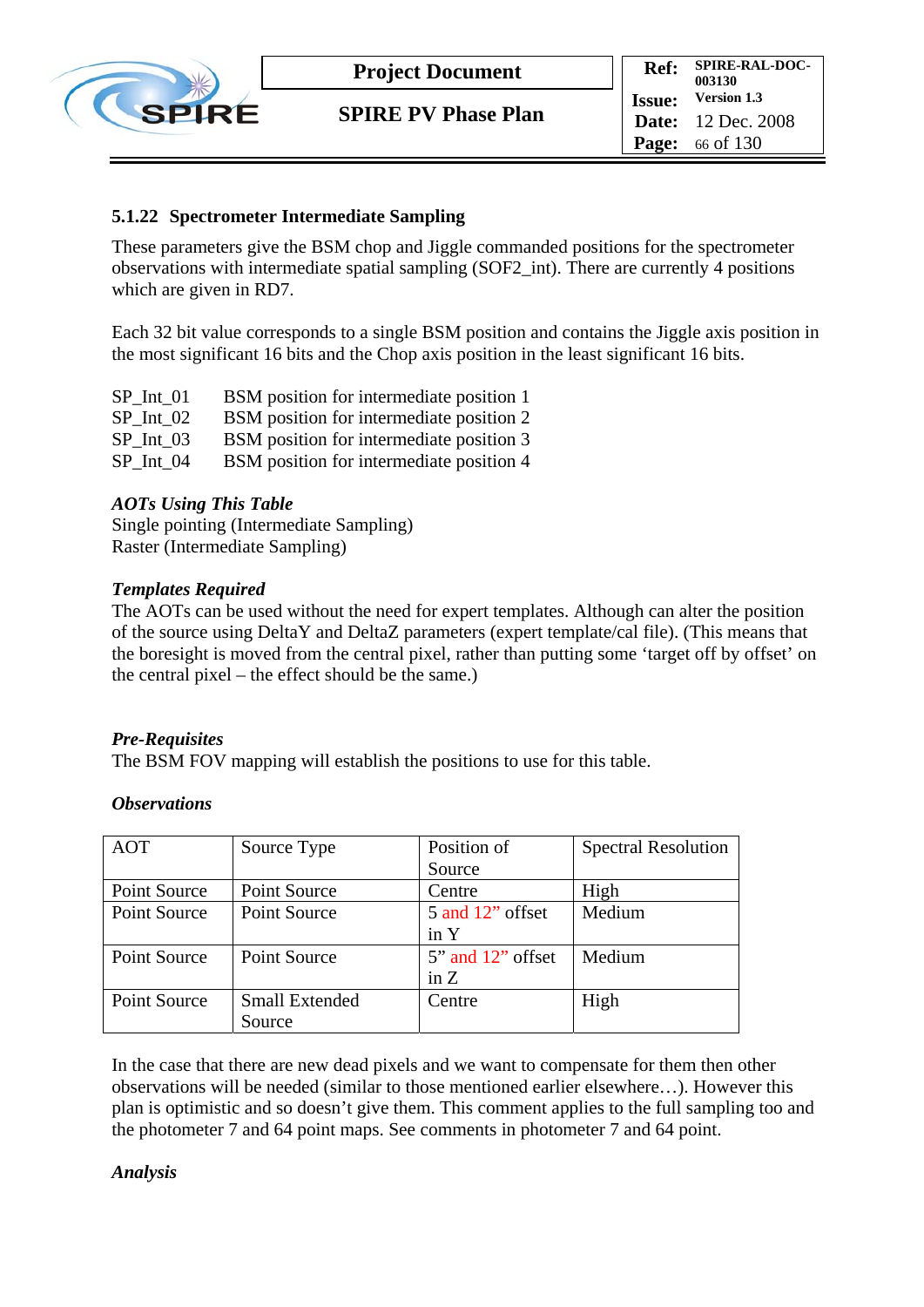

The observations will be processed, through the standard pipeline if possible. The positions the BSM went to will be checked. The recovery of the source will be checked.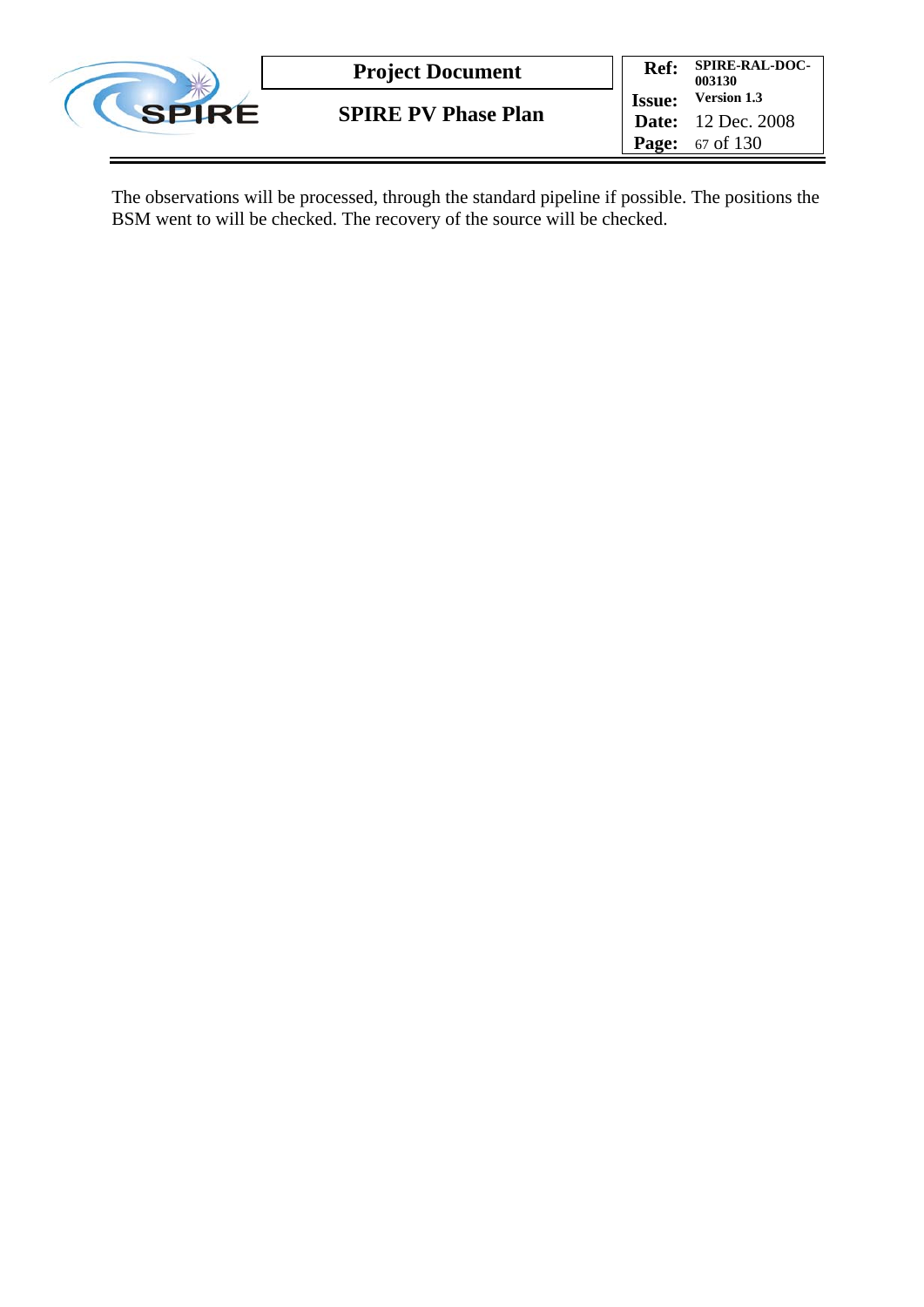

# **5.1.23 Spectrometer Full Sampling**

#### *Description*

These parameters give the BSM chop and Jiggle commanded positions for the spectrometer observations with full spatial sampling (SOF2). There are currently 16 positions which are given in RD7.

Each 32 bit value corresponds to a single BSM position and contains the Jiggle axis position in the most significant 16 bits and the Chop axis position in the least significant 16 bits.

| SP Full 01 | BSM position for full position 1  |
|------------|-----------------------------------|
| SP Full 02 | BSM position for full position 2  |
| <br>.      |                                   |
| SP Full 15 | BSM position for full position 15 |
| SP Full 16 | BSM position for full position 16 |

#### *AOTs Using This Table*

Single pointing (Full Sampling) Raster (Full Sampling)

#### *Templates Required*

The AOTs can be used without the need for expert templates. Although can alter the position of the source using DeltaY and DeltaZ parameters (expert template/cal file). (This means that the boresight is moved from the central pixel, rather than putting some 'target off by offset' on the central pixel – the effect should be the same)

## *Pre-Requisites*

The BSM FOV mapping will establish the positions to use for this table.

#### *Observations*

| <b>AOT</b>   | Source Type           | Position of        | <b>Spectral Resolution</b> |
|--------------|-----------------------|--------------------|----------------------------|
|              |                       | Source             |                            |
| Point Source | Point Source          | Centre             | Medium                     |
| Point Source | Point Source          | 5" offset in Y     | Low                        |
| Point Source | Point Source          | 5" offset in Z     | Low                        |
| Point Source | Point Source          | 12" offset in Y    | Low                        |
| Point Source | Point Source          | $12$ " offset in Z | Low                        |
| Point Source | <b>Small Extended</b> | Centre             | Medium                     |
|              | Source                |                    |                            |

#### *Analysis*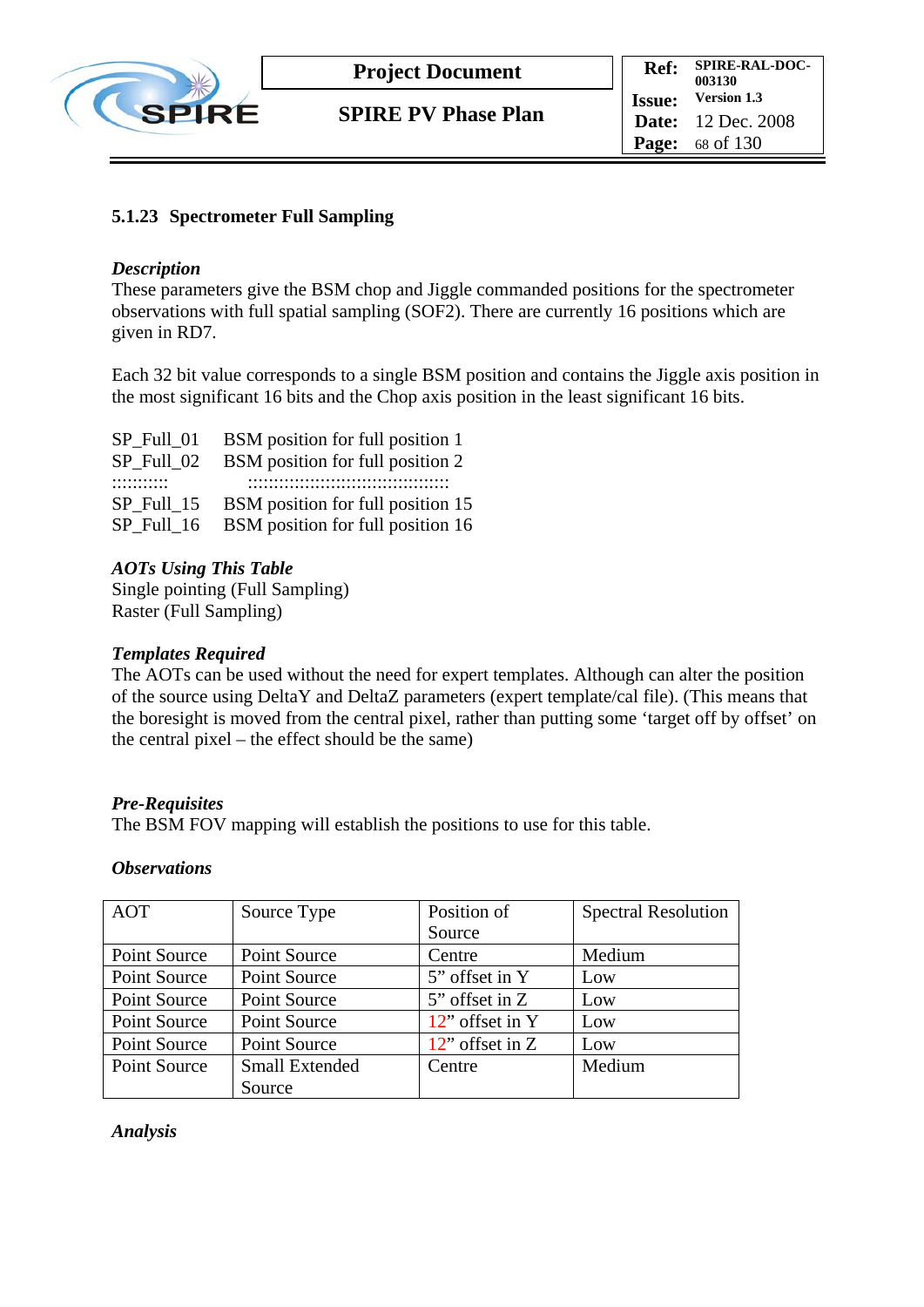

The observations will be processed, through the standard pipeline if possible. The positions the BSM went to will be checked. The recovery of the source will be checked. See comments in photometer 7 and 64 point.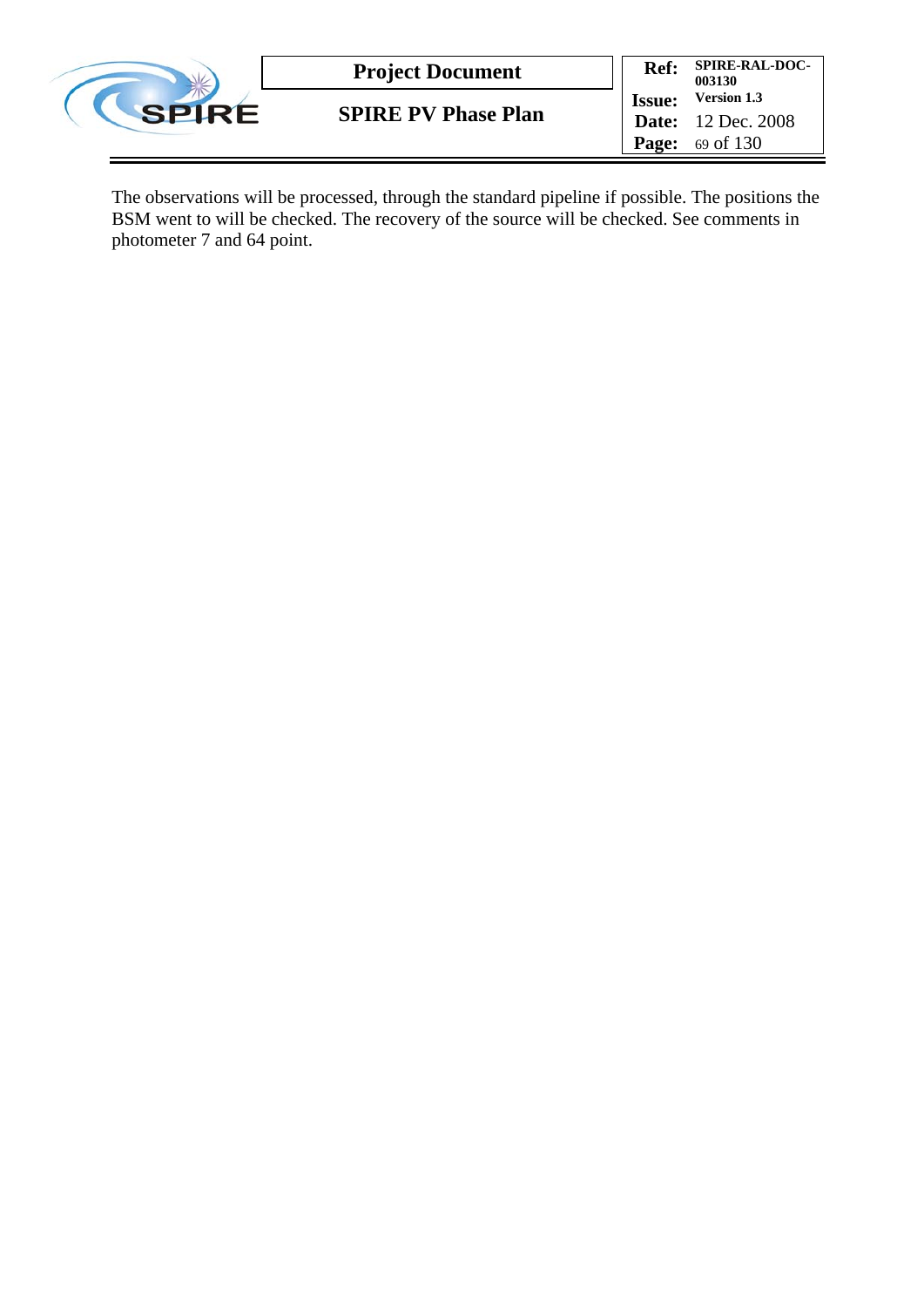

## **5.1.24 CREC Operations (Commissioning Phase)**

#### *Description*

These parameters define the operational characteristics of the Cooler Recycle command list (See RD8). The ground values will be retained for in-flight operations these will be checked/determined via manual cooler recycles early in the mission (see RD1).

#### *Table Parameters*

All parameters are provided in raw ADU, if not otherwise defined

- CREC\_A Heat Switch ON current (during Recycling)
- CREC\_B Heat Switch OFF current
- CREC\_C Pump Heat Switch Actuation Temperature
- CREC\_D Pump Heater Dissipation 1
- CREC\_E Pump Condensation Temperature 1
- CREC<sub>F</sub> Pump Heater Dissipation 2
- CREC\_G Pump Condensation Temperature 2
- CREC\_H Pump Heater Dissipation 3
- CREC\_I Pump Heater Dissipation 4
- CREC\_J Pump Condensation Temperature Threshold
- CREC\_K Evaporator Condensation Temperature
- CREC\_L Evaporator Heat Switch Actuation Temperature
- CREC\_M Pump Threshold Temperature
- CREC\_N Heat Switch ON current
- CREC\_O Sampling Interval (sec)
- CREC\_P Heatswitch Timeout (min)
- CREC\_Q Pump Heating Timeout 1 (min)
- CREC R Pump Heating Timeout 2 (min)
- CREC\_S Evaporator Timeout (min)
- CREC\_T Pump Cooling Timeout (min)
- CREC\_U Global Timeout (min)

*AOTs Using This Table*  None

*Templates Required*  None

*Pre-Requisites*  TBD

*Observations*  None

*Analysis* Handled by RD1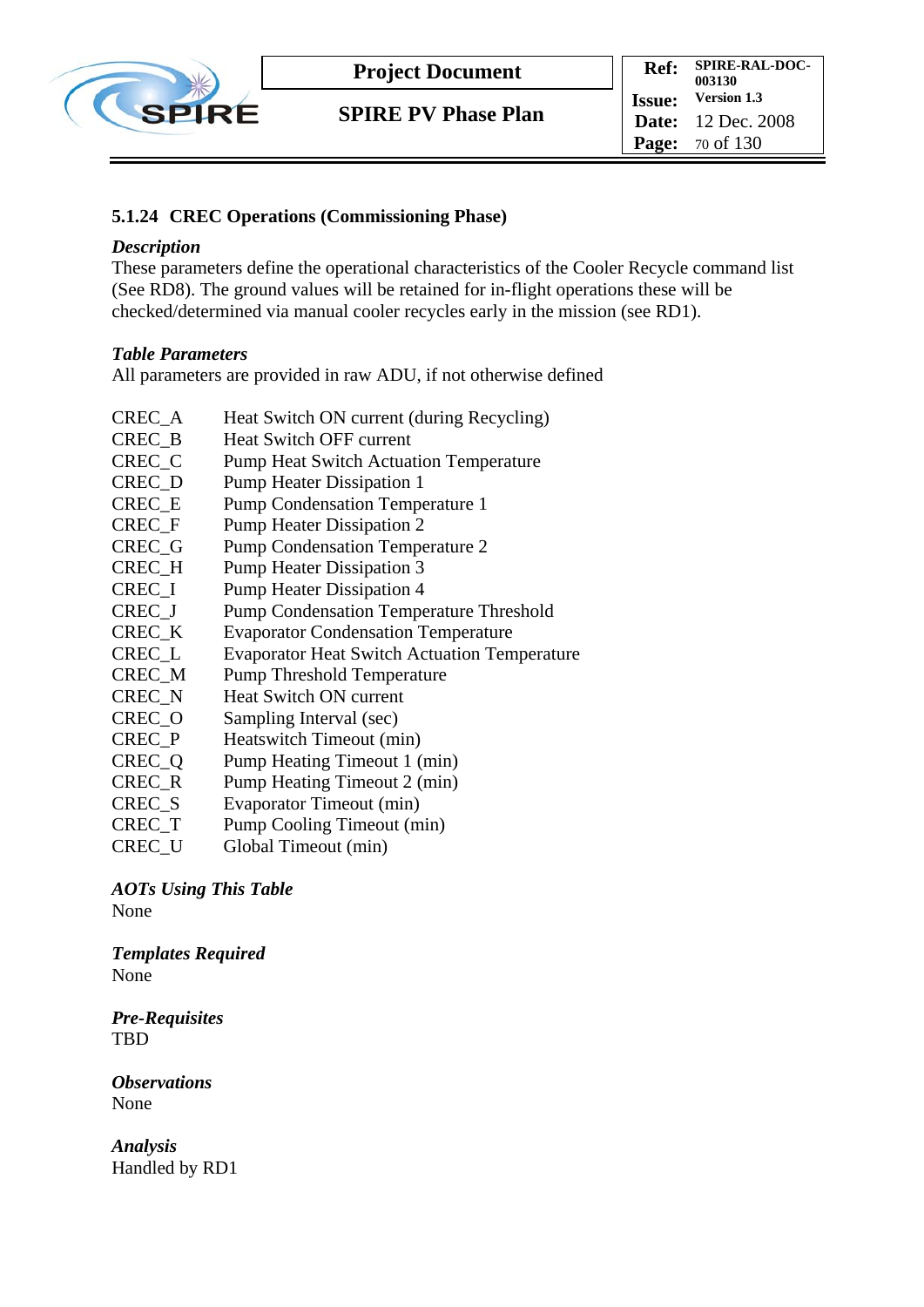

## **5.1.25 PTC Control (Commissioning Phase)**

#### *Description*

These parameters define the operational characteristics of the PTC Control command list. It is assumed the ground values will be retained for in-flight operations and that these will be checked early in the mission.

#### *Table Parameters*

All parameters are provided in raw ADU, if not otherwise defined

| $PTC_0$       | Required Temperature (ADC Units) - int                                            |  |  |
|---------------|-----------------------------------------------------------------------------------|--|--|
| $PTC_01$      | PTC Temp Cmd - command to get the controlling temperature                         |  |  |
|               | This can be a direct DRCU GET command or the SDEX entry for the detector          |  |  |
|               | channel required:                                                                 |  |  |
|               | $PSW T1 = 0x00040000$<br>$TC1 = 0x83CF001A$                                       |  |  |
|               | $PSW T2 = 0x001C0000$<br>$TC2 = 0x83CF001C$                                       |  |  |
|               | $PMW T1 = 0x00C30000$<br>$TC3 = 0x83CF001E$                                       |  |  |
|               | $PMW T2 = 0x00DC0000$                                                             |  |  |
|               | $PLW T1 = 0x009E0000$                                                             |  |  |
|               | $PLW T2 = 0x00B50000$                                                             |  |  |
| $PTC_02$      | Loop Period (us) - int                                                            |  |  |
| $PTC_03$      | Kp (PID parameter) - float                                                        |  |  |
| PTC 04        | Ki (PID parameter) - float                                                        |  |  |
| <b>PTC</b> 05 | Kd (PID parameter) - float                                                        |  |  |
| $PTC_06$      | Ki Limit - float                                                                  |  |  |
| $PTC_07$      | Low pass filter Gain - float                                                      |  |  |
| $PTC_08$      | Low pass filer coefficient b1 - float                                             |  |  |
| $PTC_09$      | Low pass filer coefficient b2 - float                                             |  |  |
| $PTC_10$      | DAC constant offset - float                                                       |  |  |
| $PTC_11$      | Maximum DAC value allowed - int                                                   |  |  |
| $PTC_12$      | PWM flag - if non-zero, Pulse width modulation is used                            |  |  |
| $PTC_13$      | TM flag $-$ if non-zero, TM packets containing a copy of the data storage area    |  |  |
|               | are generated                                                                     |  |  |
| $PTC_14$      | Additional initialisation count $-$ if non-zero, this additional number of values |  |  |
|               | will be read into the signal registers before starting the PID                    |  |  |

#### *AOTs Using This Table*

TBD – The most likely AOT needing the PTC is scan map. If adopted the PTC may also be used for the other two photometer AOTs, small map and point source.

*Templates Required*  PTC Tuning

*Pre-Requisites*  TBD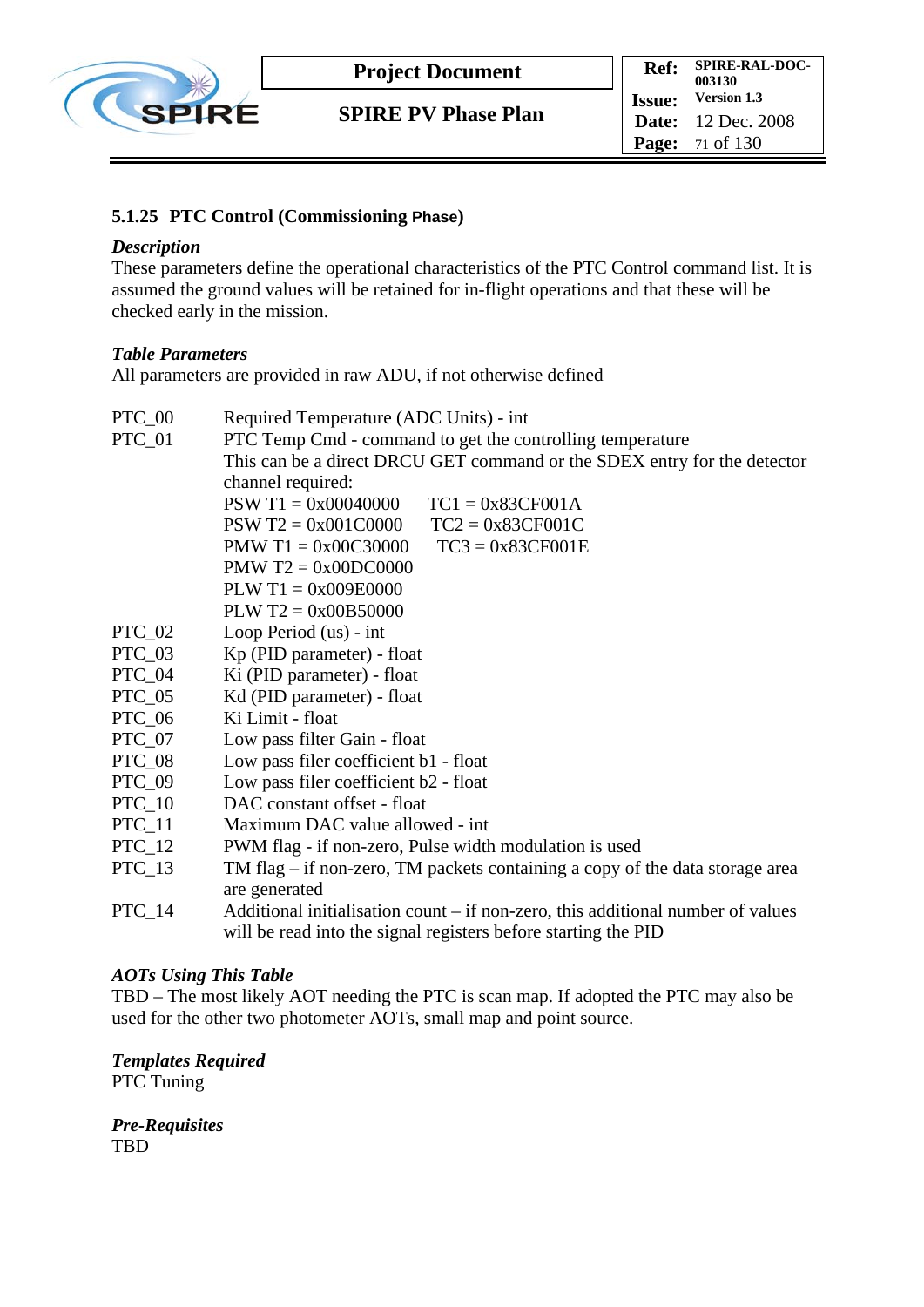

**Ref: SPIRE-RAL-DOC-003130 Issue:** Version 1.3<br>**Date:** 12 Dec. 2 **Date:** 12 Dec. 2008 **Page:** 72 of 130

# *Observations*

TBD – It is expected that any PTC tuning will take place in commissioning phase. The open question remaining is does the PTC require any re-tuning one the telescope is cold?

*Analysis* TBW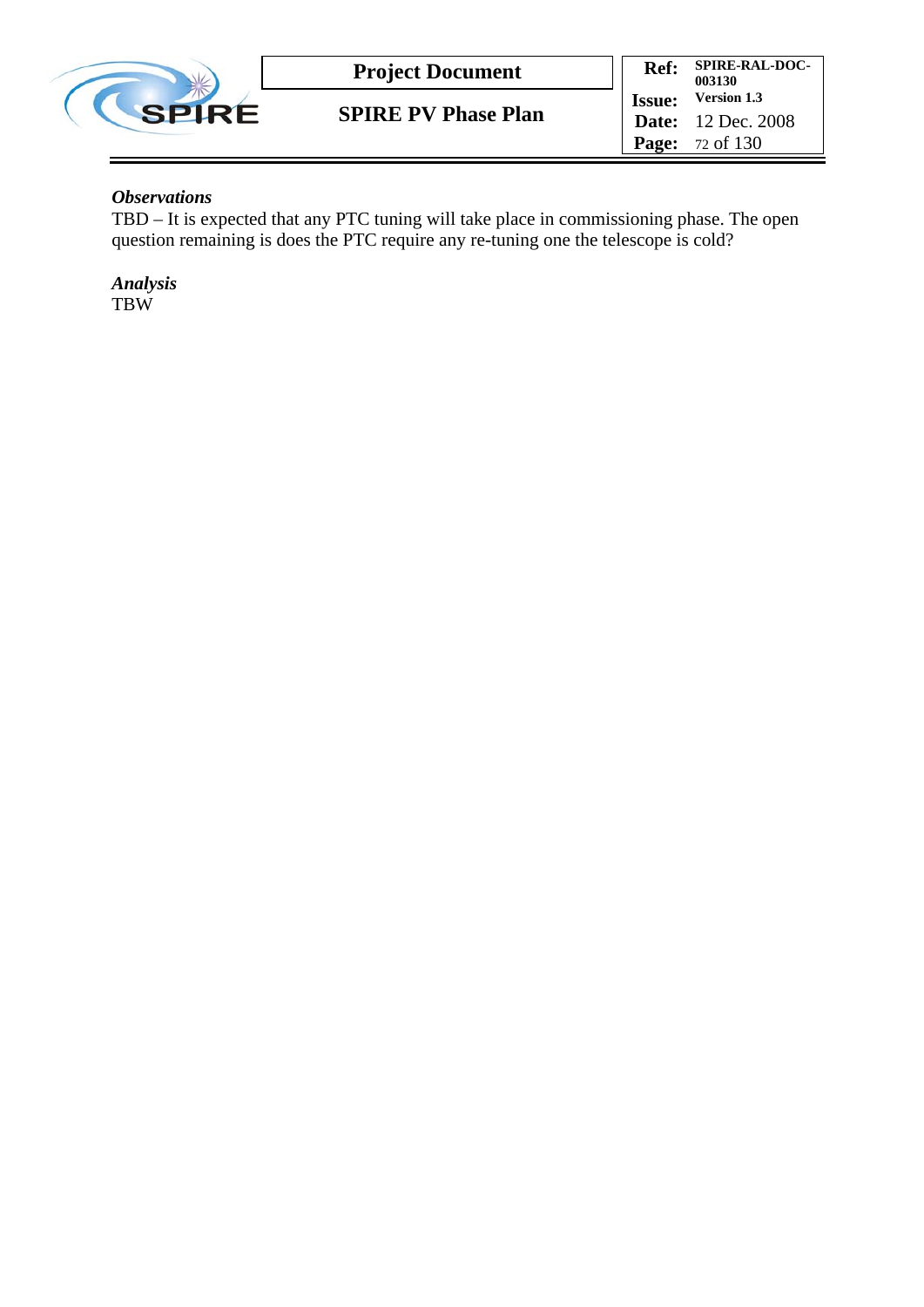

### **5.1.26 SCAL Control (mostly Commissioning Phase)**

#### *Description*

These parameters define the operational characteristics of the SCAL Control command list. They will be checked in Commissioning Phase. However the required temperature (parameter SCAL\_00) needs to be determined for PV when we start using the spectrometer AOTs and again when the telescope settles (and maybe in between too as it cools). The tuning parameters should not need retuning once the telescope is cold (but this should be confirmed in flight).

### *Table Parameters*

All parameters are provided in raw ADU, if not otherwise defined

| SCAL 00   | Required Temperature (ADC Units) - int                                            |
|-----------|-----------------------------------------------------------------------------------|
| SCAL 01   | SCAL Temp Cmd - DRCU command to get the SCAL temperature                          |
| SCAL 02   | SCAL Htr Cmd – DRCU command to set the SCAL Heater voltage. Only the              |
|           | command ID should be set                                                          |
| SCAL 03   | Loop Period (us) - int                                                            |
| SCAL 04   | Kp (PID parameter) - float                                                        |
| SCAL 05   | Ki (PID parameter) - float                                                        |
| SCAL 06   | Kd (PID parameter) - float                                                        |
| SCAL_07   | Ki Limit - float                                                                  |
| SCAL 08   | Low pass filter Gain - float                                                      |
| SCAL 09   | Low pass filer coefficient b1 - float                                             |
| SCAL 10   | Low pass filer coefficient b2 - float                                             |
| SCAL 11   | Maximum DAC value allowed - int                                                   |
| $SCAL_12$ | PWM flag - if non-zero, Pulse width modulation is used                            |
| SCAL 13   | TM flag $-$ if non-zero, TM packets containing a copy of the data storage area    |
|           | are generated                                                                     |
| SCAL 14   | Additional initialisation count $-$ if non-zero, this additional number of values |
|           | will be read into the signal registers before starting the PID                    |
|           |                                                                                   |

*AOTs Using This Table*  Spectrometer AOTs

*Templates Required*  TBW

*Pre-Requisites*  TBD

*Observations*  TBW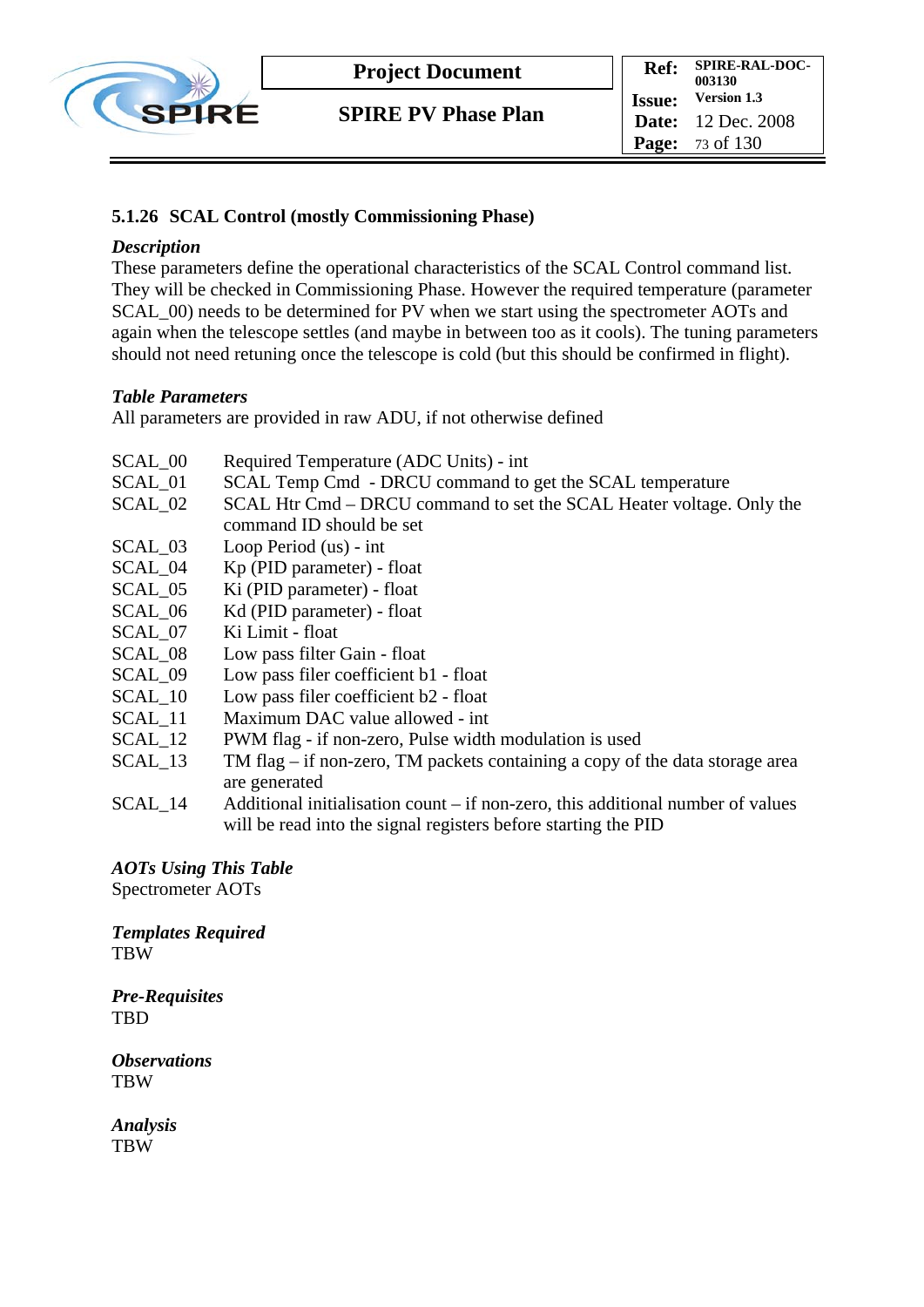

# **5.1.27 SpireTable\_PhotSourceMode (mostly Commissioning Phase)**

*Description* 

*Table Parameters* 

*AOTs Using This Table*  AOTs

*Templates Required*  TBW

*Pre-Requisites*  TBD

*Observations*  TBW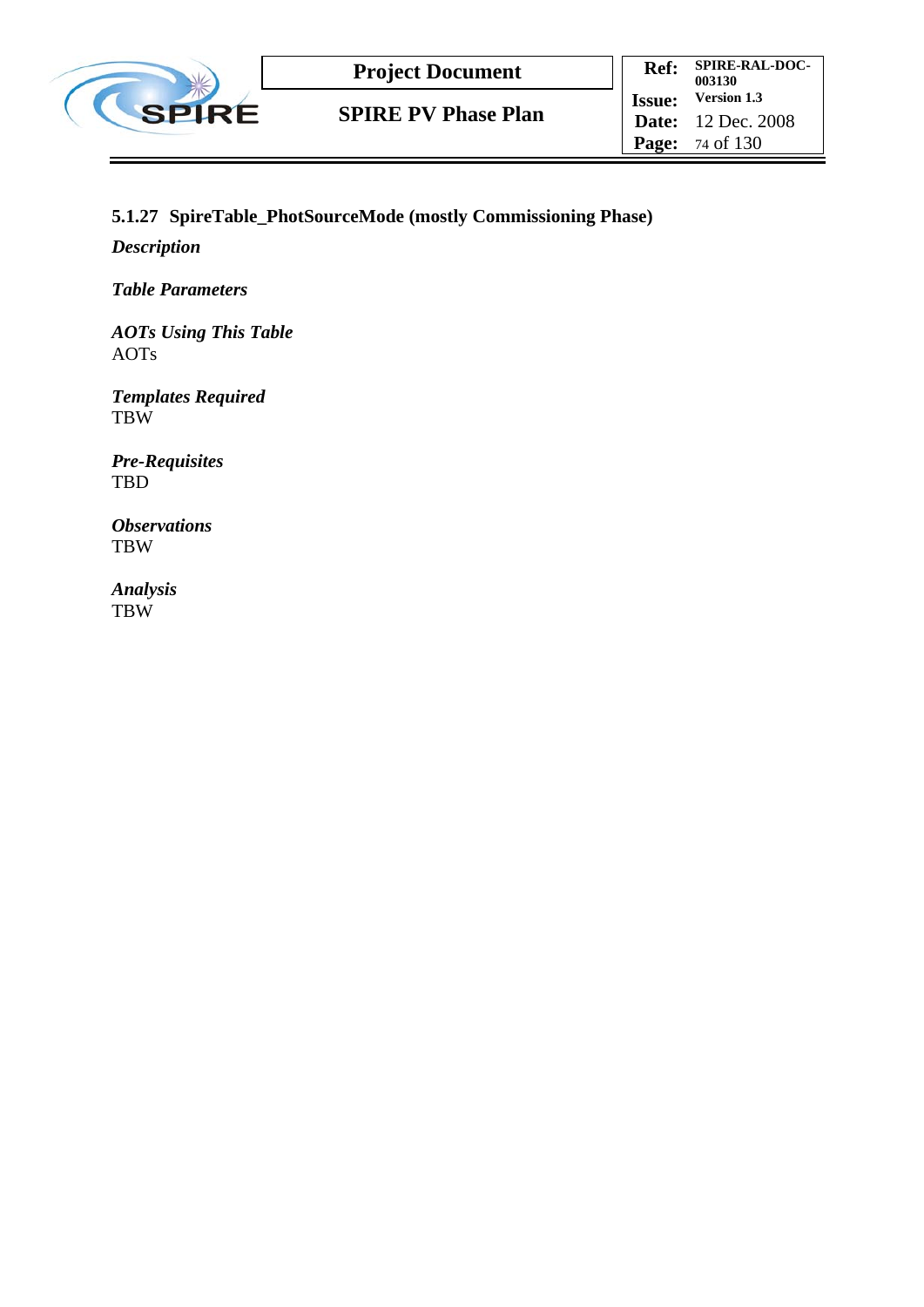

## **5.1.28 SpireTable\_PhotMultiLevelNoiseLevels (mostly Commissioning Phase)**

*Description* 

*Table Parameters* 

*AOTs Using This Table*  AOTs

*Templates Required*  TBW

*Pre-Requisites*  TBD

*Observations*  TBW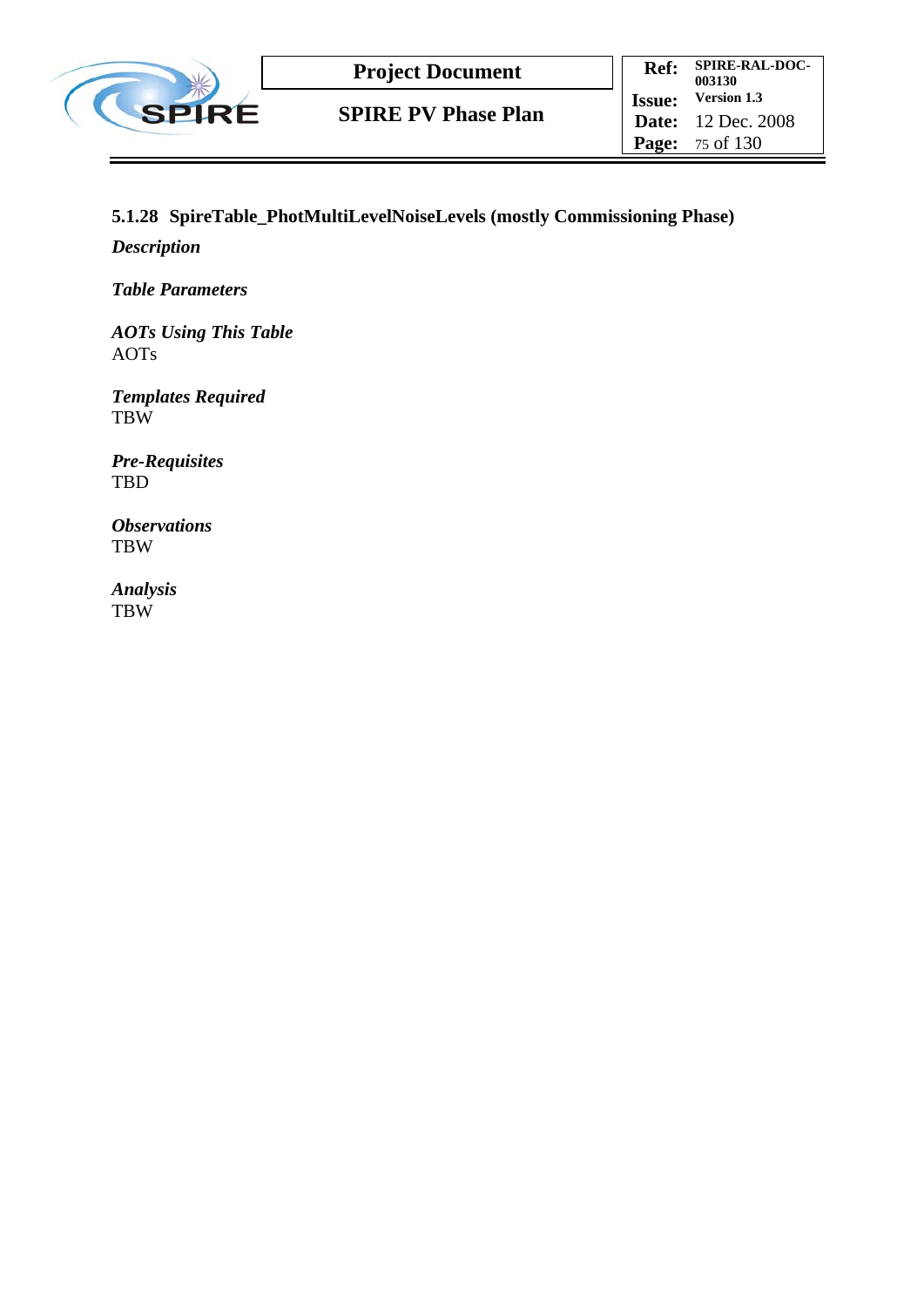

### **5.1.29 SIAM Matrix**

#### *Description*

This uplink table gives the orientation of the SPIRE apertures with respect to the spacecraft control reference (it also contains the information for PACS and HIFI). The SIAM (Spacecraft/Instrument Alignment Matrices) is used to determine the pointing of the telescope boresight in order that the reflected light from the telescope secondary enters the appropriate instrument aperture. See RD6 for more information on Herschel Pointing Calibration, the SIAM etc and RD3 for more detail on the SPIRE observations.

### *Table Parameters*

There is one matrix per aperture defined, there are around 77 apertures defined for SPIRE. Key AOT apertures are S\_14 (for photometer AOTs, PSW central pixel E8), S\_24 (for spectrometer AOTs, SSW central pixel D4) and S 55 (for parallel mode, half way between SPIRE and PACS photometer centres). See RD6 Appendix A for full list of SPIRE apertures or RD9 for the most up to date positions.

# *AOTs Using This Table*

All AOTs

### *Templates Required*

See below under each test required

#### *Pre-Requisites*

PACS coarse measurement of primary instrument aperture (and check of SIAM update)… some more things in ComP See below under each test required for the detailed pre-requisites for each test.

#### *Observations*

See below under each test required

#### *Analysis*

See below under each test required

#### *Details*

The SPIRE pointing procedures are split into three parts.

First, an initial pointing calibration is done in COMMISSIONING to accurately determine the position of several primary apertures, both for the photometer and the spectrometer. After this activity we determine the whole focal plane geometry for all arrays by establishing the relative positions of all pixels. These two activities will enable updates to the SPIRE SIAM. Sources are then able to be placed on any given pixel.

Finally, we will calibrate the BSM to be able to move the source across the arrays using only the BSM. This last procedure is an internal SPIRE activity not associated with the determination of the apertures directly. The following descriptions are a synopsis of the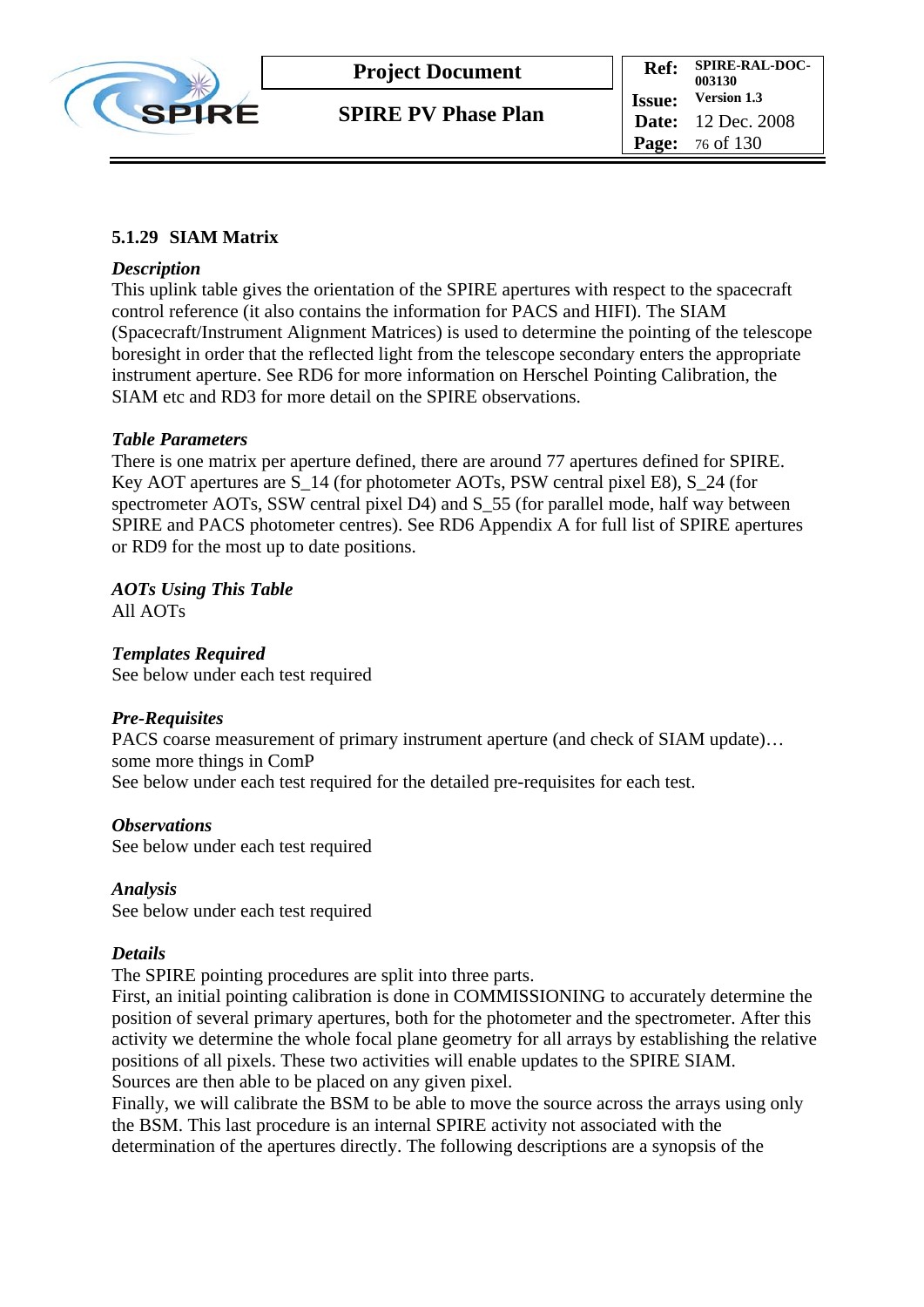

procedures outlined in the two reference documents RD15 and RD16, which should be always consulted to get the latest version.

### **Initial Photometer Pointing (THIS IS UNDER COMMISSIONING)**

**ESA\_ID:** *SPIRE\_Initpoint\_PHOT* 

*Templates Required Phot Focal Plane Geometry (Initial Pointing) (RD3 section 6.1.7)* 

### *Pre-Requisites*

 *'PACS\_SIAM\_search' successfully completed A coarse SIAM implemented as defined in "PACS\_SIAM\_Search" with pointing accuracy to within 10*''*. BSM PID tuning has been successfully completed SPIRE cold functional tests completed Gyro propagation (reconstruction) available* 

#### *Observations*

*Suitable bright point source available (> 50Jy)* drive a point source along several 5 by 5 rasters **(concatenated AORs)** across the primary SPIRE apertures of the photometer. Neptune preferred, bright asteroid a possible alternative. Duration 2.5 hours.

#### *Analysis*

This produces a data set that SPIRE will analyse to fit the offsets of the source with respect to the detector beam on the sky  $(\Delta y, \Delta z)$ . In addition, we will get the relative positions of a set of pixels on each array to check for the alignment of the array's YZ axes with the satellite's YZ axes and for distortions of the array footprints on the sky with respect to predictions from ground tests. Analysis time: 7ODs.

**Goal/requirement:** Obtain the apertures of 5 fiducial pixels in the SPIRE photometer array to a positional accuracy of at least 1.0'' with a goal of 0.5''.

### **Initial Spectrometer Pointing (THIS IS UNDER COMMISSIONING)**

As for Photometer but uses the *Spec Focal Plane Geometry (Initial Pointing) (RD3 section 6.2.\*\*)* and the duration is 2 hours.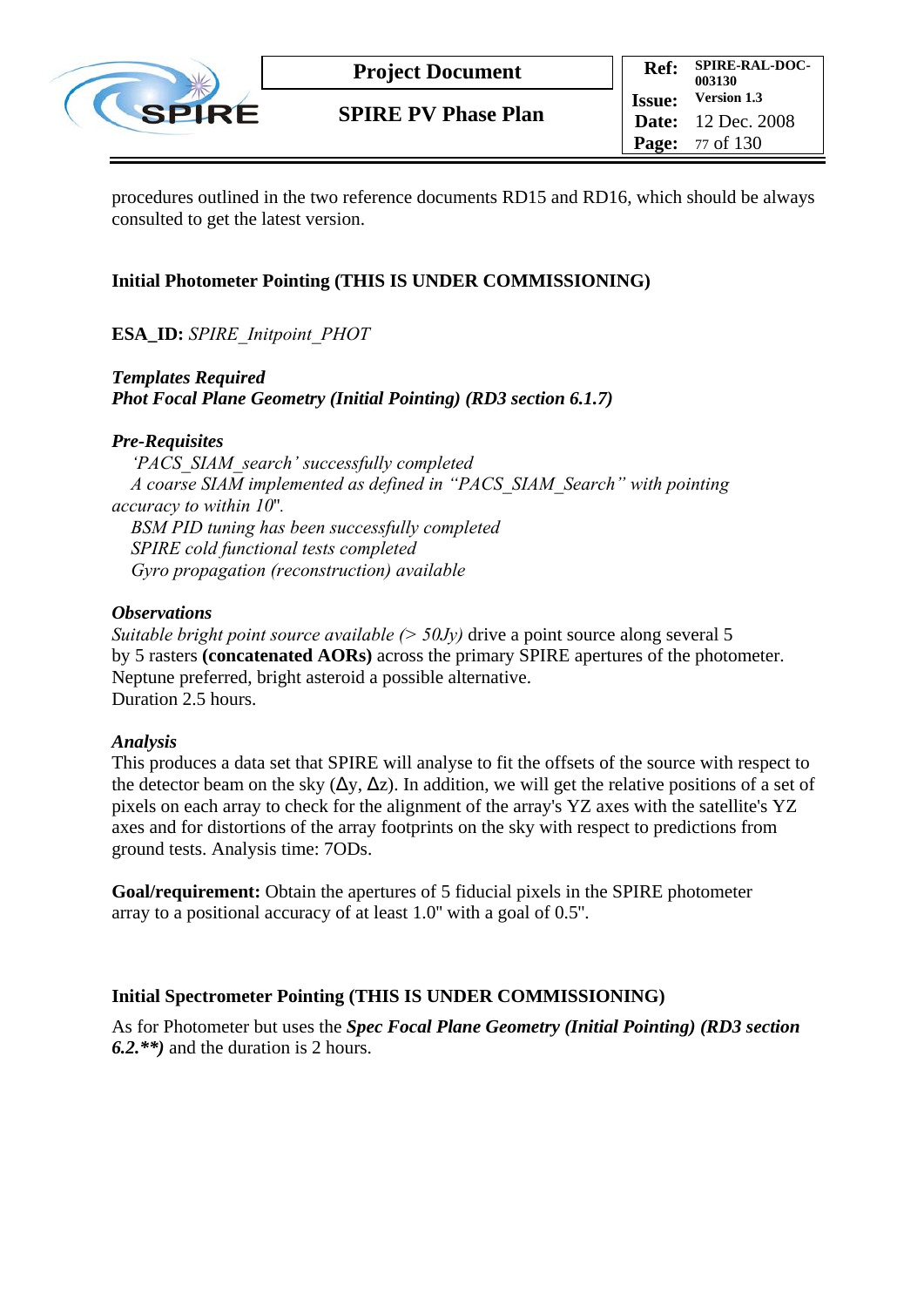

### **Focal Plane Geometry Photometer Scan (PV)**

**ESA\_ID:** *SPIRE\_FPGscan\_PHOT* 

*Templates Required*  Phot FOV Mapping Line Scan (FPG scan) *(RD3 section 6.1.8)* 

### *Pre-Requisites*

 *Successful completion of SPIRE\_Initpoint\_PHOT BSM PID tuning has been successfully completed Gyro propagation (pointing reconstruction) available Scan accuracy – speed and direction (TBD)* 

#### *Observations*

A point source is scanned along each line of the SPIRE photometer array *Suitable bright point source available (> 50Jy) Duration ~1 hour* 

#### *Analysis*

This produces a series of beam profile cuts with peaks separated by a time interval corresponding to the pixel separation along the scan axis. SPIRE will analyse this data to derive the relative positions along the scan direction of all pixels on the arrays with respect to a fiducial pixel (nominally the central pixel). Pixels along the two lines containing this pixel will be related to it directly, pixels not on that line, indirectly.

The relative pointing shift throughout the measurement should be small  $( $0$ ".5")$  and measurable with on-ground gyro reconstruction. The method is insensitive to a pointing error perpendicular to the scan axis, but the scan axis and the line of detectors are required to be accurately aligned with an accuracy similar to the normal line scan mode.

The scan direction is also required to be uniform (straight, i.e. no "wobbling", and with constant speed) along the scan to an accuracy of **TBD**. An initial estimate of the scan accuracy comes from *PACS\_SRPE\_scan.* 

Analysis time: 2ODs

Goal/requirement: Obtain the apertures of all pixels on the SPIRE photometer array to a positional accuracy of 1.0 ''

#### **Focal Plane Geometry Spectrometer Scan (PV)**

**ESA\_ID:** *SPIRE\_FPGscan\_SPEC* 

*Templates Required* 

Spec FOV Mapping Line Scan (FPG scan) *(RD3 section 6.2.\*\*\*9)*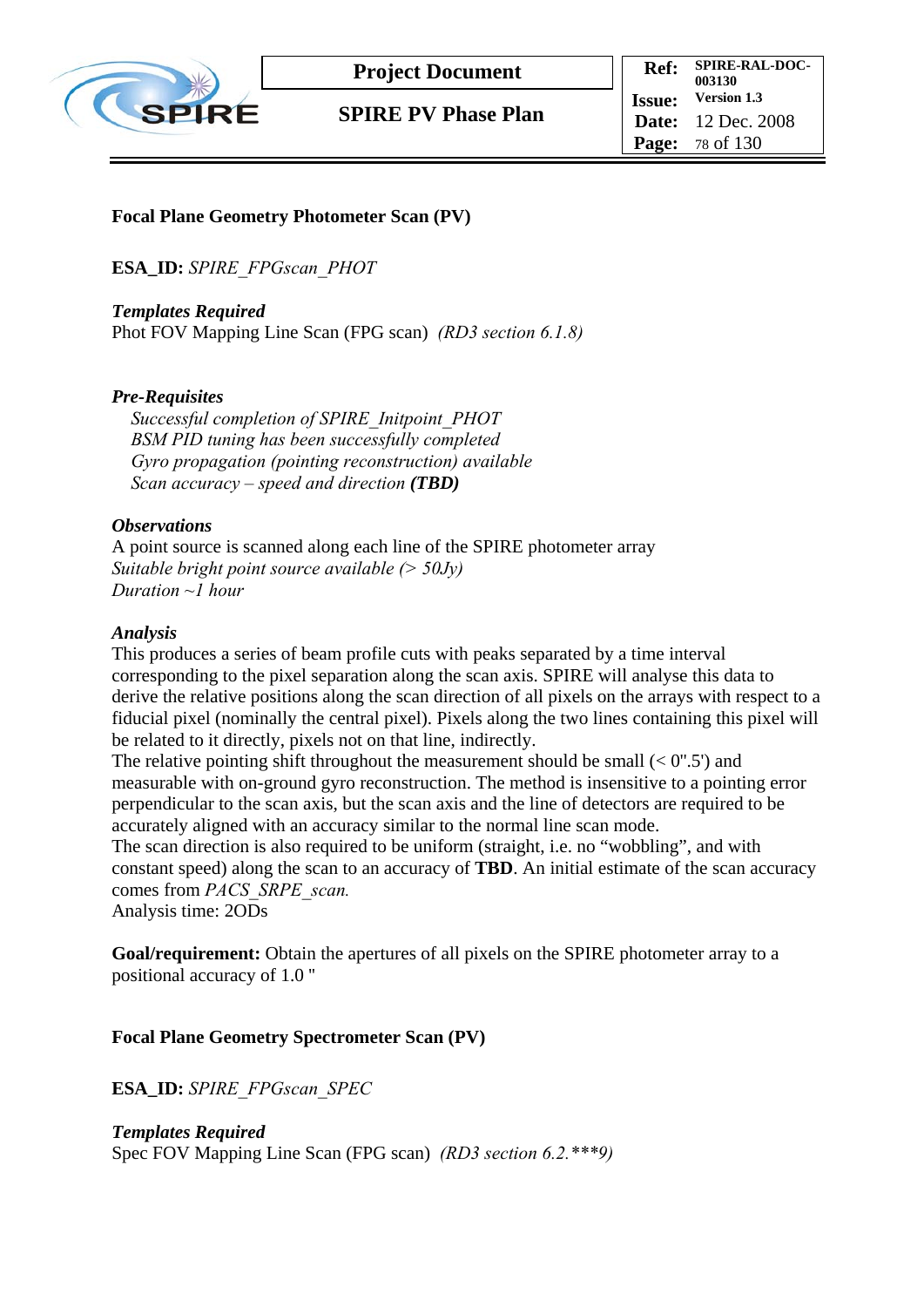

#### *Pre-Requisites*

 *Successful completion of SPIRE\_Initpoint\_SPEC BSM PID tuning has been successfully completed Gyro propagation (pointing reconstruction) available Scan accuracy – speed and direction (TBD)* 

### *Observations*

A point source is scanned along each line of the SPIRE spectrometer array *Suitable bright point source available (> 50Jy) Duration ~0.5 hour* 

*Analysis* Similar to Photometer version Analysis time: 2ODs

**Goal/requirement:** Obtain the apertures of all pixels on the SPIRE photometer array to a positional accuracy of 1.0 ''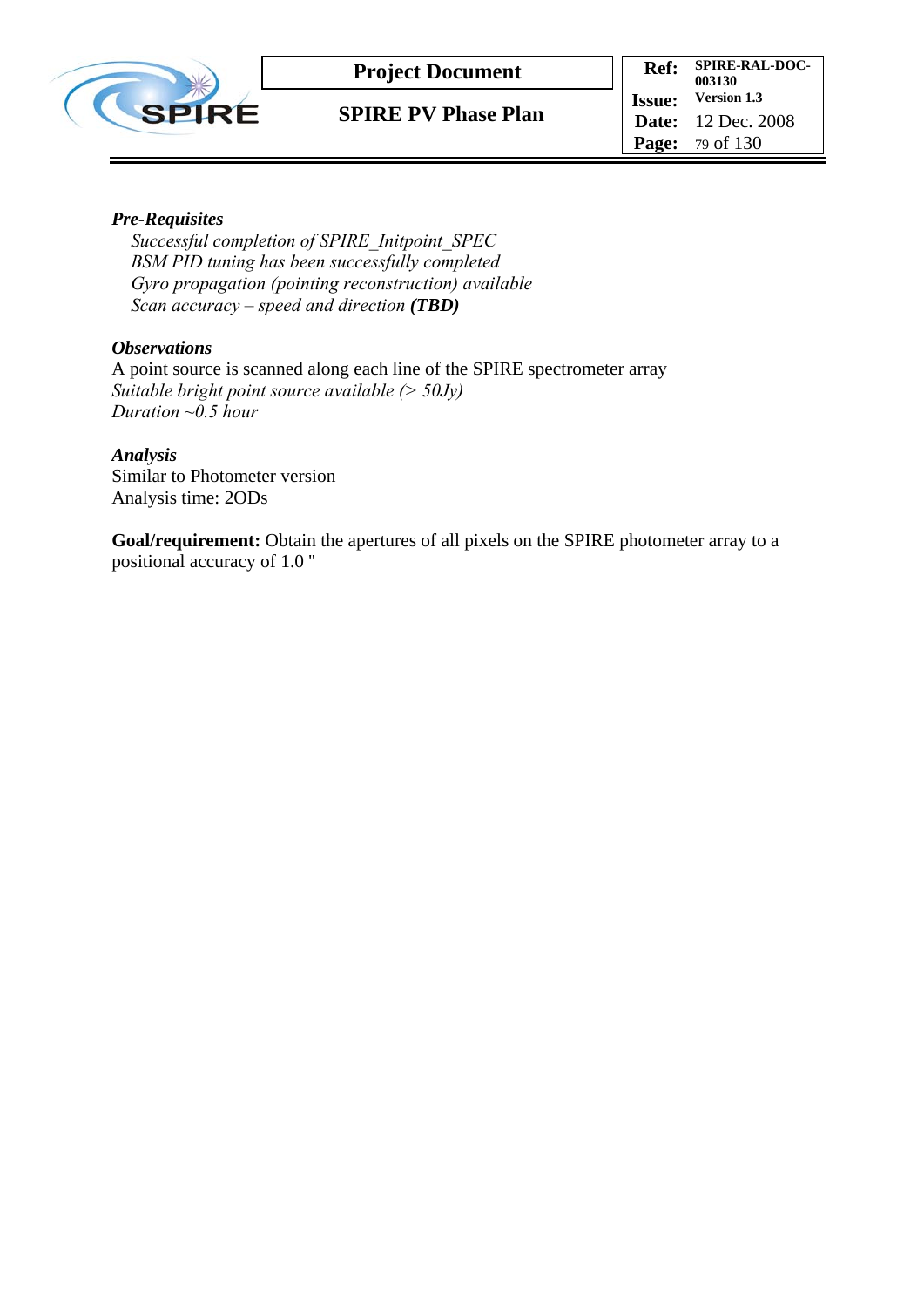

# **5.2 Data Processing Files**

Note that Parallel Mode is listed explicitly although usually it will be only checked individually on the scan map. Parallel mode will be checked out as a whole AOT (so it may not be so relevant to mention parallel mode explicitly but at least then it isn't forgotten).

### **5.2.1 SCalPhotChanMask and SCalSpecChanMask**

### *Description*

This file provides a set of masking parameters. Each masking parameter is in the form of an integer mask i.e. a 1 or 0. Currently dead pixel, noisy and chopped out masks are defined although the file structure is flexible enough to allow other masks to be added.

### *Table Parameters*

Table containing three columns, channelName, isDead and isNoisy

### *AOTs Using This Table*

All including Parallel

### *Templates Required*

None – The dead pixels will be apparent from commissioning phase observations The noisy pixels will be confirmed from commissioning phase and PV Phase observations.

#### *Pre-Requisites*  None

### *Observations*

No specific observations are required, the dead pixels will show up in all of them.

#### *Analysis*

Dead pixels are apparent from load curves. As the bias amplitude changes, the signal level on the channel does not.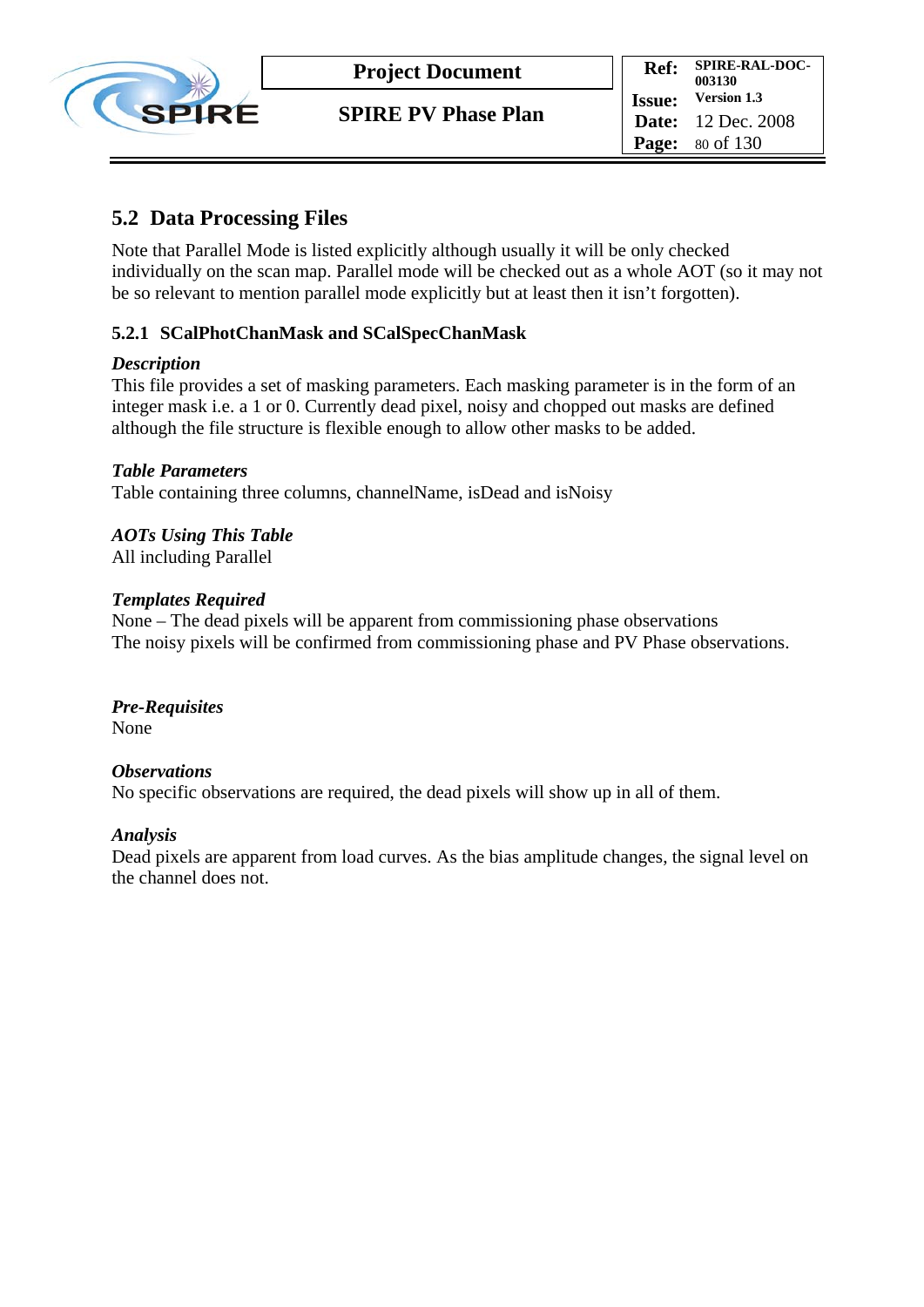

**Ref: SPIRE-RAL-DOC-003130 Issue: Version 1.3 Date:** 12 Dec. 2008 **Page:** 81 of 130

### **5.2.2 SCalPhotInstModeMask**

#### *Description*

This file provides a set of masking parameters that are related to the instrument mode. Each masking parameter is in the form of an integer mask i.e. a 1 or 0. Currently the chopped out mask is defined although the file structure is flexible enough to allow other masks to be added.

#### *Table Parameters*

Table containing two columns, pixel id and integer mask

#### *AOTs Using This Table*

Photometer point source Photometer small map

### *Templates Required*

None – The chopped out masks need to be confirmed from AOT observations

### *Pre-Requisites*

That the chopping is set up properly

#### *Observations*

No specific observations are required, the chopped out masks will be confirmed from AOT observations.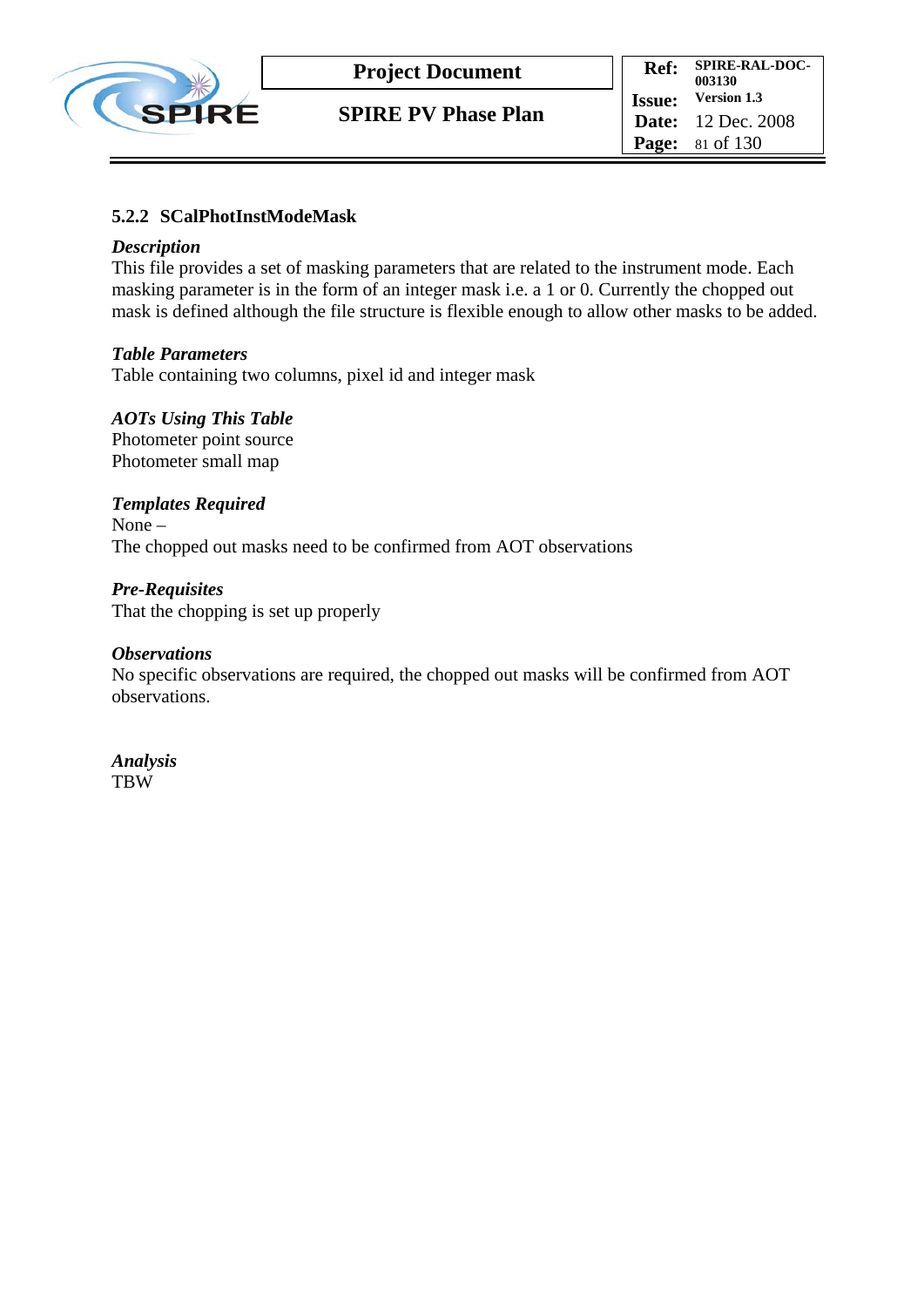

### **5.2.3 SCalPhotBolPar and SCalSpecBolPar**

#### *Description*

This table contains the fundamental bolometer parameters. Only the load resistors are important for the empirical pipeline, however the other parameter values are used to populate other tables.

#### *Table Parameters (to be updated, include optical efficiency?)*

| TempT0       | $T_0$ : reference Temperature for Bolometer Thermal Conductivity.                                   |
|--------------|-----------------------------------------------------------------------------------------------------|
| channelName  | Unique name for each channel. For example optical pixel C5 on the PLW array                         |
|              | would be 'PLWC5'.                                                                                   |
| loadResPos   | $R_{load}$ <sup>+</sup> : load resistance on positive bias side of bolometer.                       |
| loadResNeg   | $R_{load}$ : load resistance on negative bias side of bolometer.                                    |
| resR0        | $R_0$ : constant resistance parameter used to calculate bolometer temperature from                  |
|              | $R_{\text{bolo}}$ : the resistance at temperature $\Delta$                                          |
| Delta        | $\Delta$ : parameter used to calculate bolometer temperature from $R_{\text{bolo}}$ : the reference |
|              | temperature for the bolometer resistance (in units of K).                                           |
| Capac        | C: electrical cable capacitance, used to calculate the RC roll off correction.                      |
| CondG0       | $G_0$ : bolometer thermal conductivity at temperature $T_0$                                         |
| <b>B</b> eta | $\beta$ : the power law index for relationship between thermal conductance and                      |
|              | temperature.                                                                                        |

[These parameters are not currently used in the pipeline]

*AOTs Using This Table*  All AOTs including Parallel

*Templates Required*  TBD

*Pre-Requisites*  TBD

*Observations*  None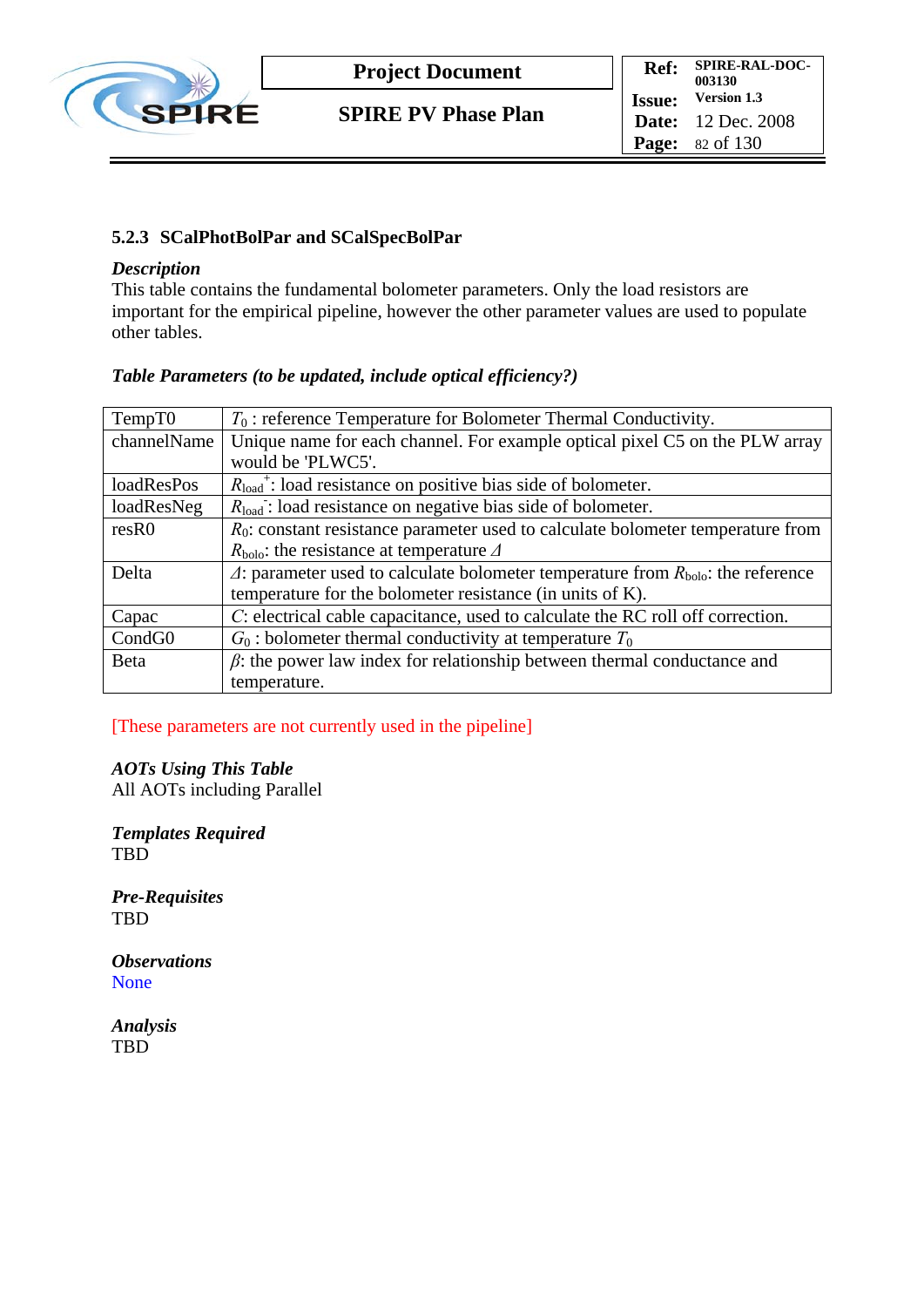

### **5.2.4 SCalPhotBolParSky and SCalSpecBolParSky**

### *Description*

The phase should be used instead of the nominal resistance. [This is not yet confirmed – Bruce needs to document the proposed change to the PPD, which then needs to be reviewed (by Matt, Darren and Pasquale.]

### *Table Parameters (to be updated)*

Table containing phase values per detector. [Note can these uplink data be propagated to the downlink without having to make a copy of the information into a downlink file?]

### *AOTs Using This Table*

All including Parallel Confirm re spectrometer, not in pipeline doc.

#### *Templates Required*

Phase up

#### *Pre-Requisites*

Populate with initial values from commissioning phase ups. Will need to be re-done a final time with the bias values we settle on and the telescope background at stable value.

#### *Observations*

Phase up of dark sky.

| Template                 | Source   | Position      | <b>Integration Time</b> |
|--------------------------|----------|---------------|-------------------------|
|                          | Type     |               |                         |
| Phot Phase Up            | Dark Sky | <b>PSW E8</b> |                         |
| Spec Phase Up   Dark Sky |          | <b>PSWE8</b>  |                         |

Maybe phase up on different source strengths and biases to determine the harness capacitance, *C*.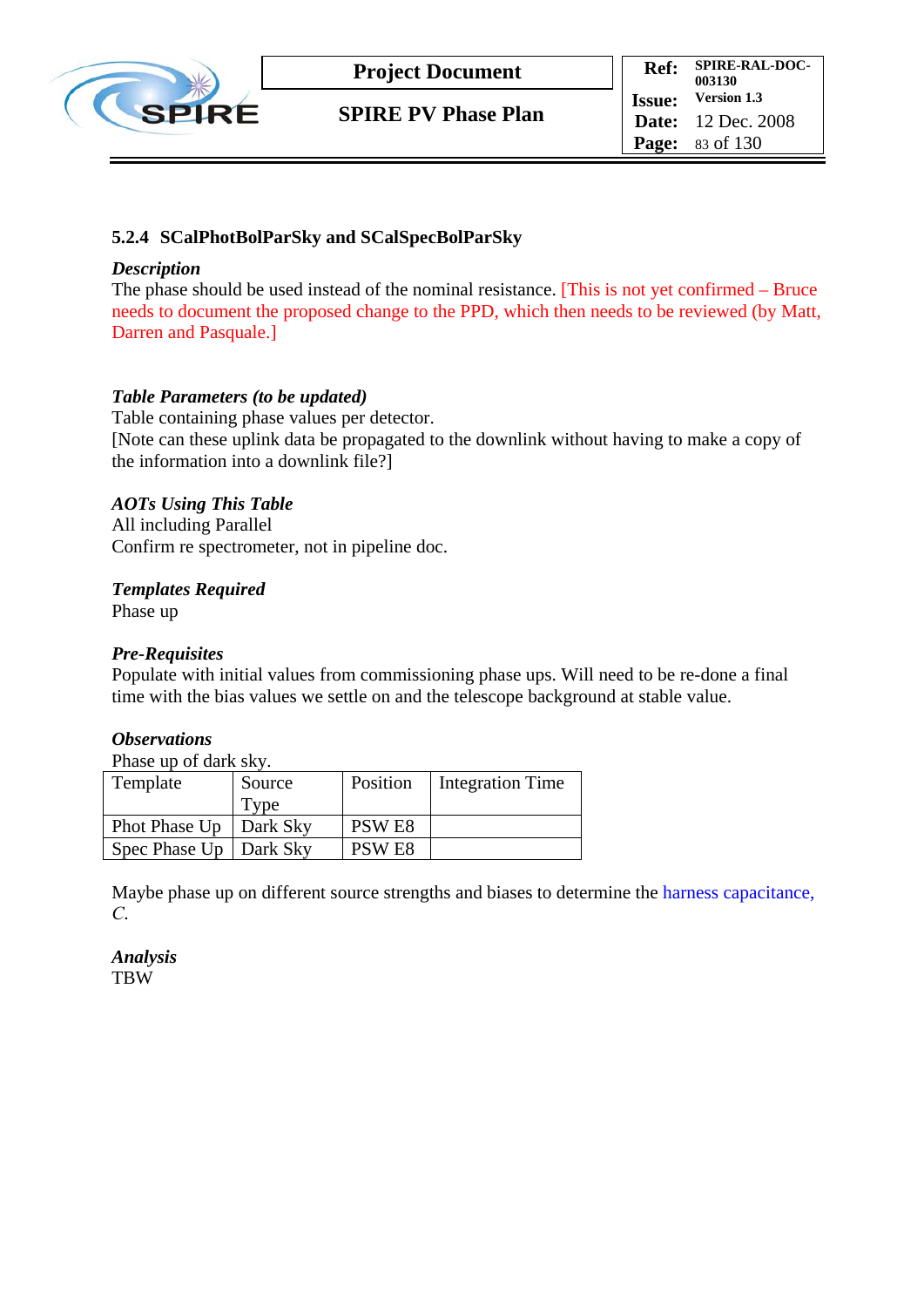

### **5.2.5 SCalPhotBsmPos and SCalSpecBsmPos**

#### *Description*

This table provides the calibration between BSM sensor signal in raw units (in chop and jiggle directions) and angular distance on the sky from its zero position (in spacecraft Y, Z coordinates).

#### *Table Parameters*

| chopSens    | Sensor signal in chop direction   |
|-------------|-----------------------------------|
| jiggSens    | Sensor signal in jiggle direction |
| yangle      | Angle in spacecraft Y direction   |
| yangleError | Error in Y angle                  |
| zangle      | Angle in spacecraft Z direction   |
| zangleError | Error in Z angle                  |

### *AOTs Using This Table*

Photometer Point Source Photometer Small Map Photometer Scan Map (to check rest position only) Photometer Parallel Mode (to check rest position only) Spectrometer Single Pointing (sparse [minimum power position], intermediate and full) Spectrometer Raster (sparse [minimum power position], intermediate and full)

#### *Templates Required*

This is established via FOV scanning with the BSM (BSM Angle Calibration).

#### *Pre-Requisites*

The effective chop and jiggle ranges will need to have been established. This will either be done in commissioning phase or the ground values will be adopted.

| Template            | Source Type         | Position          | Direction | Step Size | <b>Integration Tme</b> |
|---------------------|---------------------|-------------------|-----------|-----------|------------------------|
| <b>BSM FOV Scan</b> | Point Source        | PSW <sub>E8</sub> | Chop      | 0x100     | 10 <sub>s</sub>        |
| <b>BSM FOV Scan</b> | Point Source        | PSW <sub>E8</sub> | Jiggle    | 0x200     | 10 <sub>s</sub>        |
| <b>BSM FOV Scan</b> | Point Source        | PMW D6            | Jiggle    | 0x200     | 10 <sub>s</sub>        |
| <b>BSM FOV Scan</b> | Point Source        | PMW D7            | Jiggle    | 0x200     | 10 <sub>s</sub>        |
| <b>BSM FOV Scan</b> | <b>Point Source</b> | SSW <sub>D4</sub> | Chop      | 0x100     | 10 <sub>s</sub>        |
| <b>BSM FOV Scan</b> | Point Source        | SSW D4            | Jiggle    | 0x200     | 10 <sub>s</sub>        |

#### *Observations*

#### *Analysis*

The data produced by the template observations will be analysed in the following steps:

- 1. For Each Scan
- 2. For Each Pixel
	- a. Demodulate the data obtained at each BSM position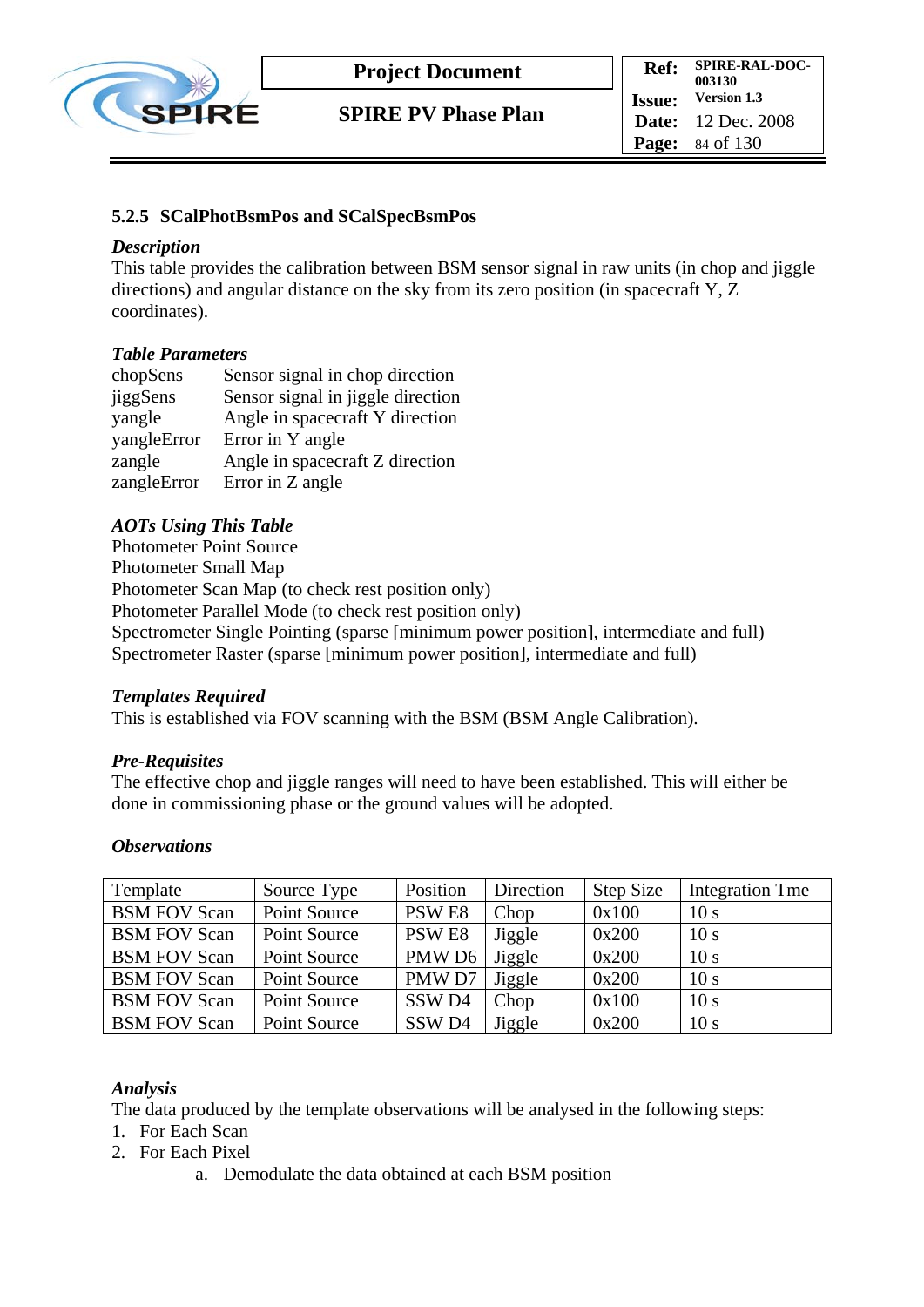

- **SPIRE PV Phase Plan**
- b. Plot demodulated signal vs BSM position
- c. Fit a Gaussian to find FWHM of beam in BSM position units and BSM position for centre of the beam
- 3. Plot beam centre positions vs pixel offset angle on the sky for all scans
- 4. Fit this plot to obtain Angle vs position calibration
- 5. Repeat using the BSM chop/jiggsenssig parameter instead of chop/jiggpos.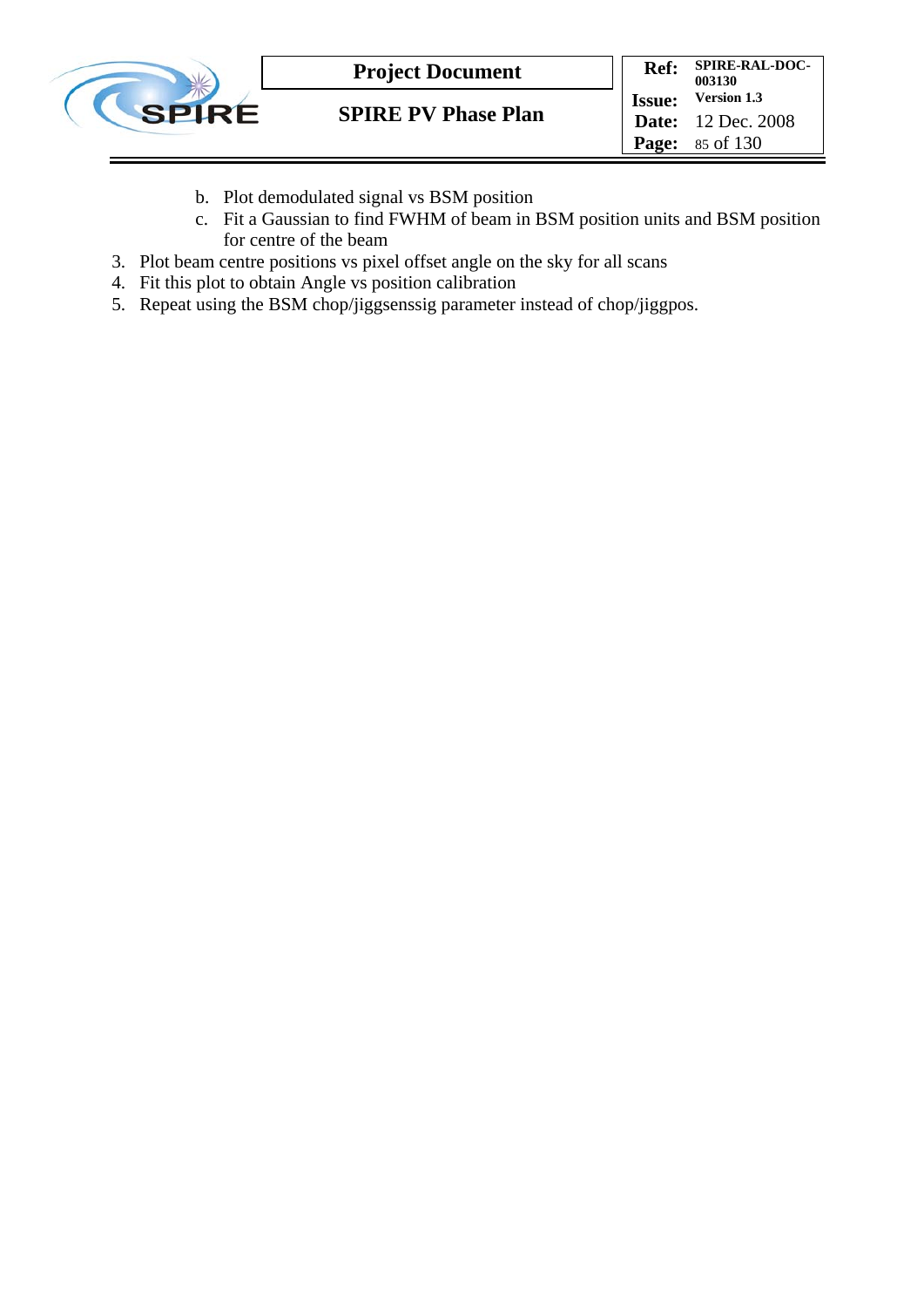

### **5.2.6 SCalPhotBsmOps and SCalSpecBsmOps**

#### *Description*

This file gives all the BSM positions required for each observing mode, (single pointing,-this one isn't used or implemented) photometer 7-point jiggle, photometer 64 point jiggle, spectrometer intermediate sampling (4 point jiggle), spectrometer full sampling (16 point jiggle). These are equivalent to the uplink files described in sections (7-point) 5.1.19, (64 point) 5.1.20, [(sparse) 5.1.21], (intermediate) 5.1.22, and (full) 5.1.23. Note that for Scan and Parallel the rest position is used.

### *Table Parameters*

| chopBeamId | Chop beam identifier                                            |
|------------|-----------------------------------------------------------------|
| jiggId     | Jiggle position identifier                                      |
| chopSens   | Sensor signal in chop direction                                 |
| chopLoTol  | Negative tolerance in the sensor signal in the chop direction   |
| chopHiTol  | Positive tolerance in the sensor signal in the chop direction   |
| jiggSens   | Sensor signal in jiggle direction                               |
| jiggLoTol  | Negative tolerance in the sensor signal in the jiggle direction |
| jiggHiTol  | Positive tolerance in the sensor signal in the jiggle direction |

*Templates* 

None

### *AOTs Using This Table*

Photometer Point Source Photometer Small Map Photometer Scan Map (to check rest position only) Photometer Parallel Mode (to check rest position only) Spectrometer Single Pointing (sparse (to check rest position?), intermediate and full) Spectrometer Raster (sparse (to check rest position?), intermediate and full)

### *Pre-Requisites*

Two main steps are required to establish this table, the first is the establishment of the BSM angle calibration and the other is the finalisation of the uplink tables which determine which positions are used. The only further step required here is an understanding of the relationship between commanded position and the position given by the sensor signal. Effectively the angle calibration has to be done for both the commanded position and for the sensor signal although the same observations can be used.

#### *Observations*

The observations described in section 5.2.5 (for the angle calibration) and in sections 5.1.19, 5.1.20, 5.1.21, 5.1.22, and 5.1.23 (for the AOT positions).

### *Analysis*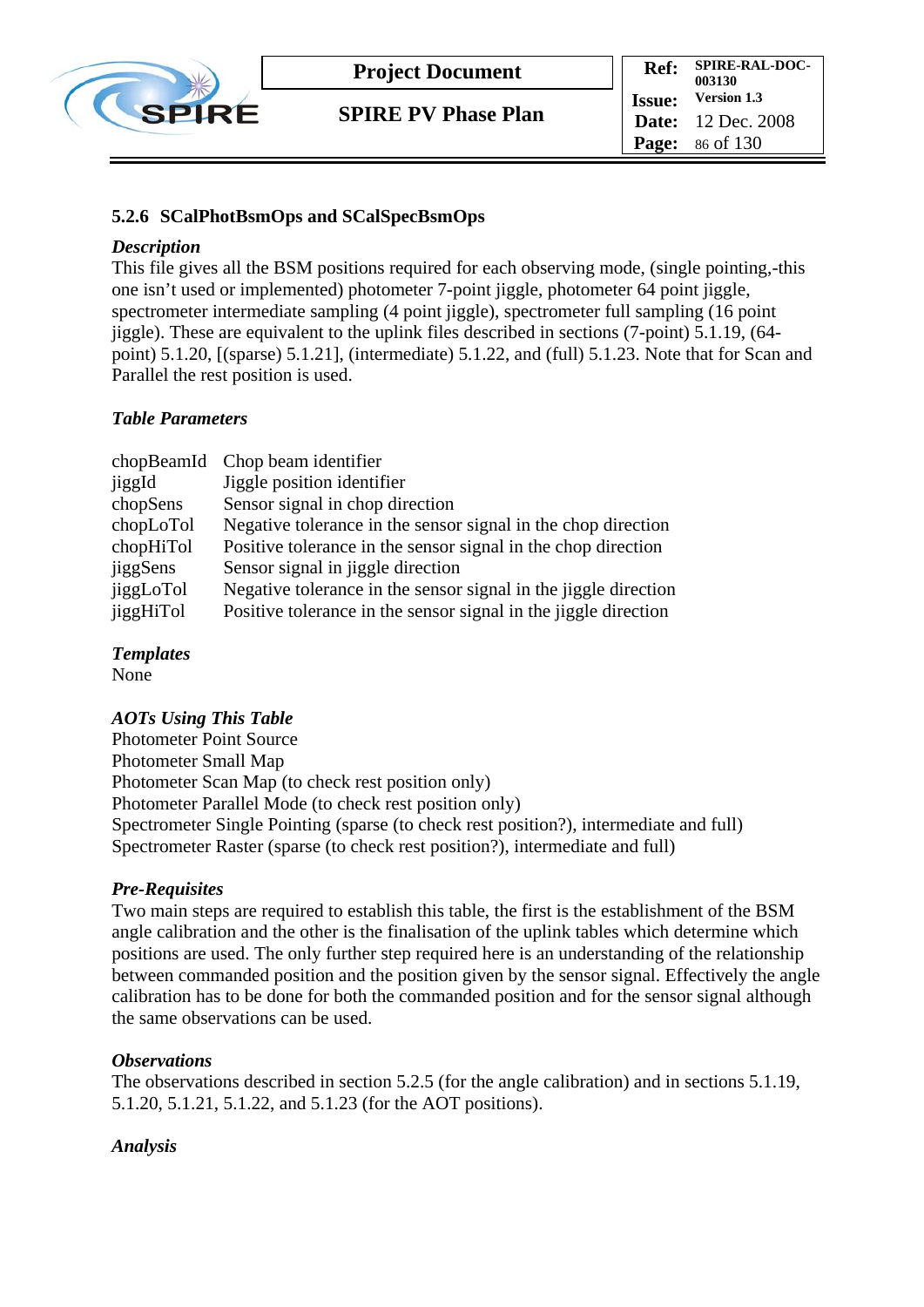

**Project Document**

**SPIRE PV Phase Plan**

**Ref: SPIRE-RAL-DOC-003130 Issue: Version 1.3 Date:** 12 Dec. 2008 **Page:** 87 of 130

The angular calibration is first established. For the 7-point jiggle, this is used to derive the BSM positions for the angular offsets tested for the AOT uplink tables. For the remainder of the AOTs the offset positions can be fed into the tables directly. Once the angular offset is established, the downlink table described here can then be populated with the equivalent angle in sensor signal (rather than commanded position as used for the uplink tables).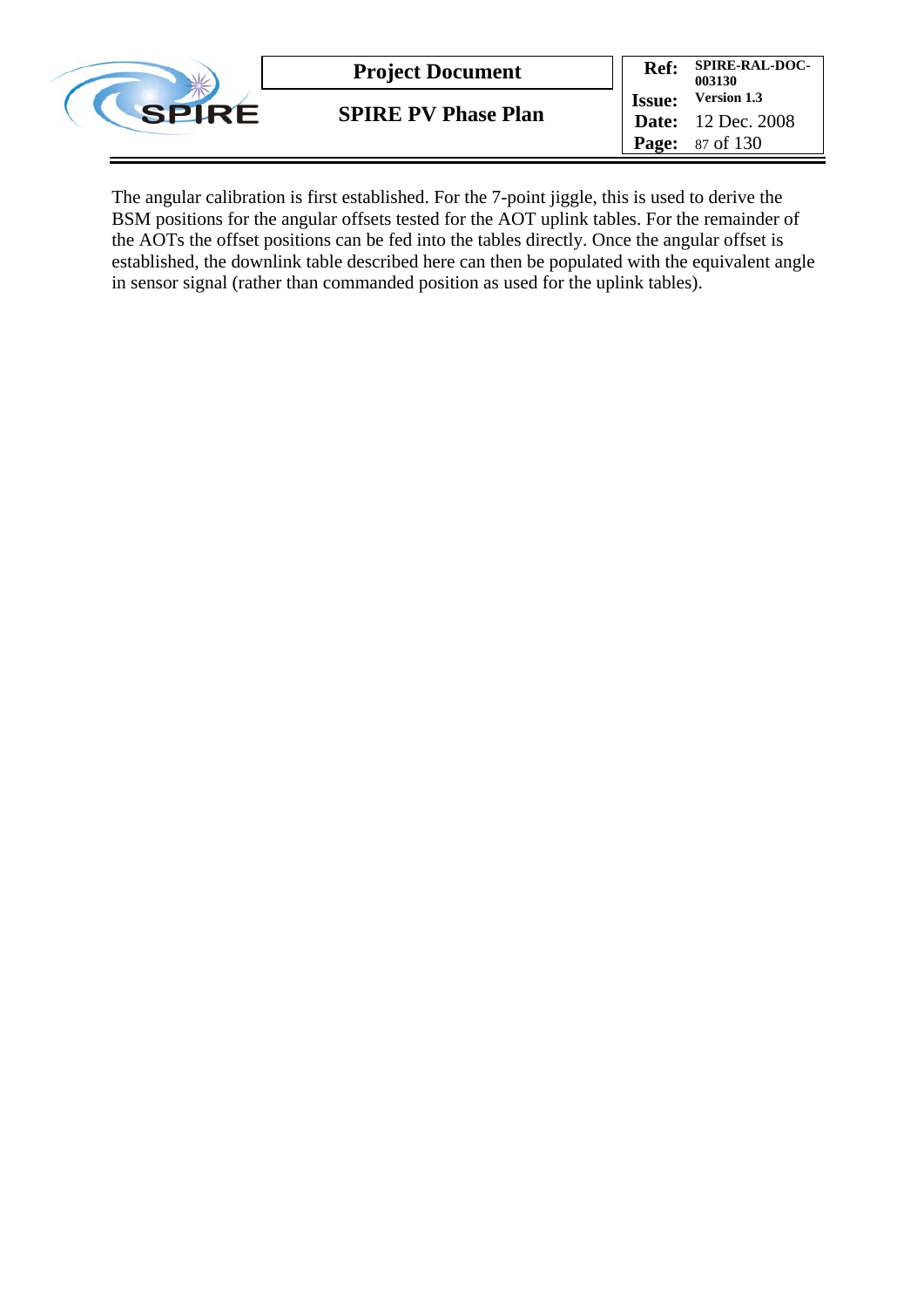

### **5.2.7 SCalPhotDetAngOff and SCalSpecDetAngOff**

#### *Description*

This table gives the angular offset of each pixel from the SPIRE boresight.

### *Table Parameters*

| pixelName   | Unique name for each optical pixel. For example pixel C5 on the PLW array<br>would be 'PLWC5'. |
|-------------|------------------------------------------------------------------------------------------------|
| zangle      | Angular offset of pixel from SPIRE boresight in instrument coordinates: Z                      |
|             | direction (arcseconds).                                                                        |
| zangleError | Error on pixel angular offset in Z direction (arcseconds).                                     |
| yangle      | Angular offset of pixel from SPIRE boresight in instrument coordinates: Y                      |
|             | direction (arcseconds).                                                                        |
| yangleError | Error on pixel angular offset in Y direction (arcseconds).                                     |

### *AOTs Using This Table*

All AOTs including Parallel

### *Templates Required*

### *UPDATE with info from pointing plan. See also the SIAM section.*

This is set up initially with the Focal Plane Geometry observations. It is TBD how to do this, one alternative is to scan the telescope across a point source and check the pointing when the source crosses a particular pixel compared with when the source crosses the boresight. [This is the baseline as I understand it.] Another alternative is to use the telescope to place a source where a pixel is expected to be then to do a cross raster with either the telescope or the BSM to locate the pixel centre. [Problematic because of the telescope pointing error.] For the photometer the BSM will be required to modulate the signal. For the spectrometer low resolution scans can be used.

The only update to this is via the telescope putting a point source on various pixels and noting the positions of maximum signal. This will only be done as a dedicated test for a few pixels but the normal surveys provide plenty of secondary data to confirm relative positions. [What about observations scanning along detector lines?].

PcalBsm test with lid on. Modelling of the cryocover by M. Ferlet has shown that for the photometer the PCAL signal is focused into a line along the jiggle axis, by moving the BSM the PCAL signal can be moved along the chop axis to give initial information of the pixels relative to each other.

*Pre-Requisites*  TBD

*Observations*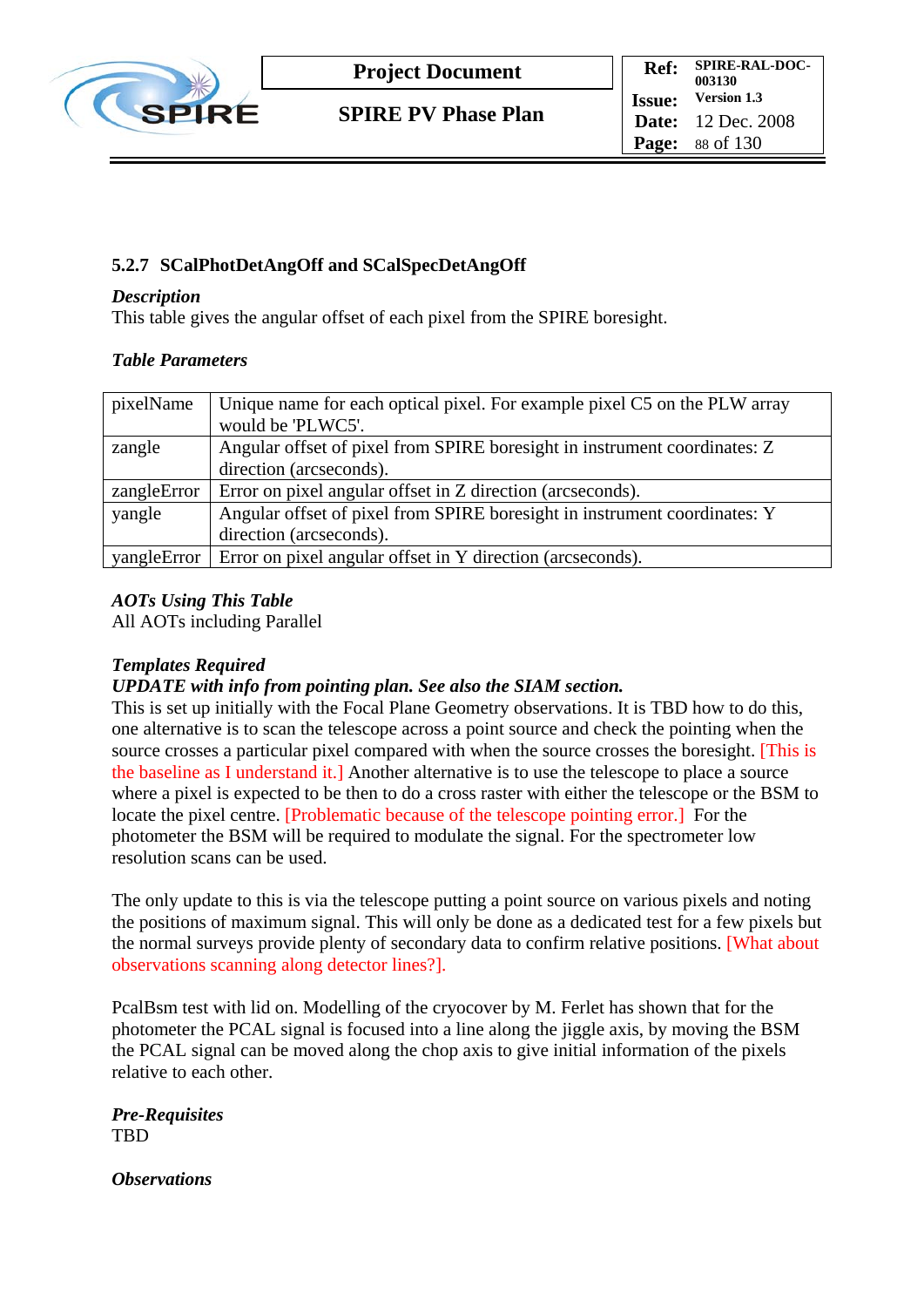

# TBD – See Templates

#### *Analysis*

The angular offset obtained for each pixel in chop and jiggle separately will be put into the file.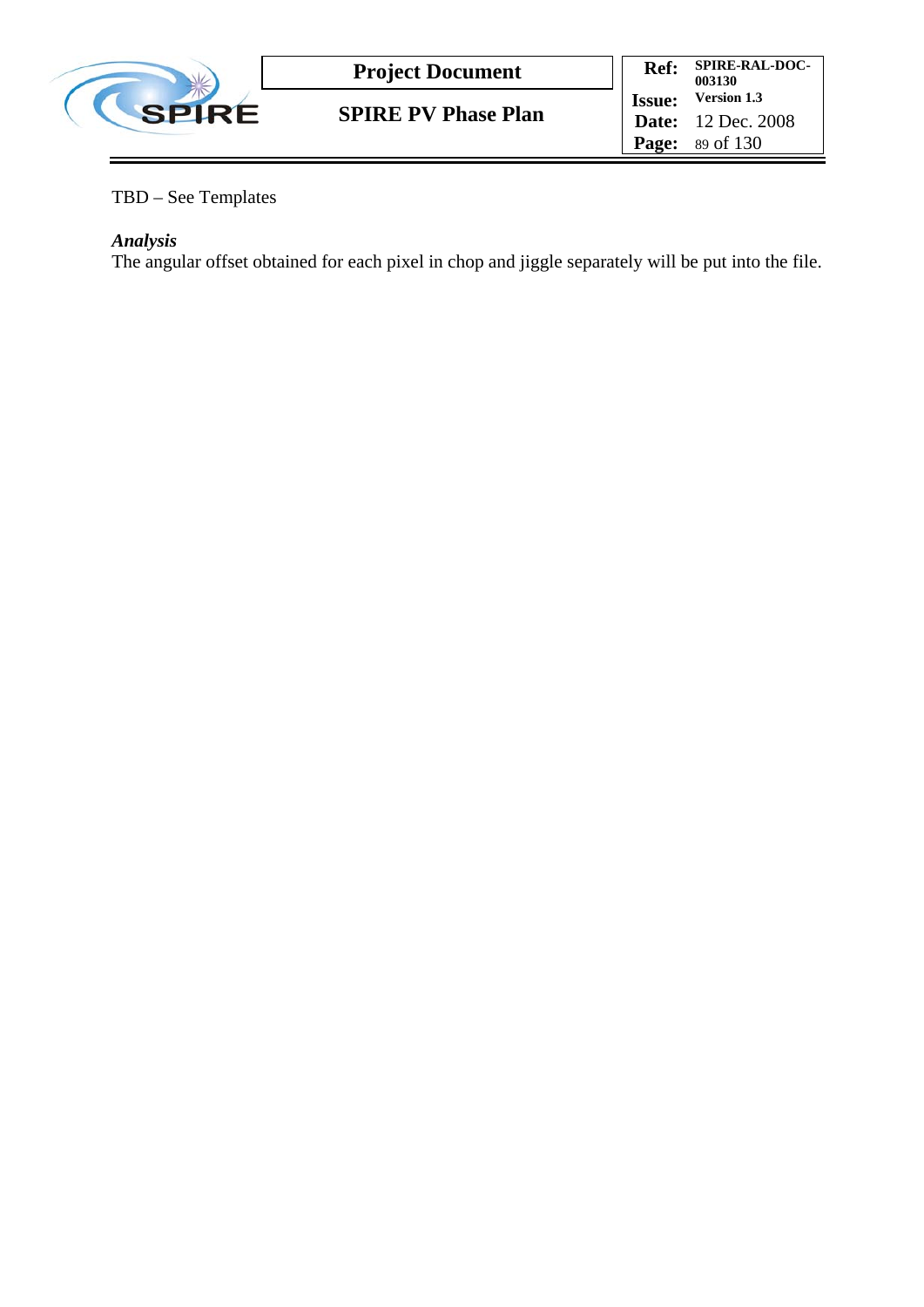

### **5.2.8 SCalPhotGlitch and SCalSpecGlitch**

#### *Description*

This file is not yet defined but if it is a calibration table it is intended to contain any parameters necessary for deglitching.

*Table Parameters*  TBD

*AOTs Using This Table*  All including Parallel

*Templates Required*  None.

*Pre-Requisites*  None

#### *Observations*

No specific observations are required (data from all observations can be used).

#### *Analysis*

TBD. Glitches seen in any SPIRE data will be used to work out the best parameters that allow the majority of glitches to be removed by the pipeline.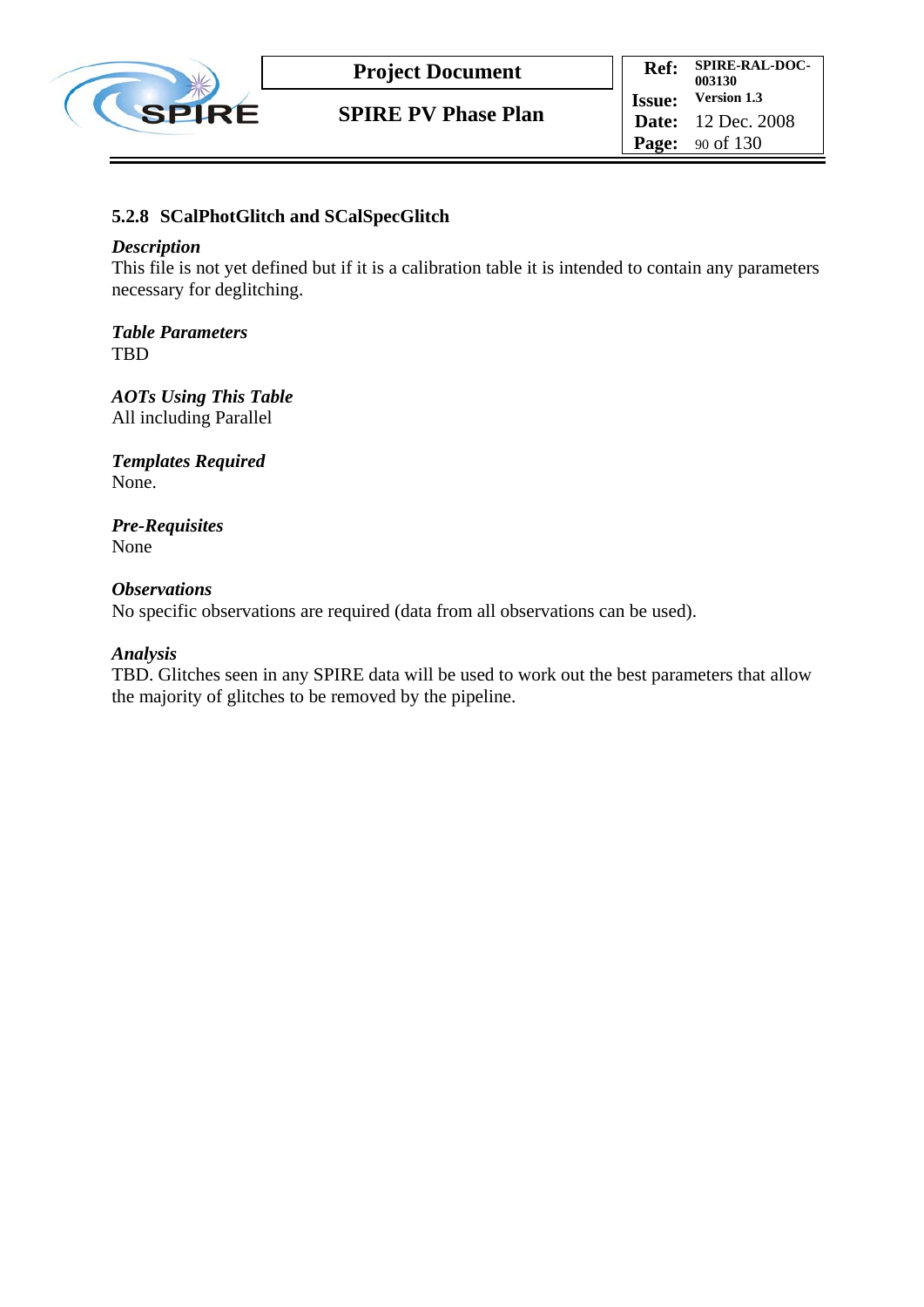

**Ref: SPIRE-RAL-DOC-003130 Issue: Version 1.3 Date:** 12 Dec. 2008 **Page:** 91 of 130

### **5.2.9 SCalPhotGlitchThreshOne**

#### *Description*

Note that even though this is not a calibration file (the deglitching parameters are inputs to the software) this is left for completeness as we will make sure that these parameters are updated according to in flight data.

*Table Parameters*  TBW

*AOTs Using This Table*  Photometer Point Source Photometer Small Map (not in scan(parallel) pipeline)

*Templates Required*  None

*Pre-Requisites*  None

*Observations*  No specific observations are required (data from all observations can be used).

*Analysis* TBW. See SCalPhotGlitch and SCalSpecGlitch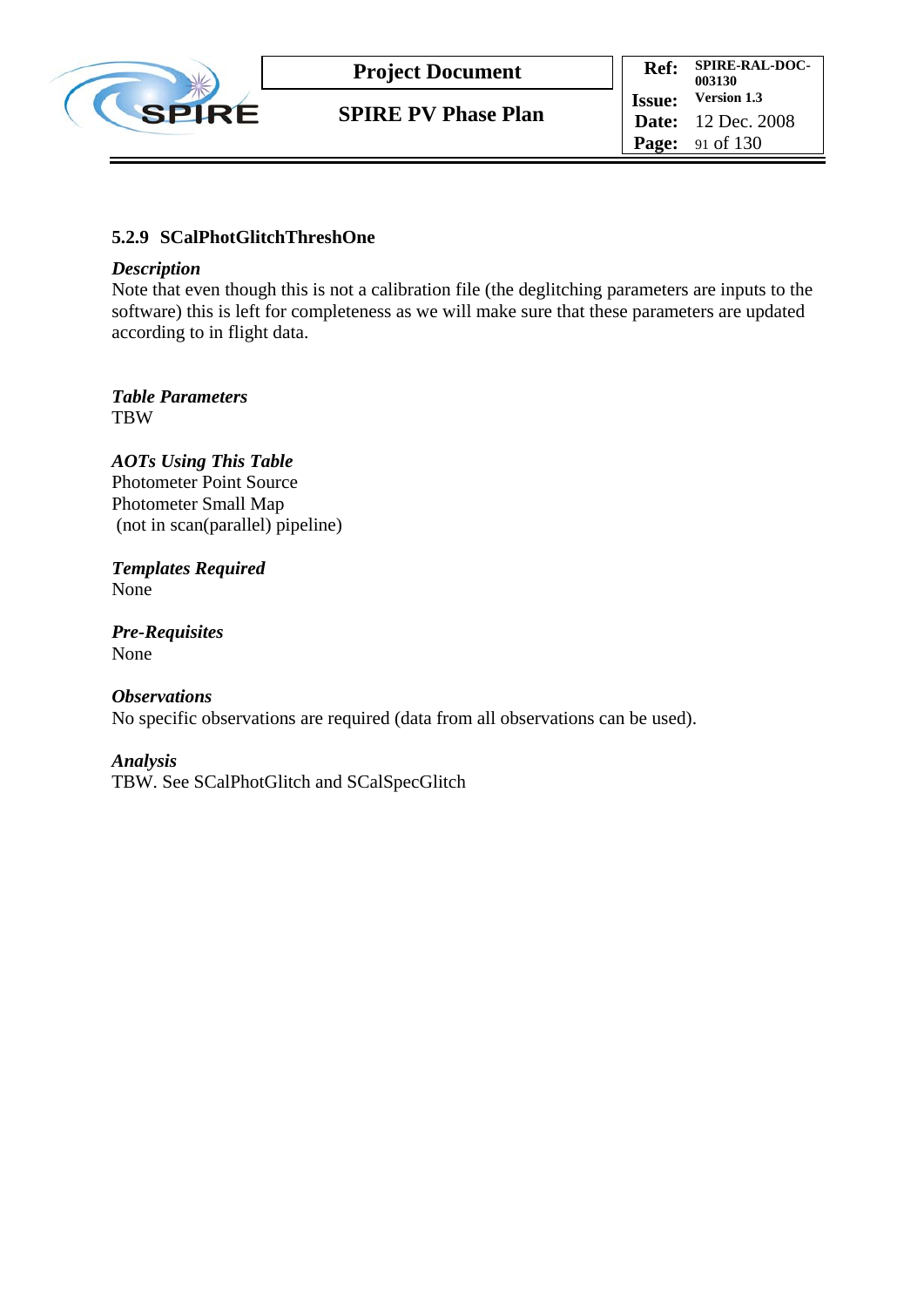

**Ref: SPIRE-RAL-DOC-003130 Issue: Version 1.3 Date:** 12 Dec. 2008 **Page:** 92 of 130

### **5.2.10 SCalPhotElecCross and SCalSpecElecCross**

#### *Description*

This file gives the electrical crosstalk matrix. It contains an *N*x*N* matrix for each array, where *N* is the number of detectors in the array. The diagonal elements should be unity, and for zero crosstalk correction the non-diagonal elements would be zero.

*Table Parameters*  See above description

*AOTs Using This Table*  All including Parallel

### *Templates Required*

None – The parameters to derive this table will be derived from glitch data.

*Pre-Requisites*  None

*Observations*  None

#### *Analysis*

For details see George's Procedure. From ground data and in flight, data will be sifted to find a set of glitches for each pixel. The response of all other pixels to those glitches will be determined and recorded in the calibration file. The final matrix should be re-derived at the end of the mission when we have as full picture as possible.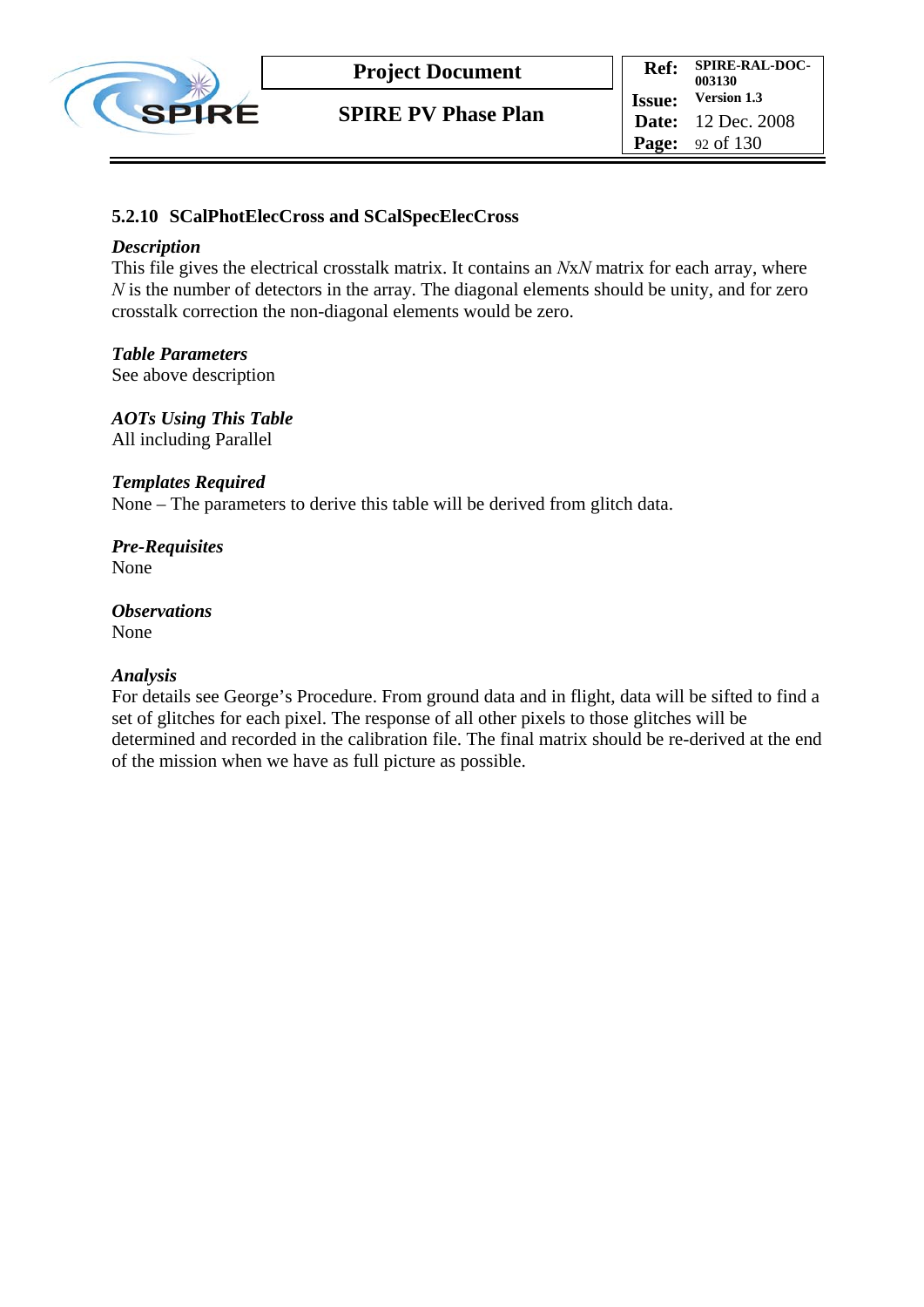

### **5.2.11 SCalPhotFluxConv**

#### *Description*

This file applies a conversion between the volts out of the detector and astronomical units for the photometer. The non-linearity correction is included in this calibration. The product contains the coefficients of the conversion and the reference voltage measured on blank sky. The units adopted are Janskys and a power law spectrum is assumed. There needs to be information for both bias settings (to be implemented in calibration product).

#### *Templates Required*

The standard Point Source AOT will be used.\*\*\*

#### *Pre-Requisites*

The AOT does not need to have been fully commissioned but as a minimum the BSM calibration needs to have been established and the 7-Point Jiggle uplink table updated.

| Observations –Source names to be replaced with Jy/Power requirements so that the plan is |  |
|------------------------------------------------------------------------------------------|--|
| <i>independent of launch date (which sources are available)</i>                          |  |

| Template     | Source Type             |
|--------------|-------------------------|
| Point Source | Uranus                  |
| Point Source | Neptune                 |
| Point Source | Ceres or equivalent     |
| Point Source | Vesta or equivalent     |
| Point Source | Juno or equivalent      |
| Point Source | Arcturus or equivalent  |
| Point Source | Aldebaran or equivalent |

#### Add Mars and Jupiter and load curves.

Need steep and flat spectrum sources to act as a crude check on colour correction.

Flux calibration (Section 5.2.11 approx p.80): Establishment of the K-parameters will have set the flux density scale, so the uncertainty will be easily determined by the noise level. This is detailed in a note by George that will be released in a week or two.

#### *Analysis*

The detector outputs will be compared with the modelled signals, and the K-parameters derived as described in the PPD. [In addition we need a selection of bright sources to be pointed at (telescope pointing fixed and BSM stationary) and PCAL flashes implemented. Is this included in the plan?]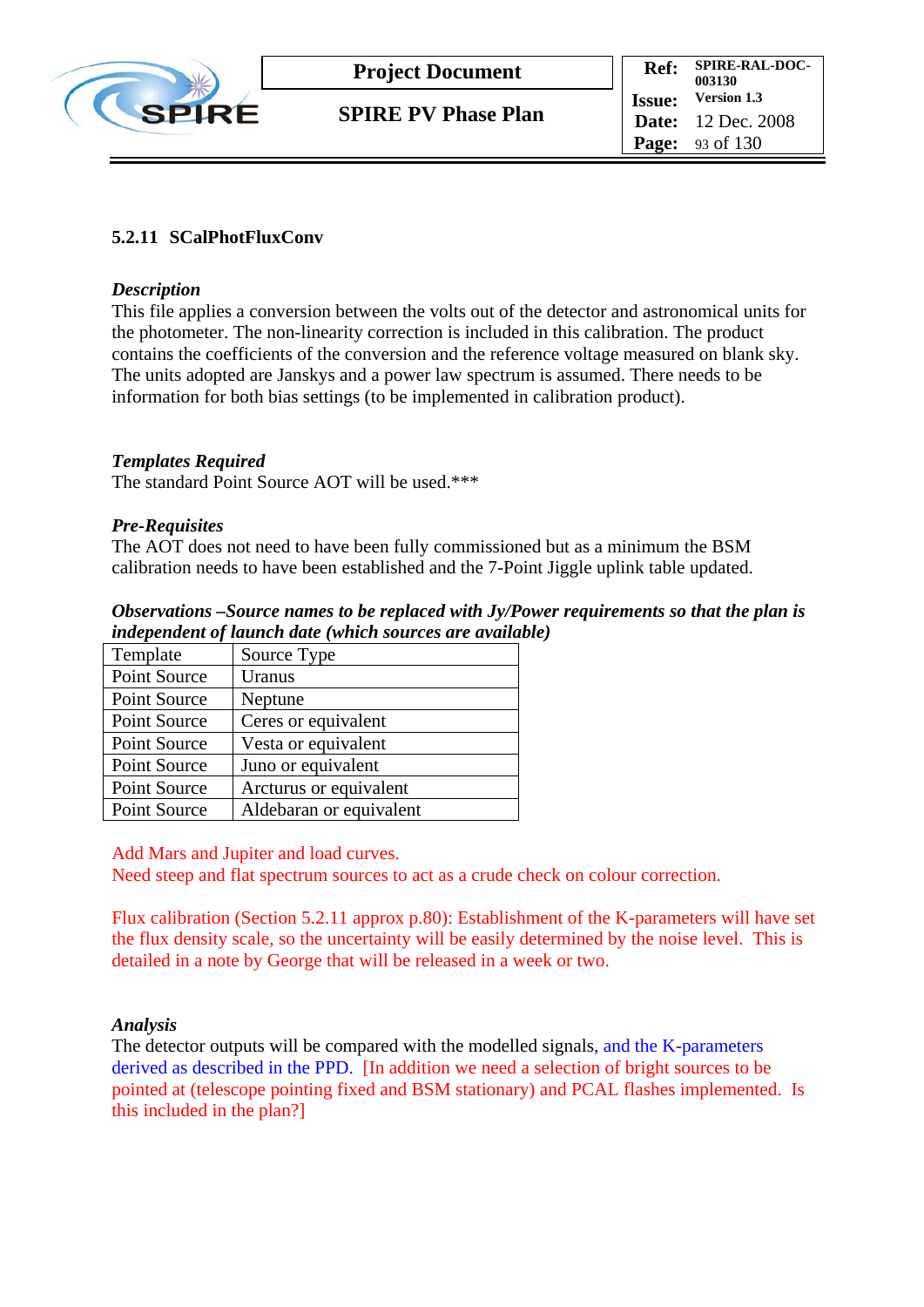

### **5.2.12 SCalPhotTempDriftCorr and SCalSpecTempDriftCorr**

#### *Description*

This is used to subtract low frequency noise caused by variations of the detector array bath temperature.

### *Table Parameters*

This file provides for each bias, the nominal detector array thermistor signal  $V_{\text{TO}}$  for all 6 thermistors (for high voltage use the dark pixels instead) and the parameters of the correction formula.

For each of the two bias settings, there should be two sets of tables, one for T1 and the other for T2. Altogether, there shall be four sets of tables (2 bias  $\times$  2 Ts).

(i) One table per array, one row per detector with fitting coefficients

(ii) column 1: Detector number

(iii) column 2: Polynomial Constant for Thermistor 1 (aT1)

(iv) column 3: Polynomial linear multiplier for Thermistor 1 (bT1)

(v) column 4: Integral base voltage for Thermistor 1 (v0T1)

(vi) column 5: Polynomial Constant for Thermistor 2 (aT2)

(vii) column 6: Polynomial linear multiplier for Thermistor 2 (bT2)

(viii) column 4: Integral base voltage for Thermistor 2 (v0T2)

*AOTs Using This Table*  All AOTs including Parallel

*Templates Required*  None (TBC)

*Pre-Requisites*  TBW

*Observations* 

*These data depend on the flux calibration observations. The observations for this temp drift will be performed when the flux cal ones are. These observations will however first be done early in PV to check that the data coming from them are all that is needed to get the results for the calibration file.* 

Ideally there should be 2 or 3 campaigns to reduce the error and have some redundancy. There should be a few campaigns with nominal detector settings and a few with strong source settings. Any tests with the PTC on would just be for comparison. The actual data that will be used to generate the temperature drift calibration will be those around the time when the flux calibration observations are generated, therefore is it best to do those observations first for nominal settings and then for bright (rather than interspersing them).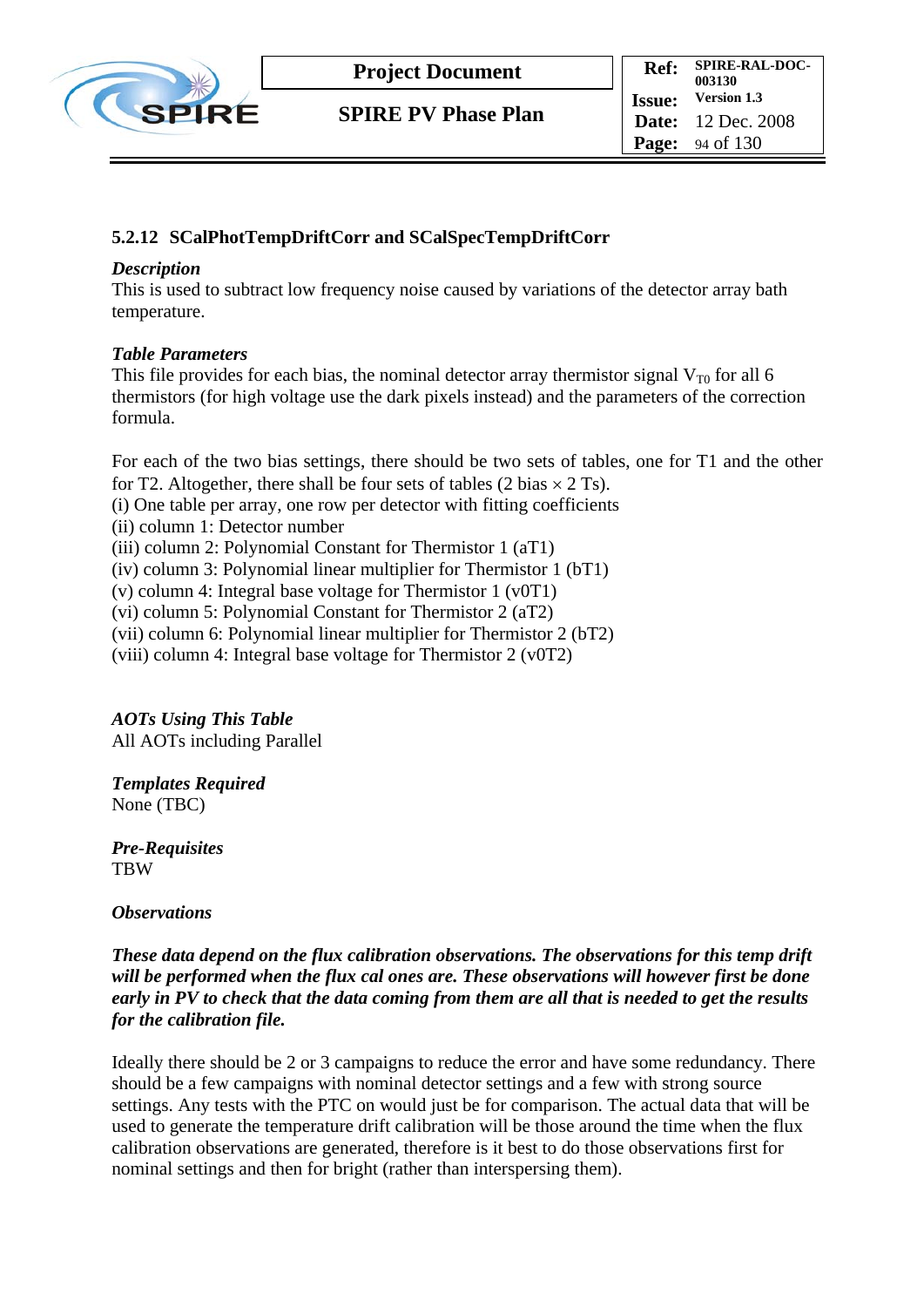

Each campaign will cover a given cooler recycle period ( $\sim$  48 hours) and contain two different types of observations:

1. Nominal calibration observations. This shall be a chain of  $\sim$ 20 short observations ( $\sim$ a few minutes) of the same optical load (e.g. pointing to a given dark sky background position near the ecliptic pole (?) for constant availability). These observations shall provide a sparse sampling of long term variation of the bath temperature, optimize the chance of capturing a large enough temperature range for the calibration of the detector/thermistor correlations. There is no strict requirement for the uniformity of the observations, as long as they are spread over the whole time span of 48 hours between two cooler recycles and not clustered together in a few hours period.

Do these observations with the PTC off, if we use PTC for scan maps we should check that it really does leave us stable otherwise we have to use this module still.

2. A 0.5 hour observation towards the end of the cooler recycling just before the temperature becomes stable. The array temperature will decline by  $\sim$  30 mK ( $\sim$ 10%) during this time. This will complement the above nominal observations carried out at relatively stable bath temperature, in case the temperature range is too small during the time when the nominal observations are carried out. This observation determines the slope of the temperature drift correction.

| l Template                                                 | Source Type |
|------------------------------------------------------------|-------------|
| Thermal Stability ?? (PTC off) is the duration a variable? | Dark Sky    |

### *Analysis*

The module and calibrations shall be tested using other data sets, for example those of calibration observations for noise characterizations.

[Has this been reviewed by Kevin? Yes, Kevin provided this information]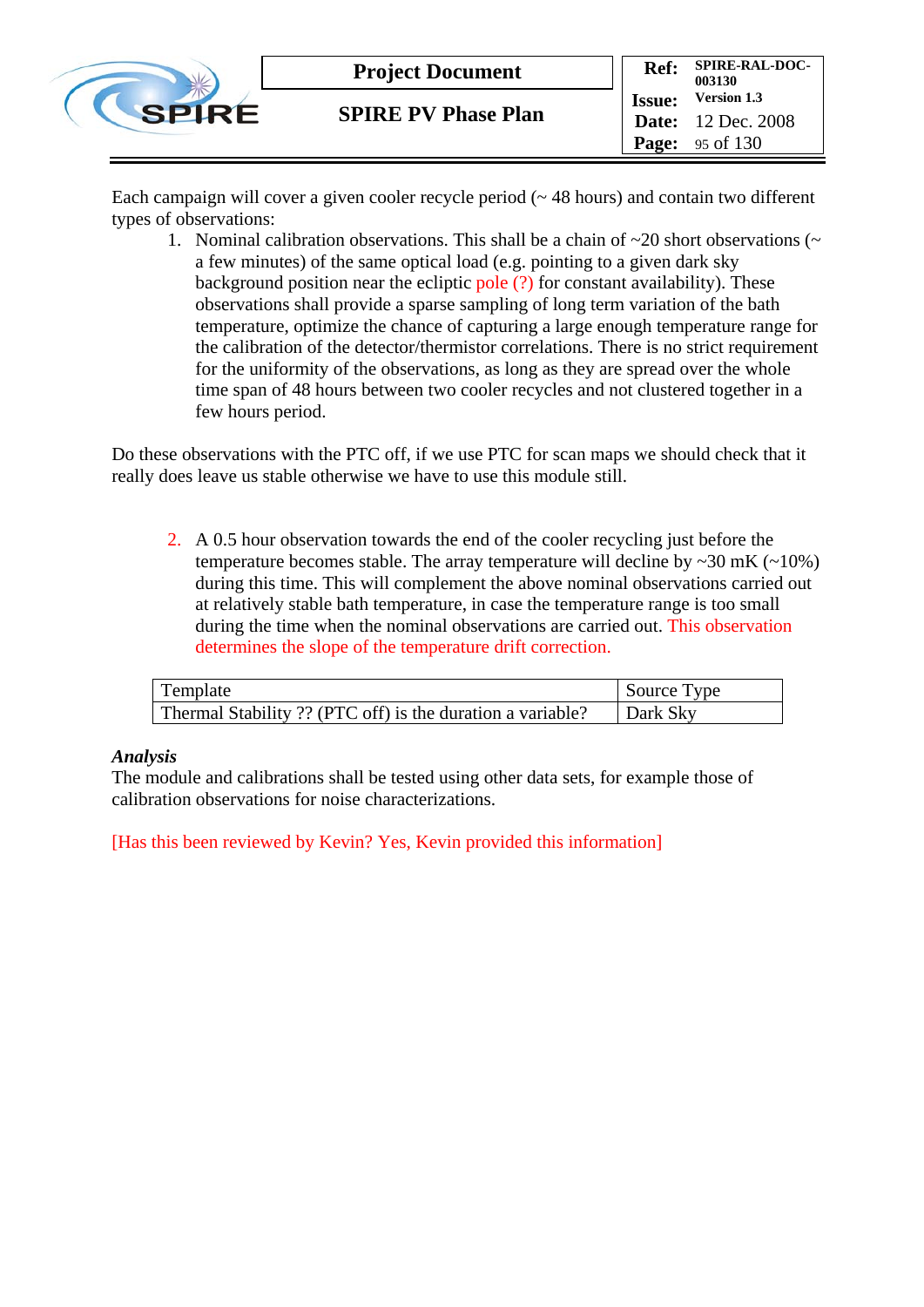

### **5.2.13 SCalPhotChanTimeConst and SCalSpecChanTimeConst**

#### *Description*

This file contains the detector time constants.

#### *Table Parameters*  **For photometer**

- 3 x *N* table for each array
	- o Column 1 :  $\tau_{1-i}$ 
		- Units: ms
		- Format: rational number specified to four significant figures
	- o Column 2 :  $\tau_{2-i}$ 
		- Units: ms
		- Format: rational number specified to four significant figures
	- o Column 3 : *a*<sup>i</sup>
		- **Units:** dimensionless
		- Range:  $0 1$
		- Format: rational number specified to four significant figures

### *AOTs Using This Table*

Phot Large map and Parallel

#### *Templates Required*

The Photometer Scan map AOT will be used in Expert Mode as we require different sky scan speed. The Spectrometer Sparse Map AOT will also be used in Expert Mode at different mechanism scan speeds.

#### *Pre-Requisites*

None

#### *Observations*

| Template                   | Source Type                   | Resolution | Scan Speed   |
|----------------------------|-------------------------------|------------|--------------|
| Photometer Scan Map        | Point Source or Field with a  | N/A        | 60''/s       |
|                            | number of point sources       |            |              |
| Photometer Scan Map        | Point Source or Field with a  | N/A        | 45''/s       |
|                            | number of point sources       |            |              |
| Photometer Scan Map        | Point Source or Field with a  | N/A        | 30''/s       |
|                            | number of point sources       |            |              |
| <b>Spectrometer Sparse</b> | <b>Continuum Point Source</b> | High       | $0.125$ mm/s |
| Map                        |                               |            |              |
| <b>Spectrometer Sparse</b> | <b>Continuum Point Source</b> | High       | $0.7$ mm/s   |
| Map                        |                               |            |              |
| <b>Spectrometer Sparse</b> | <b>Continuum Point Source</b> | High       | $0.5$ mm/s   |
| Map                        |                               |            |              |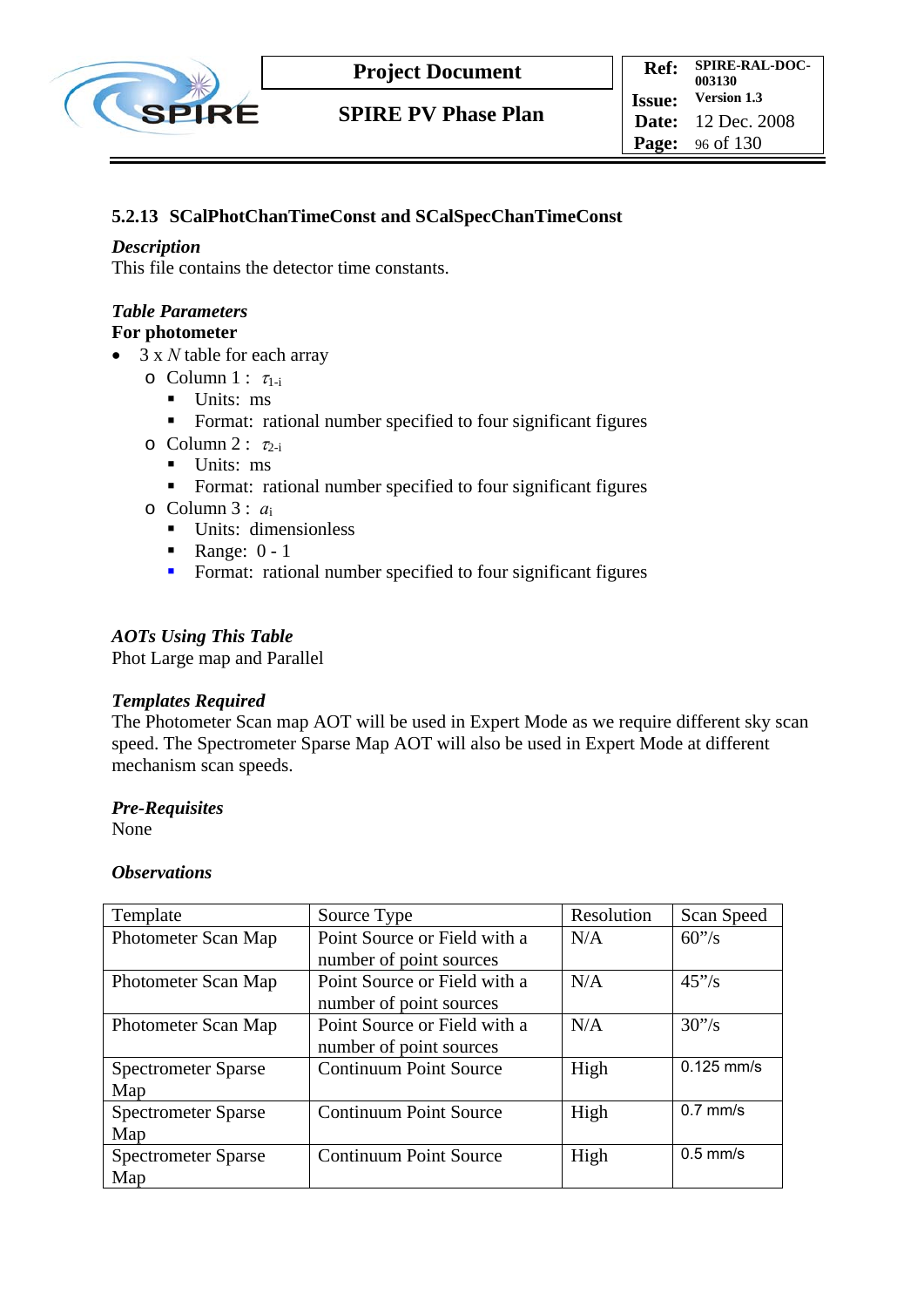

| <b>Spectrometer Sparse</b> | <b>Continuum Point Source</b> | H <sub>1</sub> gh | $0.25$ mm/s |
|----------------------------|-------------------------------|-------------------|-------------|
| Map                        |                               |                   |             |

#### *Analysis*

See note by Andreas and Markos.

[The nominal time constants  $(\tau_1)$  are already known. Determining or putting limits on the slow component time constants  $(\tau_2)$  requires fast scanning (maybe faster than 60"/s) across a point source for each detector – need to scan along detector lines to visit each detector (so maybe use expert test rather than the AOT).]

This is tied up with the beam profiles.

The spectrometer is expected to not be sensitive to a slow component in the case of the FTS. Measurements will be performed to check and confirm this.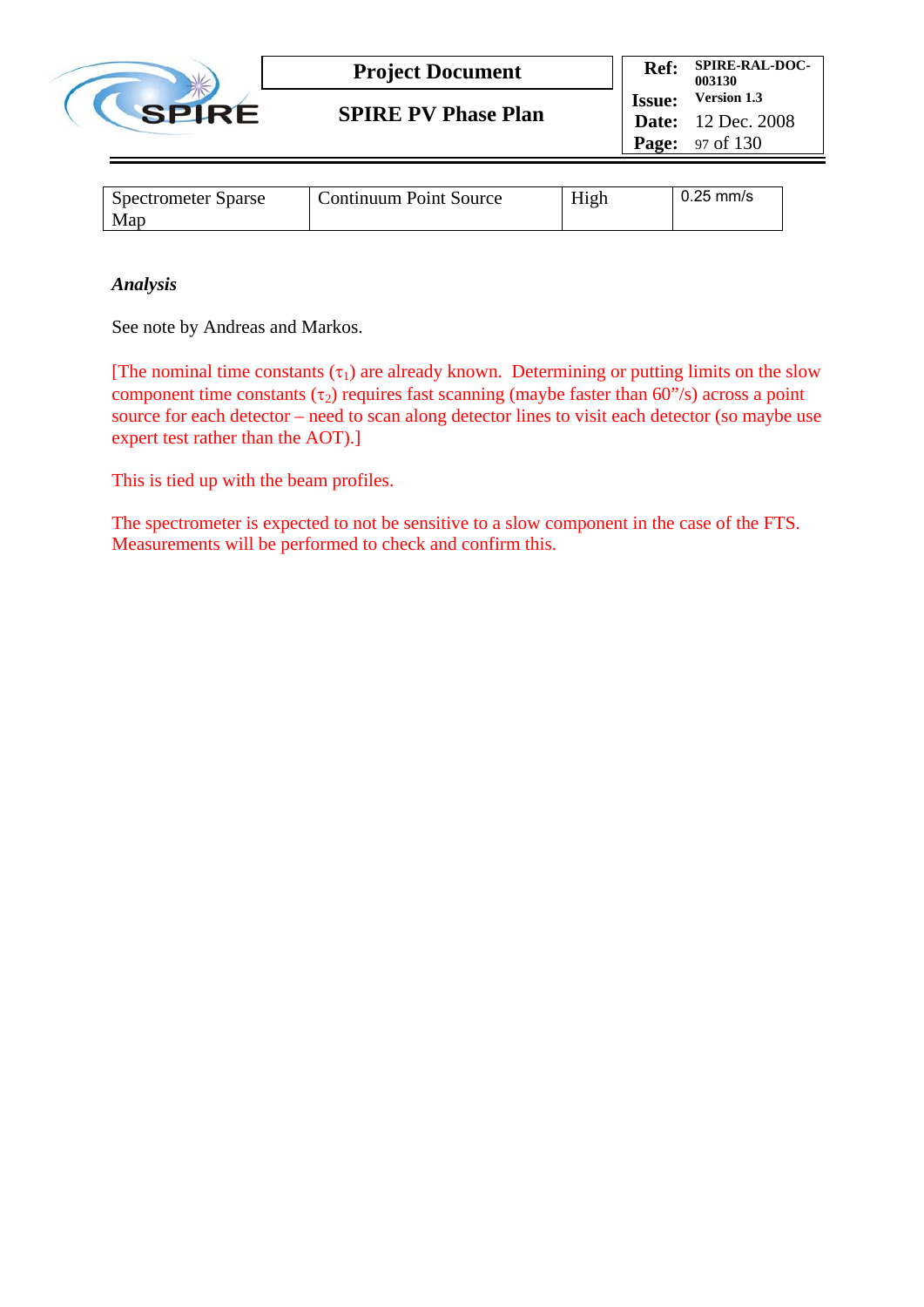

### **5.2.14 SCalPhotOptCross and SCalSpecOptCross**

#### *Description*

This file gives the optical crosstalk matrix. It contains an *N*x*N* matrix for each array, where *N* is the number of detectors in the array. The diagonal elements should be unity, and for zero crosstalk correction the non-diagonal elements would be zero.

*Table Parameters*  TBD

*AOTs Using This Table* 

All including Parallel

#### *Templates Required*

Expert Point Source AOT – To determine the optical cross talk for each pixel we need to put a very bright (well centred, point) source on that pixel and look at the reaction of all other pixels. This is slightly complicated by the need for a modulated signal, hence we are actually putting the signal on two pixels. To measure this in PV Phase we will setup an expert AOT which just does simple chopping between two pixels without jiggling. Because of chopping the difference in the background limits the level to which the cross talk can be detected.

Or without chopping modulate the signal by scanning and make a measurement by scanning a strong point source along the array lines. Do a Jiggle map to define strut diffraction features. Optical cross talk might depend on BSM position.

#### *Pre-Requisites*

TBD – To some extent chopping will need to have been setup, for these purposes we will need to be able to place the BSM on particular pixels, therefore the FOV scanning will need to have been done. As we are only looking for relative signals, it may not be necessary for the BSM to be finely tuned.

#### *Observations*

TBD Use the flux calibration measurements

#### *Analysis*

We need to look for demodulated signals on each pixel, the amplitude and 'sign' of the signal on any other pixel will then show the crosstalk. This is tricky because there will be sources in the background.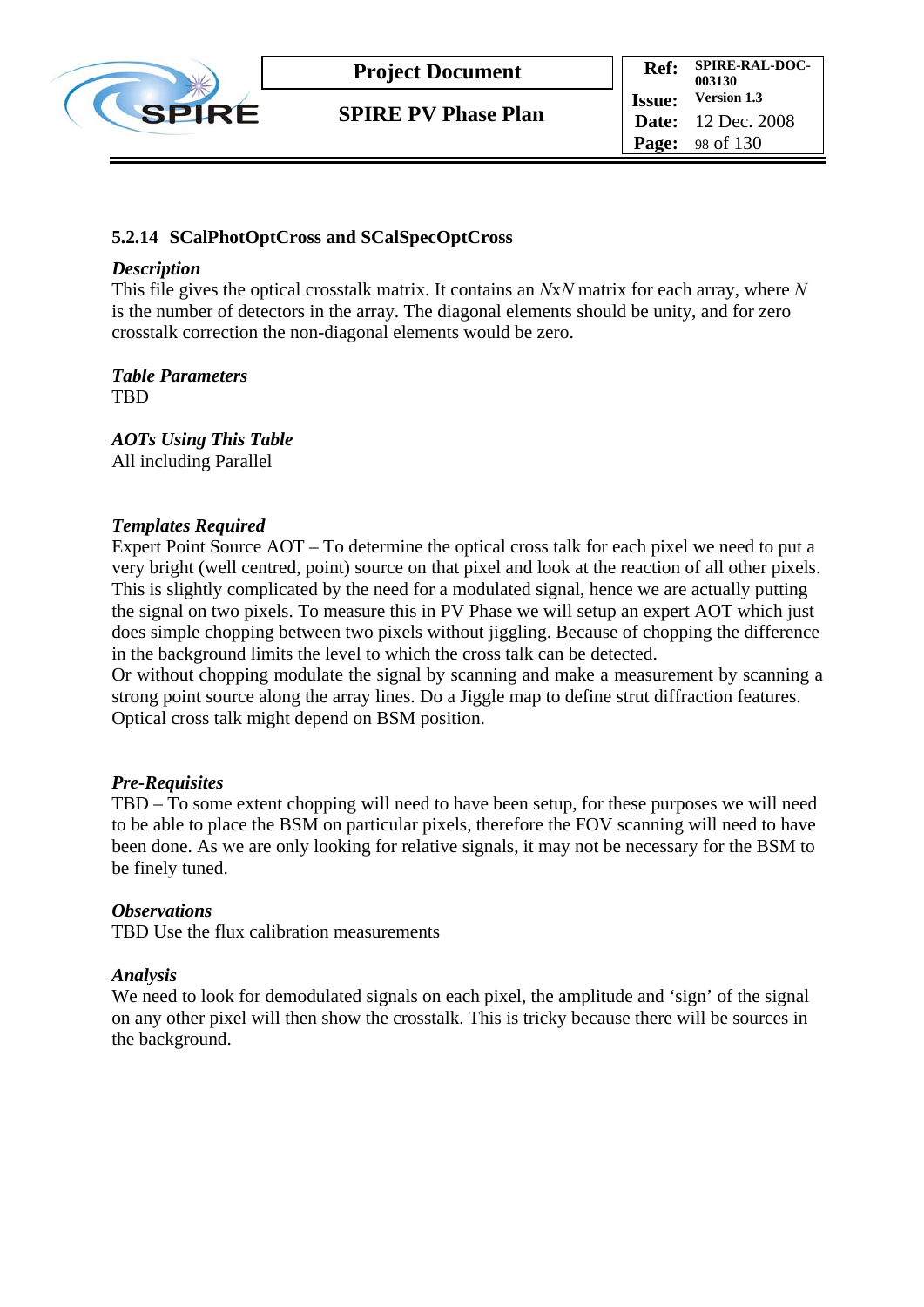

#### **5.2.15 SCalPhotChanNoise**

#### *Description*

This product contains the noise power spectrum for each detector channel, to be used in the map making stage of the pipeline. There is one table dataset for each array. There will be several editions of this product for different detector bias frequency and amplitude settings.

### *Table Parameters*

One table per array containing columns: frequency in Hz, and then one column per detector containing the noise spectrum for each.

*AOTs Using This Table*  Scan map and Parallel. TBC

*Templates Required*  None TBC

*Pre-Requisites*  TBW

#### *Observations*

Noise measurements. TBW. Phot Thermal Stability give 1/f knee and average noise\*\*\*\*

*Analysis* TBW

[Need to consult with Pierre and Darren.]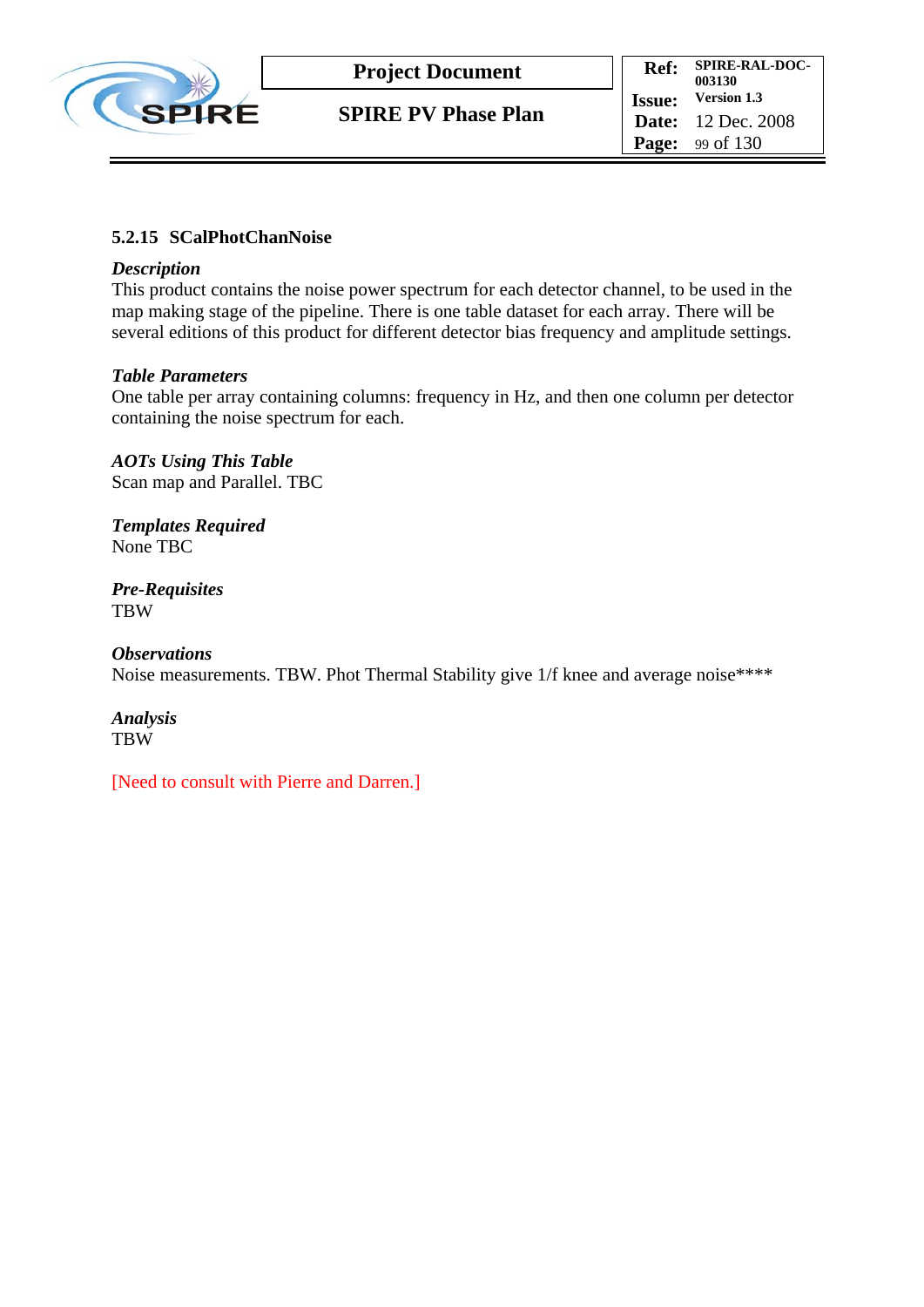

### **5.2.16 SCalPhotGlitchThreshTwo and SCalSpecGlitchThreshTwo**

### *Description*

Note that even though this is not a calibration file (the deglitching parameters are inputs to the software) this is left for completeness as we will make sure that these parameters are updated according to in flight data.

### *Table Parameters*

None, software parameters to be listed here.

*AOTs Using This Table*  All but not Parallel or scan TBC

*Templates Required*  None

*Pre-Requisites*  None

*Observations*  No specific observations needed

*Analysis*  **TBW.** Glitches from all SPIRE data will be used.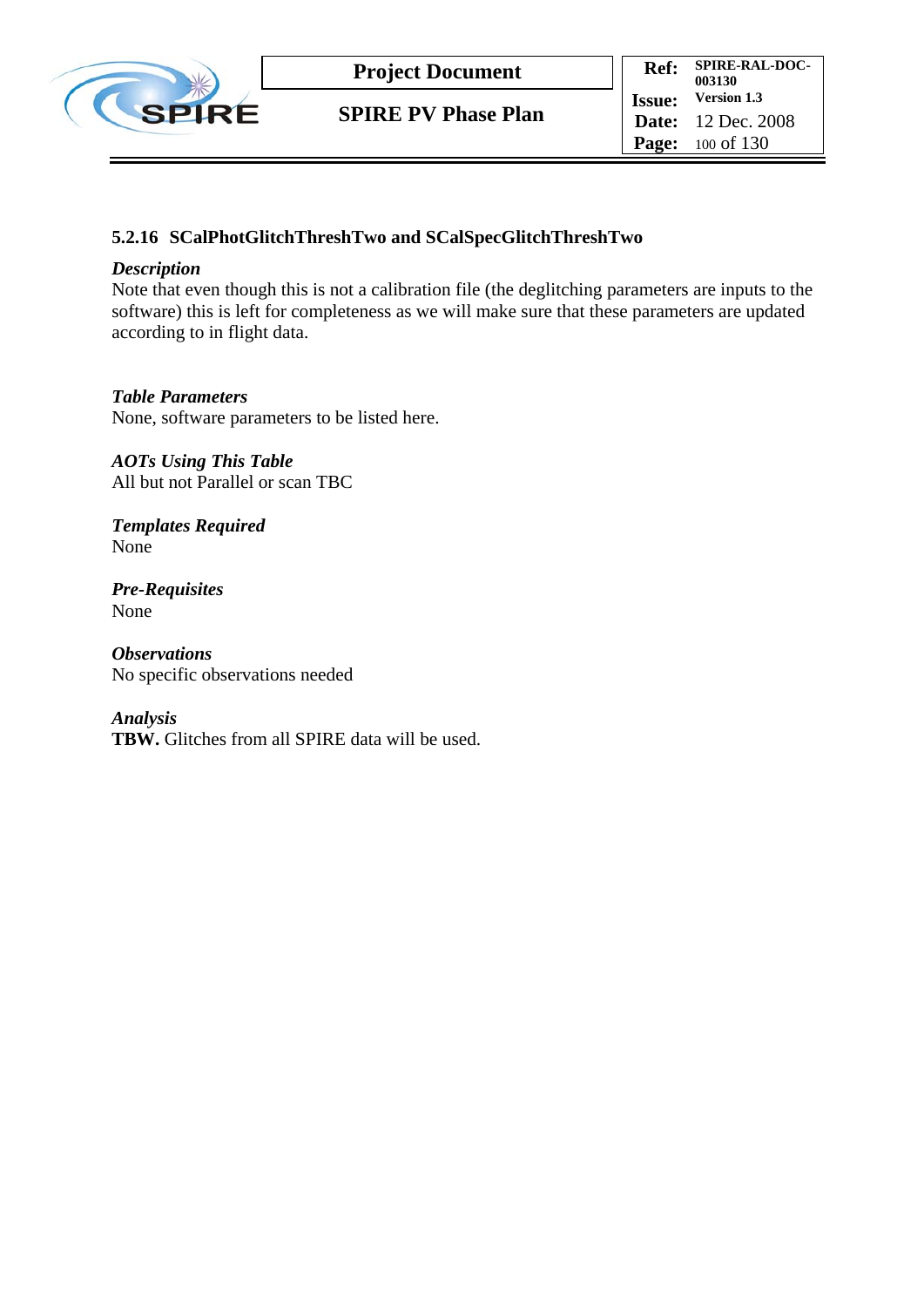

### **5.2.17 SCalPhotBeamProf**

#### *Description*

This file will contain the beam profiles of the photometer pixels. The file definition is not yet finalised but it is likely that we will adopt one beam profile per photometer array which is applicable to all pixels on the array. This should be stored as a 2-D beam profiles in the spacecraft Y and Z directions.

(i) Pre-launch 2-D beam maps for about 20% of photometer pixels. Beams will be measured in flight. Pre-flight we will use modelling for a broadband source with a  $v^2$  source spectrum In flight, beams will be down to at least 20 dB (ii) Sampling grid 2" (iii) Side:  $4 \times$  FWHM =  $4 \times (18, 25, 36)^{\prime\prime} = (72,100,144)^{\prime\prime}$ (iv) N x N grid size =  $362, 502, 722$ 

*Table Parameters*  TBD

#### *AOTs Using This Table*

This file is not currently part of SPG as the mapping algorithms adopted do not require it. However it is required for astronomers who are analysing sources with complex structures and who may wish to use their own mapping algorithms. It is also required for the 7-point flux density and position fitting, and for conversion of flux density to surface brightness. Any significant deviations from the expected values will influence choice of parameters for 7-point and 64-point jiggle.]

#### *Templates Required*

Detailed beam profiles will be obtained by doing 64 point jiggle maps with isolated point sources. Therefore the standard small map AOT is all that is required (Static Beam Profile). This hexagonal pattern can be difficult to analyse – consider square pattern.

[We should also measure beam profiles using bright sources in scan-map mode.]

#### *Pre-Requisites*

The positions of the pixels are known and the SPIRE apertures have been commissioned. The 64 point jiggle map AOT is commissioned.

#### *Observations*

For these observations we require the telescope to place the point source on the pixel specified as the BSM does not have the range to offset to each pixel.

| Template     | Source Type         | Source            |
|--------------|---------------------|-------------------|
|              |                     | Position          |
| Small Map    | Point Source        | <b>PSWE8</b>      |
| Point Source | <b>Point Source</b> | PSW <sub>E6</sub> |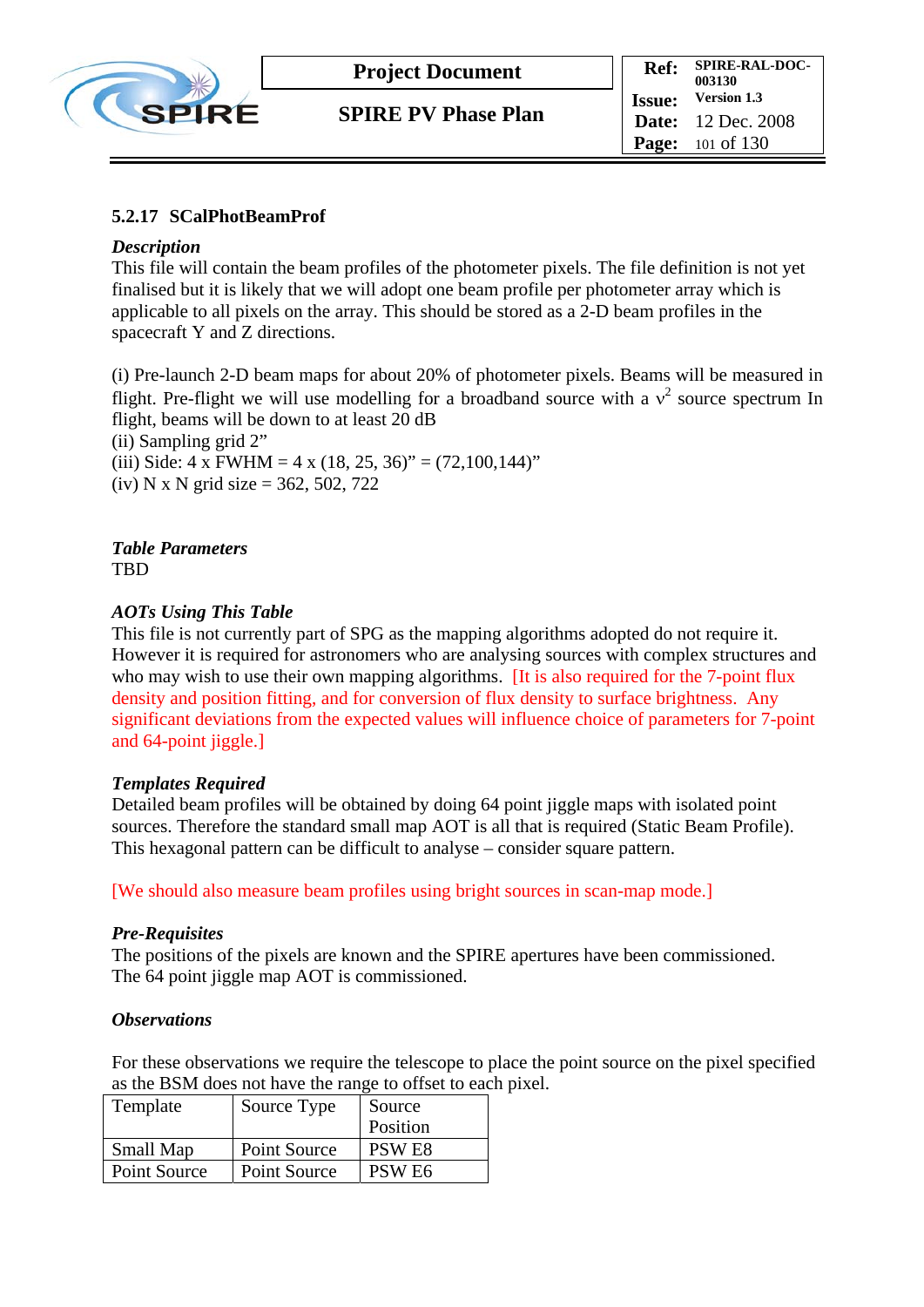

**Ref: SPIRE-RAL-DOC-003130 Issue: Version 1.3 Date:** 12 Dec. 2008 **Page:** 102 of 130

| <b>Point Source</b> | <b>Point Source</b> | PSW <sub>E10</sub> |
|---------------------|---------------------|--------------------|
| Point Source        | Point Source        | PSW <sub>G8</sub>  |
| <b>Point Source</b> | Point Source        | PSW <sub>C8</sub>  |

[We need to check the beam profiles of a sample of pixels across the arrays to check for uniformity.]

### *Analysis*

The beam profile is obtained directly from the maps.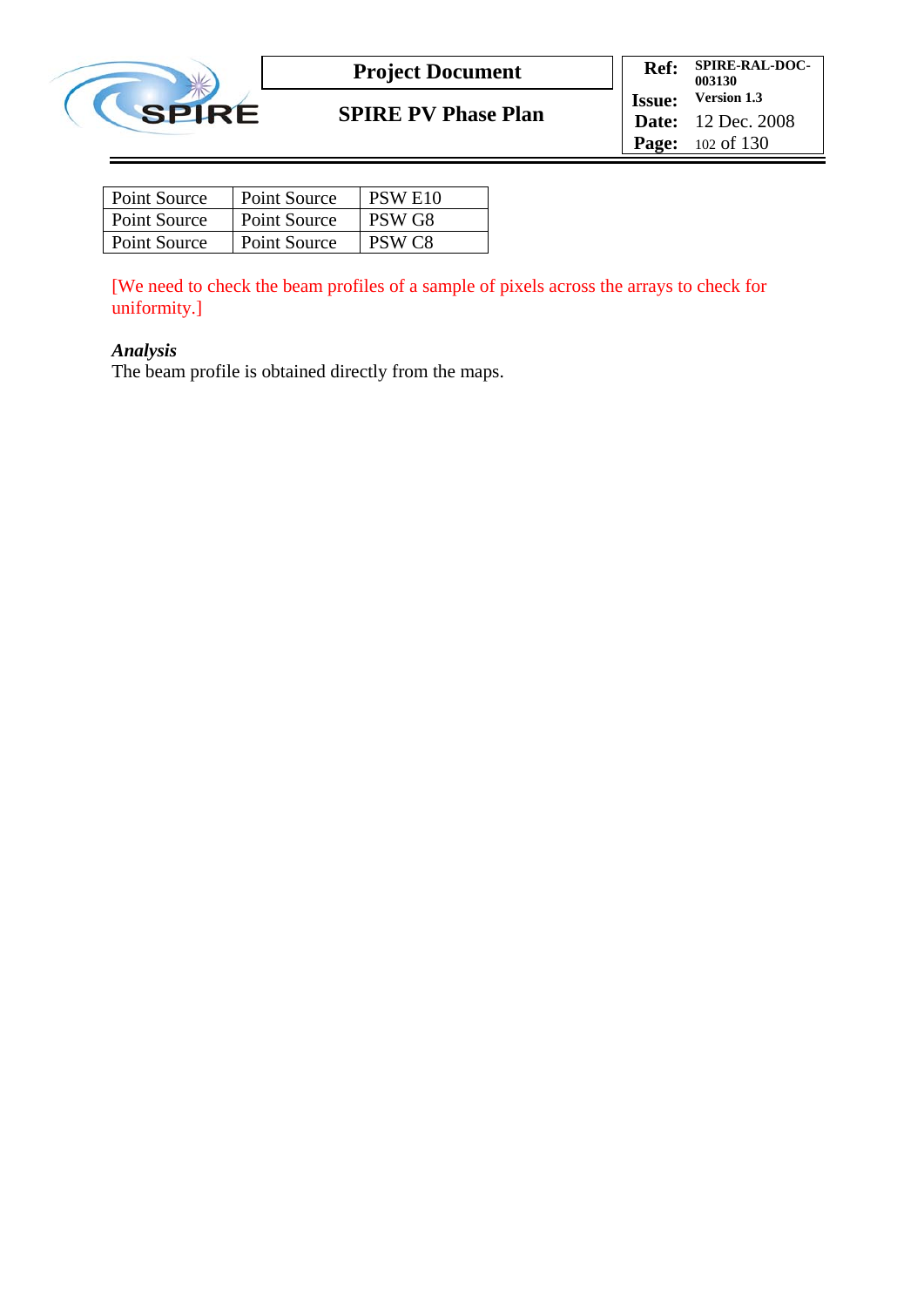

### **5.2.18 SCalPhotSpecIndex**

#### *Description*

This file will give correction factors to colour correct the in-band fluxes of the photometer. This file is not yet defined in detail. It is not a file used as part of SPG but is expected to be used by an astronomer processing data interactively.

#### *Table Parameters*  TBD

*AOTs Using This Table*  All Phot AOTs including Parallel

#### *Templates Required*

This file can be obtained by standard point source observations of sources with a known (modelled) spectral shape.

#### *Pre-Requisites*

There are no pre-requisites. The file is not critical for uplink and it is expected that an adequate version will be generated on the ground. The in-flight observations are only intended to confirm this is the case.

#### *Observations*

The sources are TBD depending on visibility but are likely to consist of the primary calibrator, Neptune, possibly Uranus, 2-3 asteroids, 2-3 stars.

[I don't think any specific PV observations are needed for this – checks can be done later using routine-phase calibration observations. These are small corrections (a couple of %) and fairly well defined by the RSRFs, so checking their accuracy means looking for effects well below 1% – we won't be working at that level in PV.]

| Template     | Source Type-specify index instead so plan is independent of source |
|--------------|--------------------------------------------------------------------|
|              | availability                                                       |
| Point Source | <b>Uranus</b>                                                      |
| Point Source | Neptune                                                            |
| Point Source | Ceres or equivalent                                                |
| Point Source | Vesta or equivalent                                                |
| Point Source | Juno or equivalent                                                 |
| Point Source | Arcturus or equivalent                                             |
| Point Source | Aldebaran or equivalent                                            |

#### *Analysis*

Fluxes from these sources can be predicted by convolving the model fluxes with the spectral response profiles obtained on the ground. Therefore this file can be derived without observations. Observations of sources with known spectral shape will confirm this derivation.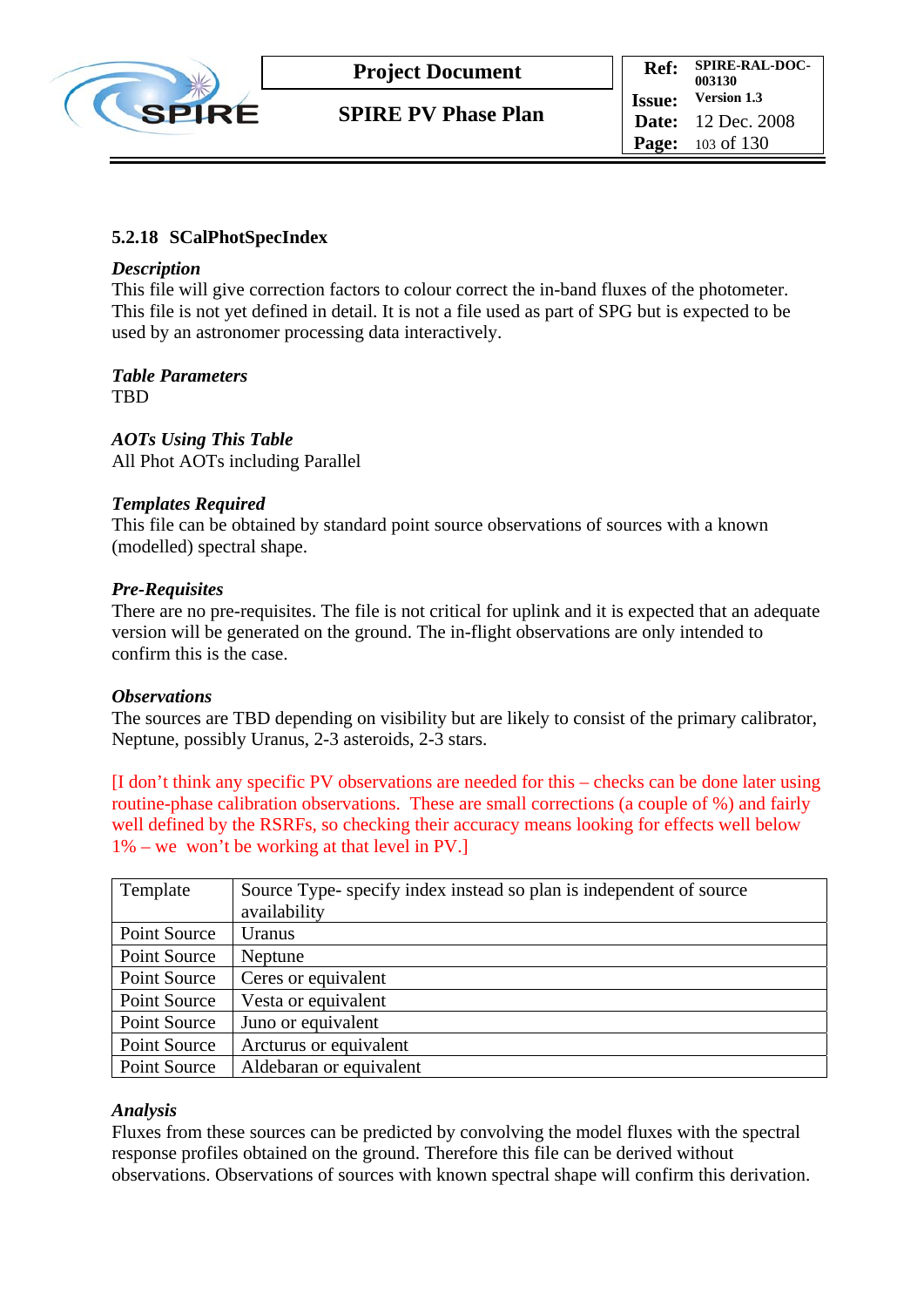

### **5.2.19 SCalPhotPcalPar and SCalSpecPcalPar**

#### *Description*

These should be no longer needed – the information is available in the trend analysis/uplink. However this is left here as we want to make sure that PCAL is setup and used in the best way.

*Table Parameters*  TBW

*AOTs Using This Table*  All including Parallel

*Templates Required*  TBW

*Pre-Requisites*  TBW

*Observations*  TBW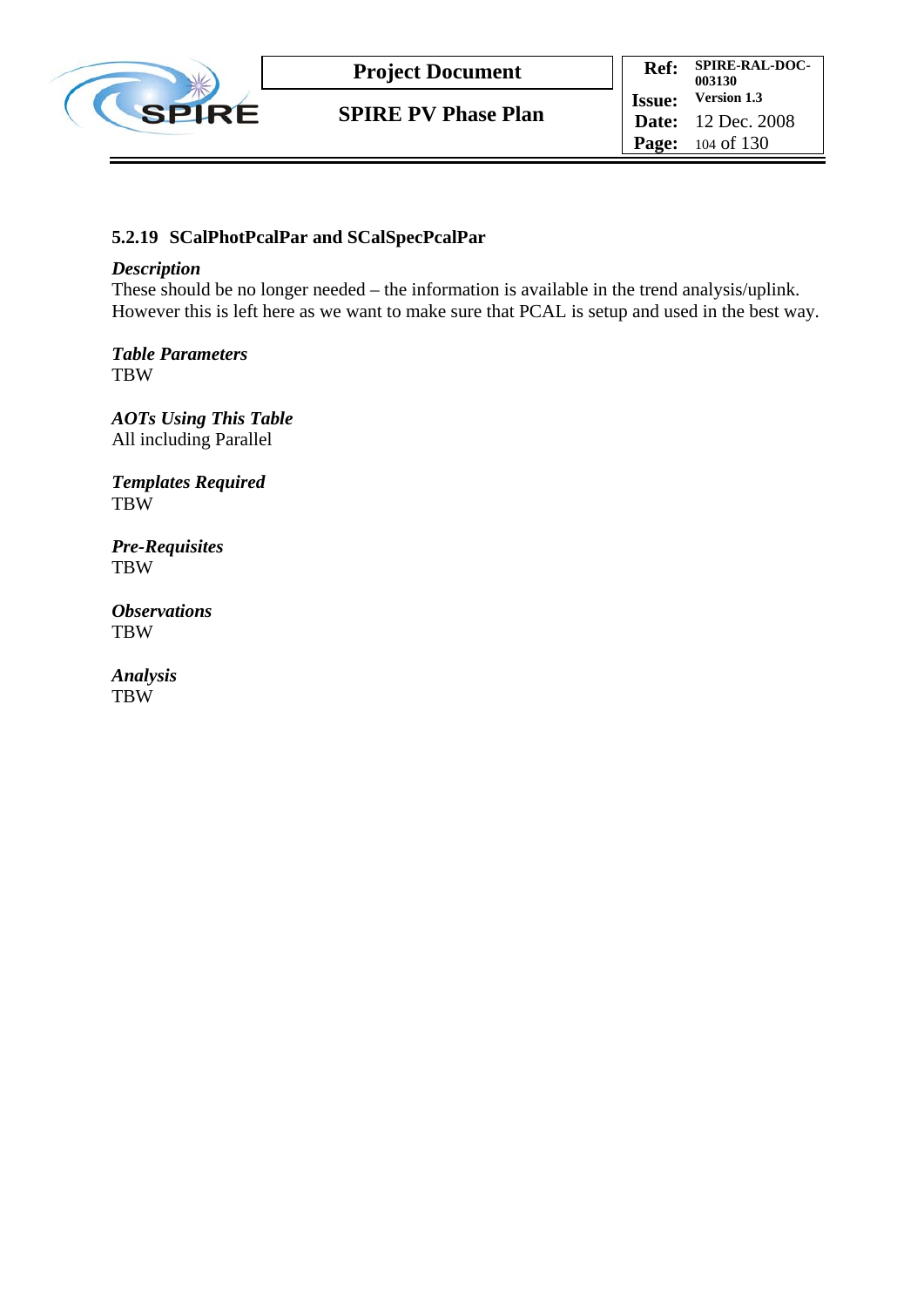

### **5.2.20 SCalSpecNonLinCorr**

#### *Description*

This table gives the coefficients required to correct for detector non-linearity. The file is not yet defined in detail.

*Table Parameters*  **TRD** 

*AOTs Using This Table*  All Spectrometer AOTs

### *Templates Required*

Spectrometer Sparse Map AOT with standard astronomical sources will be used for the spectrometer observations.

#### *Pre-Requisites*

The AOT's do not need to have been fully commissioned but a minimum for the photometer will be that the BSM calibration needs to have been established and the 7-Point Jiggle\*\*\* uplink table updated.

#### *Observations*

#### *See Matt's phot pipeline doc section 7.*

[This needs to be reviewed. Bruce has pointed out that the scheme used for the photometer is not appropriate for the FTS. In any case, a similar characterisation of the FTS detectors Kparameters could be done using the same kind of approach as for the photometer.]

| Template                | Source Type-change to   | Resolution |
|-------------------------|-------------------------|------------|
|                         | flux/spectrum required  |            |
| Spectrometer Sparse Map | Uranus                  | High       |
| Spectrometer Sparse Map | Neptune                 | High       |
| Spectrometer Sparse Map | Ceres or equivalent     | High       |
| Spectrometer Sparse Map | Vesta or equivalent     | High       |
| Spectrometer Sparse Map | Juno or equivalent      | High       |
| Spectrometer Sparse Map | Arcturus or equivalent  | High       |
| Spectrometer Sparse Map | Aldebaran or equivalent | High       |

#### *Analysis*

The detector outputs will be compared with the modelled fluxes.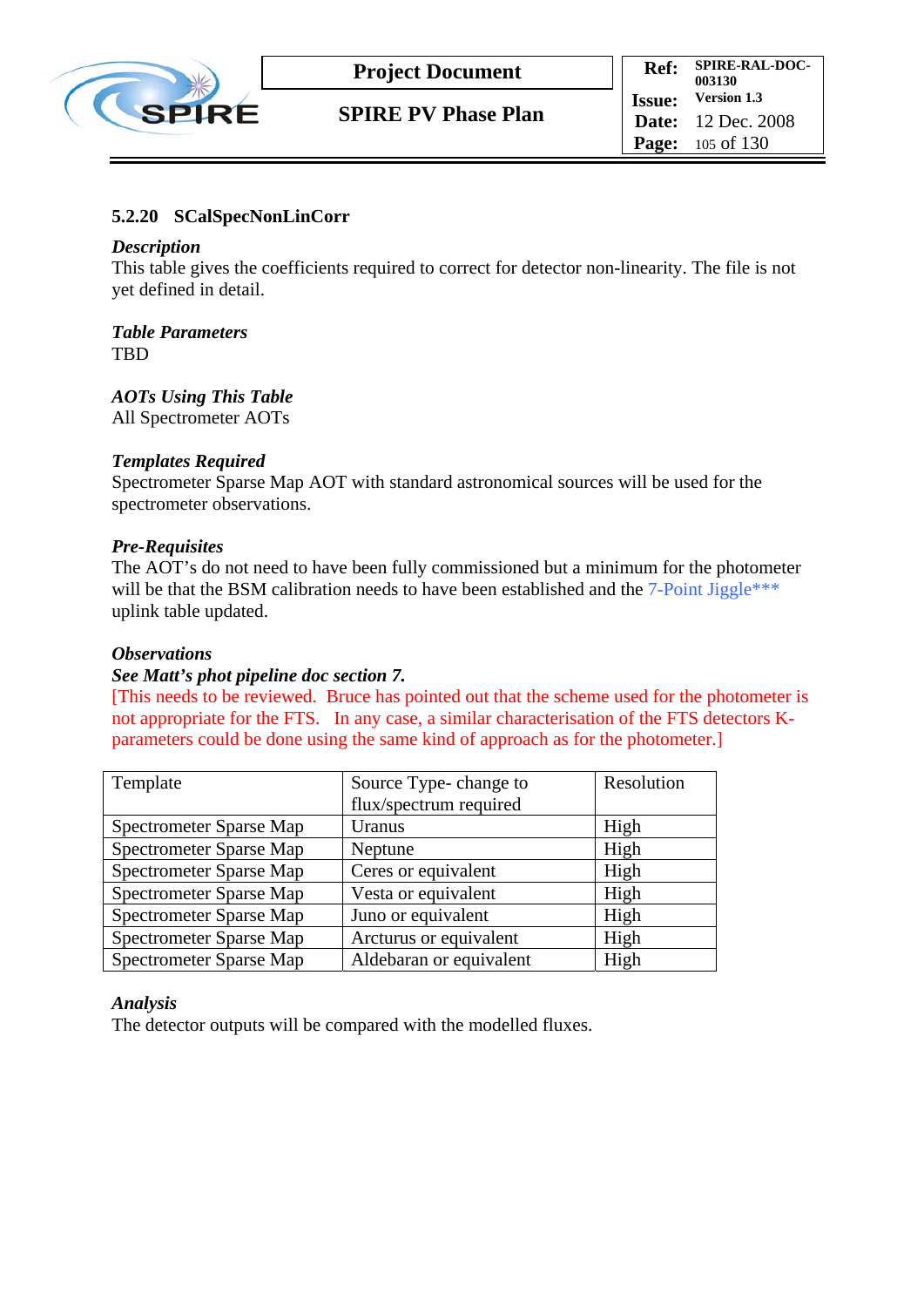

### **5.2.21 SCalSpecSmecZpd**

#### *Description*

This file gives the lookup table for the zero path difference position both in terms of the optical encoder position and the LVDT position.

#### *Table Parameters*

| names            | Unique name for each optical pixel. For example pixel C5 on the PLW array |
|------------------|---------------------------------------------------------------------------|
|                  | would be 'PLWC5'.                                                         |
| optEnc           | The optical encoder value at zero path difference.                        |
| optEncError      | The error on the optical encoder value at zero path difference.           |
| lvdt             | The LVDT signal at zero path difference.                                  |
| <b>lvdtError</b> | The error on the LVDT signal at zero path difference                      |

#### *AOTs Using This Table*

All spectrometer AOTs

#### *Templates Required*

The expert AOT for sparse map is required

### *Pre-Requisites*

TBD

#### *Observations*

In principle a normal scanning AOT can be used to determine this. By varying the scan speed we are better able to decouple effects of the detector time constants.

| Template   | Source Type                   | Scan Speed         |
|------------|-------------------------------|--------------------|
| Sparse Map | <b>Continuum Point Source</b> | Scan at 0.125 mm/s |
| Sparse Map | <b>Continuum Point Source</b> | Scan at 0.7 mm/s   |
| Sparse Map | <b>Continuum Point Source</b> | Scan at 0.5 mm/s   |
| Sparse Map | <b>Continuum Point Source</b> | Scan at 0.25 mm/s  |

It is expected that ZPD is independent of scan speed, these observations are done as a sanity check to confirm this. The observations are actually required also for SpecChanTimeConst and so no new observations are required for this calibration data.

#### *Analysis*

The ZPD is determined as the midway position between the forward and reverse scans. Note this information can be derived from the actual observation that is being reduced.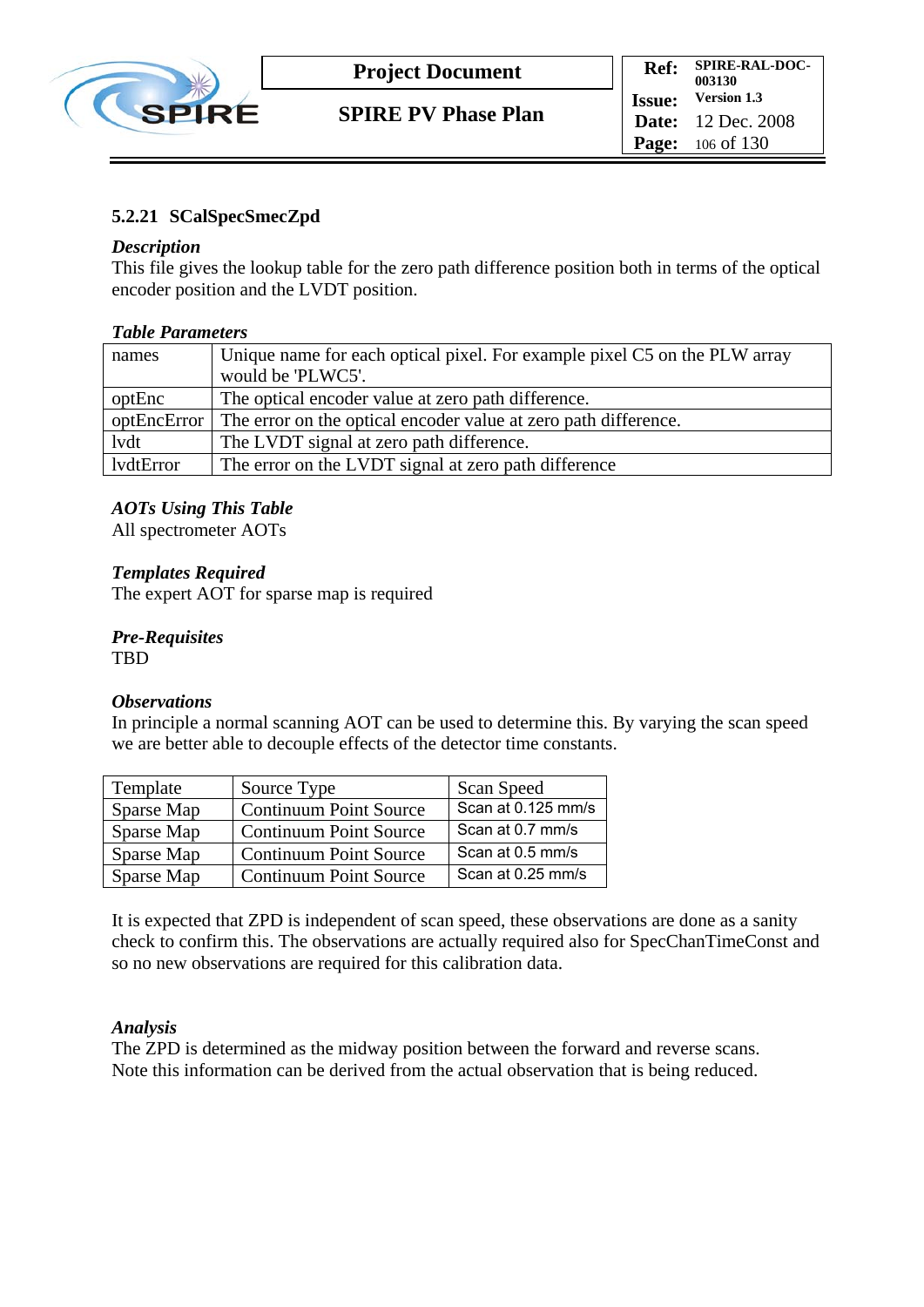

### **5.2.22 SCalSpecSmecStepFactor**

#### *Description*

This product provides the conversion factor between mechanical path difference (MPD) and optical path difference (OPD) as a function of channel, using the following equation, This is also effect is also known as obliquity.

### $OPD=(MPD-ZPD)f_{pixel}$

This is needed because the conversion changes away from the central axis of the array. The numbers for this table are empirically derived from ILT data.

#### *Table Parameters*

| names  | Unique name for each optical pixel. For example pixel C5 on the PLW array        |
|--------|----------------------------------------------------------------------------------|
|        | would be 'PLWC5'.                                                                |
| factor | The factor used to convert between mechanical path difference and optical path   |
|        | difference for the SMEC. Nominally equaly to 4 on axis at the central pixel, but |
|        | less than 4 away from the axis.                                                  |

*AOTs Using This Table*  All spectrometer AOTs

*Templates Required*  TBW

*Pre-Requisites*  TBW

*Observations*  TBW see Ed's note for sources \*\*\*\*\*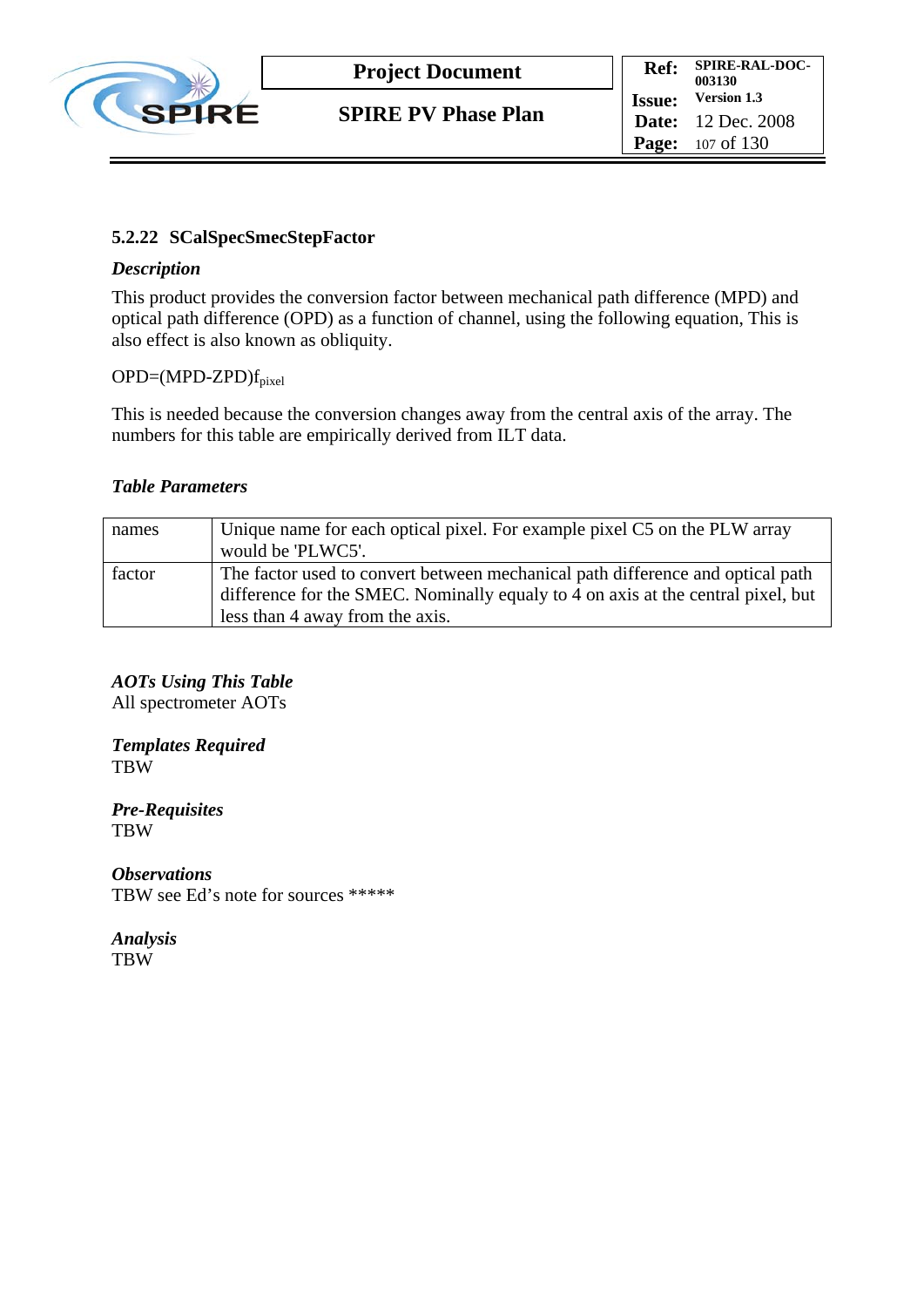

**Ref: SPIRE-RAL-DOC-003130 Issue: Version 1.3 Date:** 12 Dec. 2008 **Page:** 108 of 130

### **5.2.23 SCalSpecModEff**

#### *Description*

This table provides a correction for the modulation efficiency as the SMEC moves away from ZPD. Modulation efficiency is understood for this purpose as a purely multiplicative change to the interferogram modulation with OPD. Any change to the interferogram baseline due to the changing overlap between the telescope and SCAL beams is treated by the Baseline Correction Table calibration product. The data to fill this product are determined by fitting an apodised interferogram to measurements of sources with prominent line features (preferable a single line emitter).

#### *Table Parameters*

| optEnc      | Optical Encoder value.                                      |
|-------------|-------------------------------------------------------------|
| optEncError | Error on Optical Encoder value.                             |
| effA1       | The modulation efficiency at the given OE value for channel |
|             | A1.                                                         |
| effA2       | The modulation efficiency at the given OE value for channel |
|             | A2.                                                         |
| eff##       | The modulation efficiency at the given OE value for channel |
|             | ##.spec                                                     |
| optEncError | Error on Optical Encoder value.                             |
| effErrorA1  | The Error in modulation efficiency for channel A1.          |
| effErrorA2  | The Error in modulation efficiency for channel A2.          |
| effError##  | The Error in modulation efficiency for channel ##.          |

### *AOTs Using This Table*

All spectrometer AOTs

### *Templates Required*

The normal Spec Sparse Map AOT can be used

### *Pre-Requisites*

Spec Sparse Map needs to have been commissioned

#### *Observations*

| Template   | Source Type                                                     | Scan Speed          |
|------------|-----------------------------------------------------------------|---------------------|
| Sparse Map | Source with as few as<br>possible bright lines in<br><b>SSW</b> | <b>Nominal Rate</b> |
| Sparse Map | Source with as few as<br>possible bright lines in<br>SI .W      | <b>Nominal Rate</b> |

State the resolutions to be done.

J-P: It is not expected to be of importance for LR and likely for MR too. Only valid for HR mode.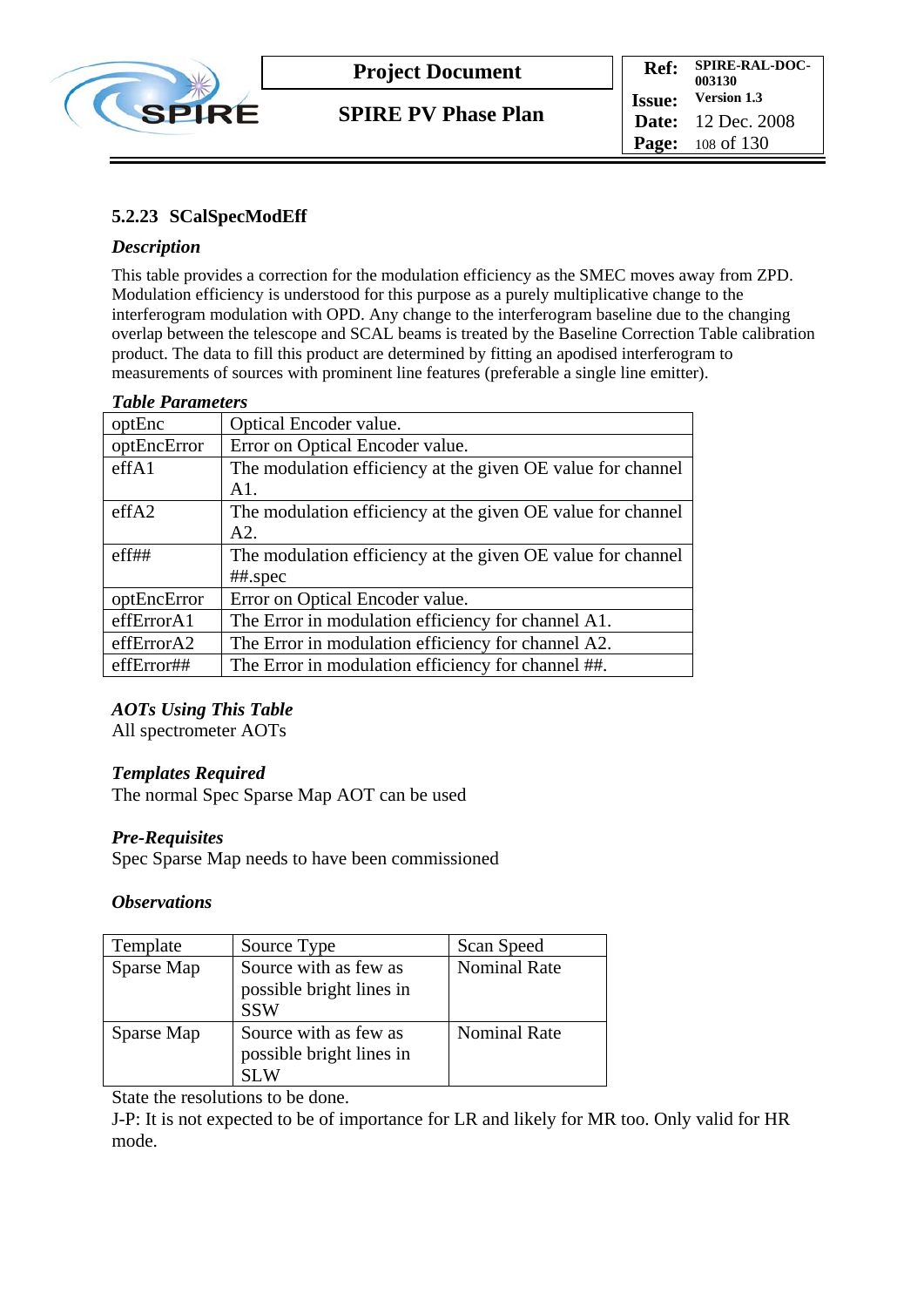

We will give priority to HR but will also make checks on MR and LR to confirm the expectations.

# *Analysis*

A strong single line will give the modulation efficiency directly however we won't find just a single line…. This will be tricky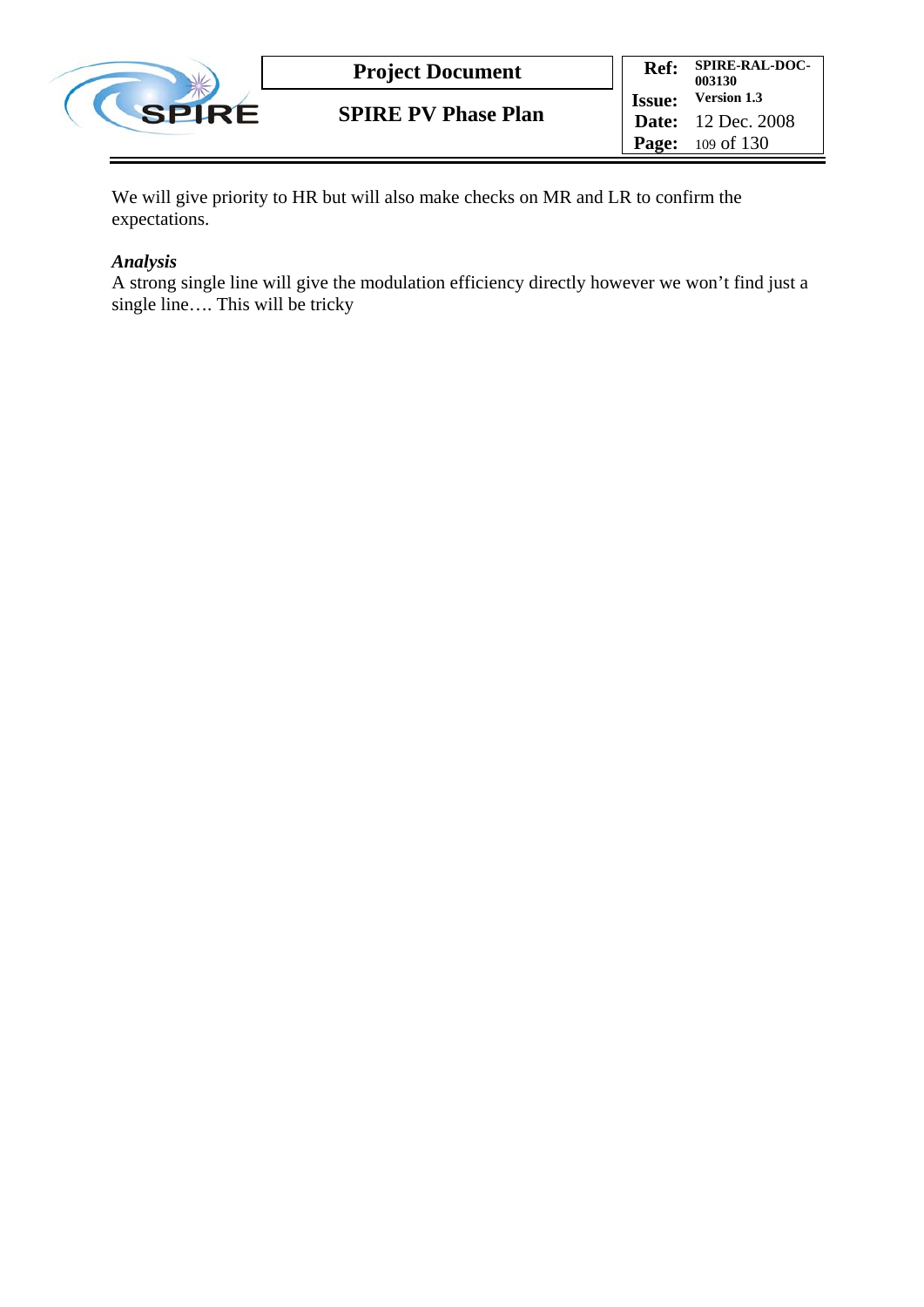

# **5.2.24 SCalSpecScalBlankSky**

#### *Description*

TBD. TBC Contains the interferogram of a blank sky measurement, i.e. the spectrum of SCAL, the Telescope and the beam splitter. One calibration interferogram per detector, per spectral resolution, per bias voltage (for strong sources). There may also be one interferogram per scan direction as it may be advantageous to ensure that systematics are not introduced due to SMEC scan direction.

*Table Parameters*  TBW

*AOTs Using This Table*  All Spectrometer AOTs

#### *Templates Required*

Will use normal AOT (single pointing, sparse) to get the 'final' information but will use Expert HSpot for the initial versions as this can do all resolutions in one go (via starting scans at the MR start position and ending them at the HR end stop).

(from before the telescope and cryostat are stablised).

#### *Pre-Requisites*

TBC that the spectrometer AOT is set up (which might require having this cal table populated, but in that case it would be done for less S/N than the 'final' version (we'll need some information to reduce the PV observations). The 'final' version will need to be done when the telescope is down to temperature and with the final SCAL level decided.

#### *Observations*

Dark patch should be in a place of high visibility (i.e. near ecliptic poles so is always visible). Initial observations to be relavtively short to give initial population of this table while the telescope and the cryostat are stabilising and therefore before we have finalised on the temperature to set SCAL too. Once SCAL settings are determined then we will spend a long time to measure the SCAL port and telescope interferogram on dark sky for each resolution. This dataset will be added to via future observations that will also be used to track whether anything has changed.

With the empirical approach the telescope and SCAL contributions are removed from the source spectrum using a standard blank sky result. This observation should be of a couple of dark patches of sky (a couple  $-2$  to check each other for any source contributions). These observations are needed at both settings. The data are needed with high S/N, contributing maybe 10% but definitely not more than 20% noise to the astronomer's observation, hence these are long observations.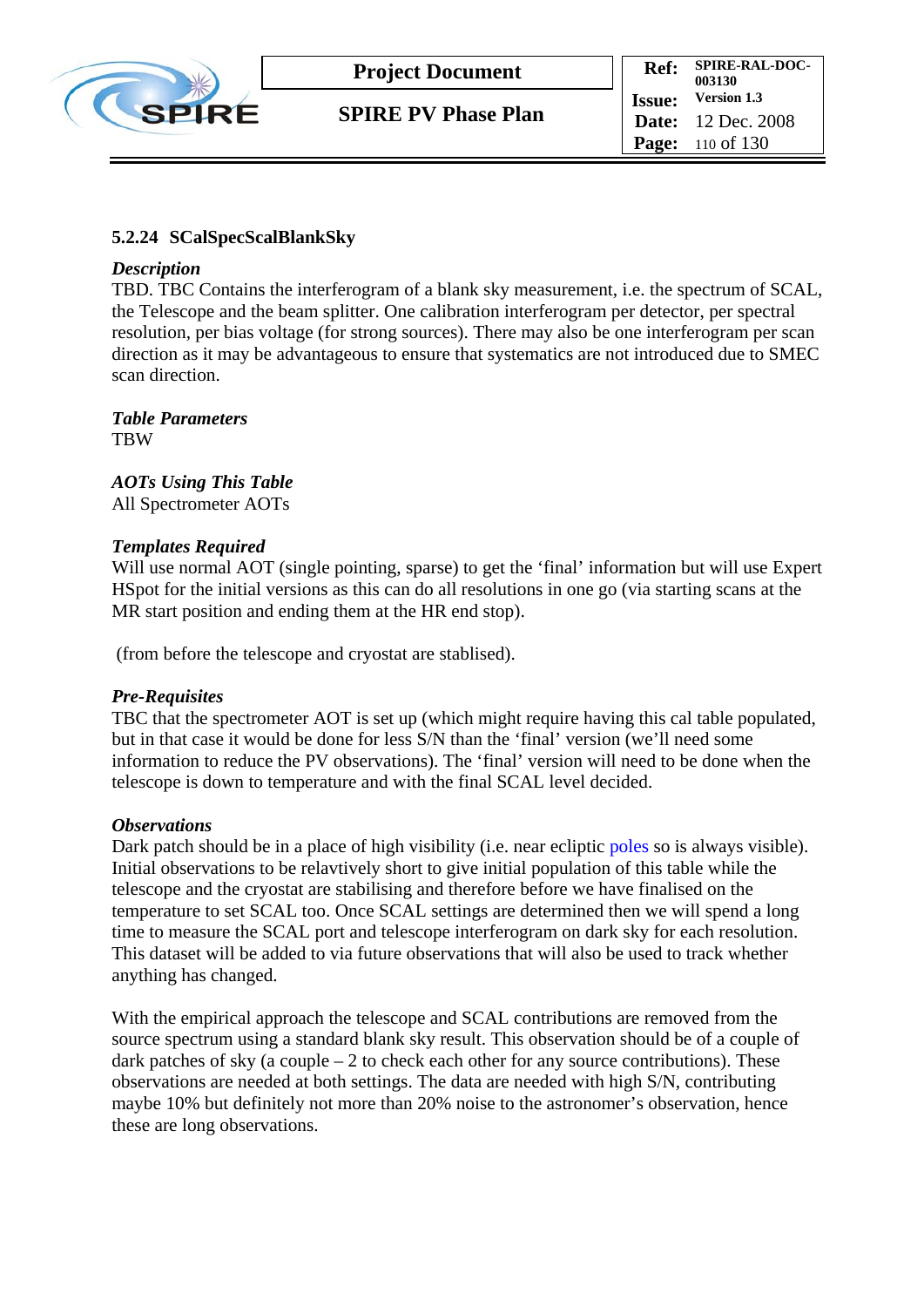

Also want to make observations on the lid at different temperature and while telescope cools \*\*very important that we get access for this. Also observe when telescope constant but while SCAL cooling. Also make observations with PCAL on. Some of this is covered by ComP.

# *Analysis*

The pipeline will be run up to and including the create interferogram module. The output will be used to populate this module.\*\*\*\* Note also need to remove 2<sup>nd</sup> level glitches and average the interferograms (forward and back separately) . [Shouldn't need to baseline removal, phase corr, optical crosstalk etc as these are after this BlankSky data is used in the pipeline]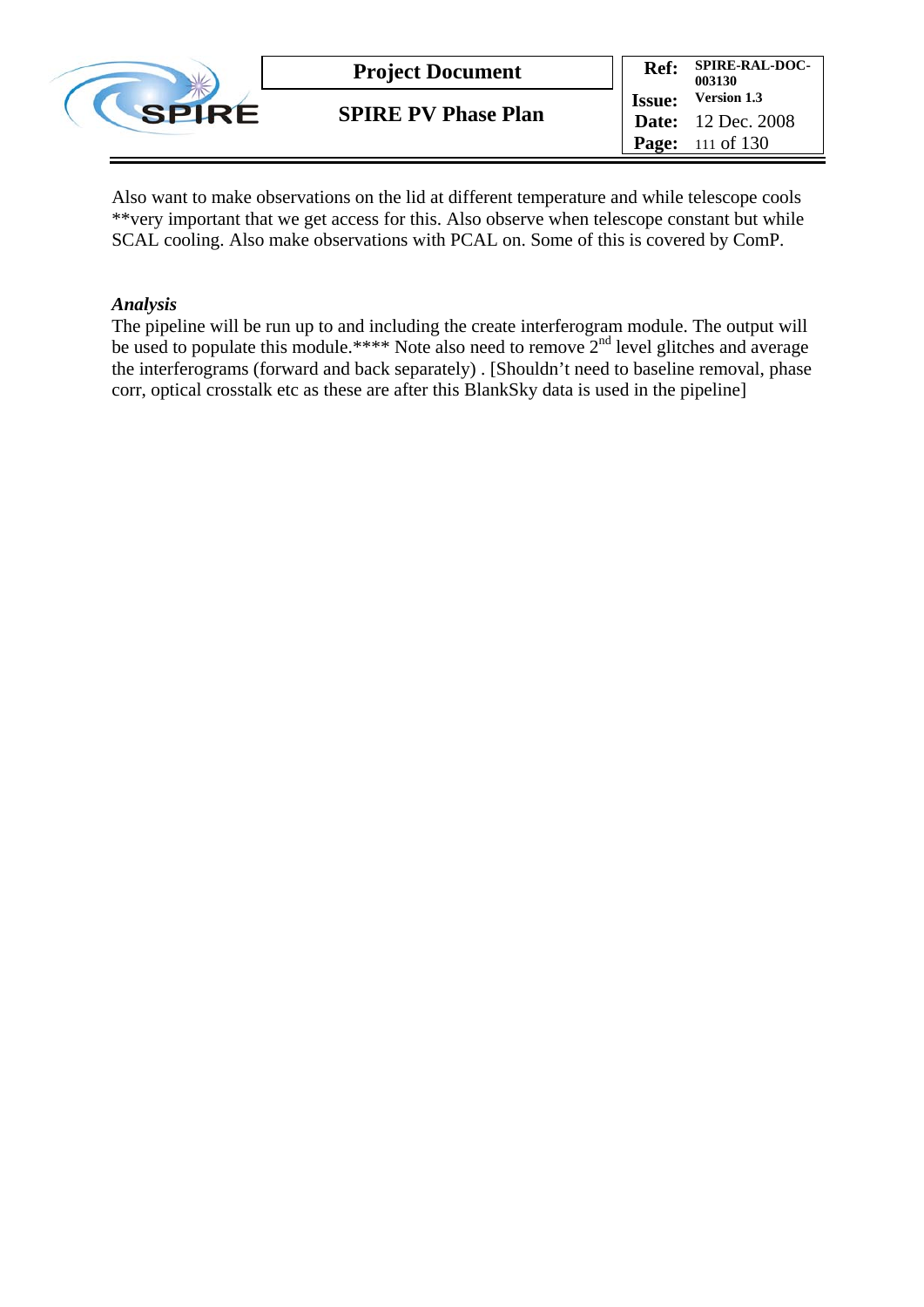

# **5.2.25 SCalSpecBandEdge**

#### *Description*

This product provides the band limit edges for the SLW and SSW bands.

### *Table Parameters*

|      | pixelName   Unique name for each optical pixel. For example pixel C3 on the SLW array |  |  |  |
|------|---------------------------------------------------------------------------------------|--|--|--|
|      | would be 'SLWC3'.                                                                     |  |  |  |
| low  | Wavenumber of the low frequency band edge for the specified pixel. This is            |  |  |  |
|      | defined as the 50% point of the in band transmission in the single mode region.       |  |  |  |
| high | Wavenumber of the high frequency band edge for the specified pixel. This is           |  |  |  |
|      | defined as the 50% point of the in band transmission in the single mode region.       |  |  |  |

# *AOTs Using This Table*

All Spectrometer AOTs

#### *Templates Required*

The template for the telescope backgrounds with different SCAL levels, including SCAL off, will be used.

The AOTs on standard sources will provide supporting data for one pixel

#### *Pre-Requisites*

As the results are not strongly dependent on scan speed; the nominal value from the ground can be adopted.

#### *Observations*

| Template             | Source Type-change to  | Pixels | Scan Speed          |
|----------------------|------------------------|--------|---------------------|
|                      | flux levels not actual |        |                     |
|                      | sources.               |        |                     |
| Telescope Background | Dark Sky               | All    | <b>Nominal Rate</b> |
| With Different SCAL  |                        |        |                     |
| Levels               |                        |        |                     |
| Telescope Background | Dark Sky               | All    | <b>Nominal Rate</b> |
| With Different SCAL  |                        |        |                     |
| Levels               |                        |        |                     |
| Sparse Map           | Uranus                 | SSWD4  | <b>Nominal Rate</b> |
| Sparse Map           | Neptune                | SSWD4  | <b>Nominal Rate</b> |
| Sparse Map           | Ceres or Equivalent    | SSWD4  | <b>Nominal Rate</b> |
| Sparse Map           | Vesta or Equivalent    | SSWD4  | <b>Nominal Rate</b> |

*Analysis*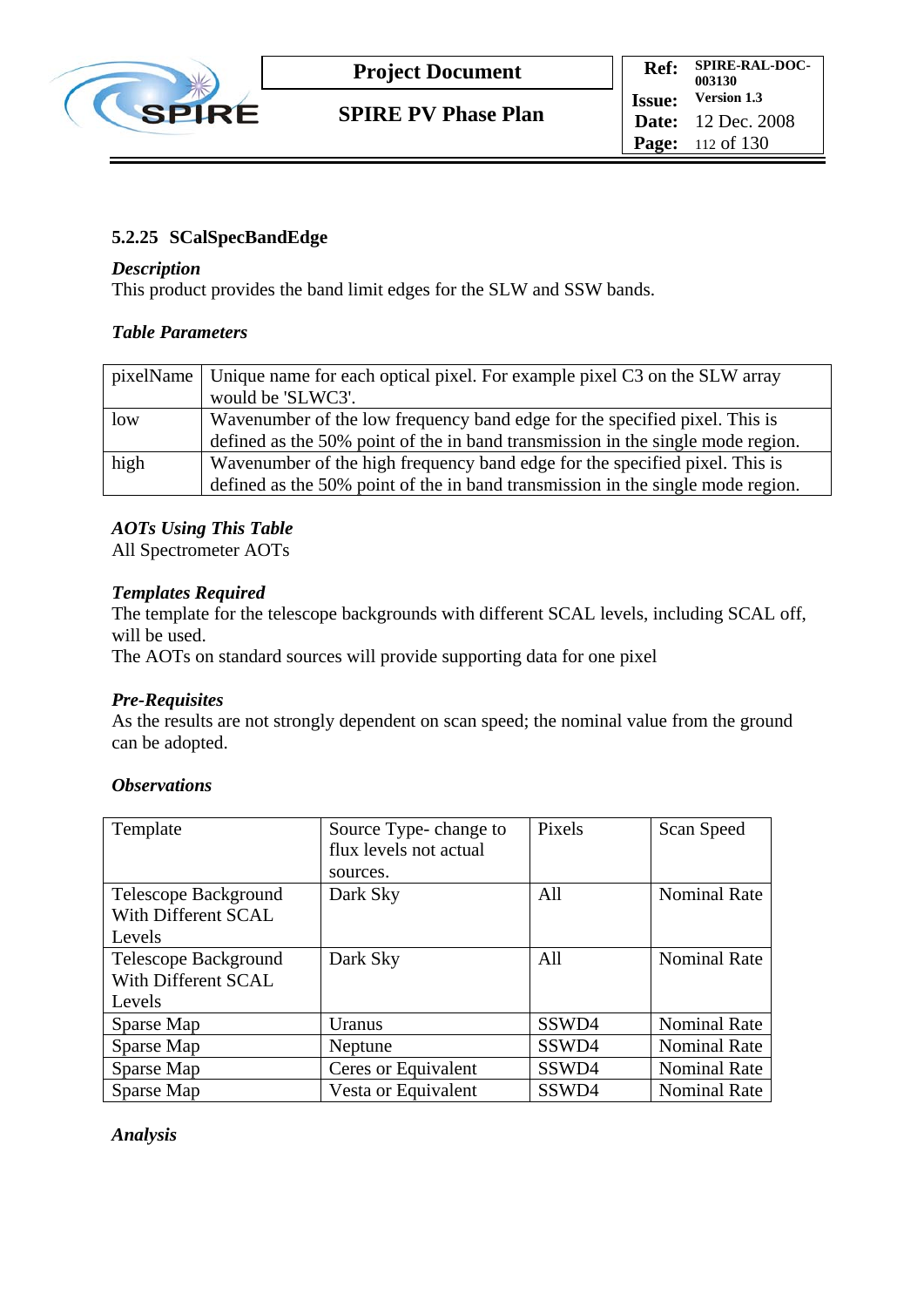

**Ref: SPIRE-RAL-DOC-003130 Issue: Version 1.3 Date:** 12 Dec. 2008 **Page:** 113 of 130

The temperatures of SCAL and the telescope will be inputs to model spectra used to derive the spectrometer RSRF and confirm transmission in flight. Once the RSRF is obtained the band edges can be found.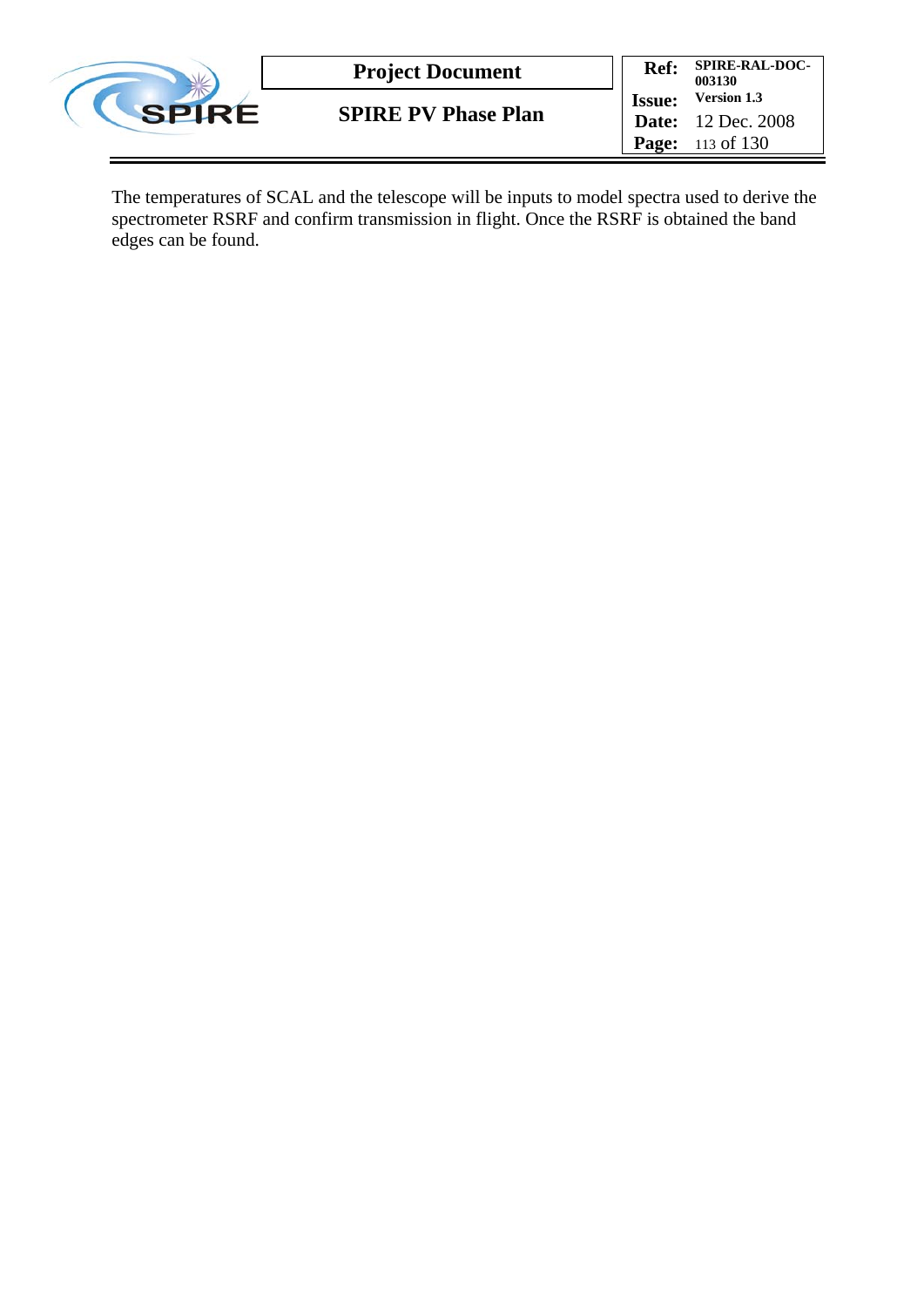

# **5.2.26 SCalSpecNlp**

#### *Description*

This product contains the known non-linear optical phase as a function of wavenumber. It may be useful to have a high resolution and low resolution version of the product. The wavenumber grid should range from 0 to 200 cm-1. The wavenumber grid must be regularly spaced. The phase-error will be different depending on input and output port of the FTS, making it necessary to store four different phases.

#### *Table Parameters this information comes out of the pipeline*

| resolutionSsw | The resolution of the calibration file wavenumber grid for SSW.   |
|---------------|-------------------------------------------------------------------|
| resolutionSlw | The resolution of the calibration file wavenumber grid for SLW.   |
| wavenumber    | Wavenumber grid for this sub-array.                               |
| telePhase     | The amplitude of the phase correction for the telescope port.     |
| teleError     | The error in amplitude of the phase correction for the telescope  |
|               | port.                                                             |
| scalPhase     | The amplitude of the phase correction for the SCAL port.          |
| scalError     | The error in amplitude of the phase correction for the SCAL port. |

#### *AOTs Using This Table*

All Spectrometer AOTs

#### *Templates Required*

The template for the telescope backgrounds with different SCAL levels will be used. The AOTs on standard sources will provide supporting data for one pixel.

#### *Pre-Requisites*

As the results are not strongly dependent on scan speed; the nominal value from the ground can be adopted

#### *Observations*

| Template             | Source Type – remove | Pixels | Scan Speed          |
|----------------------|----------------------|--------|---------------------|
|                      | names, put source    |        |                     |
|                      | requirements         |        |                     |
| Telescope Background | Dark Sky             | All    | <b>Nominal Rate</b> |
| With Different SCAL  |                      |        |                     |
| Levels               |                      |        |                     |
| Telescope Background | Dark Sky             | All    | <b>Nominal Rate</b> |
| With Different SCAL  |                      |        |                     |
| Levels               |                      |        |                     |
| Sparse Map           | Uranus               | SSWD4  | <b>Nominal Rate</b> |
| Sparse Map           | Neptune              | SSWD4  | <b>Nominal Rate</b> |
| Sparse Map           | Ceres or Equivalent  | SSWD4  | <b>Nominal Rate</b> |
| Sparse Map           | Vesta or Equivalent  | SSWD4  | <b>Nominal Rate</b> |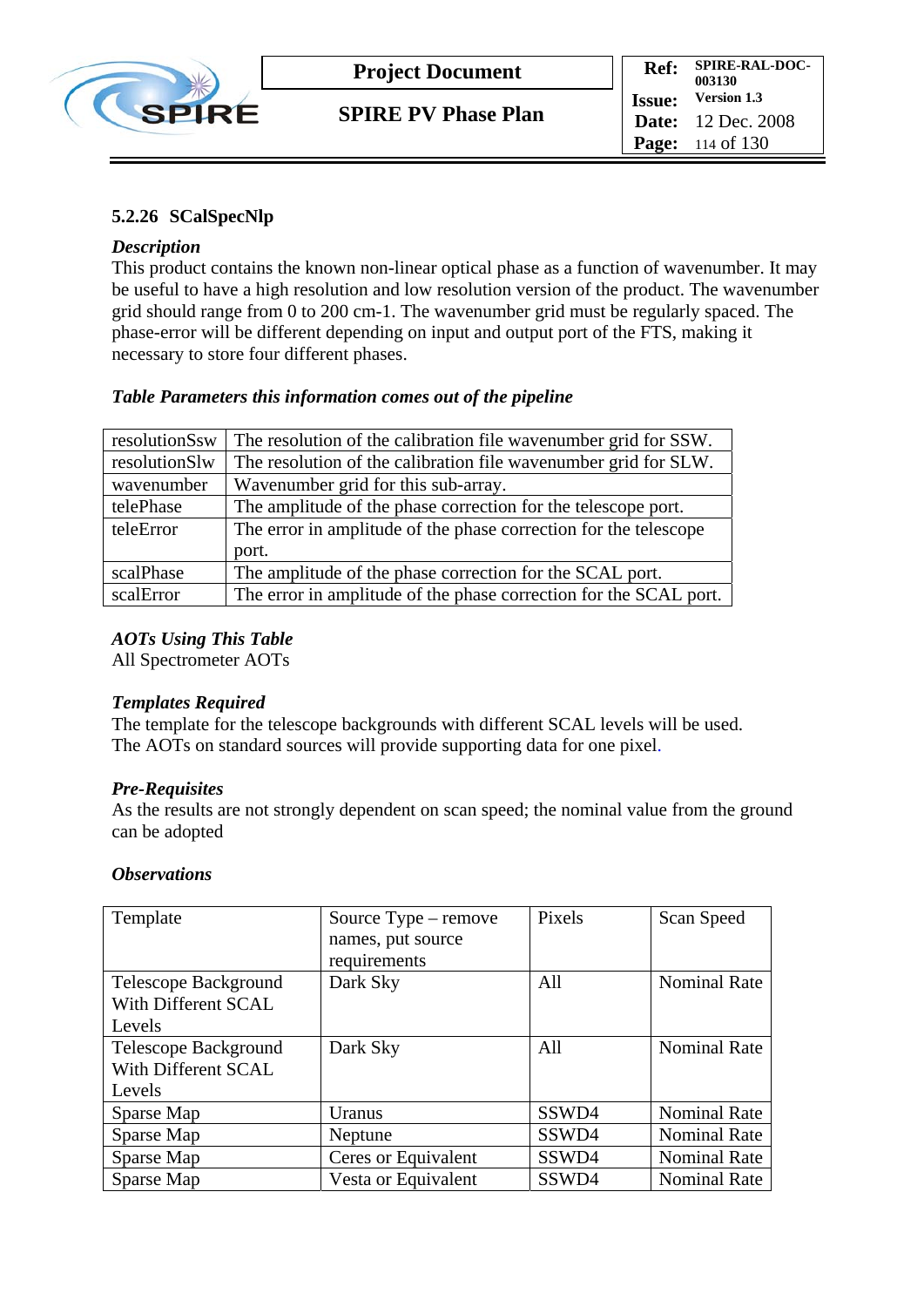

**Ref: SPIRE-RAL-DOC-003130 Issue: Version 1.3 Date:** 12 Dec. 2008 **Page:** 115 of 130

# *Analysis*

In principle the non-linear phase can be obtained from any continuum source observation, as it is derived during processing. These observations are good to use because all pixels are illuminated.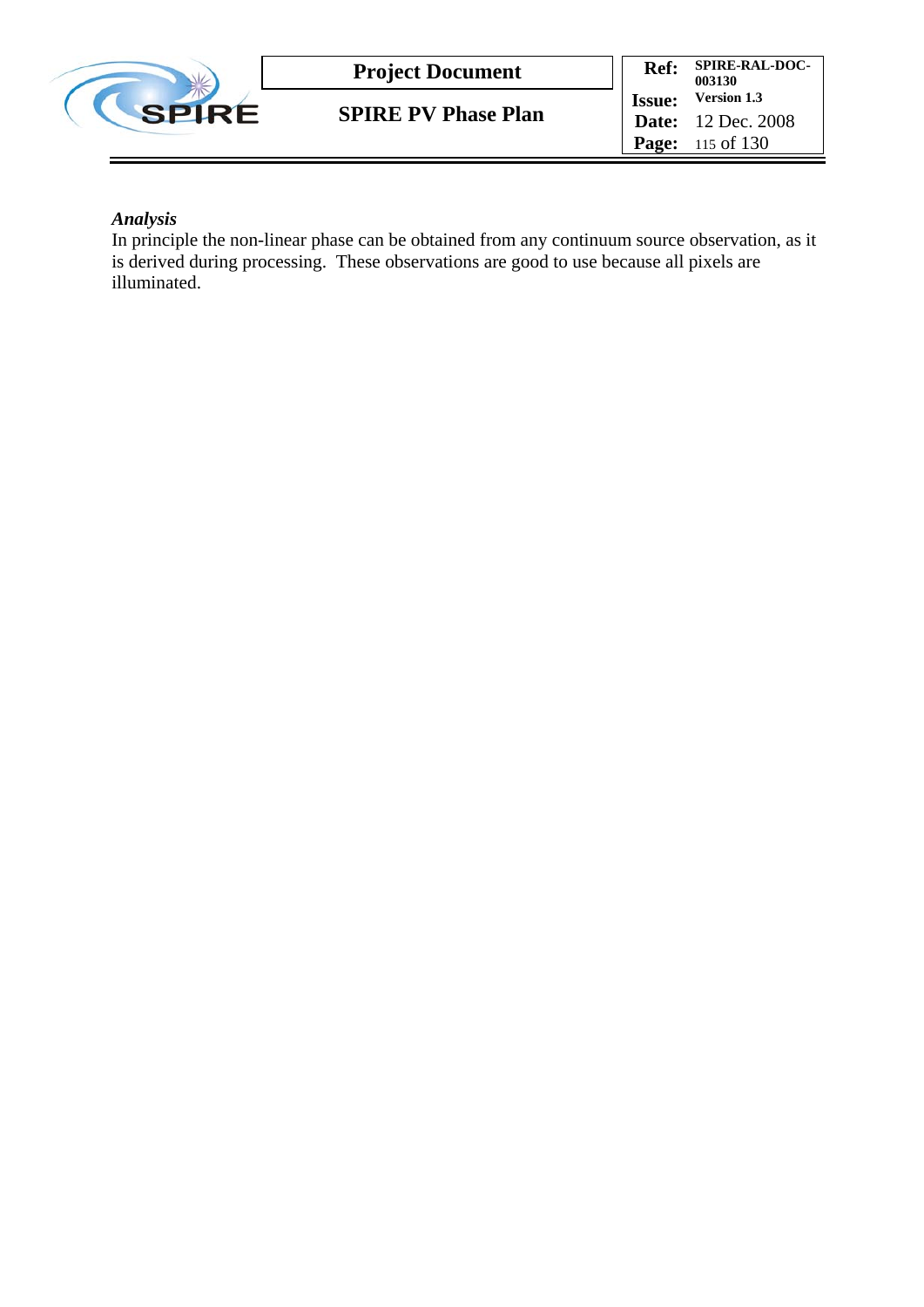

# **5.2.27 SCalSpecRsrf**

#### *Description*

This file will contain the relative spectral response function of the spectrometer. The format in which the file holds the data\*\*\* is not yet defined in detail. There is a baseline as described in a note by Bruce.]

*Table Parameters*  TBD

*AOTs Using This Table*  All Spectrometer AOTs

#### *Templates Required*

To set up the RSRF the observation of the telescope with different SCAL levels, including SCAL off, during cooldown and again when cold will be used. This provides an extended source allowing derivation for all pixels. To check this for different scan rates, the sparse map AOT can be used, in expert mode.

#### *Pre-Requisites*

TBD5.2.27

#### *Observations*

| Template             | Source Type                   | Pixels | Scan Speed          |
|----------------------|-------------------------------|--------|---------------------|
| Telescope Background | Dark Sky (Telescope           | All    | <b>Nominal Rate</b> |
| With Different SCAL  | cooling)                      |        |                     |
| Levels               |                               |        |                     |
| Telescope Background | Dark Sky (Telescope           | All    | <b>Nominal Rate</b> |
| With Different SCAL  | cold)                         |        |                     |
| Levels               |                               |        |                     |
| Sparse Map           | <b>Continuum Point Source</b> | SSWD4  | Scan at 0.125       |
|                      |                               |        | mm/s                |
| Sparse Map           | <b>Continuum Point Source</b> | SSWD4  | Scan at 0.7 mm/s    |
| Sparse Map           | <b>Continuum Point Source</b> | SSWD4  | Scan at 0.5 mm/s    |
| Sparse Map           | <b>Continuum Point Source</b> | SSWD4  | Scan at 0.25 mm/s   |

This will be done (with not too high S/N - i.e. not so long time) at different scan speeds to show(/sanity check) that the RSRF is independent of scan speed. If it is independent then great, we then know that and don't have to worry if we ever need to make observations for any reason at different scan speeds - we will know that the RSRF is still valid.

The RSRF made at nominal scan speed and at  $\sim$  the final telescope temperature will be made with high S/N.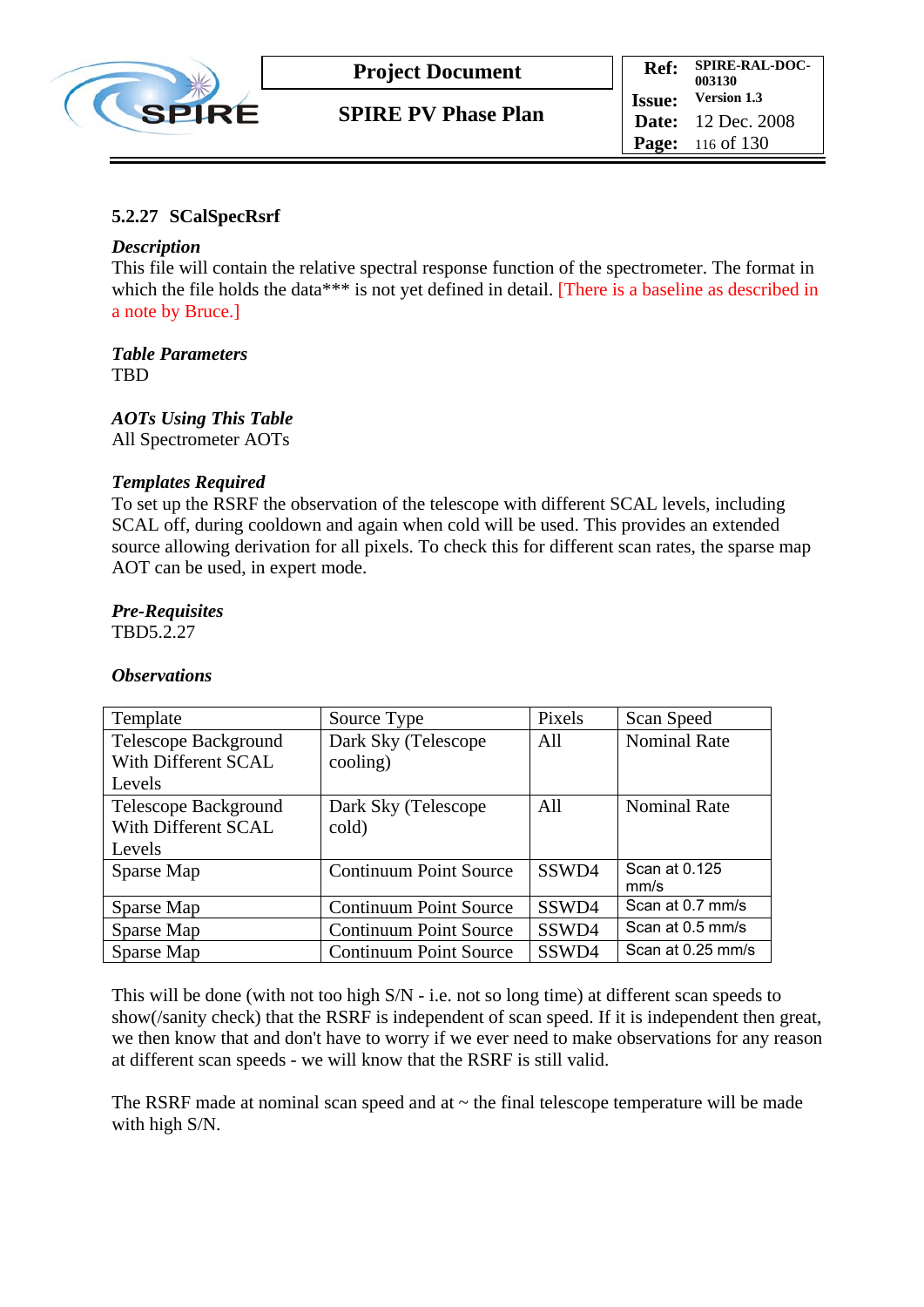

We will also make observations on a key pixel (the central ones on each array) to see how the RSRF varies across the pixel. These will be done in medium resolution to see how the overall shape changes.

High resolution scans will be done on key pixels on sources such as asteroids to avoid having lines in the RSRF.

More details to be described.

#### *Analysis*

The RSRF is derived directly.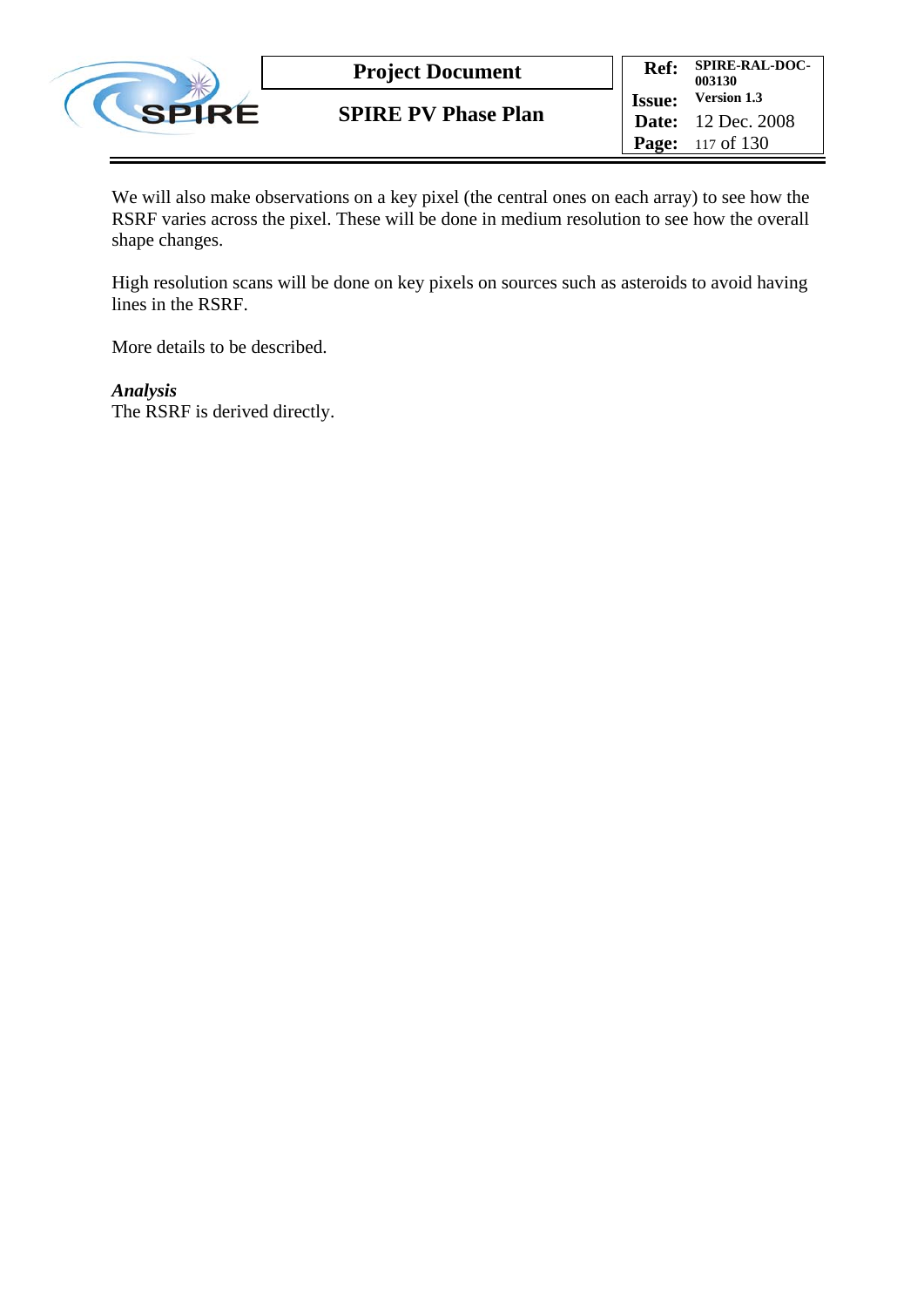

### **5.2.28 SCalSpecIls**

#### *Description*

This file contains the instrumental line profile. The file does not yet have a detailed definition.

#### *Table Parameters*  TBD

*AOTs Using This Table*  TBD

#### *Templates Required*

To derive this, a high resolution scan of a line source is required, the standard sparse map AOT can be used.

#### *Pre-Requisites*

The sparse map AOT can be used without having been fully commissioned e.g. the adopted scan speed is not important although the scan range is.

#### *Observations*

| Template | Source Type                                         | Pixels    | <b>Scan Speed</b> |
|----------|-----------------------------------------------------|-----------|-------------------|
|          | Sparse Map AOT   Unresolved Line Source (preferably | $SSWD4 +$ | Nominal Rate      |
|          | extended although a point source is also            | SLWC3     |                   |
|          | OK). Use a variety of source sizes.                 |           |                   |

Wavelength calibration and ILS will change with source distribution.

#### [Does the line profile need to be checked on more pixels?]

#### *Analysis*

Providing the line is unresolved the line profile will be obtained directly after transform into the spectral domain.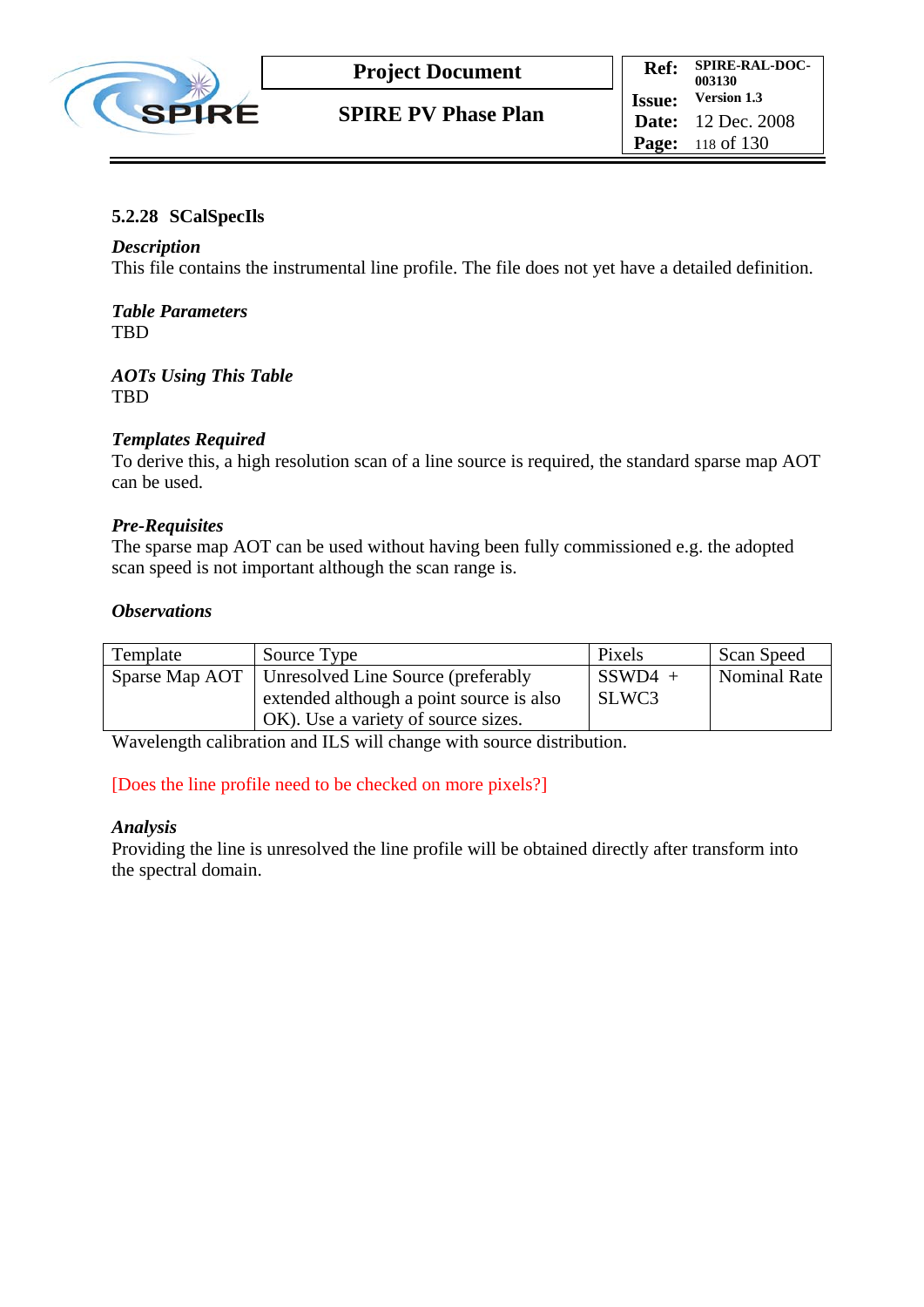

**Ref: SPIRE-RAL-DOC-003130 Issue: Version 1.3 Date:** 12 Dec. 2008 **Page:** 119 of 130

# **5.2.29 ScalSpecBeamProf**

#### *Description*

This file will contain the beam profiles of the spectrometer pixels. The file definition is not yet finalised but it is likely that we will adopt one beam profile per photometer array which is applicable to all pixels on the array. This is likely to be stored as a 2-D beam profiles in the spacecraft Y and Z directions.

#### *Table Parameters*  TBD

#### *AOTs Using This Table*

TBD – The re-gridding of spectral data during level 2 processing is not yet finalised therefore it is not yet know if the beam profiles will be used. It may be best to use a square grid for the observations.

#### *Templates Required*

Spec Fixed SMEC Beam Profile Spec Scanned Beam Profile

#### *Pre-Requisites*

The BSM calibration must have been established.

#### *Observations*

| Template                  | Source | Resolution | Pixels | Scan Speed          |
|---------------------------|--------|------------|--------|---------------------|
|                           | Type   |            |        |                     |
| Spec Fixed SMEC Beam      | Point  | N/A        | SSWD4  | <b>Nominal Rate</b> |
| Profile                   | Source |            |        |                     |
| Spec Scanned Beam Profile | Point  | Low        | SSWD4  | <b>Nominal Rate</b> |
|                           | Source |            |        |                     |
| Spec Fixed SMEC Beam      | Point  | N/A        | SLWC3  | <b>Nominal Rate</b> |
| Profile                   | Source |            |        |                     |
| Spec Scanned Beam Profile | Point  | Low        | SLWC3  | <b>Nominal Rate</b> |
|                           | Source |            |        |                     |
| <b>Fully Sampled Map</b>  | Point  | High       | SSWD4  | <b>Nominal Rate</b> |
|                           | Source |            |        |                     |

#### *Analysis*

The Spec Fixed SMEC Beam Profile measurement will produce a broadband beam map. The Spec Scanned Beam Profile measurements will show the dependence on wavelength. The Full Map observation will confirm the profiles produced.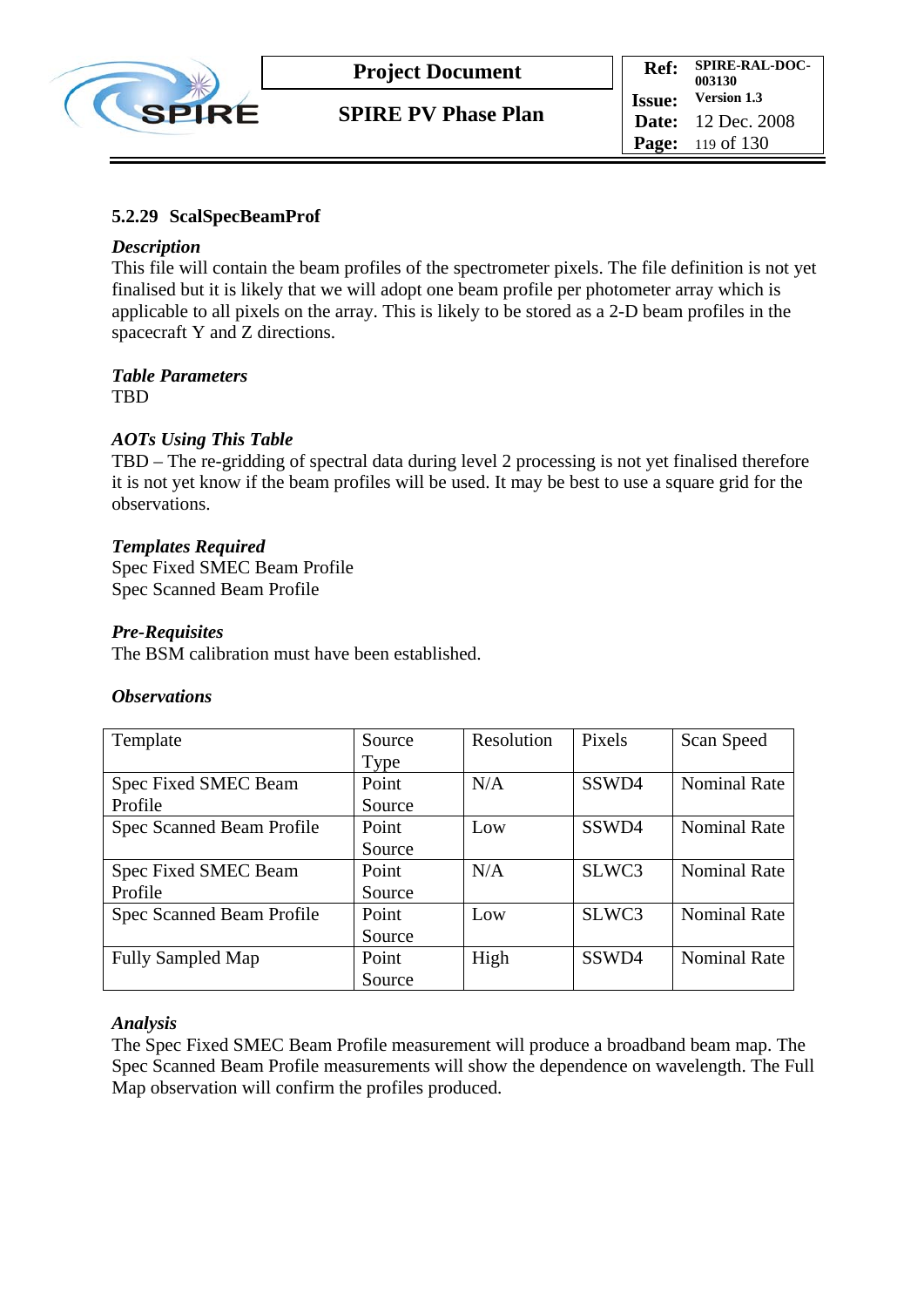

**SPIRE PV Phase Plan**

**Ref: SPIRE-RAL-DOC-003130 Issue: Version 1.3 Date:** 12 Dec. 2008 **Page:** 120 of 130

# **6. TEST FLOW**

This is slightly out of date.

- 1. Requirements for ordering the tests (interdependence/pre-requisites)
	- 1.1. Master flow-chart of tests/analysis/test inputs/outputs

Figures 6-1 and 6-2 show the dependencies of the different tests to be carried out on the photometer and the spectrometer respectively. Figures 6-3 and 6-4 show these converted into Gantt charts for the photometer and the spectrometer respectively (again only showing each test once). For each test 1 (observing) day is allocated to the test (note this isn't the duration of the observation), 2 days for downlink and processing the data from the test, 5 days for data analysis and for the results to be fed back into CUS scripts and calibration files, 2 days to check the CUS scripts and calibration files and to update planned observations and observation day schedules, finally 2 days for providing this to the HSC and them being uplinked to the spacecraft. i.e. this is the turn around time between observations that are dependent on each other. The Gantt chart has been made to identify independent chains and to optimism PV. Note the first day is  $1<sup>st</sup>$  Jan 2009 purely to enable a counting of days since the first observation.



**Figure 6-1: Flowchart of the order in which tests should be carried out for the photometer**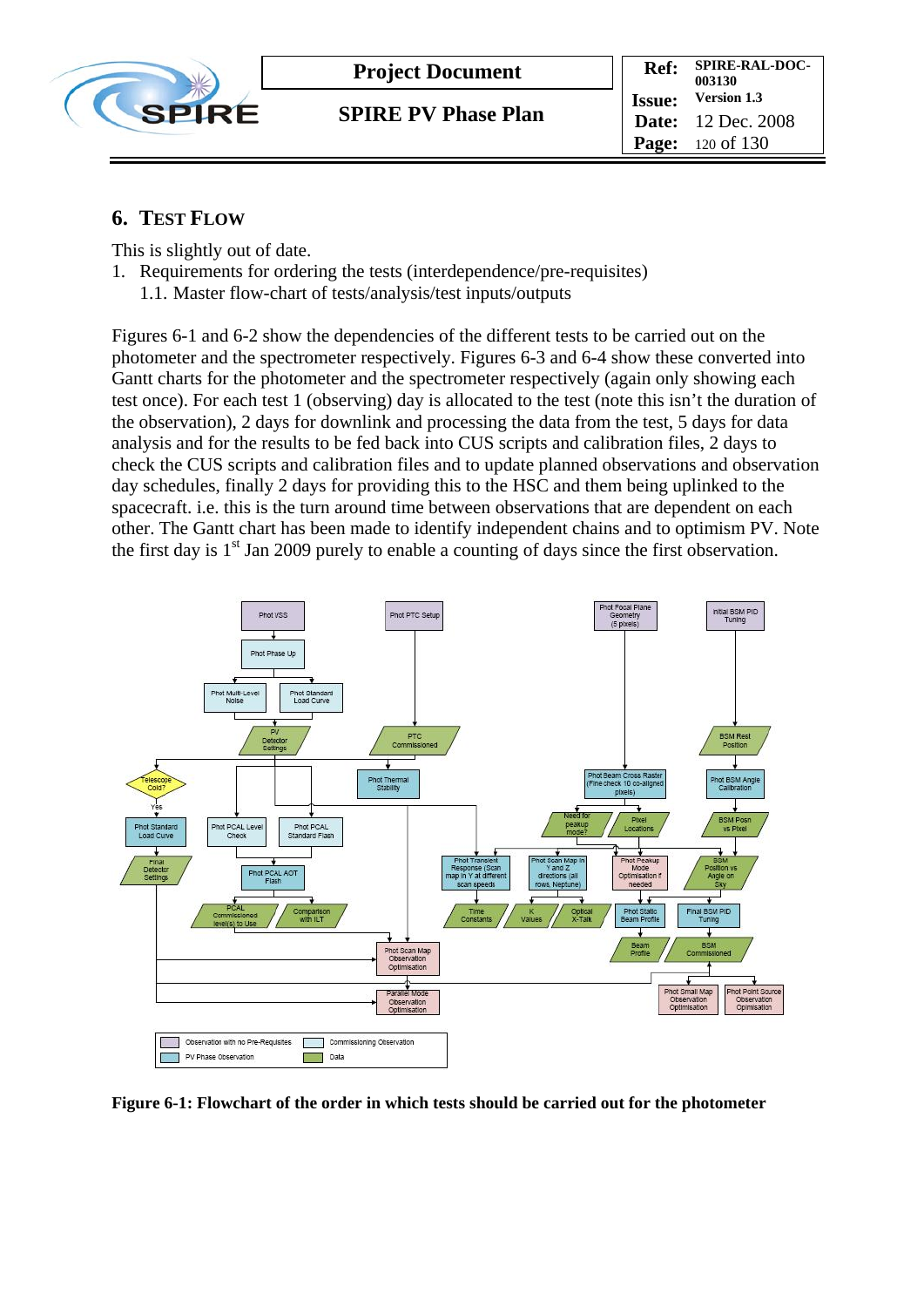

**Figure 6-2: Flowchart of the order in which tests should be carried out for the spectrometer**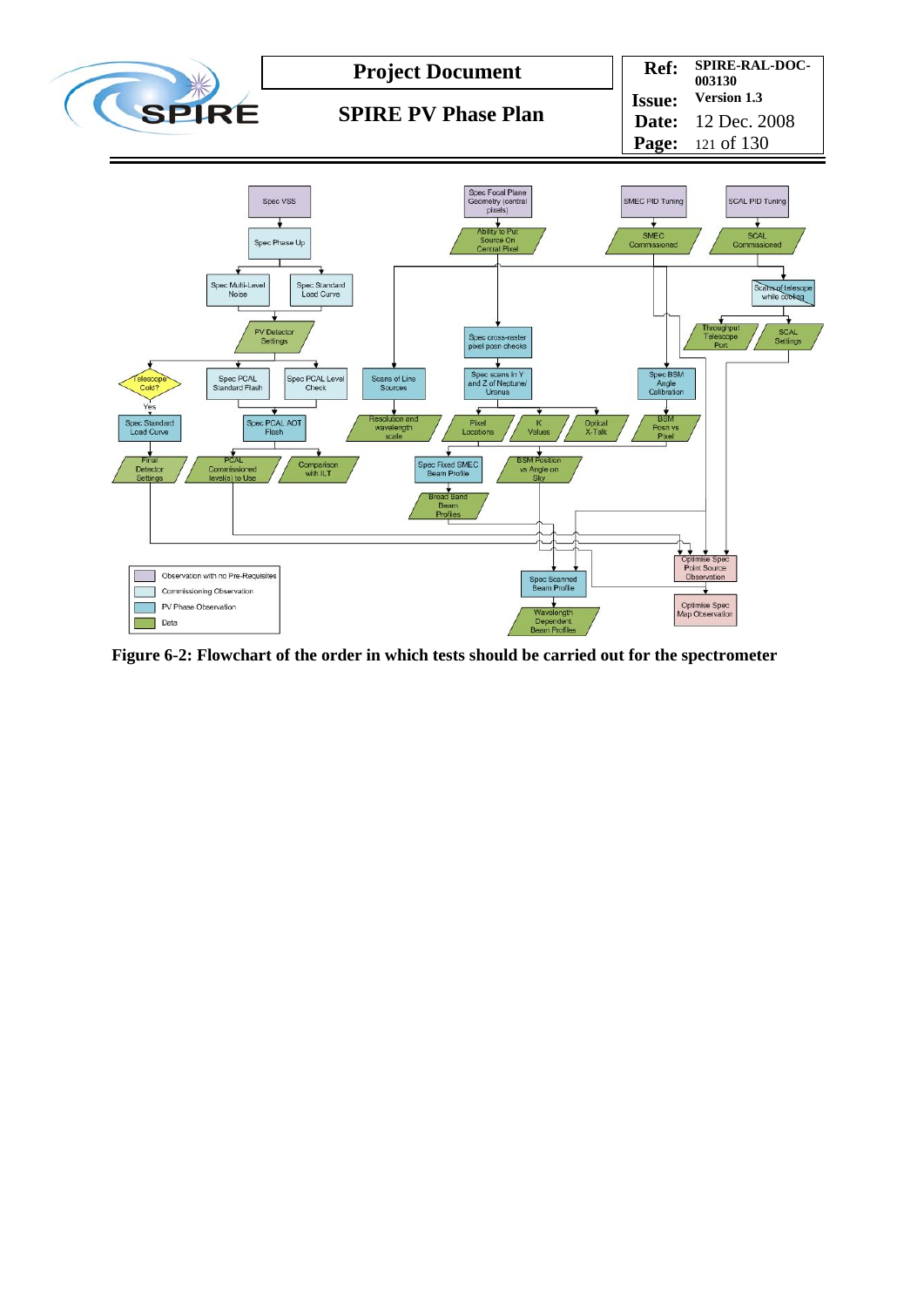

**SPIRE PV Phase Plan**

**Ref: SPIRE-RAL-DOC-003130 Issue: Version 1.3 Date:** 12 Dec. 2008 **Page:** 122 of 130



**Figure 6-3 Schedule showing dependencies between tests for the Photometer**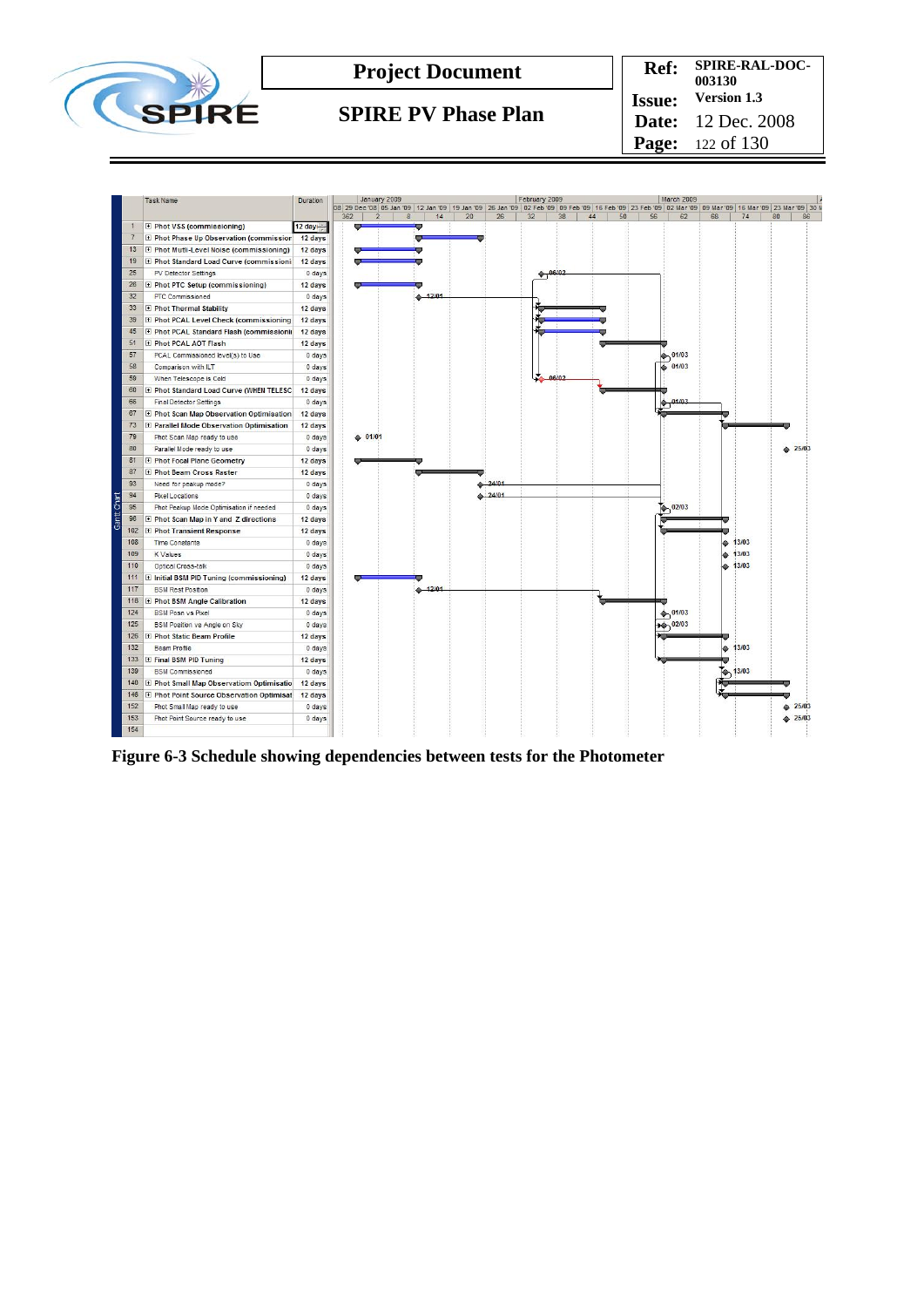

# **SPIRE PV Phase Plan**

**Ref: SPIRE-RAL-DOC-003130 Issue: Version 1.3 Date:** 12 Dec. 2008 **Page:** 123 of 130



**Figure 6-4 Schedule showing dependencies between tests for the Spectrometer**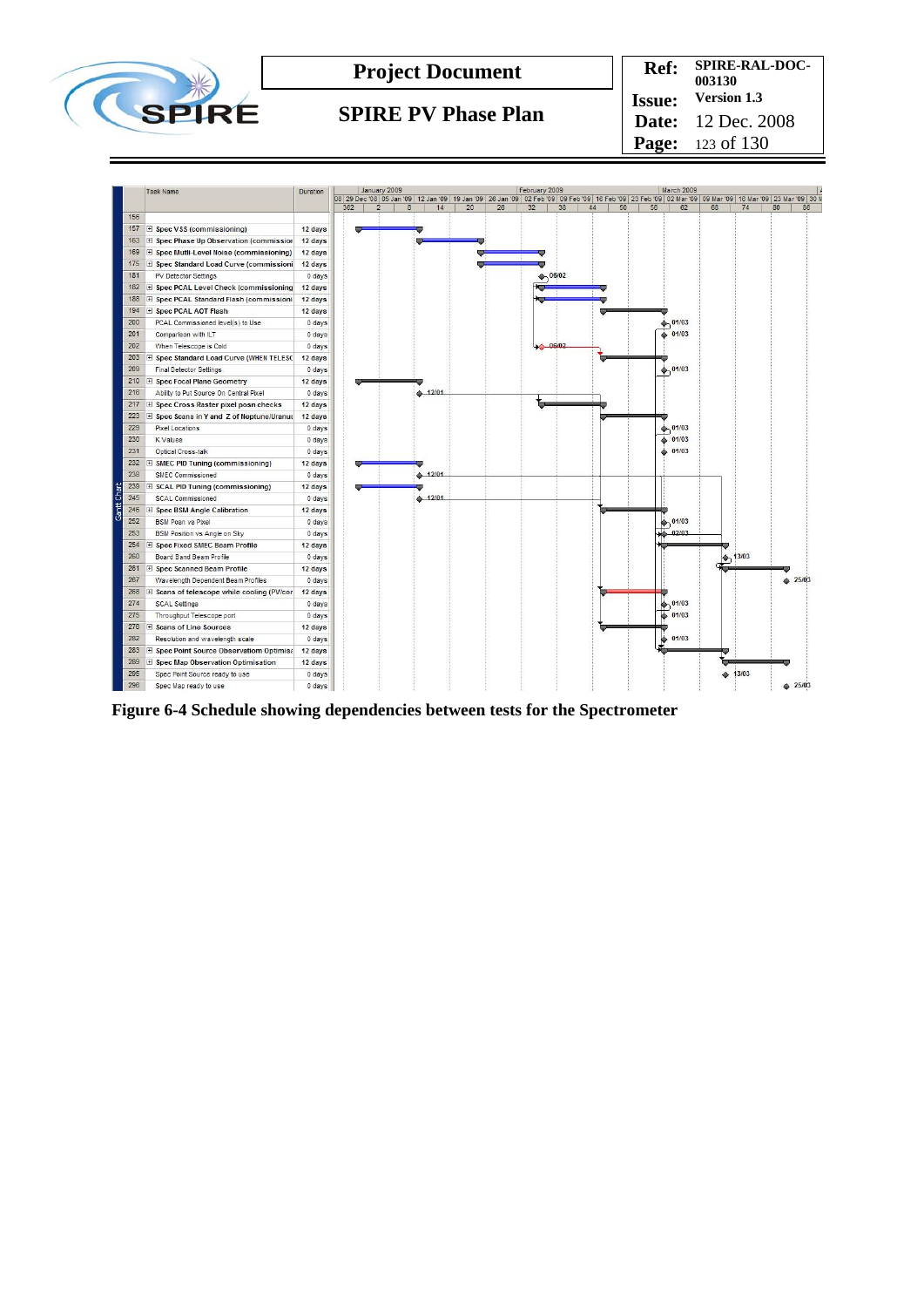

**SPIRE PV Phase Plan**

**Ref: SPIRE-RAL-DOC-003130 Issue: Version 1.3 Date:** 12 Dec. 2008 **Page:** 124 of 130

# **7. DETAILED IMPLEMETATION (NEED TO ADD IN THE NEW CALIB FILES, UPDATED NAMES OF EXISTING ONES)**

Jigg-POF2, need to check for overlapping observations (i.e one observation suiting several purposes). This is not a complete list of tests, it is an out of date subset. The full list of test will be contained in the PV spreadsheet.

| Inst        | <b>Mode</b> | <b>Tests</b>                                     | <b>Source</b>  | <b>Table Name</b>                               |
|-------------|-------------|--------------------------------------------------|----------------|-------------------------------------------------|
| Phot        | Jigg        | 7-point jiggle, nominal offset, chopping 2.0 Hz  | Point          | <b>Chopping Configuration</b>                   |
| Phot        | Jigg        | 7-point jiggle, nominal offset, chopping 1.5 Hz  | Point          | <b>Chopping Configuration</b>                   |
| Phot        | Jigg        | 7-point jiggle, nominal offset, chopping 1.0 Hz  | Point          | <b>Chopping Configuration</b>                   |
| Phot        | Jigg        | 64 point jiggle, nominal offset, chopping 2.0 Hz | Point          | <b>Chopping Configuration</b>                   |
| Phot        | Jigg        | 64 point jiggle, nominal offset, chopping 1.5 Hz | Point          | <b>Chopping Configuration</b>                   |
| Phot        | Jigg        | 64 point jiggle, nominal offset, chopping 1.0 Hz | Point          | <b>Chopping Configuration</b>                   |
| Phot        | Special     | PCAL Level Check 0.25 Hz                         | Dark           | Flash                                           |
|             |             |                                                  | Sky            |                                                 |
| Phot        | Special     | PCAL Level Check 0.5 Hz                          | Dark           | Flash                                           |
|             |             |                                                  | Sky            |                                                 |
| <b>Spec</b> | Special     | PCAL Level Check 0.25 Hz                         | Dark           | Flash                                           |
| <b>Spec</b> | Special     | PCAL Level Check 0.5 Hz                          | Sky<br>Dark    | Flash                                           |
|             |             |                                                  | Sky            |                                                 |
| Phot        | Jigg        | 7-point jiggle, nominal settings, on Neptune     | Neptune        | Photometer Sensitivities,                       |
|             |             |                                                  |                | SCalPhotSpecIndex,                              |
|             |             |                                                  |                | <b>SCalPhotFluxConv</b>                         |
| Phot        | Jigg        | 7-point jiggle on Uranus                         | Uranus         | Photometer Sensitivities,                       |
|             |             |                                                  |                | SCalPhotSpecIndex,                              |
|             |             |                                                  |                | <b>SCalPhotFluxConv</b>                         |
| Phot        | Jigg        | 7-point jiggle on Ceres                          | Ceres or       | Photometer Sensitivities,                       |
|             |             |                                                  | equivale<br>nt | SCalPhotSpecIndex,<br>SCalPhotFluxConv          |
| Phot        | Jigg        | 7-point jiggle on Vesta                          | Vesta or       | Photometer Sensitivities,                       |
|             |             | [One strong asteroid will be enough here: Ceres, | equivale       | SCalPhotSpecIndex,                              |
|             |             | Juno, or Vesta. Likewise, one star will be       | nt             | <b>SCalPhotFluxConv</b>                         |
|             |             | enough to begin with.]                           |                |                                                 |
| Phot        | Jigg        | 7-point jiggle on Juno                           | Juno or        | Photometer Sensitivities,                       |
|             |             |                                                  | equivale       | SCalPhotSpecIndex,                              |
|             |             |                                                  | nt             | SCalPhotFluxConv                                |
| Phot        | Jigg        | 7-point jiggle on Arcturus                       | Arcturus       | Photometer Sensitivities,<br>SCalPhotSpecIndex, |
|             |             |                                                  | or<br>equivale | SCalPhotFluxConv                                |
|             |             |                                                  | nt             |                                                 |
| Phot        | Jigg        | 7-point jiggle on Aldebaran                      | Aldebar        | Photometer Sensitivities,                       |
|             |             |                                                  | an or          | SCalPhotSpecIndex,                              |
|             |             |                                                  | equivale       | SCalPhotFluxConv                                |
|             |             |                                                  | nt             |                                                 |
| Phot        | Scan        | Scan map of known extended source at nominal     | Known          | Photometer Sensitivities,                       |
|             |             | rate                                             | Extende        | Spire Configuration                             |
| Phot        | Scan        |                                                  | d<br>Dark      | <b>Photometer Sensitivities</b>                 |
|             |             | Scan map of dark patch of sky                    | Sky            |                                                 |
|             |             |                                                  |                |                                                 |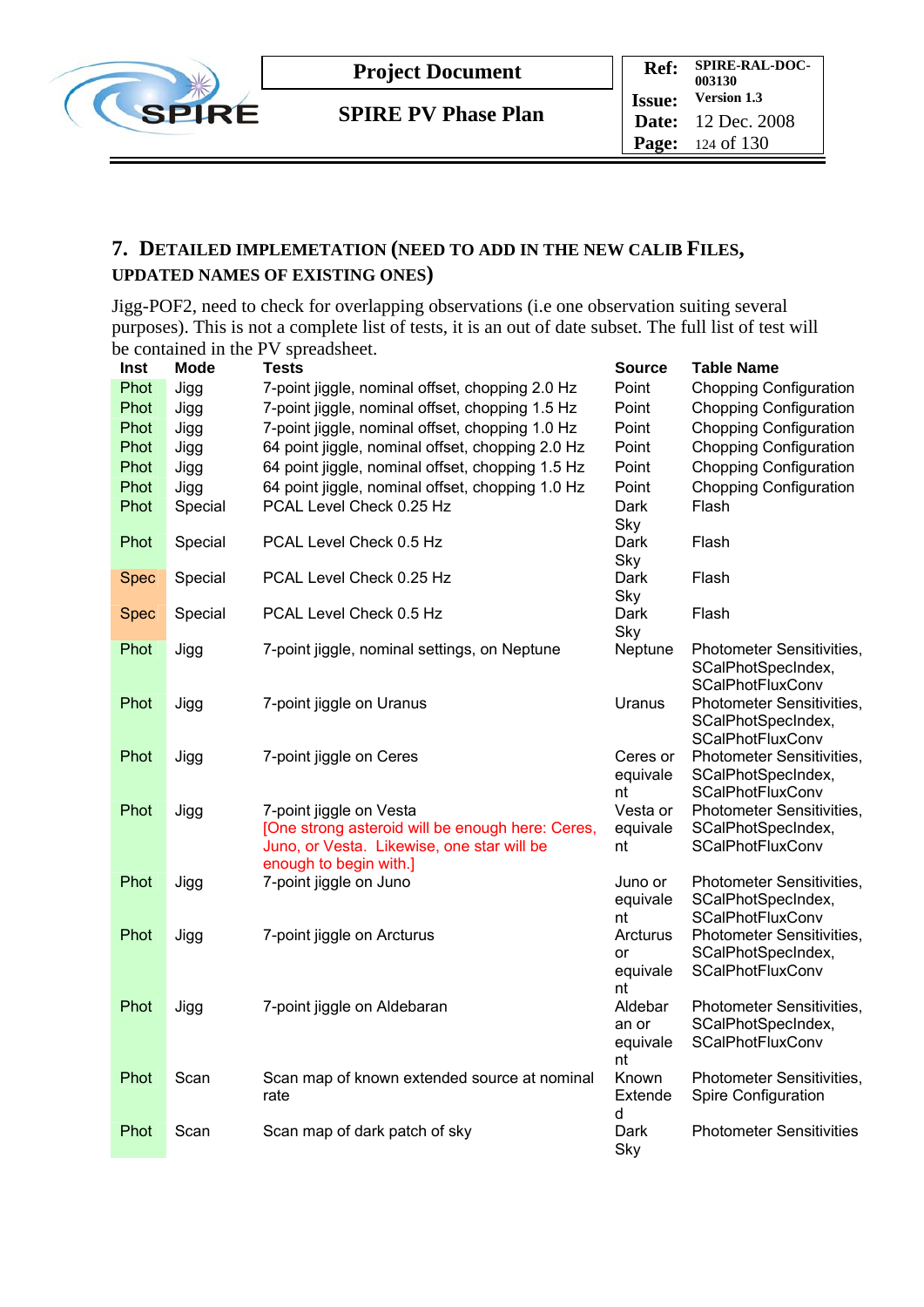

# **SPIRE PV Phase Plan**

**Ref: SPIRE-RAL-DOC-003130 Issue:** Version 1.3<br> **Date:** 12 Dec. 2 **Date:** 12 Dec. 2008<br>**Page:** 125 of 130 **Page:** 125 of 130

| <b>Spec</b> | Point | High Resolution scan of a line source with<br>known line fluxes in both bands   | Line                               | <b>Spectrometer Sensitivities</b>                                           |
|-------------|-------|---------------------------------------------------------------------------------|------------------------------------|-----------------------------------------------------------------------------|
| <b>Spec</b> | Point | Medium Resolution scan of a line source with<br>known line fluxes in both bands | Line                               | <b>Spectrometer Sensitivities</b>                                           |
| <b>Spec</b> | Point | High Resolution Spectrum of Uranus                                              | Uranus                             | Spectrometer<br>Sensitivities,<br>SCalSpecNonLinCorr,<br>SCalSpecBandEdge   |
| <b>Spec</b> | Point | <b>High Resolution Spectrum of Neptune</b>                                      | Neptune                            | Spectrometer<br>Sensitivities,<br>SCalSpecNonLinCorr,<br>SCalSpecBandEdge   |
| <b>Spec</b> | Point | <b>High Resolution Spectrum of Ceres</b>                                        | Ceres or<br>equivale<br>nt         | Spectrometer<br>Sensitivities,<br>SCalSpecNonLinCorr,<br>SCalSpecBandEdge   |
| <b>Spec</b> | Point | <b>High Resolution Spectrum of Vesta</b>                                        | Vesta or<br>equivale<br>nt         | Spectrometer<br>Sensitivities,<br>SCalSpecNonLinCorr,<br>SCalSpecBandEdge   |
| <b>Spec</b> | Point | High Resolution Spectrum of Juno                                                | Juno or<br>equivale<br>nt          | Spectrometer<br>Sensitivities,<br>SCalSpecNonLinCorr,<br>SCalSpecBandEdge   |
| <b>Spec</b> | Point | <b>High Resolution Spectrum of Arcturus</b>                                     | Arcturus<br>or<br>equivale<br>nt   | Spectrometer<br>Sensitivities,<br>SCalSpecNonLinCorr,<br>SCalSpecBandEdge   |
| <b>Spec</b> | Point | High Resolution Spectrum of Aldebaran                                           | Aldebar<br>an or<br>equivale<br>nt | Spectrometer<br>Sensitivities,<br>SCalSpecNonLinCorr,<br>SCalSpecBandEdge   |
| <b>Spec</b> | Point | Scan of Point Source at 1 mm/s<br>High resolution                               | Point                              | Spectrometer<br>Configuration,<br>SCalSpecSmecZpd,<br>SCalSpecChanTimeConst |
| <b>Spec</b> | Point | Scan of Point Source at 0.7 mm/s<br>High resolution                             | Point                              | Spectrometer<br>Configuration,<br>SCalSpecSmecZpd,<br>SCalSpecChanTimeConst |
| <b>Spec</b> | Point | Scan of Point Source at 0.5 mm/s<br>High resolution                             | Point                              | Spectrometer<br>Configuration,<br>SCalSpecSmecZpd,<br>SCalSpecChanTimeConst |
| <b>Spec</b> | Point | Scan of Point Source at 0.25 mm/s<br>High resolution                            | Point                              | Spectrometer<br>Configuration,<br>SCalSpecSmecZpd,<br>SCalSpecChanTimeConst |
| <b>Spec</b> | Point | Scan of Point Source at 1 mm/s<br>Medium resolution                             | Point                              | Spectrometer<br>Configuration,<br>SCalSpecSmecZpd,<br>SCalSpecChanTimeConst |
| <b>Spec</b> | Point | Scan of Point Source at 0.7 mm/s<br>Medium resolution                           | Point                              | Spectrometer<br>Configuration,<br>SCalSpecSmecZpd,<br>SCalSpecChanTimeConst |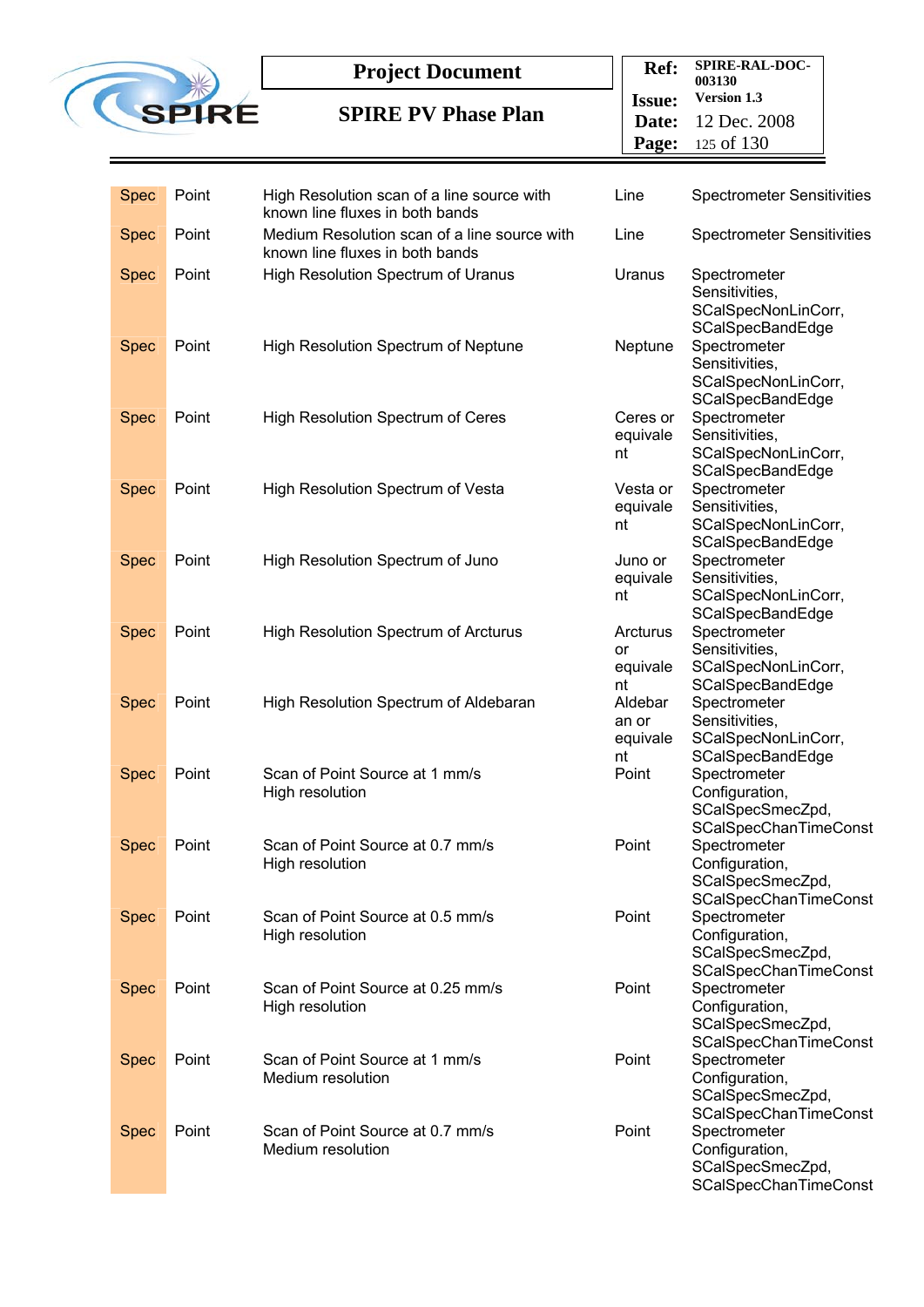

**Ref: SPIRE-RAL-DOC-003130 Issue:** Version 1.3<br>**Date:** 12 Dec. 2 **Date:** 12 Dec. 2008<br>**Page:** 126 of 130 **Page:** 126 of 130

| <b>Spec</b> | Point | Scan of Point Source at 0.5 mm/s<br>Medium resolution                                                         | Point                 | Spectrometer<br>Configuration,<br>SCalSpecSmecZpd,                                                   |
|-------------|-------|---------------------------------------------------------------------------------------------------------------|-----------------------|------------------------------------------------------------------------------------------------------|
| <b>Spec</b> | Point | Scan of Point Source at 0.25 mm/s<br>Medium resolution                                                        | Point                 | SCalSpecChanTimeConst<br>Spectrometer<br>Configuration,<br>SCalSpecSmecZpd,                          |
| <b>Spec</b> | Point | Scan of Point Source at 1 mm/s<br>Low resolution                                                              | Point                 | SCalSpecChanTimeConst<br>Spectrometer<br>Configuration,<br>SCalSpecSmecZpd,                          |
| <b>Spec</b> | Point | Scan of Point Source at 0.7 mm/s<br>Low resolution                                                            | Point                 | SCalSpecChanTimeConst<br>Spectrometer<br>Configuration,<br>SCalSpecSmecZpd,<br>SCalSpecChanTimeConst |
| <b>Spec</b> | Point | Scan of Point Source at 0.5 mm/s<br>Low resolution                                                            | Point                 | Spectrometer<br>Configuration,<br>SCalSpecSmecZpd,<br>SCalSpecChanTimeConst                          |
| <b>Spec</b> | Point | Scan of Point Source at 0.25 mm/s<br>Low resolution                                                           | Point                 | Spectrometer<br>Configuration,<br>SCalSpecSmecZpd,<br>SCalSpecChanTimeConst                          |
| Phot        | Scan  | Telescope scan along chop axis with source at<br>boresight, BSM at zero current position                      | Point                 | Operations                                                                                           |
| Phot        | Scan  | Telescope scan along jiggle axis with source at<br>boresight, BSM at zero current position                    | Point                 | Operations                                                                                           |
| Phot        | Scan  | Telescope scan along jiggle axis with source at<br>boresight, BSM offsetting source by approx +16"<br>in chop | Point                 | Operations                                                                                           |
| Phot        | Scan  | Telescope scan along jiggle axis with source at<br>boresight, BSM offsetting source by approx -16"<br>in chop | Point                 | Operations                                                                                           |
| <b>Spec</b> | Scan  | Telescope scan along chop axis with source at<br>boresight, BSM at zero current position                      | Point                 | Operations                                                                                           |
| <b>Spec</b> | Scan  | Telescope scan along chop axis with source at<br>boresight, BSM offsetting source by approx +18"<br>in jiggle | Point                 | Operations                                                                                           |
| <b>Spec</b> | Scan  | Telescope scan along chop axis with source at<br>boresight, BSM offseting source by approx -18"<br>in jiggle  | Point                 | Operations                                                                                           |
| <b>Spec</b> | Scan  | Telescope scan along jiggle axis with source at<br>boresight, BSM at zero current position                    | Point                 | Operations                                                                                           |
| Phot        | Scan  | Scan map at TBD angle 1 with appropriate step<br>size (D2), HLoss, LLoss                                      | Known<br>Extende<br>d | Operations                                                                                           |
| Phot        | Scan  | Scan map at TBD angle 2 with appropriate step<br>size (D2), HLoss, LLoss                                      | Known<br>Extende<br>d | Operations                                                                                           |
| Phot        | Scan  | Scan map at TBD angle 3 with appropriate step<br>size (D2), HLoss, LLoss                                      | Known<br>Extende<br>d | Operations                                                                                           |
| Phot        | Scan  | Scan map at TBD angle 4 with appropriate step<br>size (D2), HLoss, LLoss                                      | Known<br>Extende      | Operations                                                                                           |
|             |       |                                                                                                               |                       |                                                                                                      |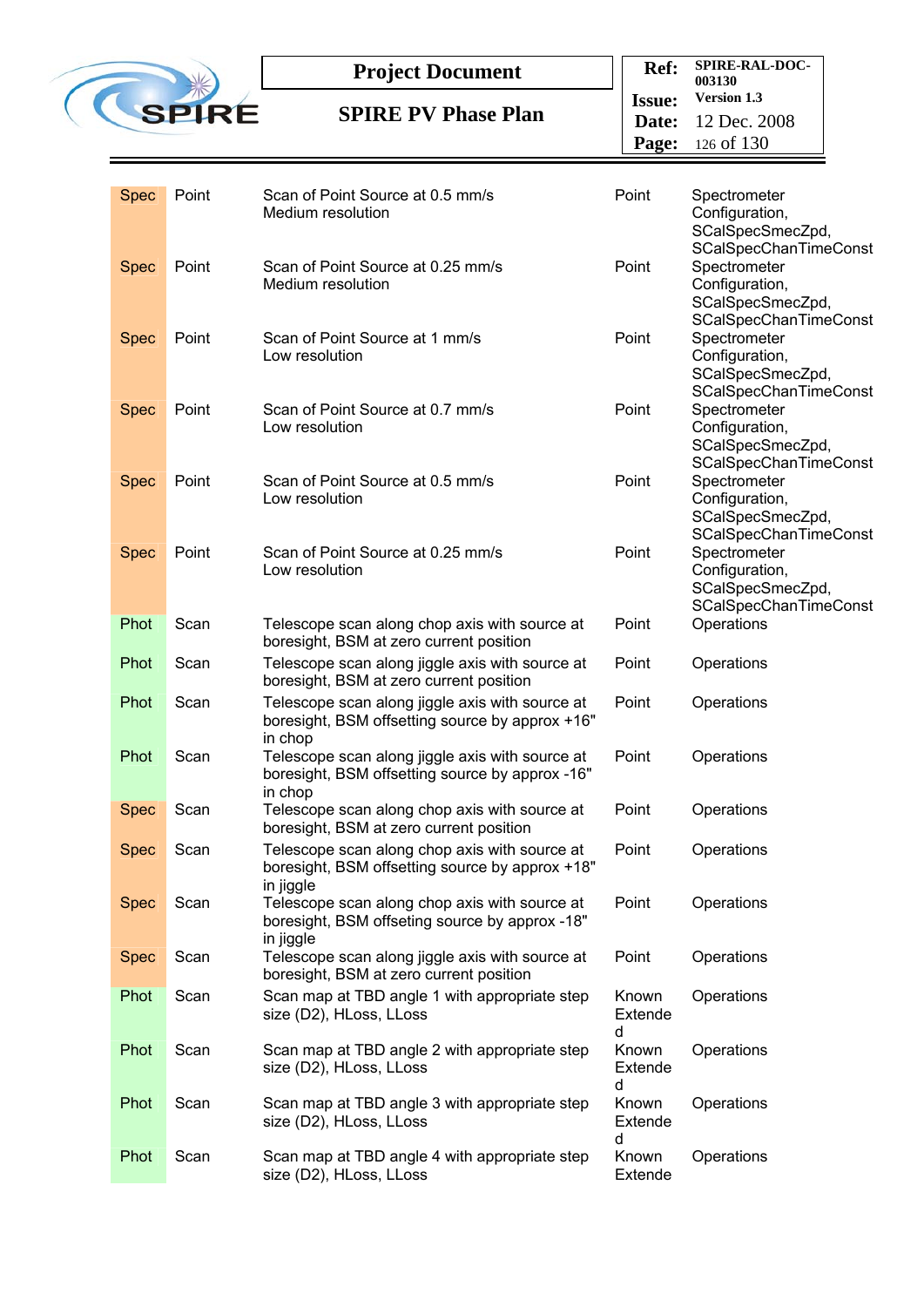

**SPIRE PV Phase Plan**

**Ref: SPIRE-RAL-DOC-003130 Issue: Version 1.3 Date:** 12 Dec. 2008 **Page:** 127 of 130

|             |                         |                                                                                      | d                     |                                                                |
|-------------|-------------------------|--------------------------------------------------------------------------------------|-----------------------|----------------------------------------------------------------|
| Phot        | Scan                    | Scan map at TBD angle 5 with appropriate step<br>size (D2), HLoss, LLoss             | Known<br>Extende<br>d | Operations                                                     |
| Phot        | Scan                    | Scan map at TBD angle 6 with appropriate step<br>size (D2), HLoss, LLoss             | Known<br>Extende<br>d | Operations                                                     |
| Phot        | Scan                    | Scan map row 60"/s nominal speed, field with a<br>number of sources                  | Known<br>Extende<br>d | Operations,<br>SCalPhotChanTimeConst                           |
| Phot        | Scan                    | Scan map row 45"/s nominal speed, field with a<br>number of sources                  | Known<br>Extende<br>d | Operations,<br>SCalPhotChanTimeConst                           |
| Phot        | Scan                    | Scan map row 30"/s nominal speed, field with a<br>number of sources                  | Known<br>Extende<br>d | Operations,<br>SCalPhotChanTimeConst                           |
| Phot        | Scan                    | Scan map row 75"/s Not Possible nominal<br>speed, field with a number of sources     | Known<br>Extende<br>d | Operations,<br>SCalPhotChanTimeConst                           |
| Phot        | Scan                    | Scan map row 90"/s not possible nominal speed,<br>field with a number of sources     | Known<br>Extende<br>d | Operations,<br>SCalPhotChanTimeConst                           |
| Phot        | Jigg                    | 7-point jiggle, 5" offset, source centre, nominal<br>chop freq                       | Point                 | 7-Point Jigglemap<br>Positions                                 |
| Phot        | Jigg                    | 7-point jiggle, 6" offset, source centre, nominal<br>chop freq                       | Point                 | 7-Point Jigglemap<br>Positions                                 |
| Phot        | Jigg                    | 7-point jiggle, 7" offset, source centre, nominal                                    | Point                 | 7-Point Jigglemap<br>Positions                                 |
| Phot        | Jigg                    | chop freq<br>7-point jiggle, 5" offset, source 2" offset, nominal<br>chop freq       | Point                 | 7-Point Jigglemap<br>Positions                                 |
| Phot        | Jigg                    | 7-point jiggle, 6" offset, source 2" offset, nominal<br>chop freq                    | Point                 | 7-Point Jigglemap<br>Positions                                 |
| Phot        | Jigg                    | 7-point jiggle, 7" offset, source 2" offset, nominal<br>chop freq                    | Point                 | 7-Point Jigglemap<br>Positions                                 |
| Phot        | Jigg                    | 64 point jiggle, point source centred on pixel                                       | Point                 | 64-Point Jigglemap<br>Positions                                |
| Phot        | Jigg                    | 64 point jiggle, point source 5" offset in Y                                         | Point                 | 64-Point Jigglemap<br>Positions                                |
| Phot        | Jigg                    | 64 point jiggle, point source 5" offset in Z                                         | Point                 | 64-Point Jigglemap<br>Positions                                |
| Phot        | Jigg                    | 64 point jiggle, point source 9" offset in Y                                         | Point                 | 64-Point Jigglemap<br>Positions                                |
| Phot        | Jigg                    | 64 point jiggle, point source 9" offset in Z                                         | Point                 | 64-Point Jigglemap<br>Positions                                |
| Phot        | Jigg                    | 64 point jiggle, small extended source                                               | Known<br>Extende<br>d | 64-Point Jigglemap<br>Positions                                |
| <b>Spec</b> | Intermedi               | 4 point raster High Res Scan, Point Source                                           | Point                 | Spectrometer                                                   |
| <b>Spec</b> | ate<br>Intermedi<br>ate | centre SSWD4<br>4 point raster Medium Res Scan, Point Source<br>offset 5" in Y SSWD4 | Point                 | Intermediate Sampling<br>Spectrometer<br>Intermediate Sampling |
| <b>Spec</b> | Intermedi<br>ate        | 4 point raster Medium Res Scan, Point Source<br>offset 5" in Z SSWD4                 | Point                 | Spectrometer<br>Intermediate Sampling                          |
| <b>Spec</b> | Intermedi<br>ate        | 4 point raster High Res Scan, Extended Source<br>SSWD4                               | Known<br>Extende      | Spectrometer<br>Intermediate Sampling                          |
|             |                         |                                                                                      |                       |                                                                |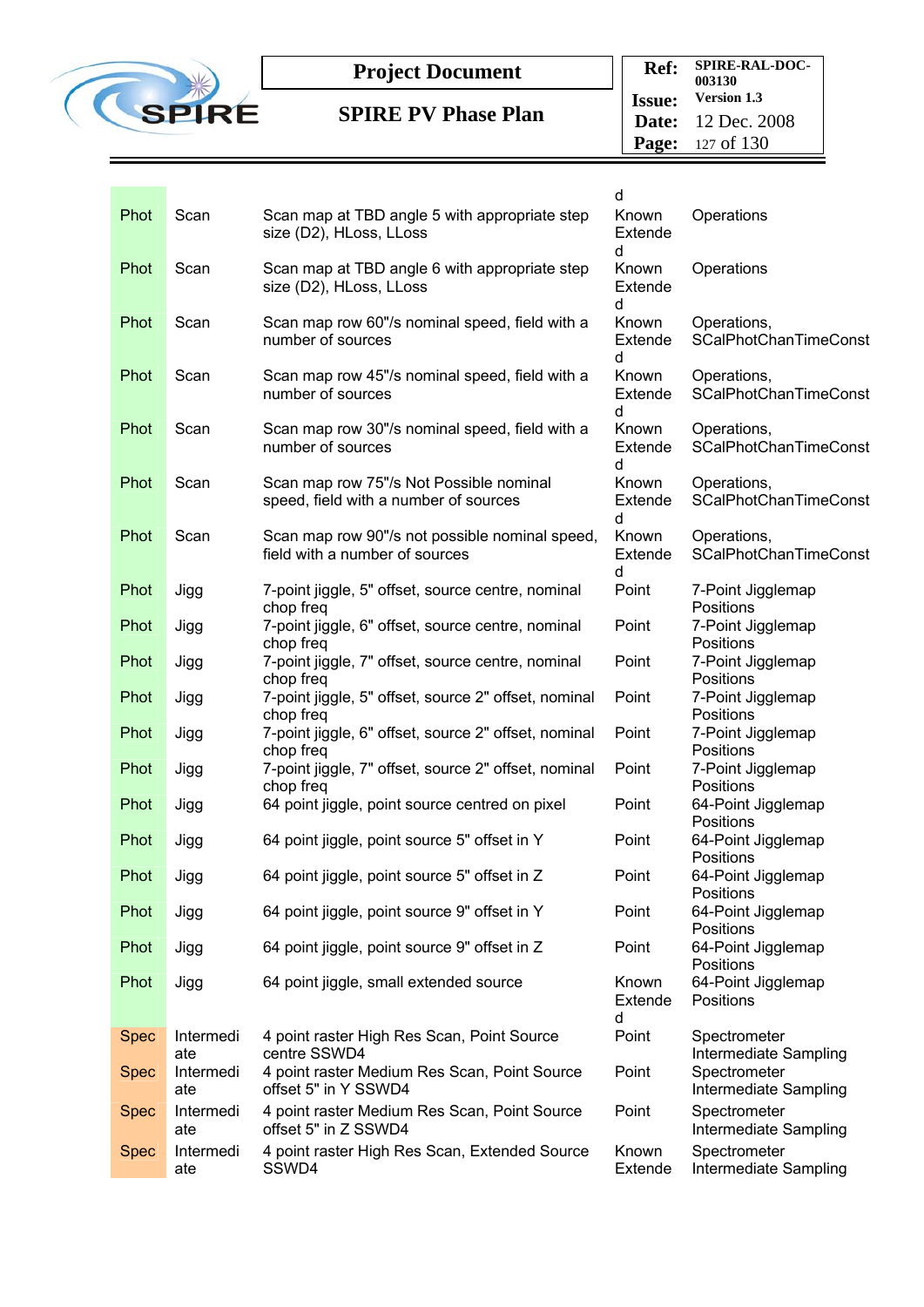

۰

**Project Document**

# **SPIRE PV Phase Plan**

**Ref: SPIRE-RAL-DOC-003130 Issue:** Version 1.3<br>**Date:** 12 Dec. 2 **Date:** 12 Dec. 2008<br>**Page:** 128 of 130 **Page:** 128 of 130

|             |          |                                                                                | d                     |                               |
|-------------|----------|--------------------------------------------------------------------------------|-----------------------|-------------------------------|
| <b>Spec</b> | Full     | 16 point raster Medium Res Scan, Point Source<br>centre                        | Point                 | Spectrometer Full<br>Sampling |
| <b>Spec</b> | Full     | 16 point raster Low Res Scan, Point Source<br>offset 5" in Y                   | Point                 | Spectrometer Full<br>Sampling |
| <b>Spec</b> | Full     | 16 point raster Low Res Scan, Point Source<br>offset 5" in Z                   | Point                 | Spectrometer Full<br>Sampling |
| <b>Spec</b> | Full     | 16 point raster Low Res Scan, Point Source<br>offset 9" in Y                   | Point                 | Spectrometer Full<br>Sampling |
| <b>Spec</b> | Full     | 16 point raster Low Res Scan, Point Source<br>offset 9" in Z                   | Point                 | Spectrometer Full<br>Sampling |
| <b>Spec</b> | Full     | 16 point raster Medium Res Scan, Extended<br>Source                            | Known<br>Extende<br>d | Spectrometer Full<br>Sampling |
| <b>Spec</b> | Phase Up | Phase up with final detector settings and<br>telescope at stable (final) value | Dark<br>Sky           | <b>SCalSpecBolParSky</b>      |
| Phot        | Phase Up | Phase up with final detector settings and<br>telescope at stable (final) value | Dark<br>Sky           | <b>SCalPhotBolParSky</b>      |
| Phot        | Special  | BSM FOV Scan in chop, Point source on<br>PSWE8                                 | Point                 | <b>SCalPhotBsmPos</b>         |
| <b>Spec</b> | Special  | BSM FOV Scan in chop, Point source on<br>SSWD4                                 | Point                 | SCalSpecBsmPos                |
| Phot        | Special  | BSM FOV Scan in jiggle, Point source on<br>PSWE8                               | Point                 | <b>SCalPhotBsmPos</b>         |
| Phot        | Special  | BSM FOV Scan in jiggle, Point source on<br>PMWD6                               | Point                 | <b>SCalPhotBsmPos</b>         |
| Phot        | Special  | BSM FOV Scan in jiggle, Point source on<br>PMWD7                               | Point                 | <b>SCalPhotBsmPos</b>         |
| <b>Spec</b> | Special  | BSM FOV Scan in jiggle, Point source on<br>SSWD4                               | Point                 | SCalSpecBsmPos                |
| Phot        | Jigg     | 64 point jiggle map source centred in PSW E8                                   | Point                 | <b>SCalPhotBeamProf</b>       |
| Phot        | Jigg     | 64 point jiggle map source centred in PSW E6                                   | Point                 | <b>SCalPhotBeamProf</b>       |
| Phot        | Jigg     | 64 point jiggle map source centred in PSW E10                                  | Point                 | <b>SCalPhotBeamProf</b>       |
| Phot        | Jigg     | 64 point jiggle map source centred in PSW C8                                   | Point                 | <b>SCalPhotBeamProf</b>       |
| Phot        | Jigg     | 64 point jiggle map source centred in PSW G8                                   | Point                 | <b>SCalPhotBeamProf</b>       |
| <b>Spec</b> | Point    | High Resolution Scan of a line source in SSW<br>band                           | Line                  | SCalSpecModEff                |
| <b>Spec</b> | Point    | High Resolution Scan of a line source in SLW<br>band                           | Line                  | SCalSpecModEff                |
| <b>Spec</b> | Point    | Low Resolution scan, source centred on SSW<br>D4, with 16 point raster         | Point                 | ScalSpecBeamProf              |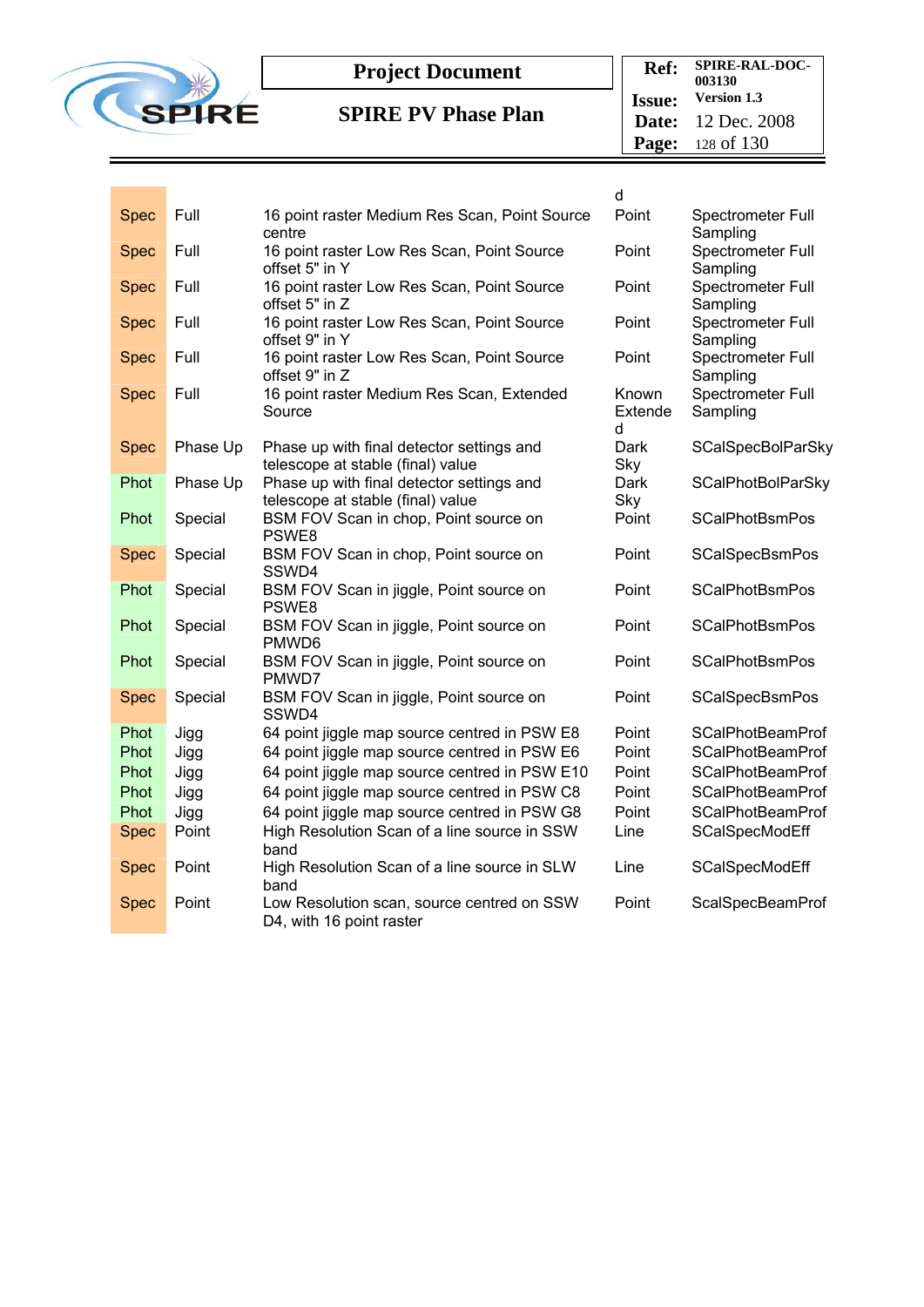

# **8. INDICATIVE DAY-BY-DAY SCHEDULE**

See PV Spreadsheet

TBW……

- 1. Test implementation timeline
- 2. Analysis plan
	- 2.1. Include
		- 2.1.1. High-priority results that are required from the tests and the form in which they'll be reported
		- 2.1.2. Second-priority outputs
	- 2.2. Identification of the individuals/teams to be responsible for the analysis